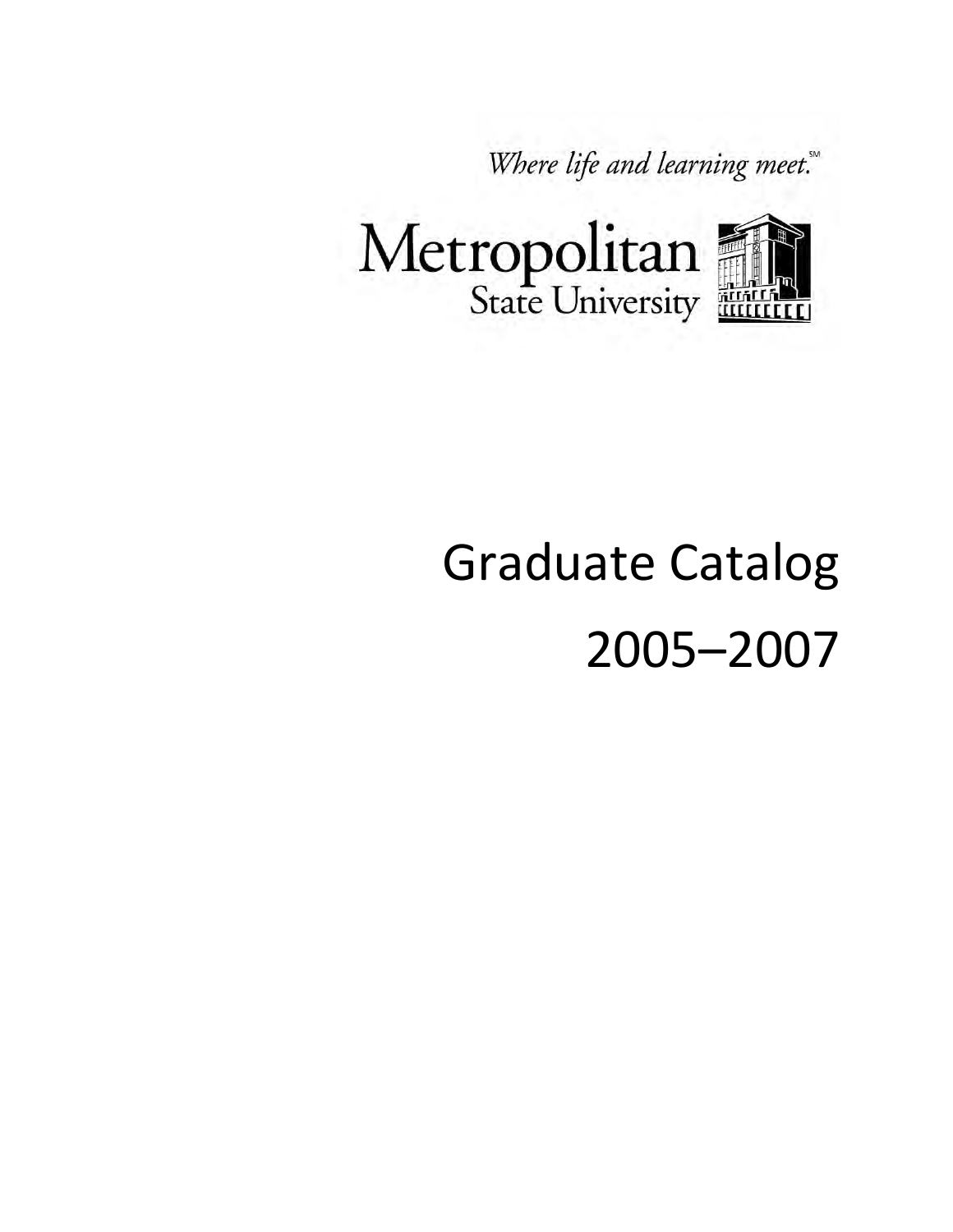#### **Metropolitan State University www.metrostate.edu 651-793-1300**

Metropolitan State offers a variety of high-quality graduate programs. Fields of study include a wide range of professional and technical programs, as well as programs in the liberal arts. Metropolitan State offers degree programs at the master's and applied doctorate levels.

All programs share a commitment to quality and accessibility, and most degrees may be earned through evening and weekend classes. See the links below for information on specific programs, including program and admission requirements.

#### **LOCATIONS**

**Saint Paul Campus** 700 East Seventh Street Saint Paul, MN 55106

**Minneapolis Campus** 1501 Hennepin Avenue Minneapolis, MN 55403

**Midway Center** 1450 Energy Park Drive Saint Paul, MN 55108

#### **Brooklyn Park Center**

Law Enforcement and Criminal Justice Education Center 9110 Brooklyn Boulevard Brooklyn Park, MN 55445

The *2005-2007 Graduate Catalog* is published by Metropolitan State University, Academic Affairs Division.

*Catalog* information is subject to change without notice. Refer to the website (www.metrostate.edu) for updated information.

The Graduate Catalog is available in alternative formats for people with disabilities. For more information, call Disabilities Services at 651-793-1549 (voice); 651-772-7687 (TTY).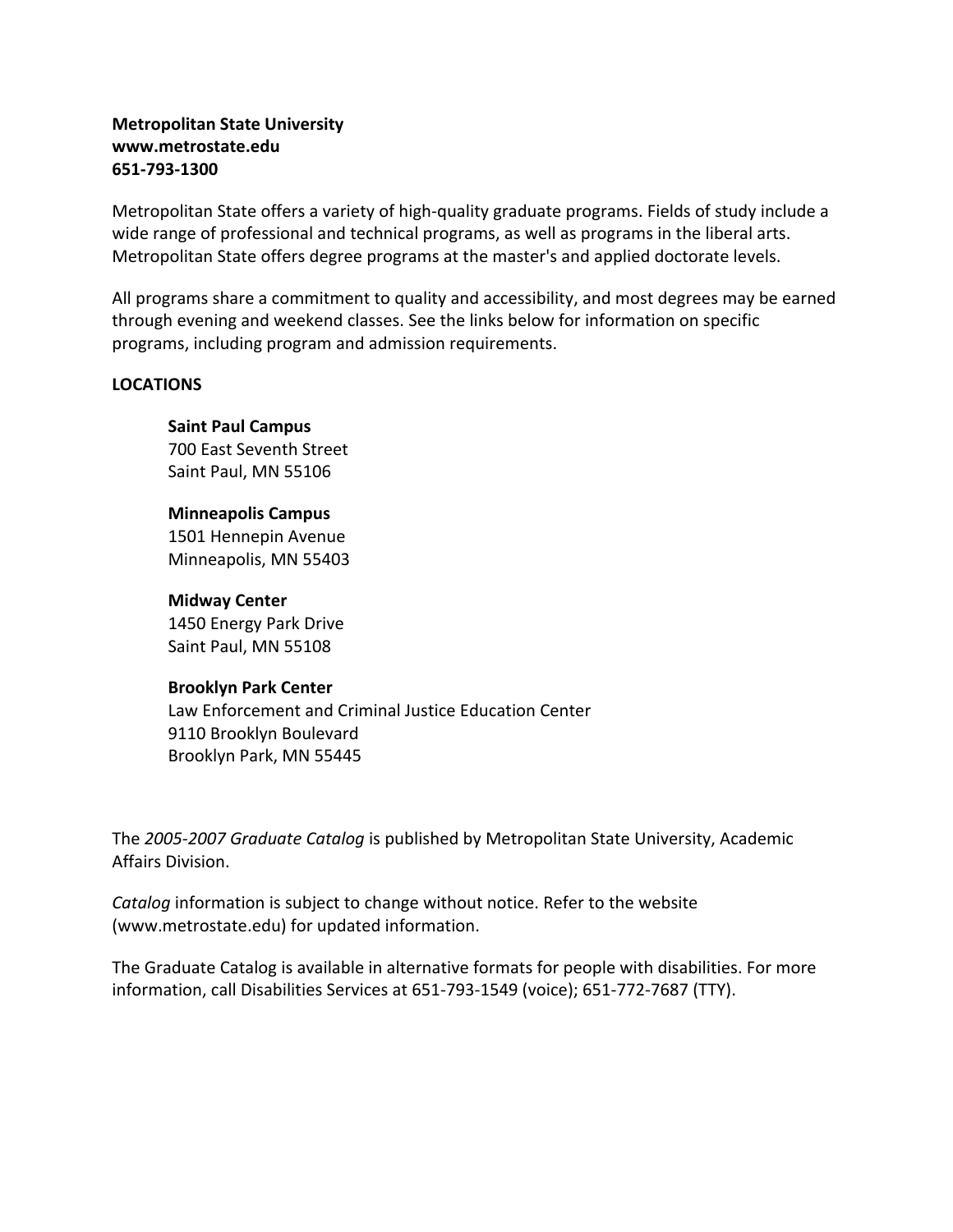## **Table of Contents**

- Introduction to Metropolitan State
- Admission Information
- Academic Policies and Procedures
- Student Information
- 29 College of Arts and Sciences
- College of Management
- College of Professional Studies
- School of Nursing
- Administration & Board of Trustees
- Resident Faculty
- Community Faculty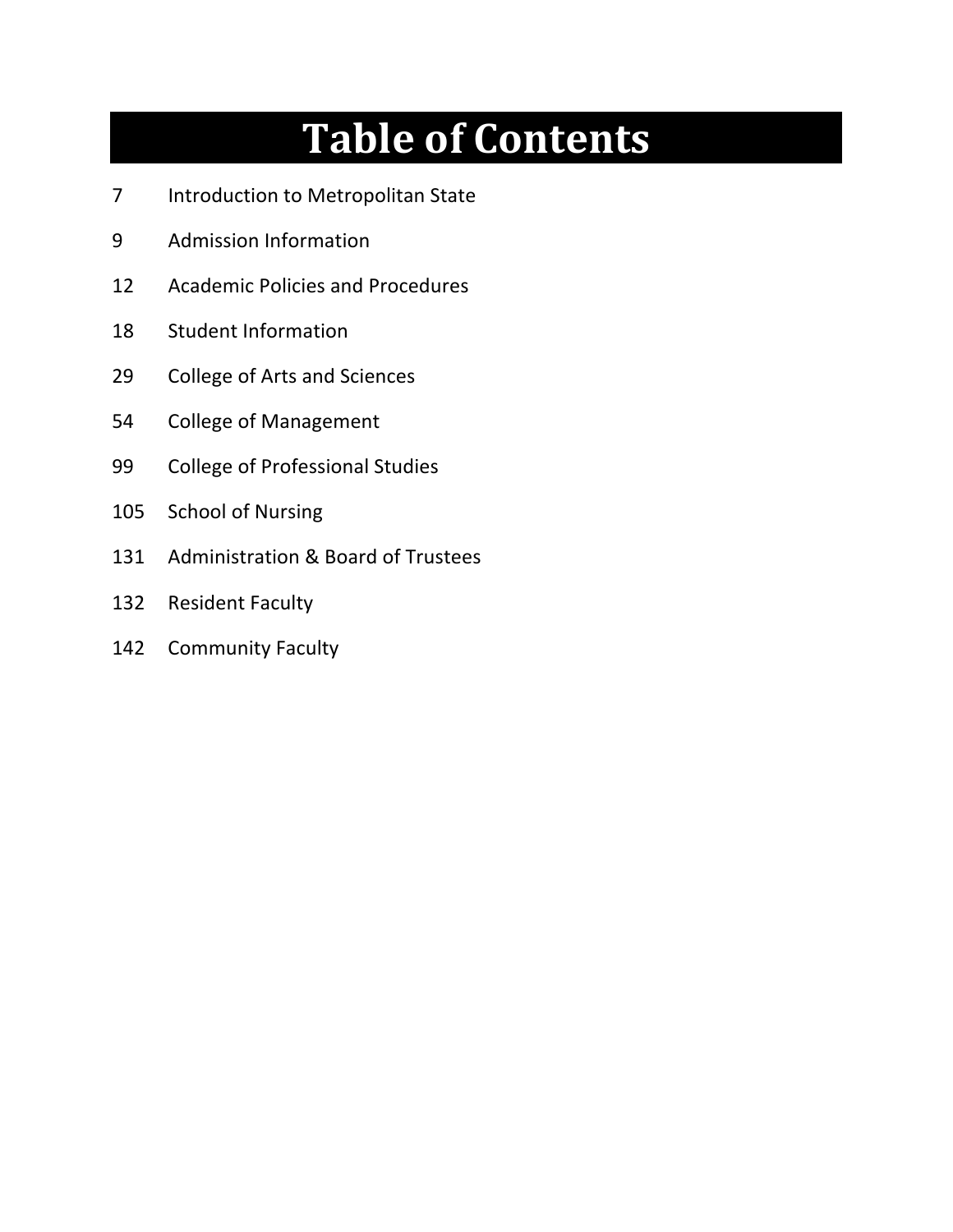**7** 

## **Introduction to Metropolitan State**

Metropolitan State University, one of seven Minnesota state universities in the Minnesota State Colleges and Universities System, serves adult and younger students in the Twin Cities metropolitan area. The university offers a variety of baccalaureate and master's degrees.

## **History**

Metropolitan State University was established in 1971 by the Minnesota Legislature expressly to serve students in the metropolitan area whose needs were not being met by other educational institutions. Metropolitan State admitted its first students in 1972. Since then, the university has acquired a national and international reputation for its successful approach to high-quality teaching and learning, particularly for working adults. Metropolitan State's first graduate degree, the Master of Management and Administration, was offered in 1983. At present, four academic units offer graduate degrees—the College of Arts and Sciences, the College of Management, the College of Professional Studies and the School of Nursing.

## **Vision Statement**

Metropolitan State University, a member of the Minnesota State Colleges and Universities System, will be the premier urban, public, comprehensive System university in the Twin Cities metropolitan area and will focus on providing high-quality, affordable educational programs and services in a student-centered environment. The faculty, staff and students of Metropolitan State will reflect the area's rich diversity and will demonstrate an unwavering commitment to civic engagement.

## **Mission Statement**

Metropolitan State University is a comprehensive urban university committed to meeting the higher education needs of the greater Twin Cities metropolitan population. The university will provide accessible, high-quality liberal arts and professional education to the citizens and communities of the metropolitan area, with continued emphasis on underserved groups, including adults and communities of color. Within the context of lifelong learning, the university will build upon its national reputation for innovative student-centered programs that enable students from diverse backgrounds to achieve their educational goals. The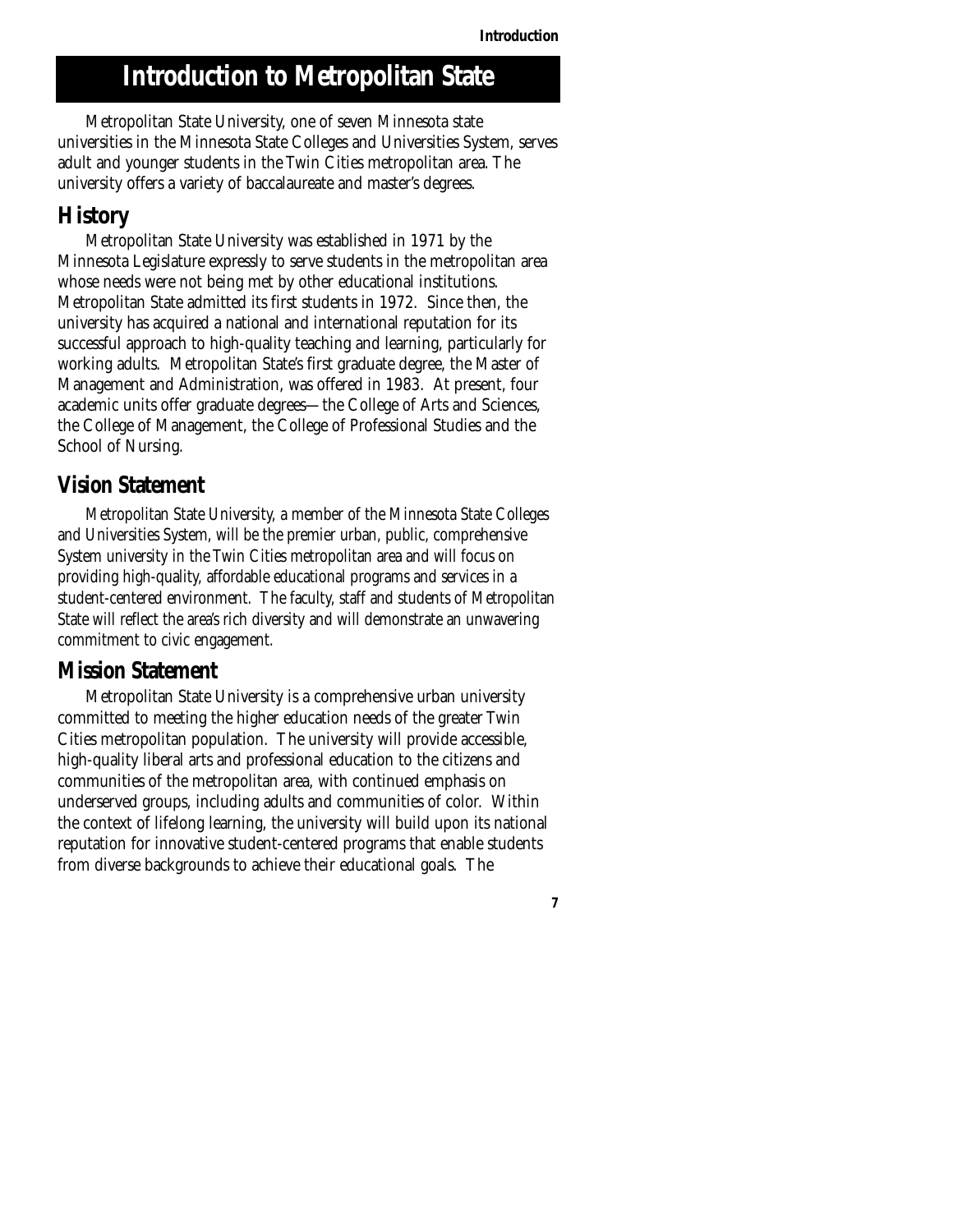#### **Introduction**

university is committed to academic excellence and community partnerships through curriculum, teaching, scholarship and services designed to support an urban mission.

## **Accreditation**

Accredited by The Higher Learning Commission and a member of the North Central Association (30 North LaSalle Street, Suite 2400, Chicago, IL 60602-2504, 1-800-621-7440), and accredited by the Commission on Collegiate Nursing Education and the Council on Social Work Education.

## **Graduate Programs**

#### **College of Arts and Sciences**

Master of Science in Technical Communication (M.S.)

Master of Science in Computer Science (M.S.)

#### **College of Management**

Master of Business Administration (M.B.A.)

Master of Management Information Systems (M.M.I.S.)

Master of Public and Nonprofit Administration (M.P.N.A.)

MIS Systems Analysis and Design Graduate Certificate

MIS Generalist Graduate Certificate

#### **College of Professional Studies**

Master of Arts in Psychology (M.A.)

#### **School of Nursing**

Master of Science in Nursing (M.S.)

## **Goals for Graduate Education**

The university provides master's level professional programs designed to meet local, national and global needs of the new century. The university is committed to supporting creative and innovative curricula that enhance the learning process.

## **Graduate programs:**

- integrate practical learning and technical competence with theoretical learning;
- encourage the advancement of knowledge through high standards of scholarship and research;
- provide a variety of learning strategies, including experience-based learning and Web-based learning;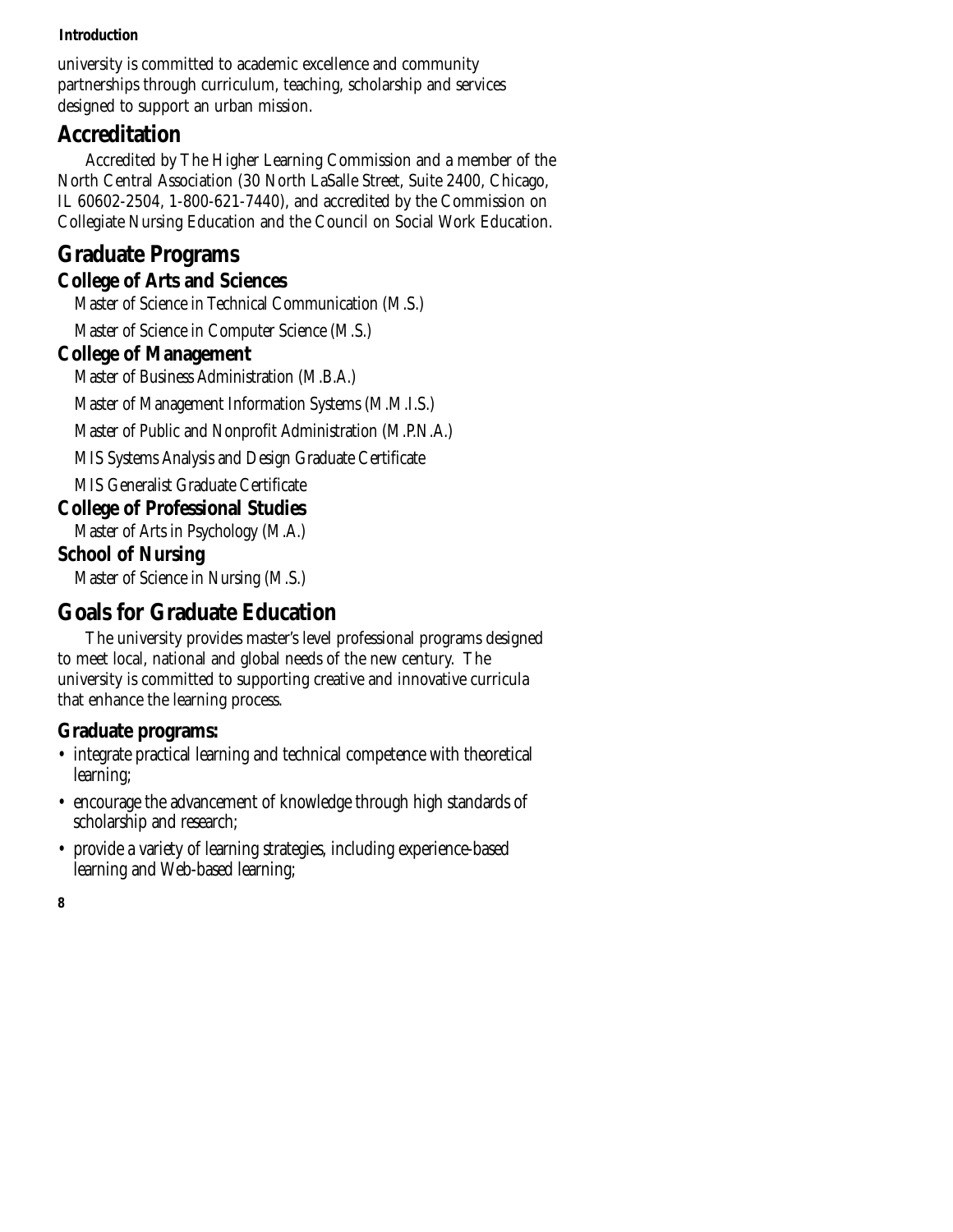- incorporate multicultural perspectives in academic programming;
- offer an individualized, student-centered approach to teaching and learning;
- foster collaboration with business and industry, nonprofit agencies and the government; and
- engage faculty, students and staff in community-based activities.

## **Admission Information**

#### **Admission**

Graduate program admission at Metropolitan State is a function of the school or college offering the graduate degree sought. You can find specific policies and procedures relating to admission under the school or college headings later in this catalog. In some instances, if you lack certain course prerequisites for a program, there are provisions for conditional admission that allow you to complete those prerequisites at Metropolitan State.

#### **Courses Taken Prior to Admission**

With the permission of your school or college, you may apply to your degree up to eight graduate credits from Metropolitan State courses completed prior to formal admission to a master's program.

#### **Continuing Education Students**

If you hold a bachelor's degree from an accredited U.S. institution, but are not seeking a graduate degree, you may complete a limited number of graduate courses as a special enrollment student on a space-available basis. Schools or colleges may restrict you from enrolling in some courses. Schools or colleges may require that you receive permission from the instructor before registering as a special enrollment student. Contact the School of Nursing for specific information about nursing courses open to special enrollment students.

If you take courses as a special enrollment student and decide to apply for admission to a graduate degree program, you must meet all application requirements of the program. No more than eight credits completed in special-enrollment status can apply to meet graduate program requirements. Individual schools or colleges may stipulate fewer credits.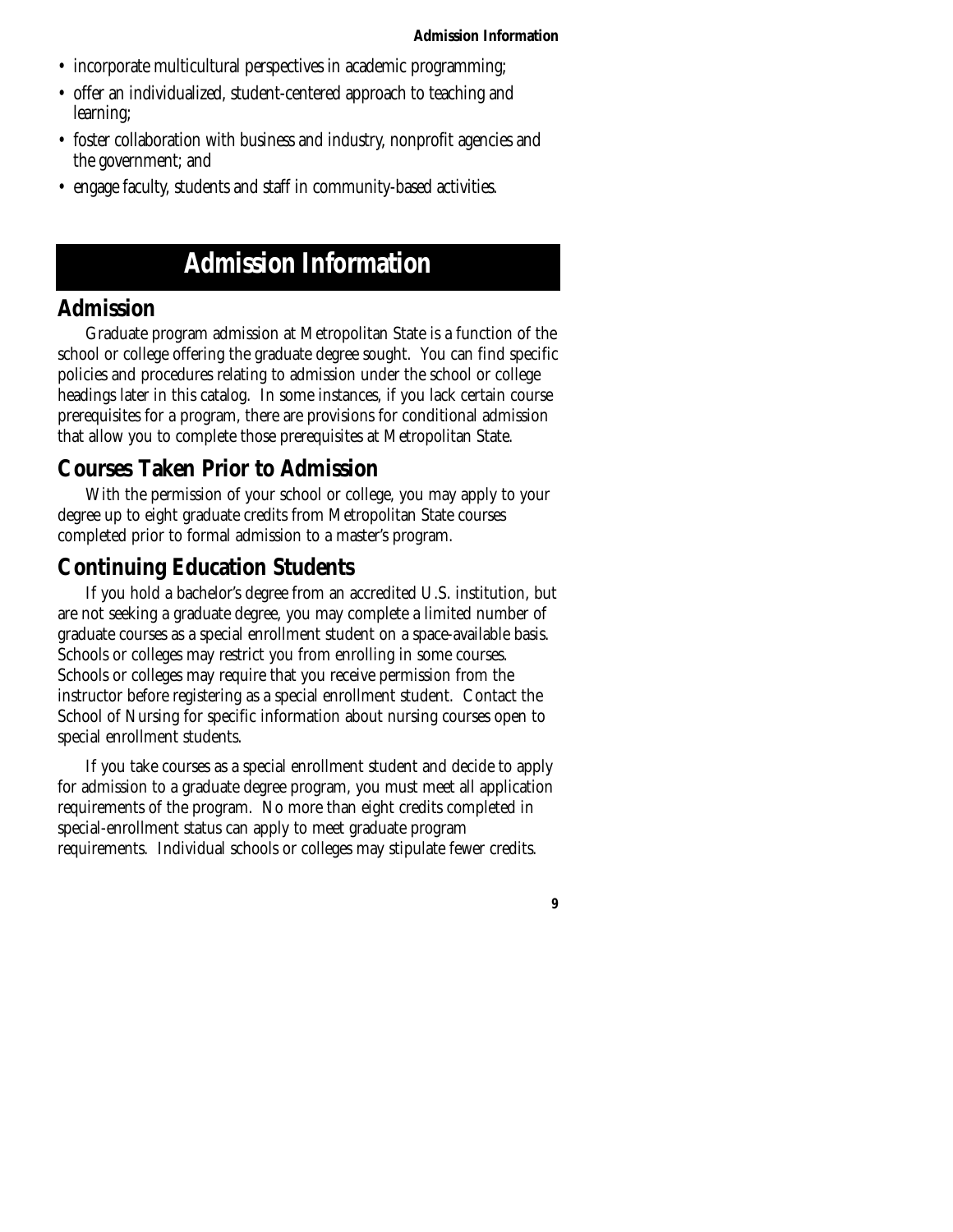#### **Admission Information**

Individual schools or colleges reserve the right to deny you admission regardless of your graduate GPA if you have taken more than the number of credits permitted in special enrollment status. The primary responsibility for compliance of this policy rests with you, the student.

## **Denial of Admission**

If you are denied admission to a graduate program, you can appeal the decision to the dean of the appropriate school or college. Appeals are due in writing within 30 days of the date of the letter denying admission. The appeal must state specific grounds for reversal of the decision. The dean responds within 30 days of the time the appeal is received.

## **International Students—Admission Policies Application Procedure for International Students**

If you are not a U.S. citizen and will be studying on an F-1 student visa, you should begin the application process at least three months prior to the date on which you plan to begin your studies. All application materials must be received by the following deadlines: fall semester—July 15; spring semester—Nov. 15; and summer session—March 15. See college or school listings for more specific details.

In addition to the other application materials required by your program, you must provide your school or college with an original, notarized Form I-134 Financial Affidavit of Support indicating the availability of adequate monetary support for you during the period in which you are completing your degree. Metropolitan State University cannot guarantee financial support of international students.

To receive admission materials, you should contact your school or college directly. Similarly, you must return all completed forms directly to the school or college. Official application documents from testing agencies are accepted only through the mail. Official transcripts in the hands of applicants, or friends or relatives of applicants, are unacceptable.

All international transcripts must be evaluated by an independent agency, such as Educational Credential Evaluators (ECE) or World Evaluation Services, Inc. (WES). Official transcript evaluation reports must be sent directly to the appropriate school or college. Examinee copies are not accepted. You should allow at least three months after initial application and six weeks after completion of the file for review of your application. International students may not be considered for admission until prerequisite courses are complete and GMAT or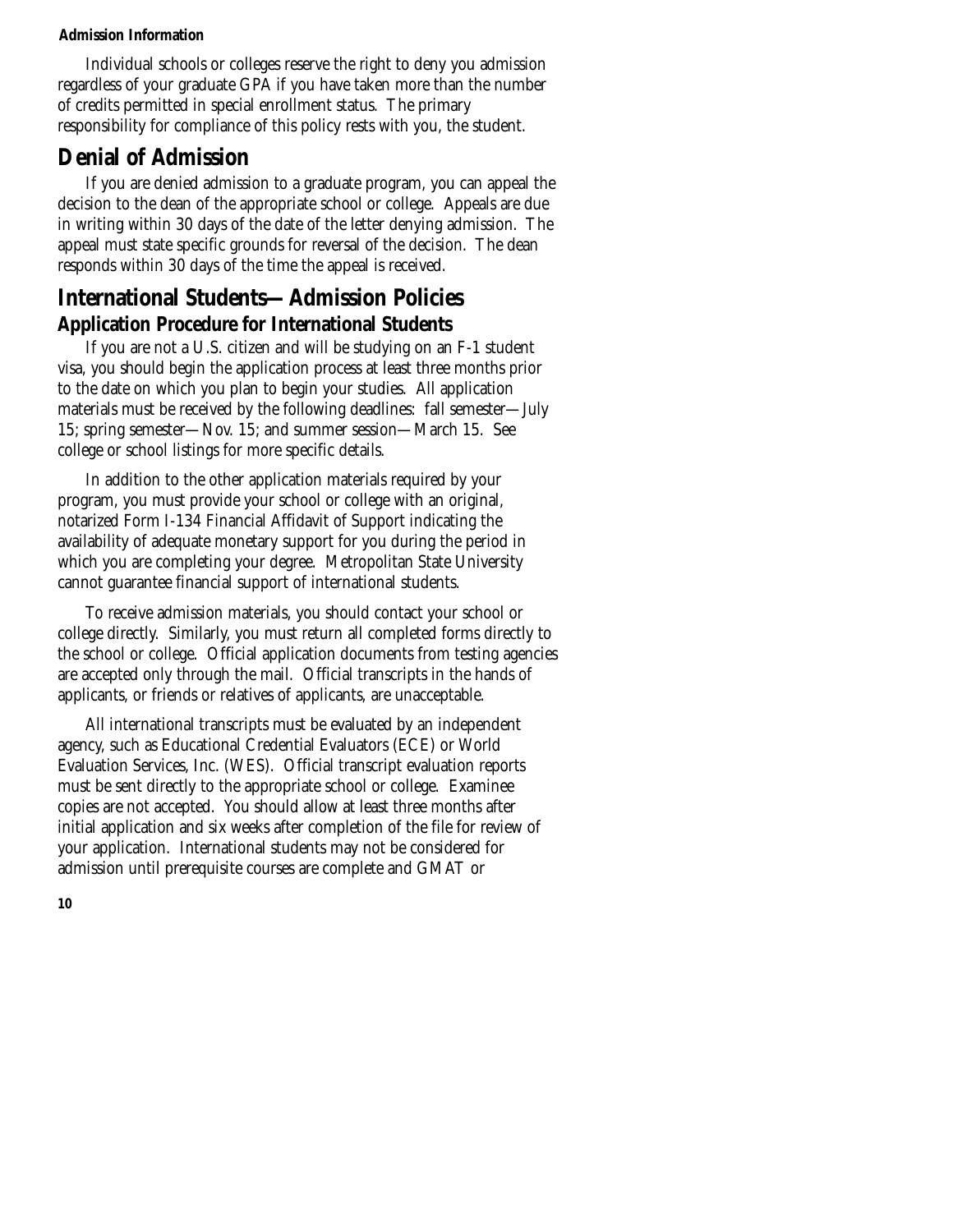assessment scores are received. See specific programs for more information.

International students cannot register for any classes, including prerequisites, until fully admitted to a program.

#### **English Competence for International Students**

If your native language is not English and you did not complete your undergraduate degree at an English language university, you must take either the Test of English as a Foreign Language (TOEFL) or the Michigan Test of English, unless you have graduated from an accredited U.S. institution. The TOEFL is a comprehensive test of English language skills used to determine whether you are prepared to pursue a graduate program in English. You may take the Michigan Test of English in lieu of TOEFL.

You may obtain an application for TOEFL from your school or college or from the Educational Testing Service, Box 899, Princeton, NJ 08540. The Michigan Test of English is administered by the University of Minnesota. Contact MELAB at 612-624-1503 for information about the Michigan Test.

Your scores from the official Test of English as a Foreign Language (TOEFL) or the Michigan Test of English must be sent directly to your school or college from the testing service. The examinee copies of TOEFL or Michigan scores sent to you personally will not be accepted by the university.

International applicants must achieve a score of 550 or higher on the paper-based TOEFL, 213 on the computer-based TOEFL, or a score of 80 or higher on the Michigan Test to qualify for admission to a Metropolitan State graduate program. If you have earned a bachelor's degree from an accredited U.S. university, you are not required to take the TOEFL or the Michigan Test.

#### **International Student Orientation**

New F-1 visa international students are required to attend Metropolitan State University's international student orientation.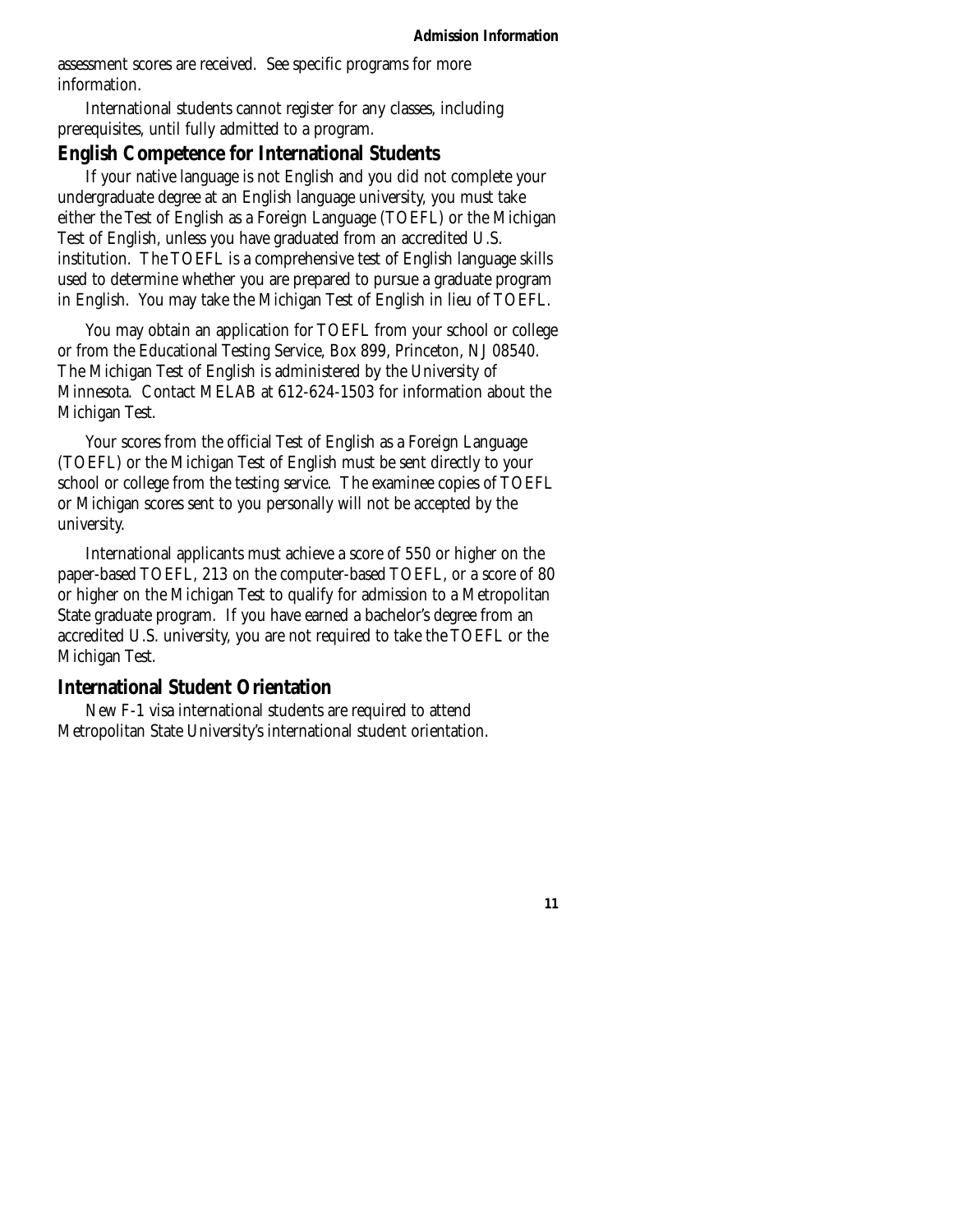## **Academic Policies and Procedures**

## **Academic Progress**

To remain in good standing and to be qualified for graduation, you must maintain a cumulative grade point average of at least 3.0. Grades below C do not apply to program requirements, but are calculated in the cumulative grade point average. Policies relating to academic probation, dismissal and reapplication are determined by the school or college in which you are enrolled.

## **Academic Appeal Procedure**

The university has written procedures for appealing decisions concerning admissions, instructors' evaluations, and approval of degree plans or qualifications for graduation.

#### **Program Requirements**

Program requirements supported by published policies, which are effective at the time a student declares a program of study, cannot be appealed. Students must meet the requirements for a degree as listed in the Metropolitan State University *Catalog* or other official program materials in place at the time of admission to Metropolitan State. If a student is not enrolled over three consecutive years, the program requirements will be those in place when the student is readmitted to the university.

#### **Grades**

Decisions supported by published policies or clearly stated expectations of instructors cannot be appealed under the policy. An instructor's evaluation is not changed during the appeals process unless there is clear and convincing proof the evaluation was arbitrary and/or capricious and was unfair to the student. Changes in grades must be authorized by a dean or the academic affairs vice president.

#### **Graduation Requirements**

Decisions supported by published policies regarding satisfactory completion of graduation requirements or changes in requirements due to nonenrollment over three continuous years are not appealable. Designated program graduation requirements cannot be appealed beyond the level of the college dean.

## **Process**

A student should work informally with appropriate persons, such as the instructor, appropriate department chair or dean, before filing a formal appeal.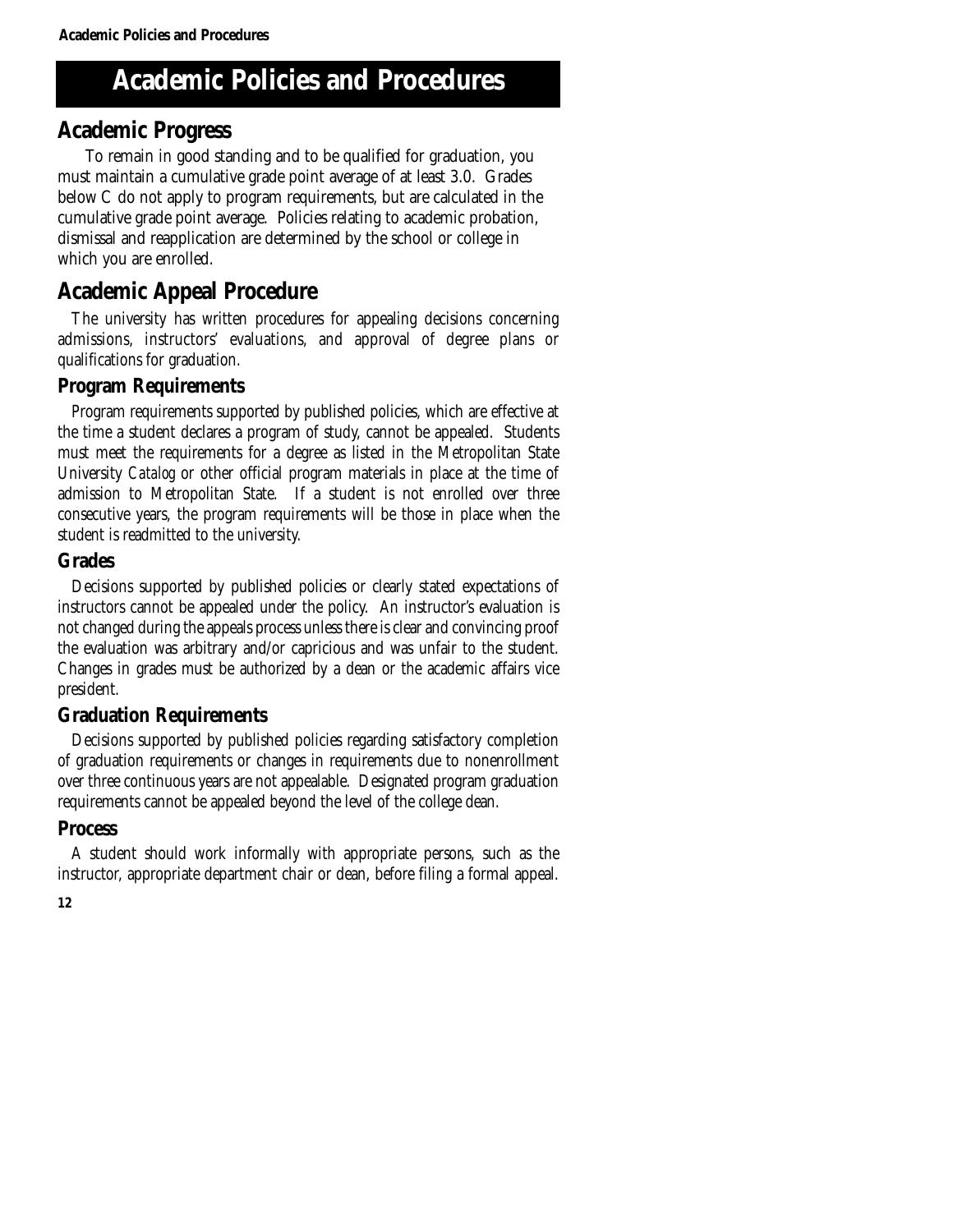Formal appeals must be addressed in writing to the appropriate person. Supporting documents, if any, must be attached. A specific request for the desired redress (action) must be indicated.

To begin the formal appeal process, students must submit an appeal form with the required signatures within a specified time. Forms are available from the Student Affairs Office.

#### **Advisor**

Once you are admitted to a graduate program, you are assigned an academic advisor. In matters where the permission of your school or college is needed, your academic advisor is the person to consult. Prior to admission, you may consult with your school or college concerning policies and requirements. The school and college listings in this catalog direct you to appropriate personnel. If you wish to change your advisor, contact your school or college for appropriate procedures.

## **Grading Policy**

The chart below indicates the letter grades and the quality points used to calculate grade point averages.

| Grade         |                      | <b>Quality Point/Credit Hour</b> |
|---------------|----------------------|----------------------------------|
| A             | <b>Excellent</b>     | 4.0                              |
| $A-$          |                      | 3.7                              |
| $B+$          | Good                 | 3.3                              |
| B             |                      | 3.0                              |
| $B-$          |                      | 2.7                              |
| $C+$          | <b>Marginal Pass</b> | 2.3                              |
| $\mathcal{C}$ |                      | 2.0                              |
| F             |                      | 0.0                              |
| NC            | No Competence        | 0.0                              |
| W             | Withdrawal           |                                  |
|               | Incomplete           |                                  |

If you withdraw from a course after the first week of classes, the withdrawal is recorded. Earlier withdrawals are not recorded as a W. In each term, there is a date after which you are not allowed to withdraw from a course. Consult the *Class Schedule* for this date.

If you are passing a course but cannot complete the requirements due to unavoidable circumstances, you may receive an incomplete (I). You must request the incomplete from your instructor no later than the final week of the course. If you simply fail to hand in material or take a final examination, you will not be automatically given an incomplete. An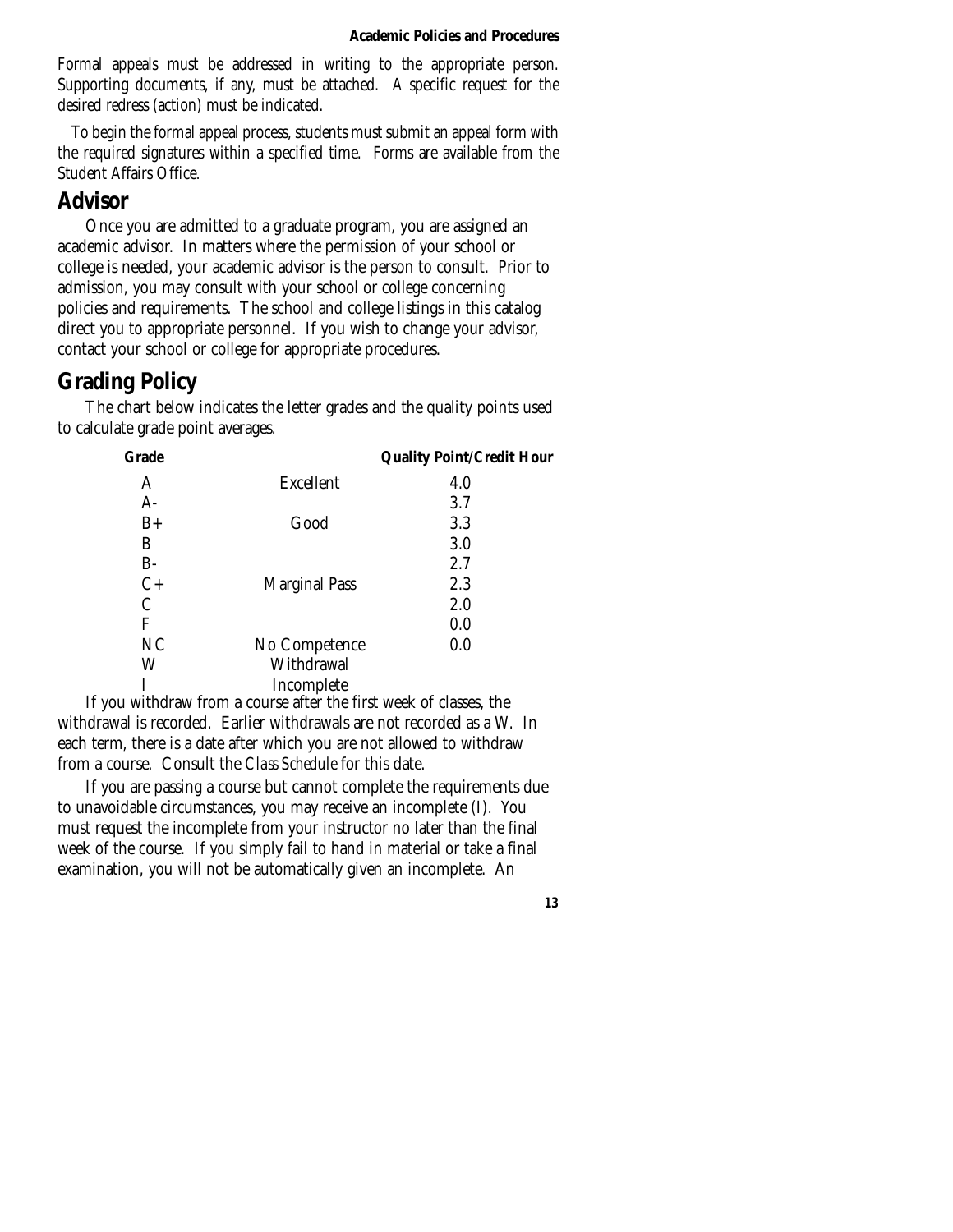#### **Academic Policies and Procedures**

incomplete converts to an F or no competence (N) if not completed by the end of the following semester. In giving you the incomplete, your instructor may stipulate a shorter completion time. If so, the conversion to F or N will occur at the end of that completion time. For purposes of this policy, the summer term does not count as a semester.

## **Graduation**

You will be eligible to graduate when you have completed all of the requirements for your graduate degree or will have completed all of these requirements at the end of the current semester. There are two steps in the graduation process: you must notify the Graduation Desk of your intent to graduate; and you must also notify your school or college. Specific graduation dates and deadlines are published regularly in the *Catalyst* and *Class Schedule*. You are encouraged to participate in the commencement ceremony most closely following the completion of your degree.

## **Registration**

The registration schedule and instructions are printed in each *Class Schedule* and on the Web. Once admitted, you may register by Touch-tone telephone, through the university's Web site, by mail, or in person at the Saint Paul or Minneapolis campuses.

## **Registration by Undergraduate Students**

With permission of the college or school, advanced undergraduates may register for certain graduate courses. Policies on undergraduate registration are determined by individual schools and colleges.

## **Refund Policy**

Refunds can be requested through the Registration Office. Refunds are mailed within approximately four weeks. The time limits for refunds do not include extensions given for learning opportunities. Application, graduation and transcript fees are nonrefundable. Refund rates differ depending upon whether or not you are withdrawing completely from the university, whether you are receiving financial aid, and whether or not you enrolled at Metropolitan State University for the first time. These refund policies are subject to change with change in Minnesota State Colleges and Universities and federal policies. All changes or exceptions are in the *Class Schedule*. Contact the Accounts Receivable Office if you have questions.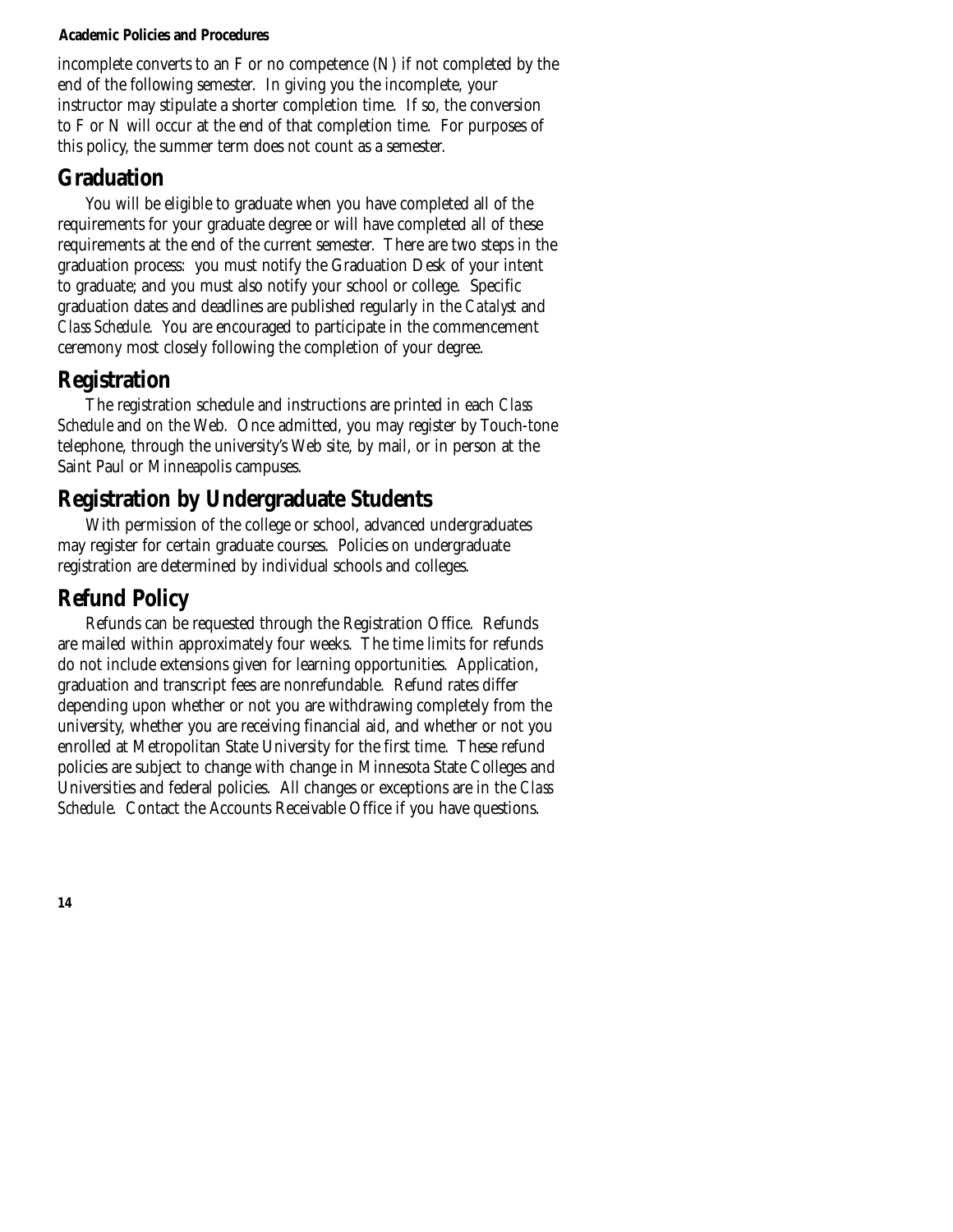#### **Institutional Refunds for Drops (dropping some, but not all registrations) Courses**

You will receive a full refund after registration but before the seventh calendar day of the term or one class day after the first class session, whichever is later; no refunds will be awarded after that time. For classes less than three weeks long, you will receive a full refund before the first class.

#### **Theory Seminars**

You will receive a full refund up to one day after the first session; no refunds will be awarded after that time.

#### **Faculty-designed Independent Studies**

You will receive a full refund up to four weeks subsequent to registration if no work has begun and the instructor's permission is obtained. No refunds will be awarded after that time.

#### **Other**

There are no refunds for student-designed independent studies, internships or assessments of prior learning.

#### **Withdrawal from the University (dropping all registrations)**

Official withdrawal is defined as terminating enrollment in all registered courses for an academic semester. A student must request that an official withdrawal from Metropolitan State University be processed. Dropping courses on the Web, Touch-tone telephone or in-person registration does not initiate an official withdrawal.

Withdrawal requests and questions are handled by the registrar. Mail to Metropolitan State University, Registrar, 700 East Seventh Street, Saint Paul, MN 55106-5000; or telephone 651-793-1227 or fax 651-793-1235. The following information is needed for withdrawal processing: full name, mailing address (where the refund, if any, will be sent), daytime telephone number, social security number and the academic term of withdrawal.

Please note that refunds for Title IV financial aid recipients are determined by federal guidelines, which supercede these guidelines. Federal regulations require Metropolitan State University to give first priority to repaying financial aid programs in the event of a refund of tuition and fees resulting from withdrawal from the university.

## **Student Conduct Code**

Each student at Metropolitan State University has the right to an education,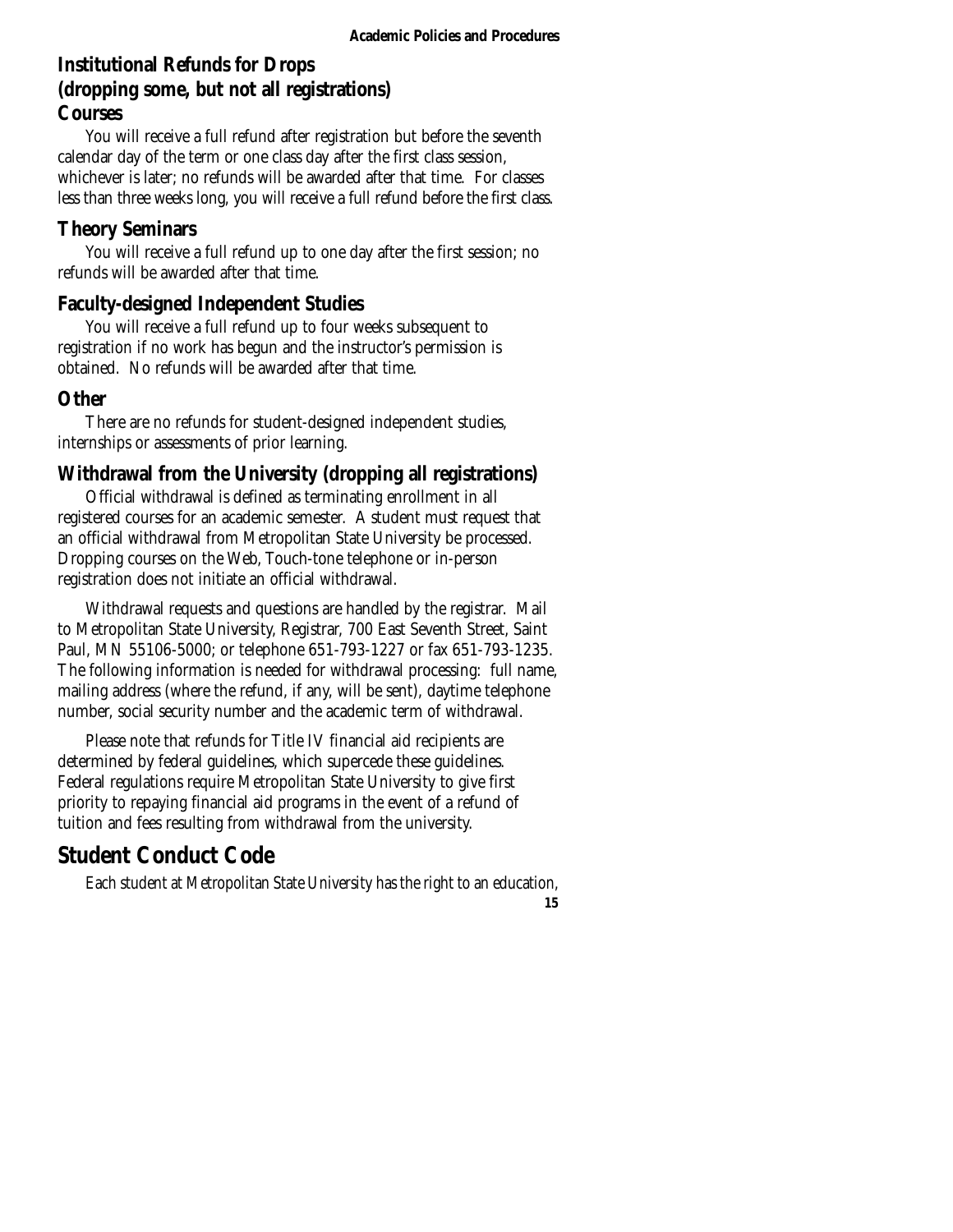#### **Academic Policies and Procedures**

and it is the university's responsibility to provide an environment that promotes learning and protects the safety and well-being of the university community. Any action by a student that interferes with the education of any other student or interferes with the operations of the university in carrying out its responsibility to provide an education are considered a violation of the Student Conduct Code. Disciplinary actions are handled in an expeditious manner and reflect due process.

**Proscribed Conduct:** Allegations of discrimination, harassment, violence or academic dishonesty shall be adjudicated under separate procedures in accordance with Metropolitan State University's policies on those issues.

**University Jurisdiction:** The university reserves the right to take necessary and appropriate action to provide an environment that promotes learning and protects the safety and well-being of the university community.

University jurisdiction is asserted when violations of the Student Conduct Code occur on university premises. In addition, university jurisdiction shall extend to violations of the code committed off campus when:

- 1. the violation is committed while participating in a university-sanctioned or sponsored activity;
- 2. the violation constitutes a felony under state or federal law; or
- 3. the violation adversely affects the education, research or service functions of the university.

**Violations:** The provisions of this policy do not affect the rights of persons in authority to take any immediate and temporary actions necessary to retain the classroom or program atmosphere, and to uphold established policies, regulations and laws. Any student engaged in the following behaviors is subject to the disciplinary sanctions outlined in this policy.

**Violation of Law and University Discipline:** If a student is charged only with an off-campus felony violation of federal, state or local laws, but not with any other violation of the code, disciplinary action may be taken and sanctions imposed for grave misconduct which demonstrates flagrant disregard for the university community. In such cases, no sanctions may be imposed unless the student has been found guilty in a court of law or has declined to contest such charges, although not actually admitting guilt (such as, "no contest" or "nolo contendere").

University disciplinary proceedings may be instituted against a student charged with violation of a law which is also a violation of this Student Conduct Code.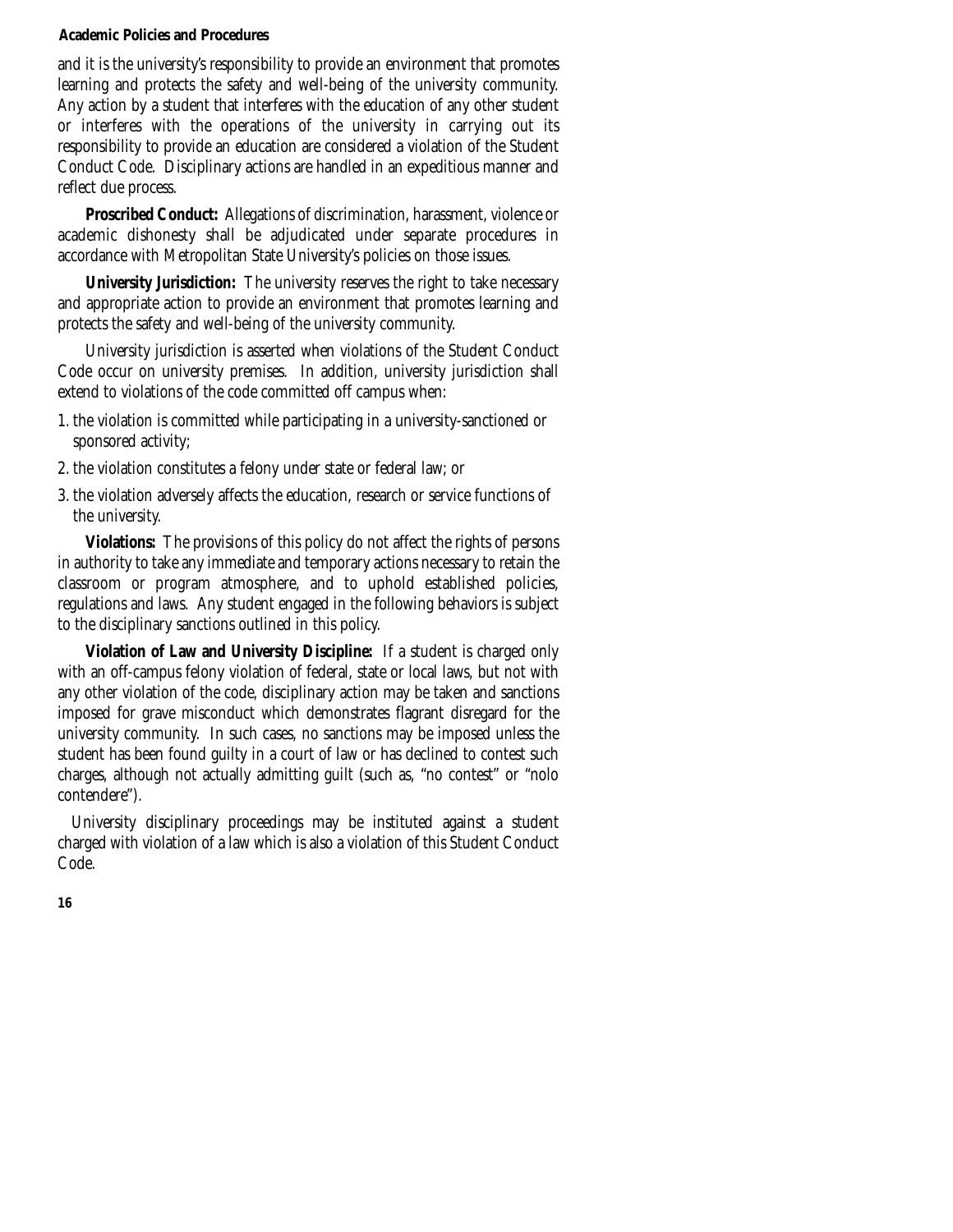## **Judicial Process**

#### **Charges and Informal Process**

Any member of the university community may file charges against any student for violations of the Student Conduct Code. Charges should be in writing for the record but can proceed on verbal notification to the conduct code officer. Any charge should be submitted as soon as possible after the event takes place, preferably within three working days. A formal process is also available if a mutually acceptable resolution cannot be reached during the informal process.

Complete information about the procedures and possible sanctions is included in the *Student Handbook.* 

## **Timely Completion Policy**

All work for learning activities must be completed according to the following schedule:

• **Courses**: You must meet deadlines set by course instructors. You must complete incompletes by the end of the next academic semester or at an earlier date, if specified by the instructor at the time the incomplete was assigned.

• **Independent Studies and Internships**: You must complete independent studies within 140 days (20 weeks) of registration and internships within 180 days of registration.

• **Other learning**: You must complete work for theory seminars and assessment of prior and other institutional learning and submit evaluations within 90 days of registration.

## **Time Limit**

You must meet all graduation requirements within the time limit specified by your school or college. If you exceed the time limit, you may petition your school or college to revalidate courses taken at Metropolitan State University prior to the date of your graduation. A course in which you received a grade below B- cannot be revalidated. Alternatively, you may petition your school or college to extend the specified time limit. Specific policies relating to the revalidation of courses or the extension of the time limit are determined by individual schools and colleges.

## **Transfer Policy**

With the approval of your school or college, you may apply certain credits earned in other accredited graduate programs toward your Metropolitan State degree. Transfer policies are determined by individual schools or colleges.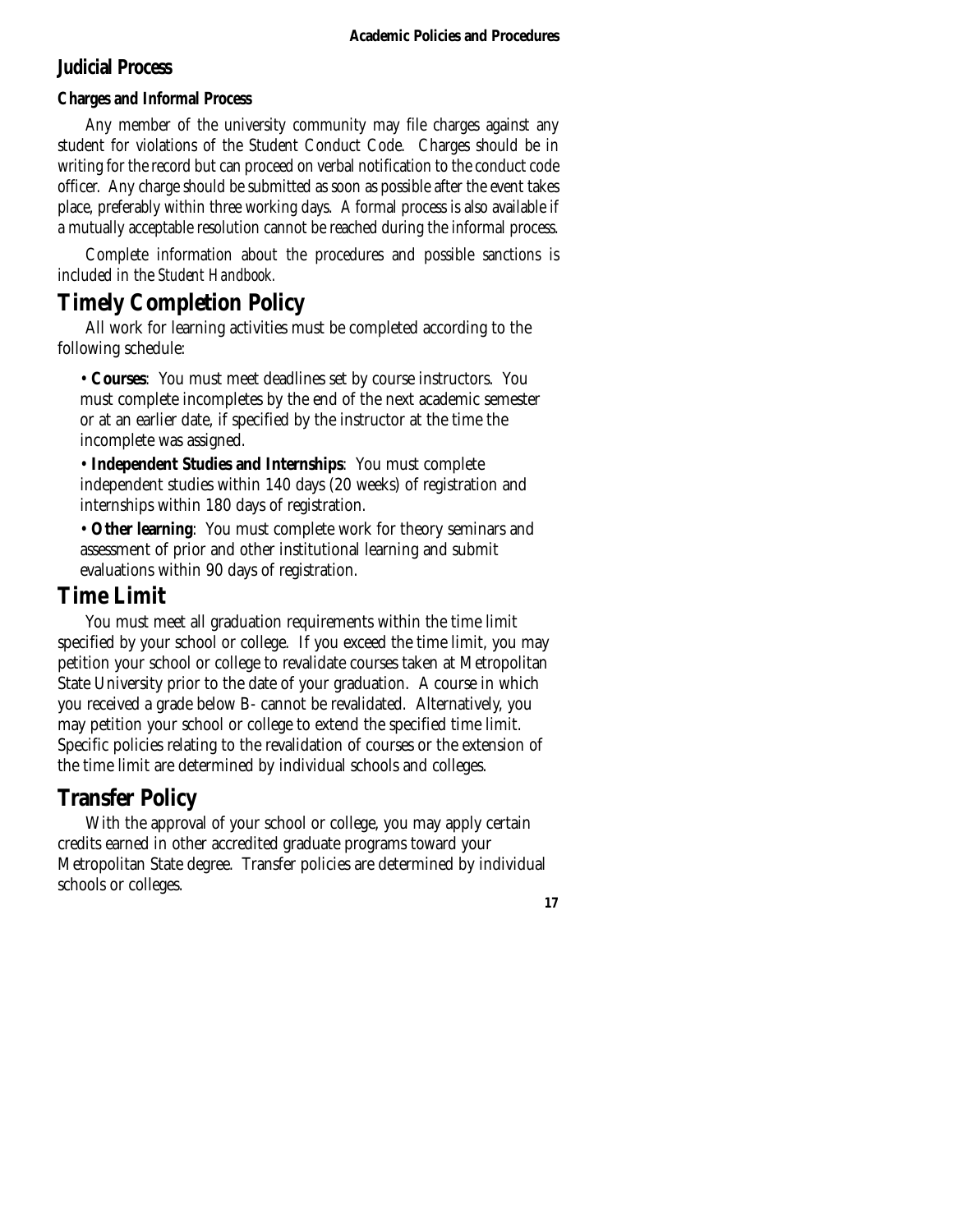## **Tuition and Fees**

When you register for a class, you are reserving university (public) resources for yourself, and we assume you will attend that class. The university invests resources in your enrollment, even if you do not attend the entire course. Tuition and fees are subject to change by action of the Minnesota State Colleges and Universities Board of Trustees. Current tuition and fees are listed in the *Class Schedule*. For information about activity, graduation, transcript and extension fees, contact the Registrar's Office. The university accepts Visa and MasterCard, money orders, employer purchase orders, agency authorization or financial aid (award letter) for tuition and fee payment. Payment plans are available through the Accounts Receivable Office. Call the Registration Office regarding reciprocity.

## **Withdrawals**

 W. If you do not formally withdraw before the deadline, you will receive You may formally withdraw from a course up through the end of the eleventh week of the semester and from a faculty-designed independent study within 11 weeks of registration. This is recorded on a transcript as a an appropriate grade. The deadline for course withdrawal is published in the *Class Schedule*. You receive an F or a no competence for any course in which you register but fail to attend. You are responsible for tuition and fees for all classes. You are not allowed to withdraw from a theory seminar after the formal drop/add period. There is no withdrawal from internships or student-designed independent studies.

To formally withdraw, students must submit a written request or call the Registration Office at 651-793-1234; you may not withdraw on the Web or by Touch-tone telephone. If you withdraw from a course prior to the end of the first week of classes, this is considered a drop and not a withdrawal and no record of the course appears on your transcript.

## **Student Information**

## **Bookstore**

The Metropolitan State University Bookstore is located on the Saint Paul Campus. The bookstore accepts reservations for textbooks via mail and fax. Text reservations will be held for students until the second week of classes. For a small fee, the bookstore is able to process textbook mail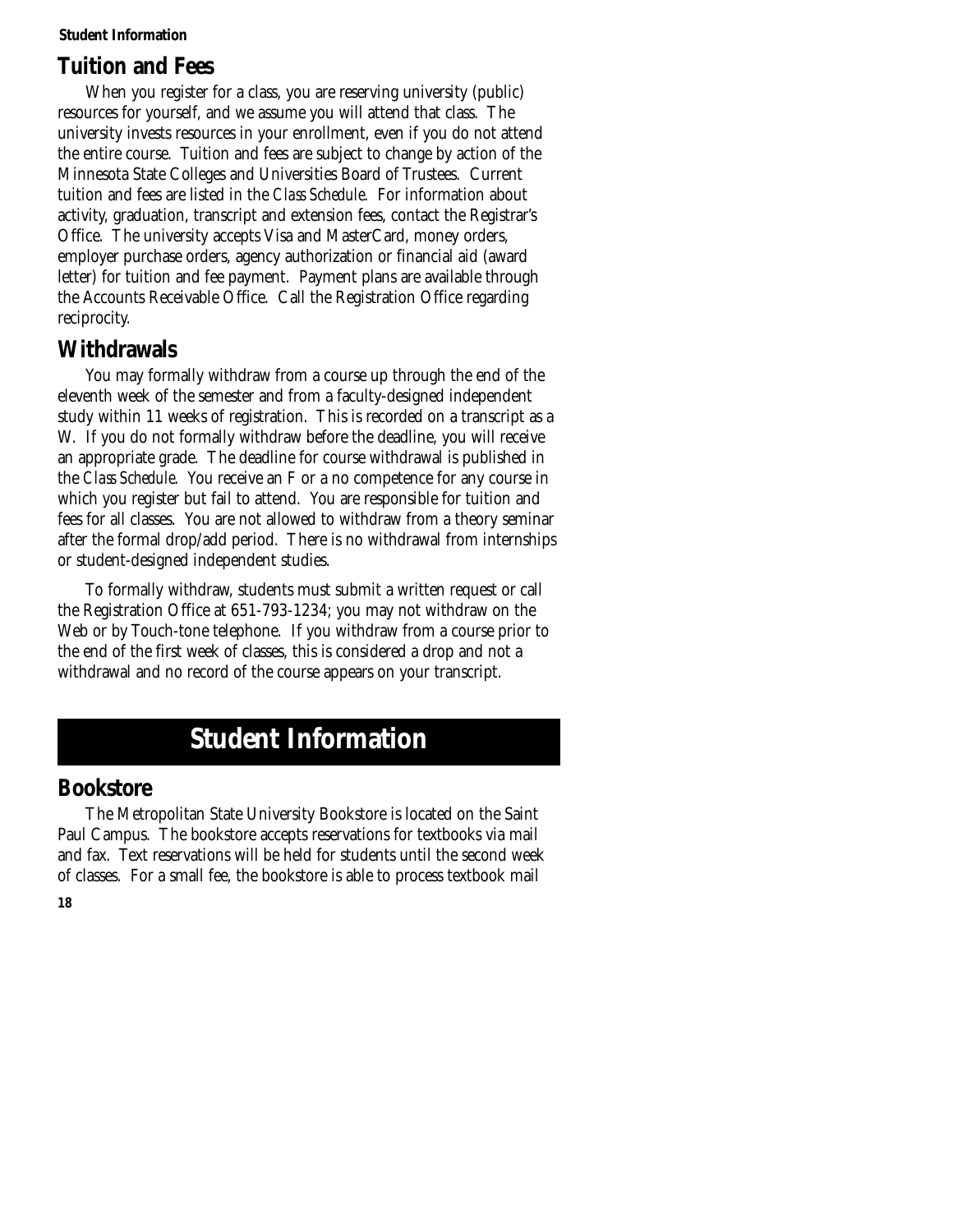orders. Orders may be placed by calling the bookstore. The bookstore accepts Visa, MasterCard, Discover, American Express and personal checks for the purchase amount with proper identification. You can also reserve or order textbooks via e-mail by using either www.efollett.com or www.metrostate.bkstr.com. See the *Class Schedule* for bookstore hours and return policy.

#### **Career Services**

Metropolitan State's Career Services provides quality programs and services for Metropolitan State applicants, students and graduates that are designed to develop career and life planning, career management skills and job search skills.

• Career Counseling and Job Search Coaching: Counselors are available by appointment at the Saint Paul Campus to help students select a major, set career and life goals, research occupations, and develop career strategies. There is a small fee for testing. Job search coaching includes help with resume writing, identifying job leads, preparing for a successful interview and salary negotiations.

• Courses and Workshops: A course in career and life planning is offered each semester. Check the Course Index of this Class Schedule to find the page on which the course is listed. Metropolitan State also offers career workshops. Workshop topics include career planning, resume writing, interviewing and job search strategies.

• Computer-assisted Career Exploration: Workshops help job seekers identify useful information on the Internet and World Wide Web. Call Career Services for appointments.

• Career Resources Center: Resources include job postings, employer information and occupational information. Selected undergraduate and graduate catalogs from other colleges and universities are available as well as information and applications for the Graduate Management Admissions Test (GMAT), the Graduate Record Examination (GRE) and the Law School Admission Test (LSAT). These resources are located in the Minneapolis and Saint Paul Career Services Resource Centers. They are open during business hours.

## **Computer Services**

Metropolitan State University recognizes the importance of computers in student education. Computer centers at the campuses are equipped with state of the art networked microcomputers and printers. Software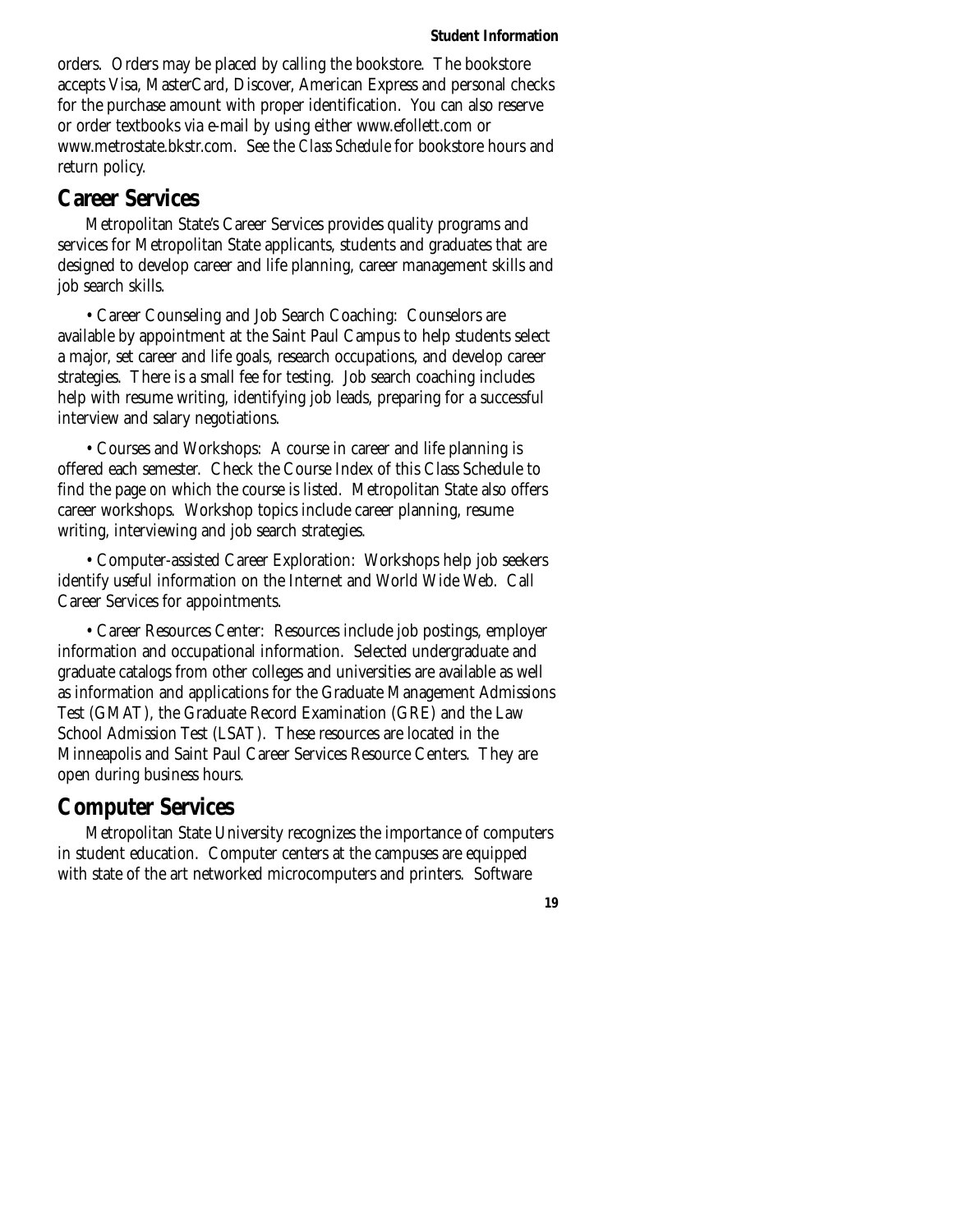resources include word processing, spreadsheets, graphics, desktop publishing, database management systems, programming languages and statistics packages. Printing for registered students is free. The Information Technology computer centers offer free one-hour workshops which introduce students to computers, software applications, and access and use of the Internet and e-mail. Workshop schedules for the semester are posted in the computer centers.

Metropolitan State's computer services are available to all registered students. The centers are open and staffed by lab assistants and/or student consultants days, evenings and weekends. The Saint Paul Computer Center is located in New Main, Room L105. The Minneapolis Computer Center is located on the sixth floor. The Midway Computer Center is in Room 110.

## **Counseling**

Metropolitan State's Student Counseling Services offers individual and couples counseling as well as workshops, consultations and referral information. Counseling staff offer support and guidance to assist students in their career and/or personal development. In addition, staff are sensitive to adult learners' needs, to diversity and oppression issues, and to the pressures of balancing family, academic and career demands. Issues addressed may include stress, test anxiety, depression, relationship conflict, family concerns and other personal areas.

All services are free to Metropolitan State students and are completely confidential. Appointments are flexible and are available during the day, Mondays through Fridays, at both the Saint Paul and Minneapolis campuses.

## **Creative Learning Strategies**

With the permission of your school or college, you may take advantage of the variety of learning strategies offered by Metropolitan State. These strategies include assessment of prior learning, theory seminars, internships and independent study. Before pursuing one of these options, be sure to consult with your academic advisor relative to their applicability to your degree program.

#### **Assessment of Prior Learning (Priors)**

The prior learning assessment process is used to evaluate what you have learned in your life and work as legitimate university learning. The process includes clearly defining what has been learned and having that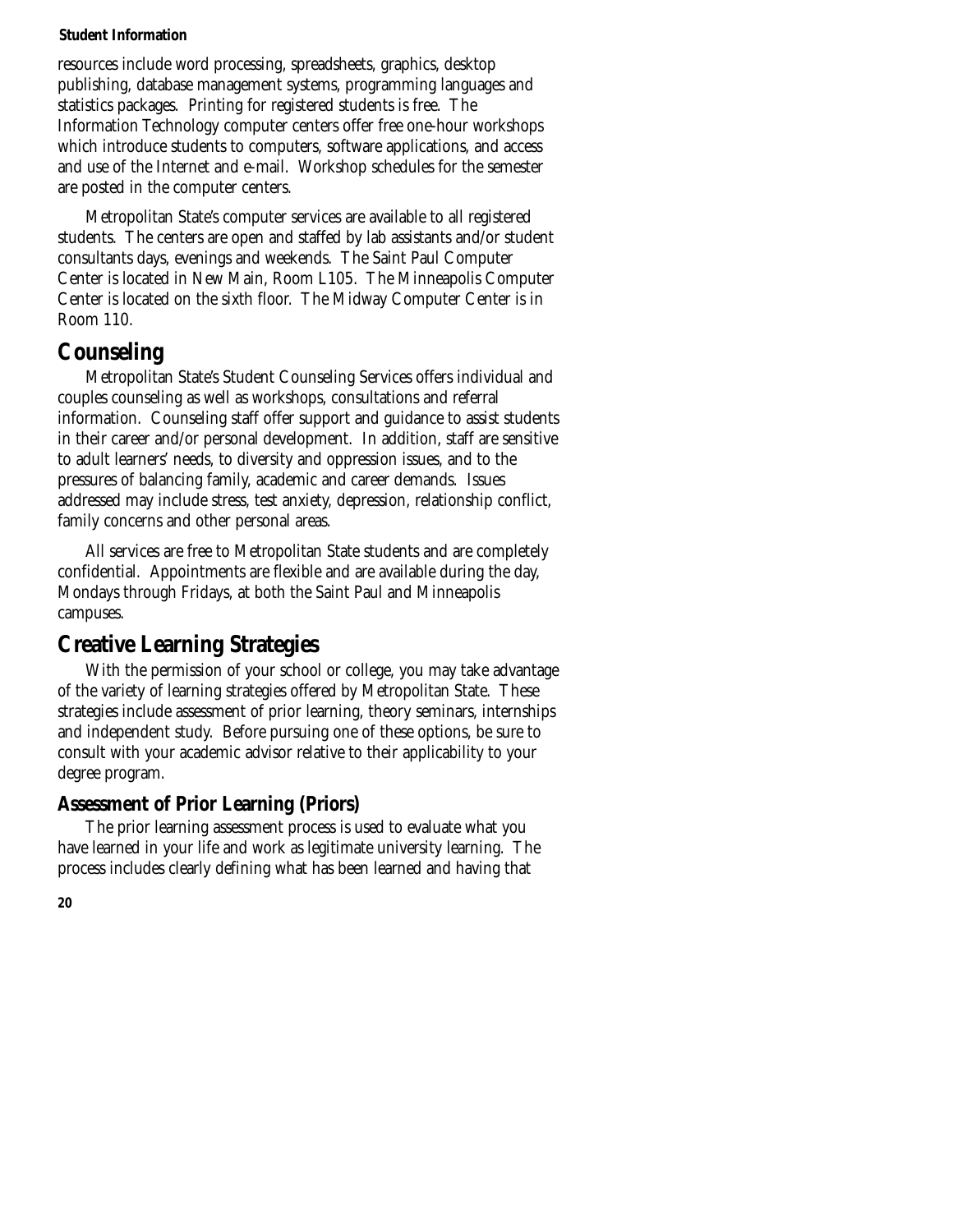learning evaluated by a graduate program faculty member. Only graduate faculty may approve graduate-level priors. (Graduate faculty are listed under the school or college headings in this catalog.)

#### **Theory Seminars**

Theory seminars provide an alternative to priors. They are learning opportunities designed for students with extensive experience and practical knowledge in a subject, but limited theoretical learning. Theory seminars involve fewer classroom hours than regular courses, ranging from six to 15 hours, and require considerable work outside the classroom. At present, Metropolitan State offers no graduate-level theory seminars; however, this may change as programs develop.

#### **Internships**

Metropolitan State's internship program is designed to help you tailor opportunities for experiential learning that fit into your responsibilities as a community member, family member, student or employee. The university's internship program staff and faculty are available to help you develop internships that enrich your education and attain your personal and professional goals.

An internship is one of the creative learning strategies that differs from traditional classroom learning. It offers you the opportunity to acquire academic credit as well as knowledge and skills outside a traditional academic setting through affiliation with private businesses, corporations, and community and governmental agencies.

You must receive the school or college approval and complete and submit an approved internship agreement form in order to register. If you plan to register for an internship, call the Internship Office for specific information on policies and procedures. You must complete the internship within 180 days after registering.

#### **Independent Study**

Two forms of independent study are available—faculty-designed and student-designed.

**Faculty–designed independent study** (FDIS) opportunities are regularly scheduled independent studies that are listed in the *Class Schedule*. FDISs offered by your graduate program require no special permission from your advisor; however, schools or colleges may have rules limiting the number of FDISs applicable to your degree or the specific degree requirements to which they may be applied. You can register for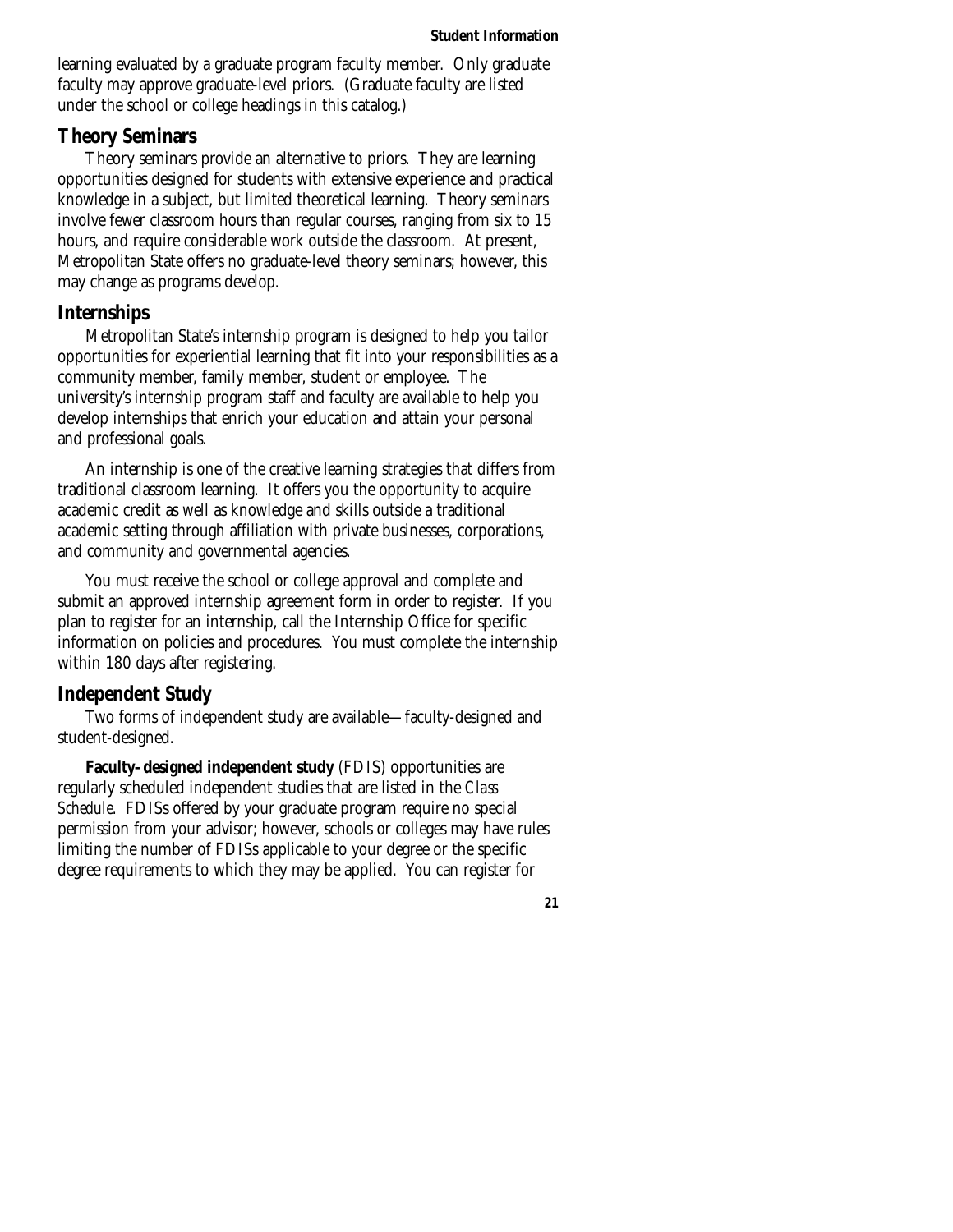FDISs following regular registration procedures and any special requirements established by the FDIS instructor and published in the *Class Schedule.* 

**Student-designed independent study** (SDIS) is appropriate if you want to study in a field not addressed by regular graduate courses or FDISs. You design the SDIS in consultation with the instructor and your academic advisor. The SDIS proposal form can be obtained from your school or college office.

With the permission of your school or college, you may use the SDIS process to take a regular Metropolitan State undergraduate course for graduate credit. This procedure begins by consulting your academic advisor. You must register for such a course using the SDIS proposal form. If you register for a regular undergraduate course through any other method, you will not receive graduate credit for the course. To take a graduate SDIS version of a regular undergraduate course, you must obtain the approval of your academic advisor and the undergraduate course instructor prior to registration.

The additional work required to bring the course to graduate level must be specified in the SDIS proposal. You must complete this work within 130 days after registration for the SDIS.

## **Facilities**

Metropolitan State has two main administrative campuses—in Saint Paul, 700 East Seventh Street, and in Minneapolis, 730 Hennepin Avenue. You may apply for admission and register for courses at either site. The College of Management and College of Professional Studies are located at the Minneapolis Campus; the School of Nursing and graduate programs in the College of Arts and Sciences are located at the Saint Paul Campus. Classes are conducted at these locations as well as at the university's Midway Center, 1450 Energy Park Drive, Saint Paul. Metropolitan State classes are also scheduled at community college campuses in the Twin Cities and at other specialized locations.

## **Financial Aid**

Students and applicants interested in financial aid should contact the Financial Aid Office to request information about available aid options and application procedures and deadlines. Although you do not need to be admitted to apply for financial aid, you must be fully admitted to a graduate program in order to receive aid. Information about financial aid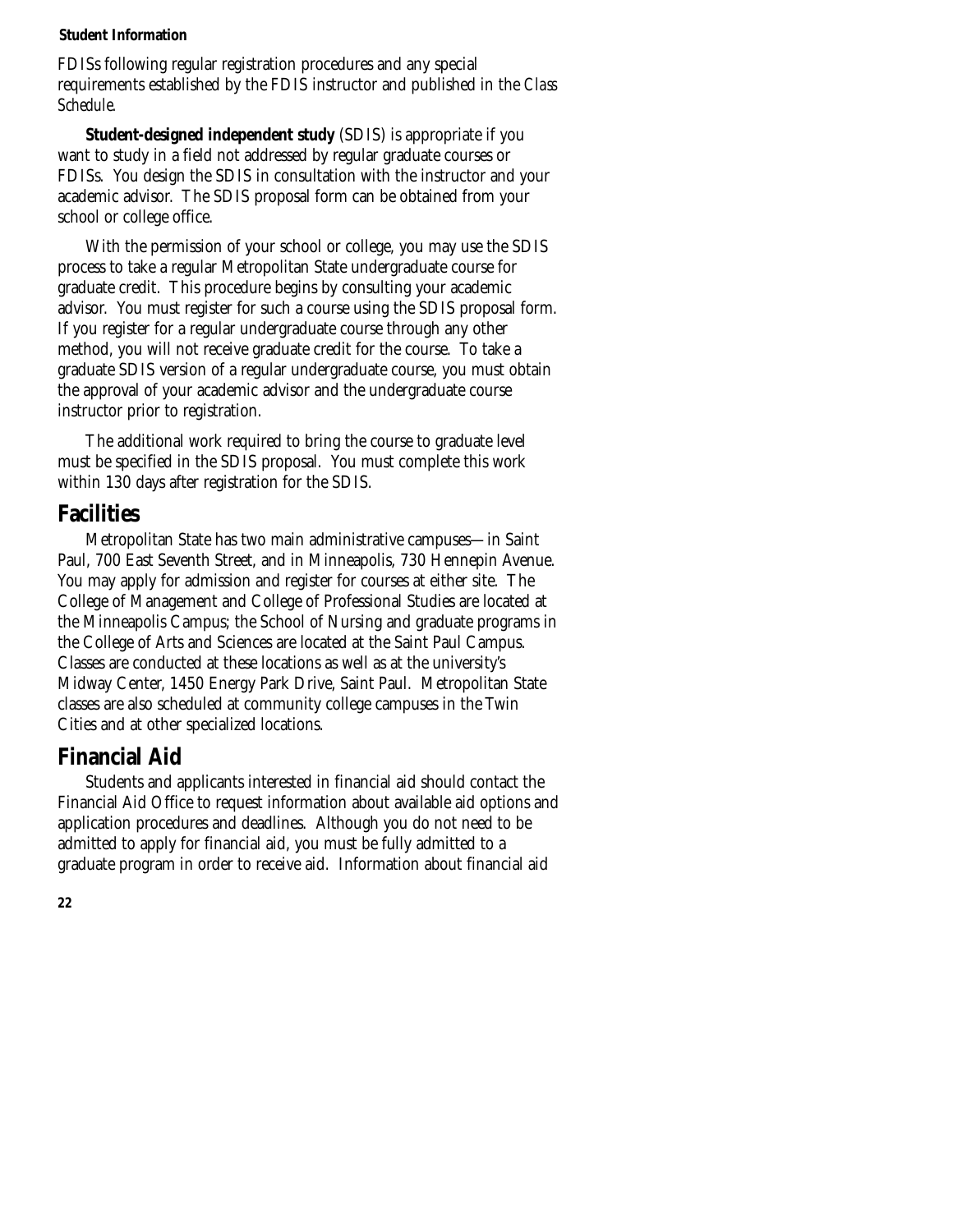opportunities associated with specific graduate programs is included in individual college and school listings.

## **Gay, Lesbian, Bisexual, Transgender Student Services**

The Gay, Lesbian, Bisexual and Transgender (GLBT) Student Services coordinator provides support to all students who are gay, lesbian, bisexual or transgender as well as their families and friends. Through advocacy, academic advising, and educational and social programs, the GLBT Student Services Office is designed to enhance the educational experience of all GLBT students and their allies at Metropolitan State. The GLBT Student Services Office and its resource center serve the needs of all members of the Metropolitan State community interested in better understanding the GLBT community.

## **Graduate Assistantships**

A graduate assistant is a graduate student who has been admitted to one of Metropolitan State University's graduate programs, is making satisfactory academic progress, and has been hired to assist in teaching, research, administration or other professional activities which are related to or part of the student's graduate experience.

Graduate students may qualify for graduate assistantships based on a full-time or half-time enrollment. Full time means students are enrolled in a minimum of eight (8) graduate credits per semester and two (2) graduate credits during the summer term. Note: Under certain circumstances the Director of International Student Services may make exceptions.

A half-time graduate student must be enrolled in at least four (4) graduate credits per semester and two graduate credits during the summer in order to be considered for an assistantship. The maximum credit load for all graduate student assistants is 12 credits per semester during the academic year. Each college solicits student applications for assistantships.

## **International Student Services**

International Student Services provides the following support services to international students attending Metropolitan State:

- international admission paper processing and policy information dissemination;
- new international student orientation;
- immigration advising related to F-1 visa status;

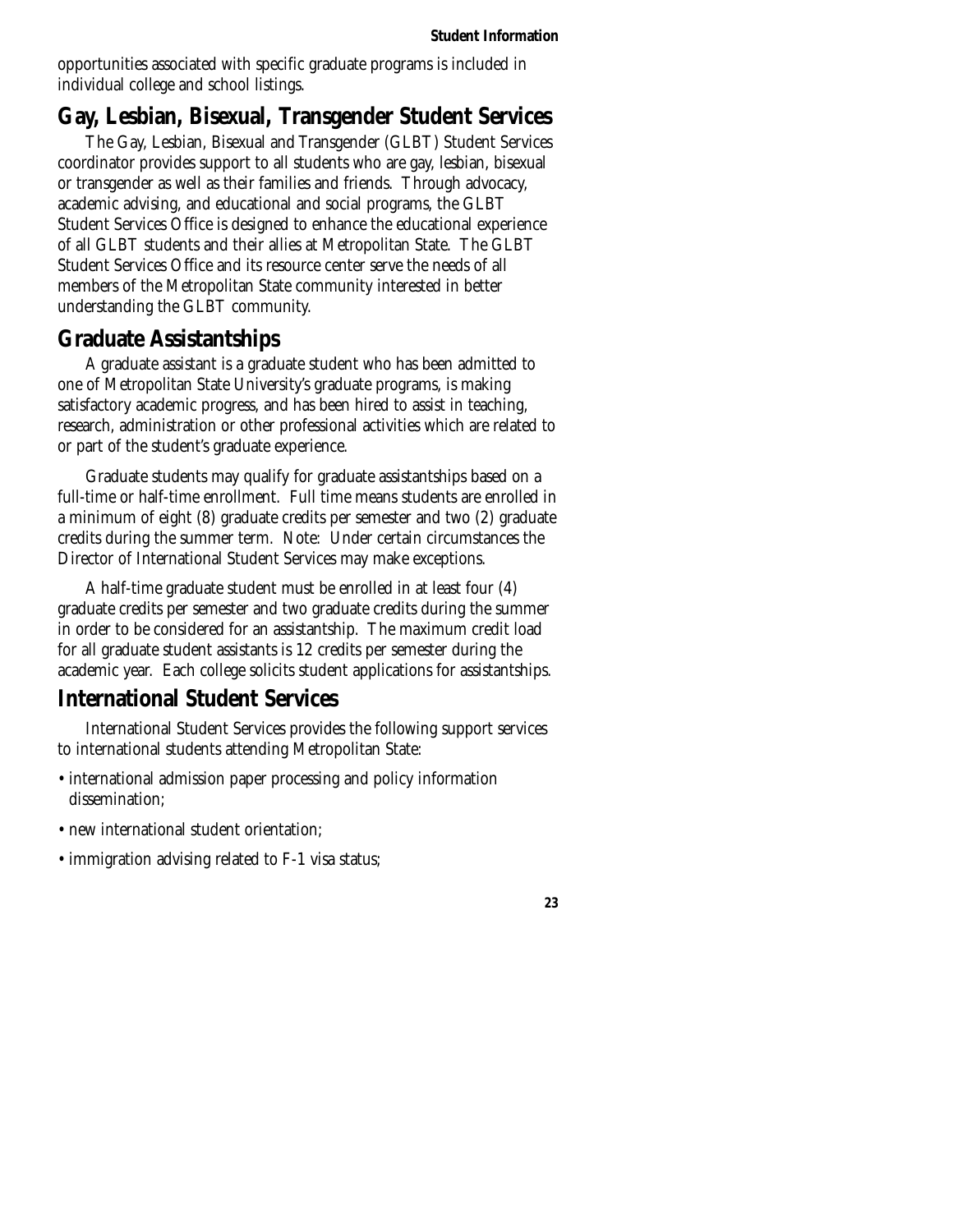- advising for on-campus and off-campus employment and work authorization;
- liaison between international students, faculty and other support services units, including registrar's and admissions offices; and
- referral to student support services, such as Career Services, Student Counseling Services, Multicultural Support Services, English as a Second Language program, Women's Services and the Internship Office.

## **Library and Information Services**

Library and Information Services at Metropolitan State offers students an extensive array of electronic resources and a growing print collection. In order to access the full range of Metropolitan State library resources, all registered students must have an activated Metropolitan State University photo ID which functions as the university's library card.

Library Services at the Saint Paul Campus includes a noncirculating core collection of reference resources and periodicals, and a selective collection of materials that can be checked out for use at home. The Midway Center includes a library, focused on law enforcement and criminal justice materials, which can also be used for general research. On the Minneapolis Campus, the library shares space with the computer center. Staff assistance, database access and a small print collection are all available. Students are welcome, and encouraged, to use the library and information resources at Minneapolis Community and Technical College (MCTC). Their new building, scheduled to open early in 2003, is located on the MCTC campus at 1501 Hennepin Avenue. The catalog of books, videos and magazines held at all locations is available on the PALS automated system at www.pals.msus.edu/webpals/home.html.

Students using any Library and Information Services location may search a variety of electronic research databases and periodical indexes, as well as Twin Cities area online library catalogs. The Saint Paul and Minneapolis campus and the Midway Center are open six days a week. Outside regular library hours, all electronic databases are always available to students, but passwords are needed. These can be obtained by contacting Library Services directly.

Professional research assistance is provided daily at the Saint Paul and Minneapolis campuses and on a limited basis at the Midway Center. Students need only approach the reference desk to request help with any class project or information need. There is no charge for library services.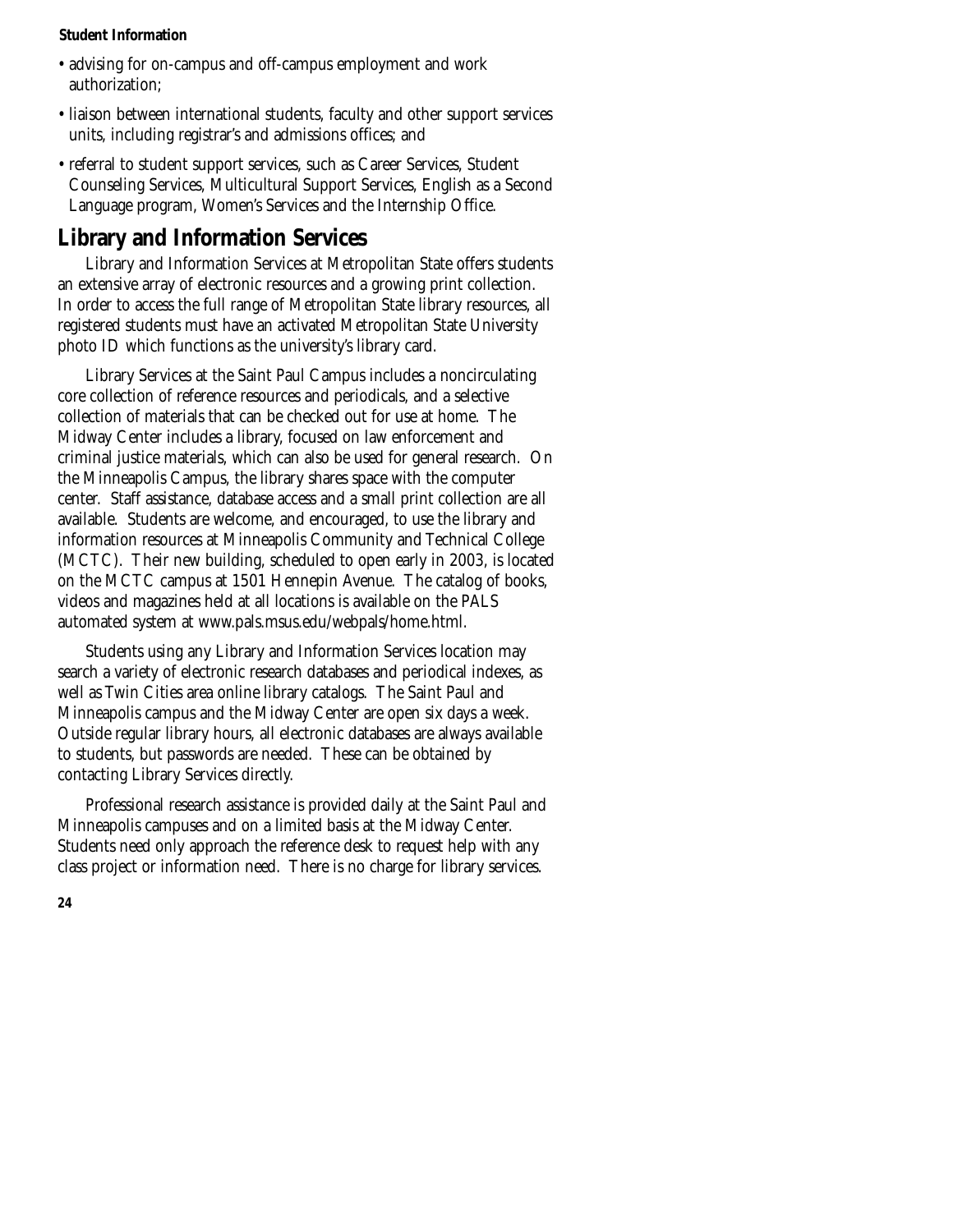Materials not immediately accessible via either Library and Information Services electronic or print resources can be ordered from other area libraries and delivered to campus, or, in the case of articles and book chapters, via direct e-mail delivery using the Club MEDD service, through the InterLibrary Loan (ILL) process. Forms can be obtained at any of the university's library locations.

## **Multicultural Student Services**

The mission of Multicultural Student Services is directed towards the persistence of students of color and their successful completion of degree programs. Directors, whose offices are located on the Minneapolis and Saint Paul campuses, advocate for, and work with, students to ensure attainment of their educational goals.

#### **Publications**

#### *Catalyst*

The official Metropolitan State student newsletter is the *Catalyst*. It contains announcements and updated information concerning new learning opportunities, internships, important deadlines, university procedures and policies, new faculty and staff and *Class Schedule* updates. The *Catalyst* is published biweekly by Metropolitan State University and is available for pickup at all university locations, or on the Web.

#### *Class Schedule*

Information about dates, times and locations of learning activities sponsored by Metropolitan State appears in the *Class Schedule*, published by the Academic Affairs Division and mailed before the beginning of registration each academic term. Copies are also available at the Saint Paul and Minneapolis campuses and the Midway Center.

#### *The Metropolitan*

*The Metropolitan*, Metropolitan State's student newspaper, serves as an independent student voice informing students, faculty and staff of events and issues related to the university. It also serves as a forum for debate that is available to all members of the Metropolitan State community. Published monthly, *The Metropolitan* welcomes letters to the editor and commentaries. The newspaper office is located at the Saint Paul Campus.

## **Student ID Card**

Students should obtain their Metropolitan State University identification cards as soon as possible. In order to access the full range of Metropolitan State library resources, all registered students must have an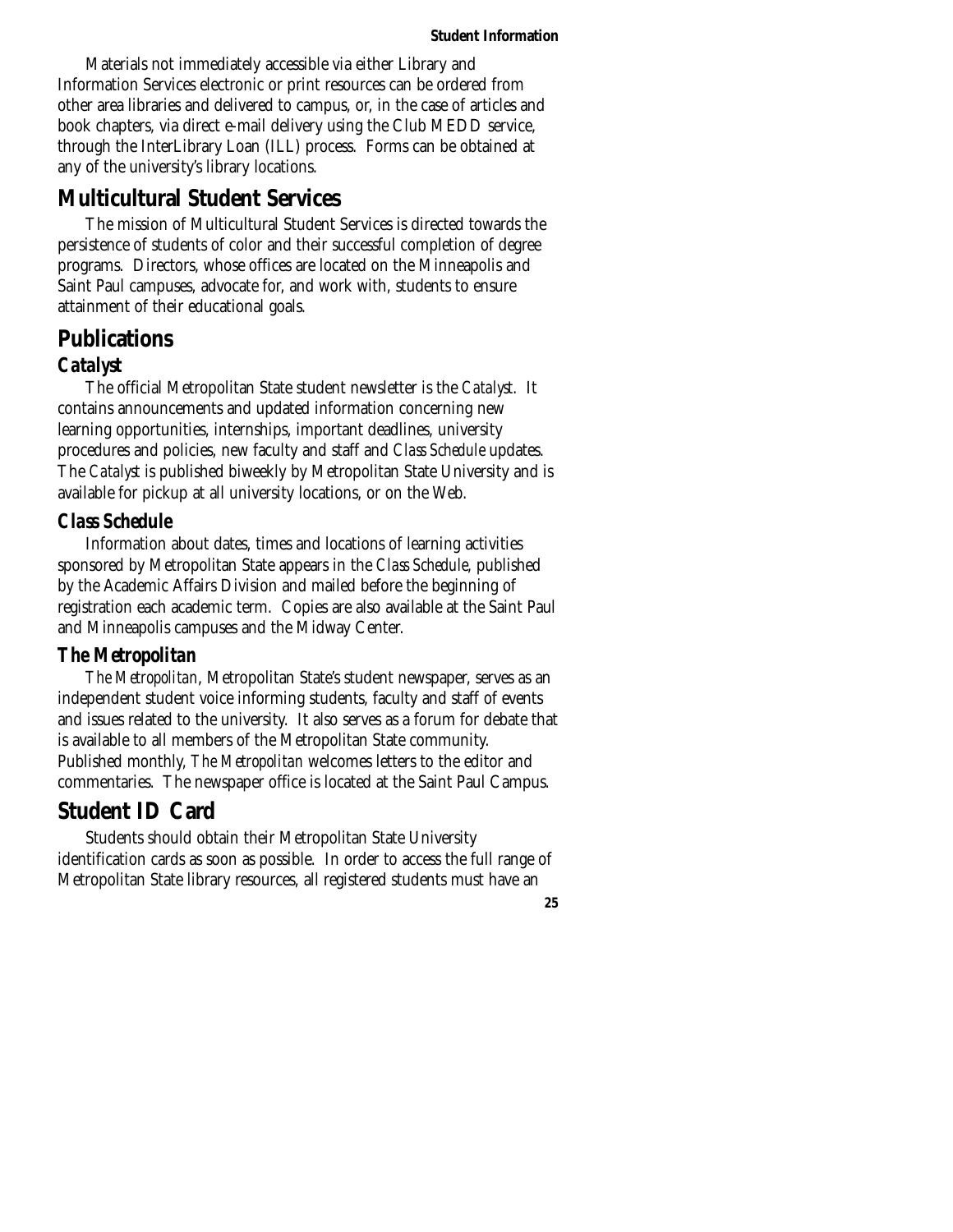activated Metropolitan State University photo ID. This functions as the university's library card.

Photo IDs can be obtained at the main library on the Saint Paul Campus, New Main, Room L105 at the following times: Monday–Thursday, 8:45 a.m.–9:45 p.m., Friday and Saturday, 8:45 a.m.–4:45 p.m. Students can also have their photos taken on the Minneapolis Campus in Library Services, Room 610.

## **Student Handbook**

Metropolitan State's Student Handbook includes university policies on data privacy, equal opportunity, academic appeals, reporting of complaints and problems, sexual harassment, university conduct code, smoking and other policies. The handbook is available on the Web. You are expected to be familiar with the information included in the handbook.

## **Student Health Insurance**

Metropolitan State students are eligible for health insurance coverage. For coverage, they must pay the required premium within 10 days after the semester starts. Coverage for dependents is available through a special plan. More information is available through the Student Affairs Office. International students are required to carry this student health insurance or submit proof of comparable coverage.

## **Student Records**

Student records, including degree candidate files, transcripts, graduate files, inactive student files and all other student files are located in the Registrar's Office. Metropolitan State protects the confidentiality of student records in compliance with the Federal Educational Rights and Privacy Act of 1974 and the Minnesota Statute on "Official Records— Collection, Security and Dissemination."

You have the right to inspect your university records. Upon written request, you may review files with a college representative to interpret the contents. You are entitled to a copy of your educational records and have the right to challenge or question the accuracy of file contents.

Copies of Metropolitan State's policy on the collection, storage and dissemination of data are available from the data privacy officer. Certain information collected by the university is considered to be "directory information" and is available to the public. Directory information includes the following: name, major field of study, participation in officially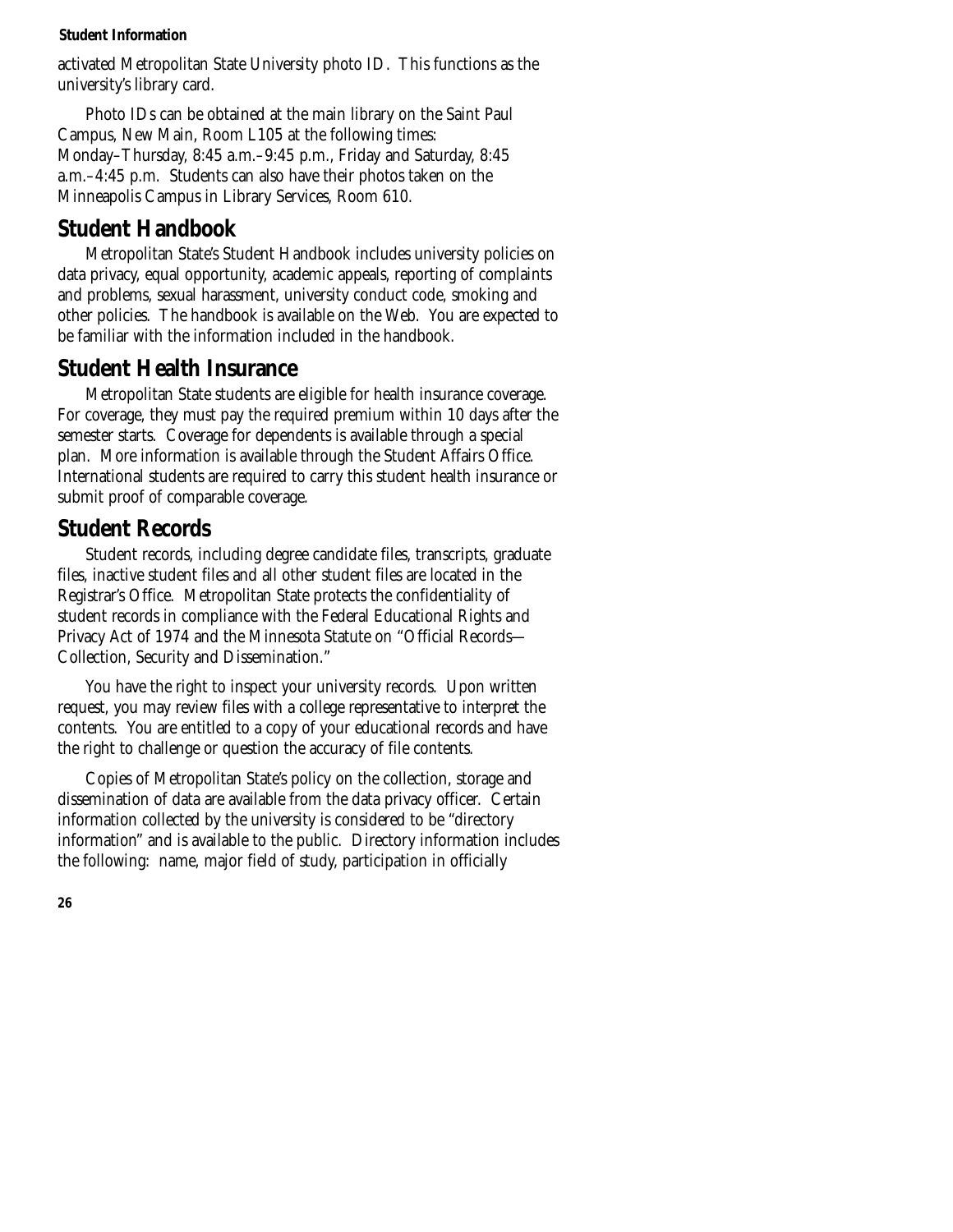recognized activities, dates of attendance, degrees and awards received, and the most recent educational agency or institution attended by the student. If you wish to restrict the release of any or all of the above information, you may do so by completing a written request to the data privacy officer. The university will not release information other than the items listed above without the student's specific written permission, except as provided by law.

To obtain copies of official transcripts, write to the Records Office, Saint Paul Campus, authorizing release of this document, and include the appropriate fee (see Tuition and Fees).

## **Students with Physical or Learning Disabilities**

Metropolitan State is committed to making all buildings, programs and services fully accessible to all students and to fully comply with the Americans with Disabilities Act. In order to ensure program access, it is important that students with disabilities inform university staff of their specific needs as far in advance as possible. Students in need of specific academic support services, such as enlarged texts, taped texts, note taking or interpreters, should call the disability and special services director.

Many students experience frustration with course work because of undiagnosed learning disabilities in areas such as reading comprehension, spelling, written expression, math computation/math problem solving, time management and organization. Metropolitan State is committed to providing reasonable accommodations for students with diagnosed learning disabilities and to referring students with undiagnosed learning disabilities to appropriate sources. Contact the disability and special services director for further information about learning disabilities services.

#### **Testing Centers**

You may schedule class make-up and independent study exams, with the permission of your instructor, at the Saint Paul or Minneapolis campuses. You must call to schedule your appointment at least 24 hours in advance. To reach the Testing centers, call 651-793-1533 (Saint Paul Campus) or 612-659-7251 (Minneapolis Campus).

## **Veterans' Benefits**

Veterans' benefits are available for eligible Metropolitan State students. The extent of the benefits is based on the beginning and ending dates of the registered learning opportunities. In order to maintain eligibility, students must complete all learning activities for which they have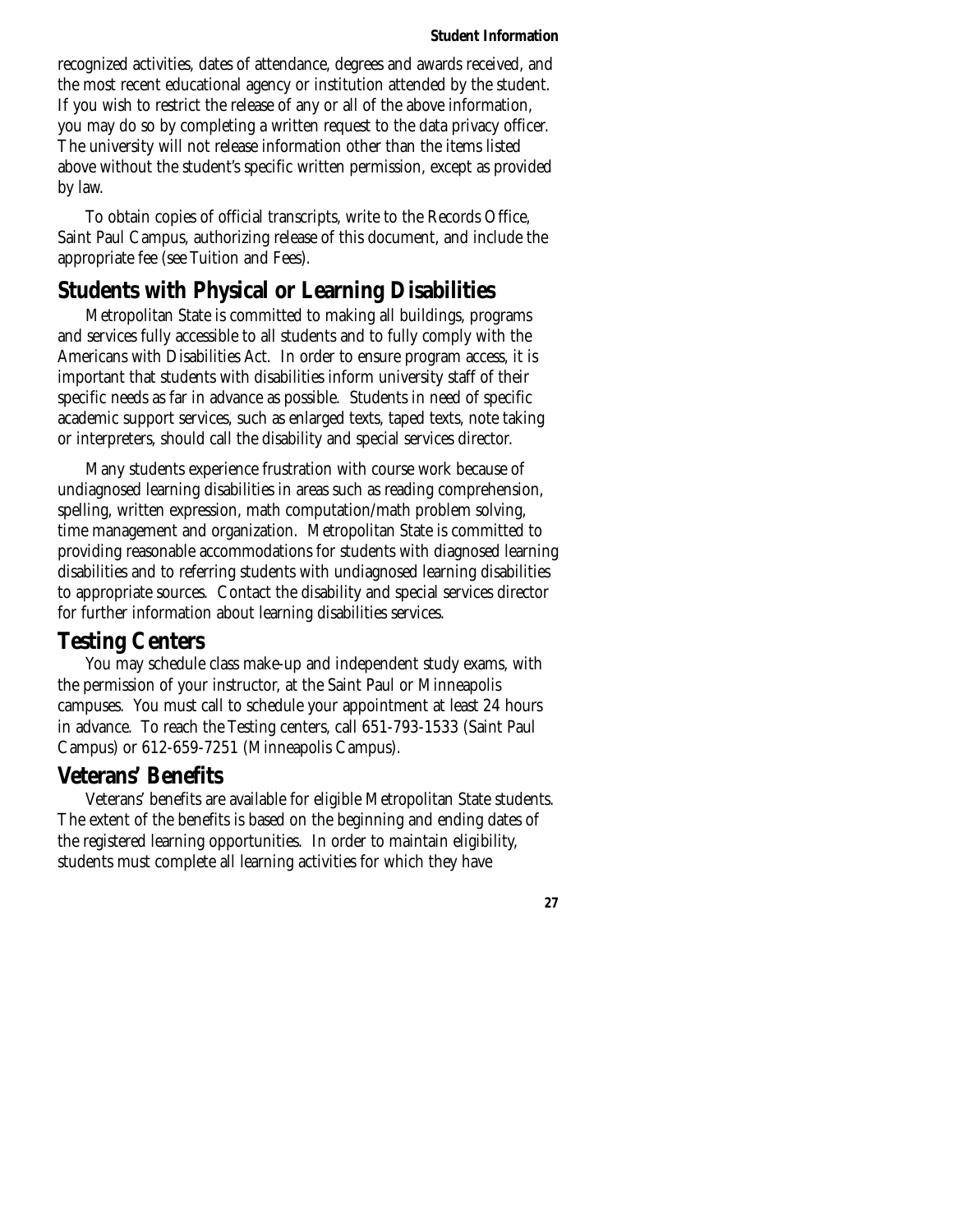registered by the end of the following semester. For information on eligibility and application procedures, contact the veterans' representative in the Financial Aid Office at the Saint Paul Campus.

#### **Women's Services**

Women's Services at Metropolitan State provides support and outreach services to women seeking higher educational opportunities. The main goals of Women's Services are to provide an opportunity for women students to connect with women of diverse backgrounds in an urban setting, reduce barriers to receiving an education, provide self-sustaining information and resources, and address the needs of underserved populations. Core services provided through Women's Services include: referrals to provide academic support through life circumstances; better communication among students, faculty and staff; counseling through crisis situations; and an outlet through which women may connect and network.

## **Writing Center**

Metropolitan State's Writing Center provides writing support services to students, faculty and staff. Free consultations are available to enrolled students at any level of study through graduate school. Students work with the Writing Center's consultants on specific assignments or on individual writing concerns. Students may visit the center in person, communicate with tutors by e-mail, or arrange for a telephone conference. Appointments are encouraged.

Nonnative speakers of English may work with the Writing Center's English as a Second Language (ESL) specialists. Writing Center staff also work with ASL speakers and interpreters.

The Writing Center maintains a reference library of writing textbooks, professional journals and instructional materials. The Writing Center is located in Founders Hall, Room L106 on the Saint Paul Campus; Room 114 on the Minneapolis Campus; and Room Q at the Midway Center.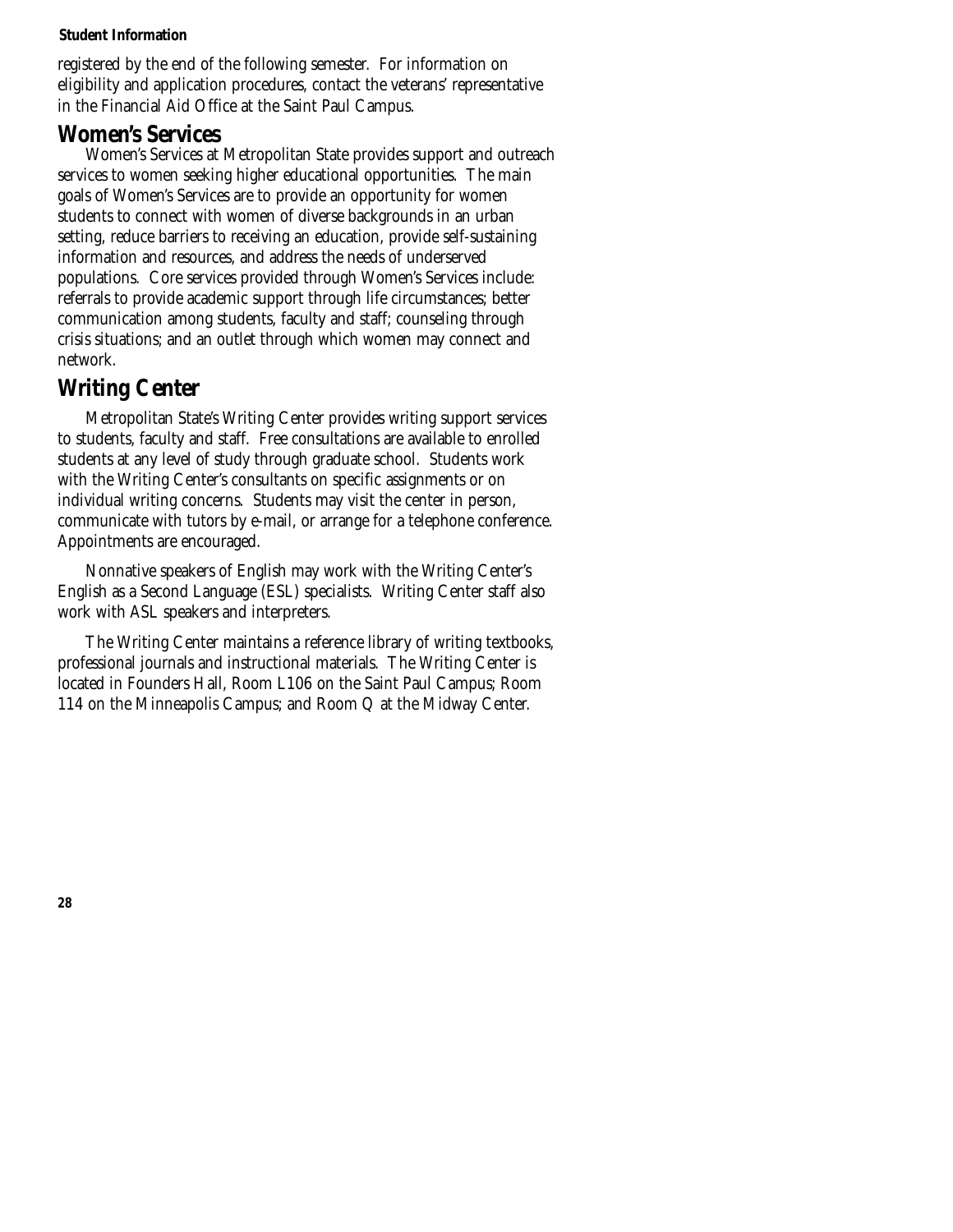## . **College of Arts and Sciences**

Saint Paul Campus, St. John's Hall, third floor. 651-793-1440 Edward Malecki, dean

#### **Information and Computer Sciences Department**

Minneapolis Campus, third floor. 612-659-7141.

Faculty: Brahma Dathan (graduate program director), Sue Fitzgerald, Larry Gottschalk, KuoDi Jian, Jigang Liu (department chair) and Michael Stein.

## **Master of Science in Computer Science (M.S.)**

The Master of Science in Computer Science is a 34-credit program that focuses on two of the key areas in modern computing: distributed systems and computer security. Students will find the program an attractive avenue to further their knowledge of the field and prepare them for a rewarding career.

The program has been designed carefully to strike a balance between theory and practice, which is crucial in such a fast-changing field. Besides regular course work, students need to take seminar courses and do a thesis/project. These will require the student to search the literature, develop the ability to read and assimilate highly technical material, and present material in writing and orally in a well-organized fashion.

## **Curriculum Overview**

To complete the program, students need to meet the following requirements.

- Take a set of core courses that focuses on the theoretical and practical issues of distributed systems and computer security and a one-credit research seminar course twice.
- Complete a set of elective courses covering advanced material in the focus area and related areas in computer science.
- Work on a theoretical or practical research problem under the guidance of a full-time faculty member of the department and write a thesis/project. The student must submit the written report of his/her work to a graduate committee and later make an oral presentation of the work.

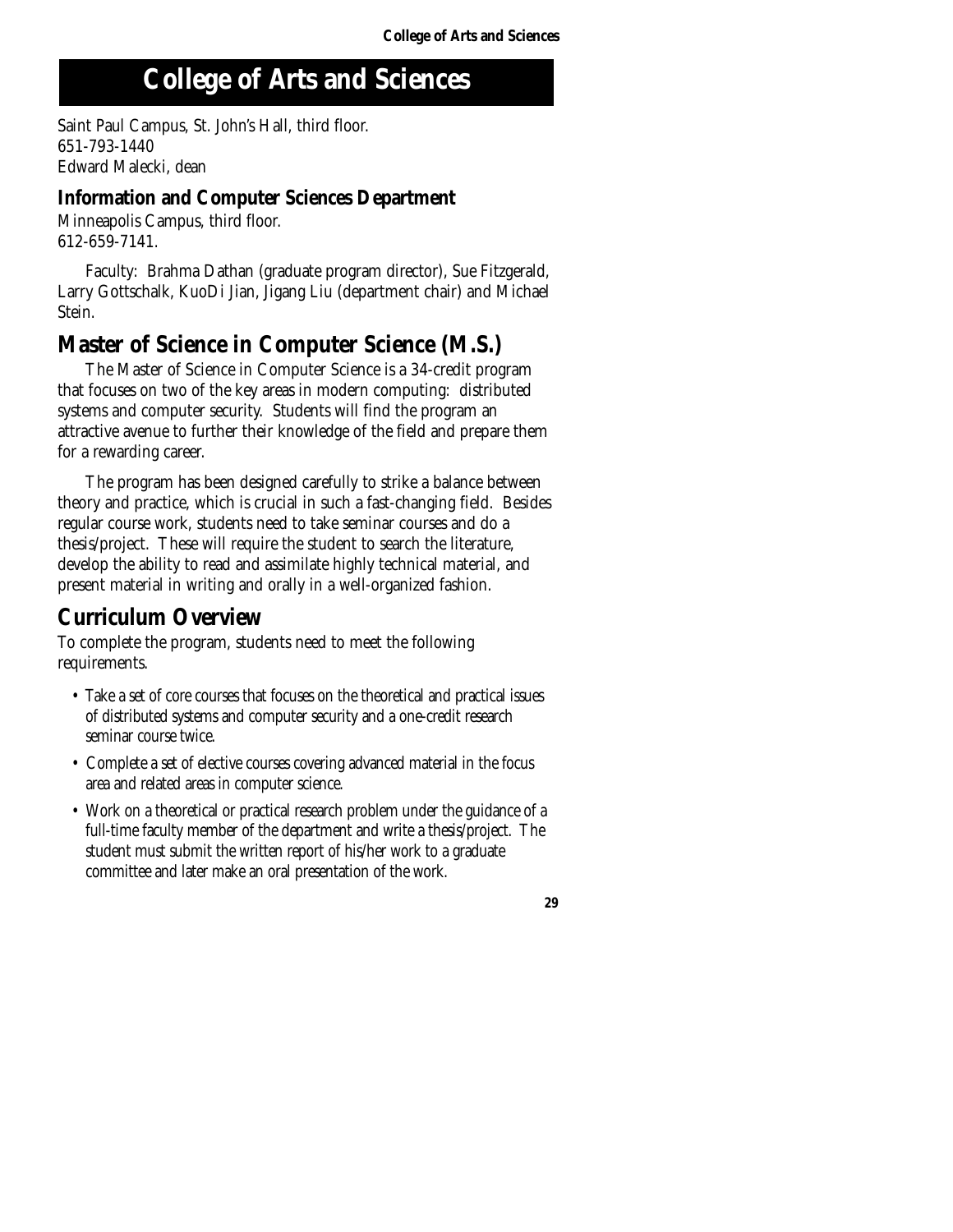#### **College of Arts and Sciences**

## **Admission Requirements**

The admission requirements for the program are consistent with the mission of Metropolitan State University. It is designed primarily to serve the needs of working professionals. However, students without work experience are encouraged to apply.

To be admitted to the program, a student is expected to have:

- a bachelor's degree in Computer Science or a closely-related area with a GPA of 3.0 or better in the major. (Prerequisite courses are listed elsewhere.)
- acceptable scores in the Graduate Record Examination. A minimum of 400 in the verbal section, a minimum of 600 in the quantitative section and a minimum of 500 in the analytical section are required.

Students with significant working experience in computer-related fields can appeal to the department for using their working knowledge and experience to meet the requirements listed above.

Students who earned their bachelor's degree in a language other than English should take the Test of English as a Foreign Language (TOEFL) and score 550 or higher. For the computer-based TOEFL, the score is 213 or higher. The Michigan Test with the score equivalent to TOEFL 550 is also acceptable.

## **Prerequisites**

The following Metropolitan State University courses (or equivalents) must be completed before a student is fully admitted to the program.

ICS 440 Sequential and Parallel Algorithms

- ICS 441 Foundations of Computing Theory
- ICS 460 Computer Networks
- ICS 462 Operating Systems

Students who do not meet the course requirements above may be admitted conditionally if they have at least two years of practical experiences and credential merits in the field. Such students will be given a deadline by which they would be required to complete their work. Students failing this requirement would not be able to continue in the program.

In all cases, students are expected to know the material covered in the core courses of a standard computer science curriculum. This material includes: data structures, algorithm analysis, computer architecture and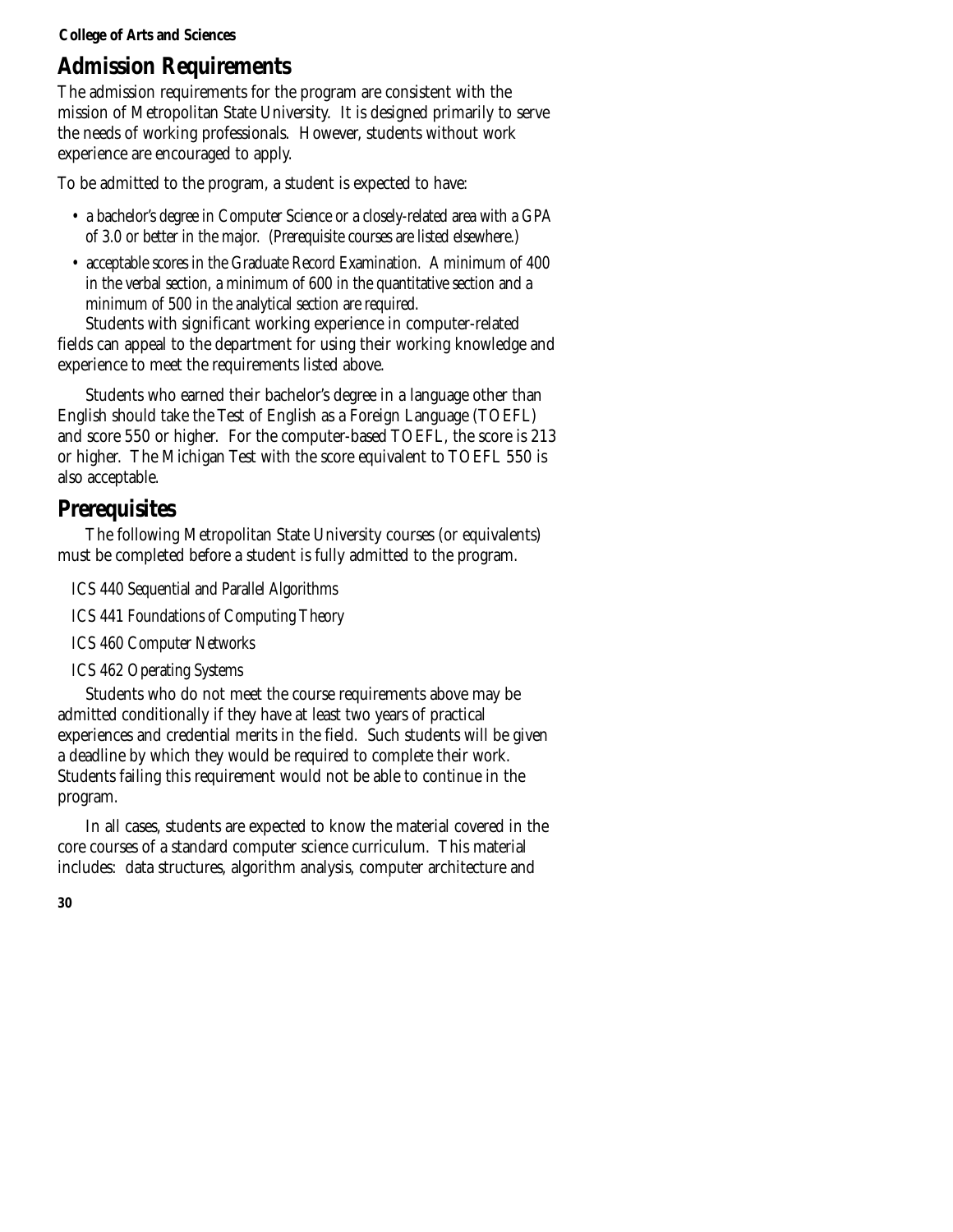operating systems. Some makeup work is acceptable, but no credit from such remedial work can be applied to meet degree requirements.

## **Transfer credits**

With the advisor's approval, a student can transfer at most two courses (no more than eight credits) from other well-recognized graduate programs.

## **Assistantship**

A limited number of graduate assistantships are available in the department.

## **Advising**

Upon admission, the student will be advised by the graduate program director who will initially guide the student in selecting the courses to take. ICS 698 Research Seminar, is designed to help students learn current research topics in the major areas of computer science and become more familiar with the department faculty.

During the first semester, the student is expected to start closely interacting with a resident faculty member of the department. The goal is to begin working on a graduate research project by the end of the first year of graduate study. From that time, the student will be officially advised by his/her graduate thesis/project advisor.

The student and his/her thesis/project advisor must form a committee of at least three faculty members with the thesis/project advisor serving as the chairperson. The student must then propose to this committee a plan of study that includes the following:

- a listing of all the course work taken;
- a listing of all planned course work to complete the course work requirements; and
- the thesis/project topic.

After the plan of study has been proposed and accepted by the committee, the student takes the rest of the course work and works on the thesis/project. Any deviation from the plan must be petitioned to the committee for approval. When the thesis/project and course work are completed, the student must submit a written report of the thesis/project to the committee and give an oral defense of the work. A copy of the corrected written report must be given to the graduate program director for archival purposes.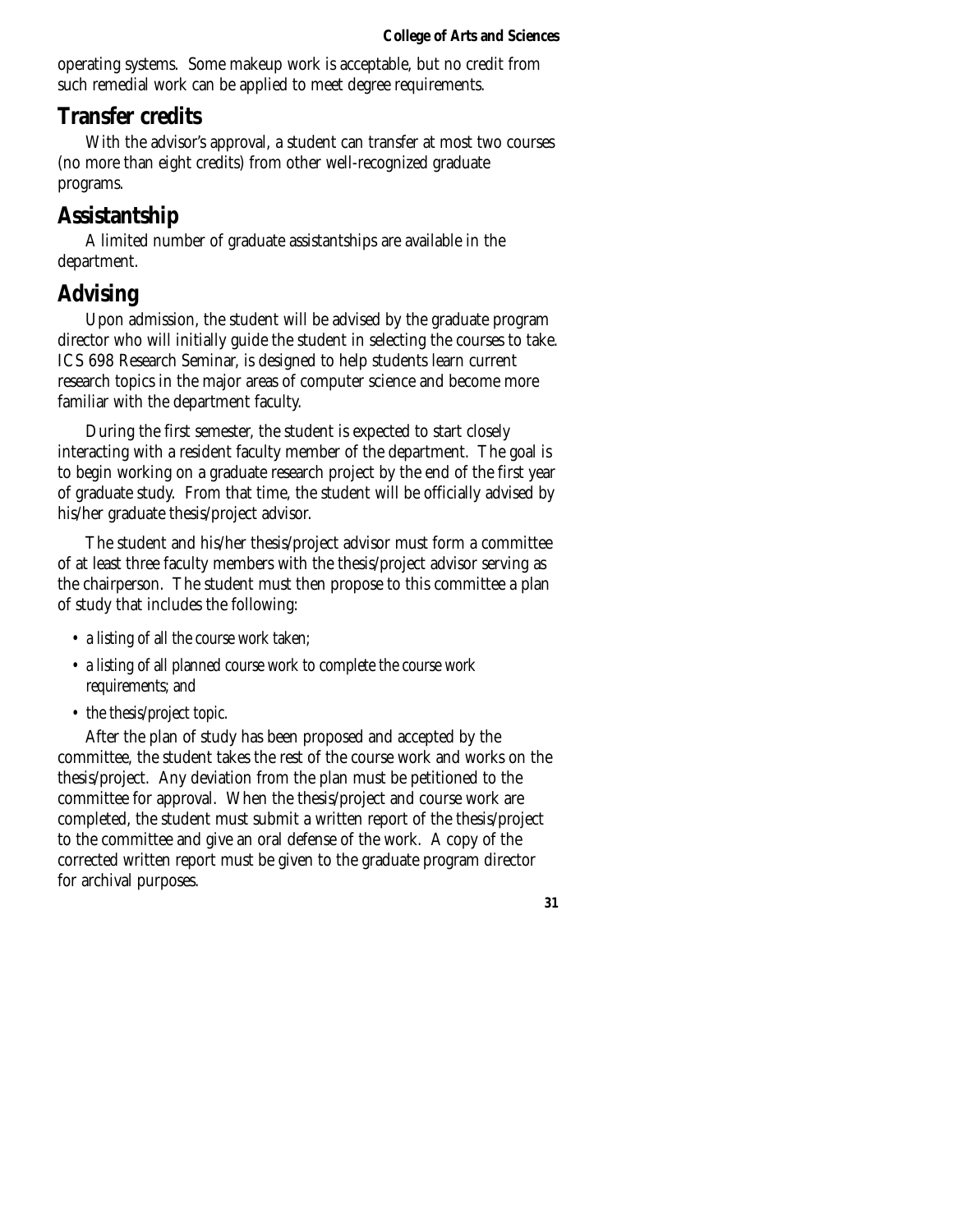#### **College of Arts and Sciences**

#### **Required Courses (14 credits)**

ICS 662 Distributed and Network Operating Systems (4 credits) ICS 672 Design with Patterns and Components (4 credits) ICS 682 Cryptography and Computer Security (4 credits) ICS 698 Research Seminar (1 credit, twice) **Electives (16 credits) Group I Design and Implementation** (at least one) ICS 611 Advanced Database Management Systems (4 credits) ICS 625 Internet Architecture, Design and Protocols (4 credits) ICS 670 Topics in Software Engineering (4 credits) ICS 684 Cyberspace Security Engineering (4 credits) ICS 686 Design of Information Assurance Systems (4 credits) **Group II Theory and Systems** (at least one) ICS 640 Distributed Algorithms (4 credits) ICS 650 Simulation Modeling and Queuing Theory (4 credits) ICS 661 Wireless Technologies (4 credits) ICS 664 Real-time Operating Systems (4 credits) MATH 520G Advanced Numerical Analysis (4 credits) MATH 530G Graph Theory (4 credits) **Group III Communication and Management** (one) ICS 631 Computer Human Interface (4 credits) MIS 662 Distributed and Network Operating Systems (4 credits) MIS 667 Telecommunications and Internet Management (4 credits) ICS 690 Special Topics in Computer Science (4 credits) WRIT 572G Document Design (4 credits) WRIT 672 Technical Communication in International Contexts (4 credits) **Project (4 credits)** 

ICS 699 Graduate Research Thesis/Project (4 credits)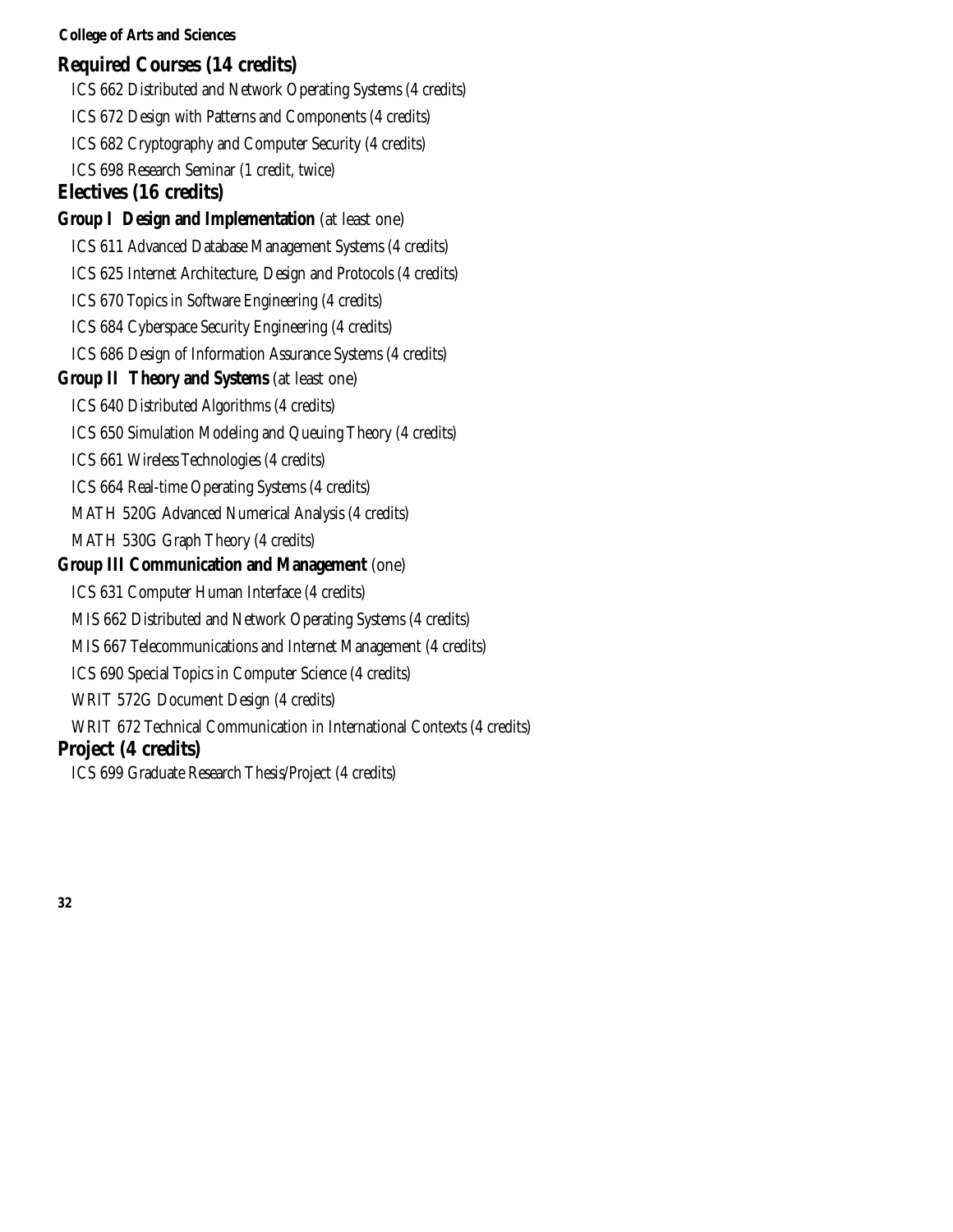#### **Communication, Writing and the Arts Department**

Midway Center—Energy Park Place. 651-999-5941

Faculty: Anne Aronson, James Byrne, Helen Correll, Craig Hansen (technical communication program director), Maythee Kantar (department chair), Kathryn Kelley, Alison McGhee, Brian Nerney, Becky Omdahl, Erica Rasmussen, Shannon Skarphol Kaml, Suzanne Walfoort and Kathy Wellington.

## **Master of Science in Technical Communication (M.S.)**

The Master of Science in Technical Communication is an innovative 32-credit program that provides advanced training in the professional practice and theory of technical communication. The program has been designed to:

- help you succeed in this rapidly-evolving profession, within a global marketplace;
- prepare you for upper-level positions in technical communication—as managers, supervisors or consultants; and
- educate you in design theory for current and emerging computer-based communication technologies.

In addition to being useful to technical communication professionals, this program may also help people in a variety of fields, including education, graphic design, training, marketing, multimedia development, science and engineering. You learn how to use your knowledge in practical, on-the-job situations; and all of the professors combine academic excellence with their own real-world experience.

In keeping with Metropolitan State's commitment to working adults, the master's program in technical communication offers flexible scheduling with evening and weekend classes, and program flexibility to suit individual professional goals. Two state-of-the-art instructional labs support the technical communication program. The labs feature powerful networked workstations and peripheral devices and a full suite of professional software for creating traditional, multimedia and online information products.

#### **About Technical Communication**

We are surrounded by technological change—in our schools, in the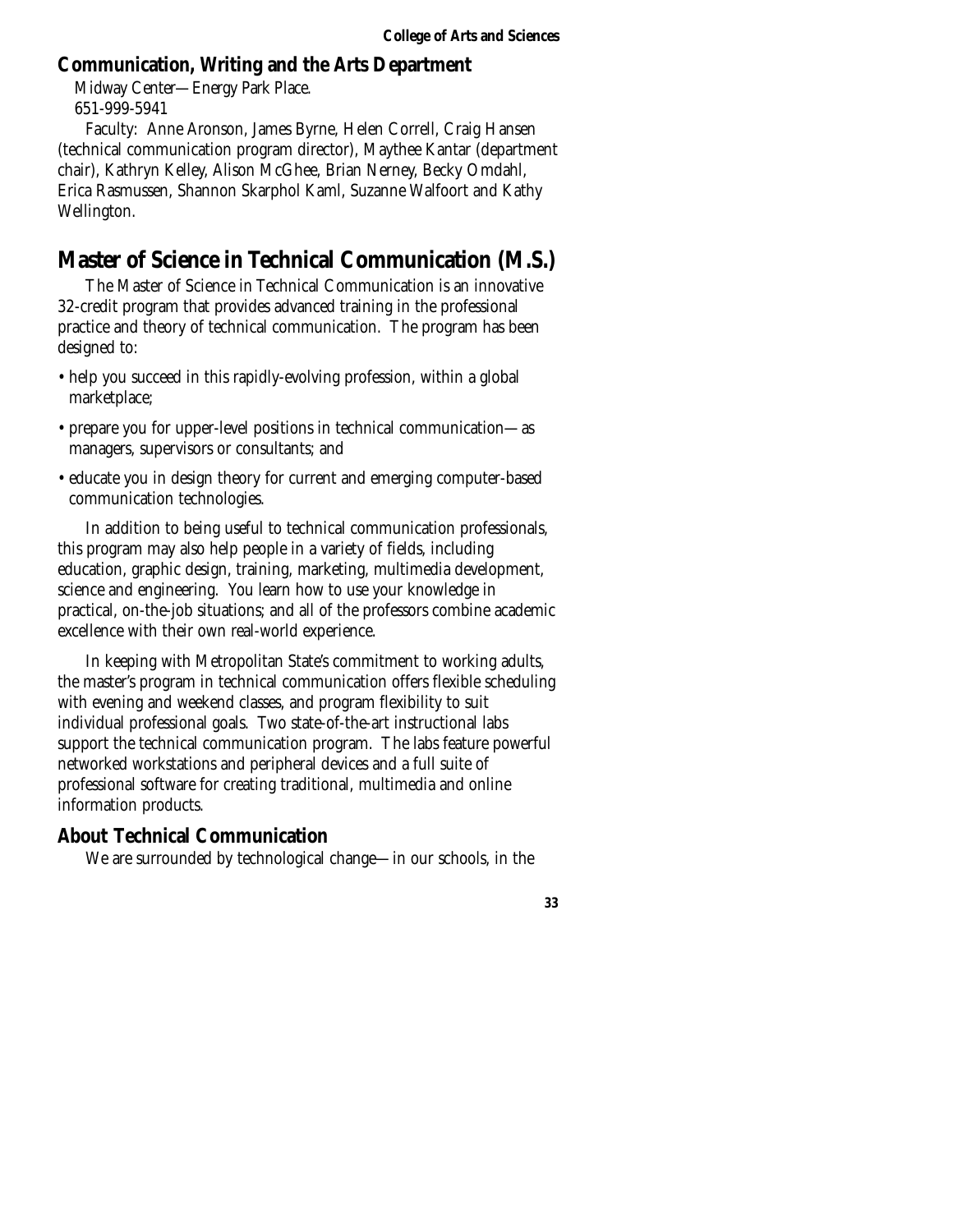#### **College of Arts and Sciences**

workplace, in our homes. To many people, just trying to keep up with the pace of change is a major challenge. But with change comes opportunity. Technical communicators understand that opportunity. They fill the gap between people and technology, between specialized information and those who want to use it. It's a growing field that helps people cope with technology and technical information in a variety of settings.

Technical communicators are vital mediators who help people and businesses understand and use new technologies. On the job, technical communicators produce many kinds of information products, such as:

- brochures:
- Web pages;
- instructional materials;
- product documentation;
- catalogs;
- news releases; and
- multimedia presentations.

Demand for technical communicators has grown steadily, and multiple sources (including the U.S. Bureau of Labor Statistics) predict this demand to continue increasing through the year 2006. There is also a growing need for professionals within the field to take leadership roles as managers, supervisors and consultants.

## **Admission Requirements**

Admission to the program is based on the following criteria:

- B.A./B.S. from an accredited institution with course work relevant to technical communication. In some cases, professional experience may take the place of relevant undergraduate course work. (Students lacking both relevant undergraduate course work and professional experience may be asked to complete a recommended course of study as a prerequisite to graduate work.)
- Cumulative undergraduate grade point average of at least 2.75 (on a 4.0 scale).
- Portfolio. The portfolio consists of representative samples/excerpts of work, including papers, reports, brochures, manuals, multimedia, Web pages and so on, created as part of professional employment or undergraduate study. The portfolio should be no longer than 25 pages.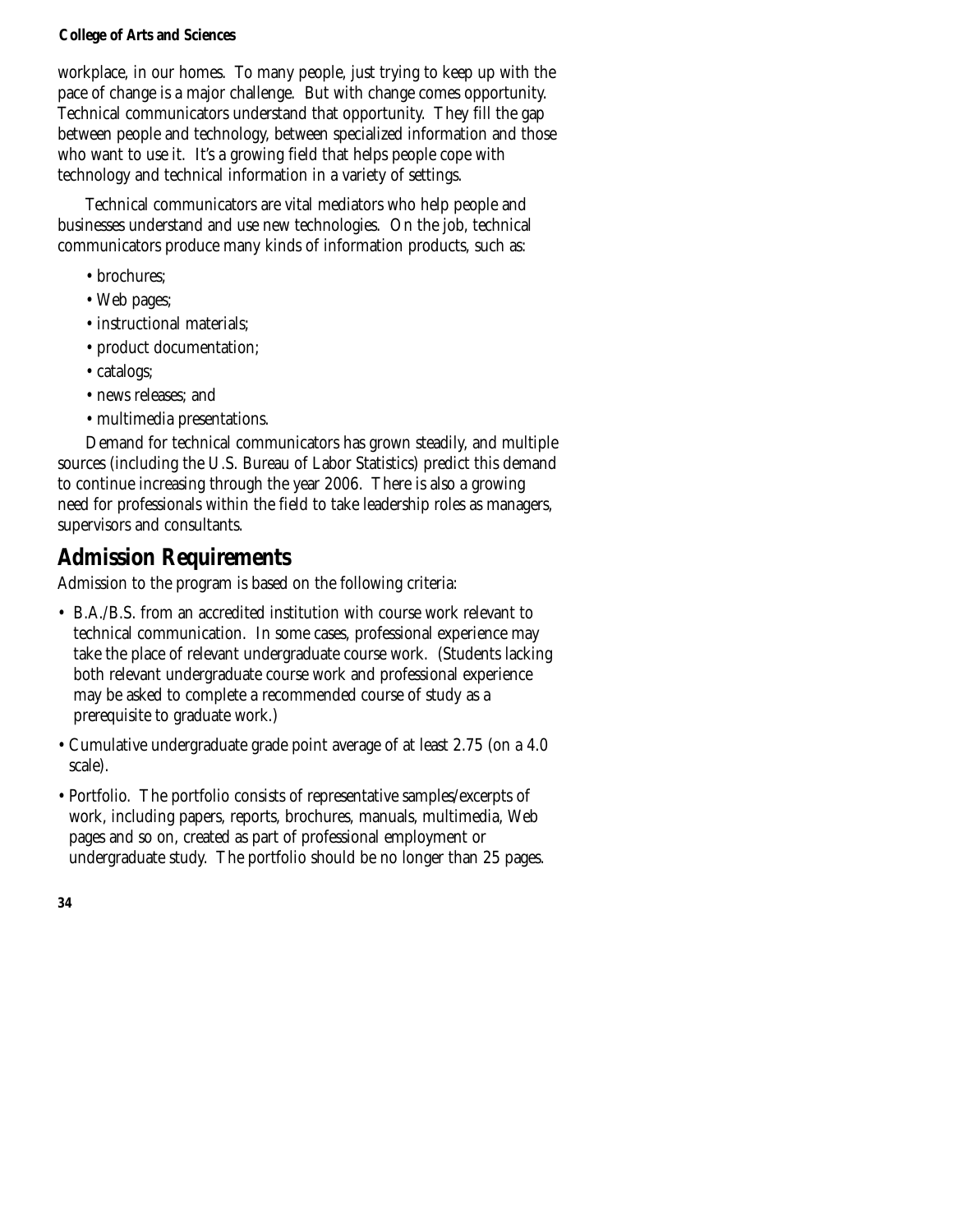- Two letters of recommendation.
- Current resume.
- Letter of application that explains your interest in the field and the Metropolita State program.
- Official transcripts showing completion of B.A./B.S. degree.

## **Prerequisites**

It is important that students in the program begin with a common set of skills and theoretical background. This can be achieved to a large degree through professional technical communication experience. If you lack this experience and have not completed a directly relevant course of study in your undergraduate degree program, you will need, at a minimum, the following prerequisite courses:

Writ 271 Technical Writing or equivalent;

Writ 371 Editing or equivalent.

In addition, the technical communication program director may recommend that you complete one or more additional courses before beginning the master's program. These courses are in the areas of communication theory, media production and planning, or writing. Such additional recommended course work is articulated in the individualized recommendation developed for each student when admitted to the program.

## **Transfer Courses**

With your advisor's permission, you may apply to your degree as many as two courses (no more than eight graduate credits) from other accredited graduate programs.

## **Advising**

Academic advisors for this program are resident faculty who teach in the technical communication program. As a newly-admitted student, you meet with your advisor to lay out a course of study that includes:

- prerequisite course work, if any;
- a curricular plan—the recommended sequence of courses, based on your circumstances and the university's course scheduling; and
- electives and focus areas—special interests within the field of technical communication, if any, that you can address through course work and recommended electives.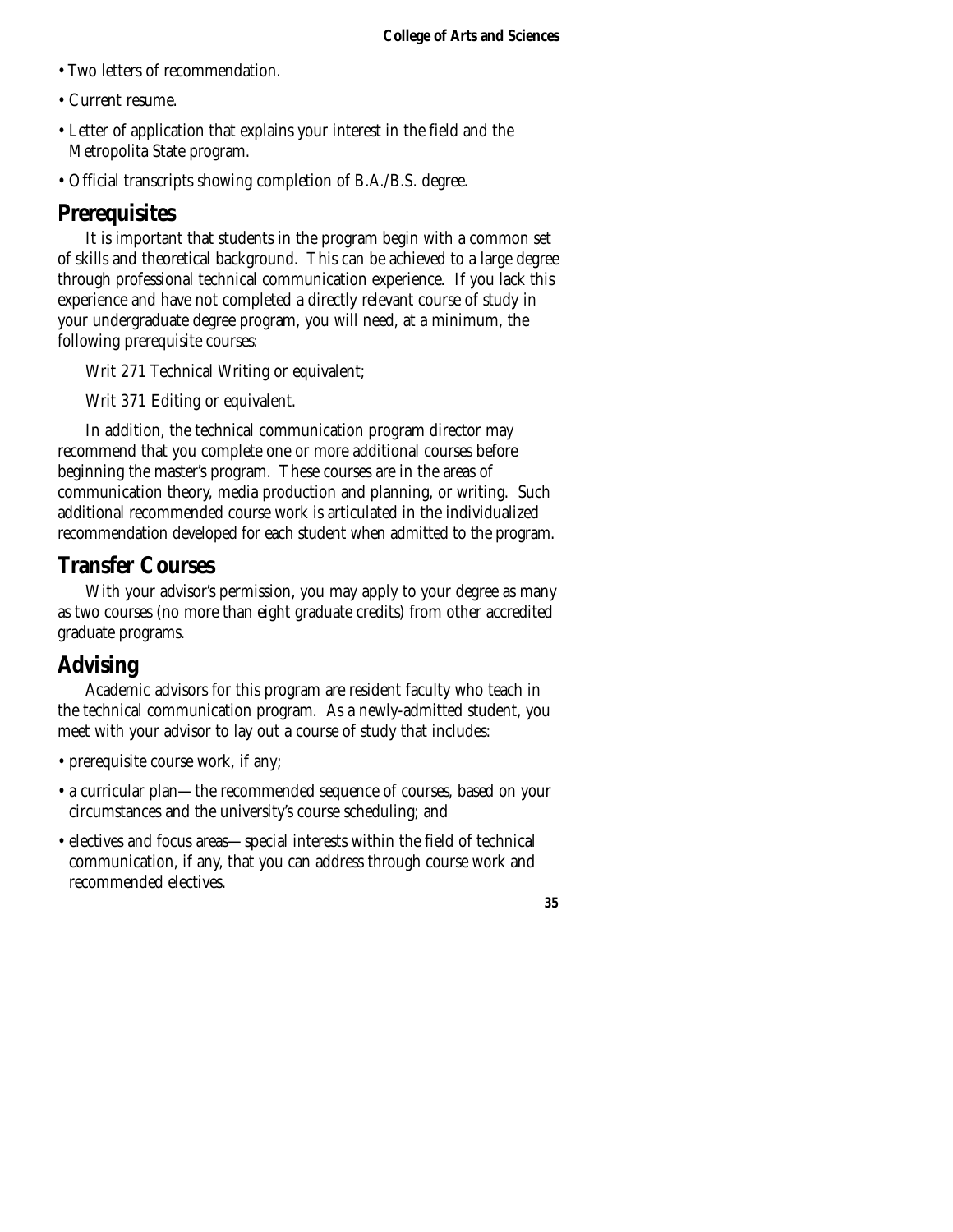#### **College of Arts and Sciences**

## **Assistantships**

A limited number of graduate assistantships are available for students in the master's program. Students with assistantships help faculty with teaching, special projects and program administration.

## **Requirements (32 credits)**

Course work for the Master of Science in Technical Communication falls into two categories: core courses and electives.

## **Core Courses (20 credits)**

Core courses develop background in the relevant theory and practical skills essential for creativity and effective decision-making. These courses include:

WRIT 585G Rhetorical Theory (4 credits)

WRIT 671 Technical Communication Theory and Research Seminar (4 credits)

WRIT 672 Technical Communication in International Contexts (4 credits)

Technology-related class: WRIT 573G Writing and Designing for the Web (4 credits) or MDST 582G Multimedia: The Digital Age or MDST 583G Use of Media in Education and Training.

WRIT 683 M.S. Capstone and Final Project (4 credits)

## **Electives (12 credits)**

To individualize the master's program, you select up to three 4-credit electives. These electives must be 500-, 600-, or 800-level courses and must be approved by your advisor. You can select electives from fields such as writing, media studies, communication, business/management, computer science, natural sciences and ethics. Popular electives include WRIT 599 Topics in Technical Communication, WRIT 572G Document Design, MGMT 620 Organizational Behavior, DSCI 620 Project Management, MDST 580G Issues in Communication Technology, and WRIT 575 Environmental Communication.

You may also choose an independent study or an internship as an elective. We particularly recommend internships if you have limited professional experience.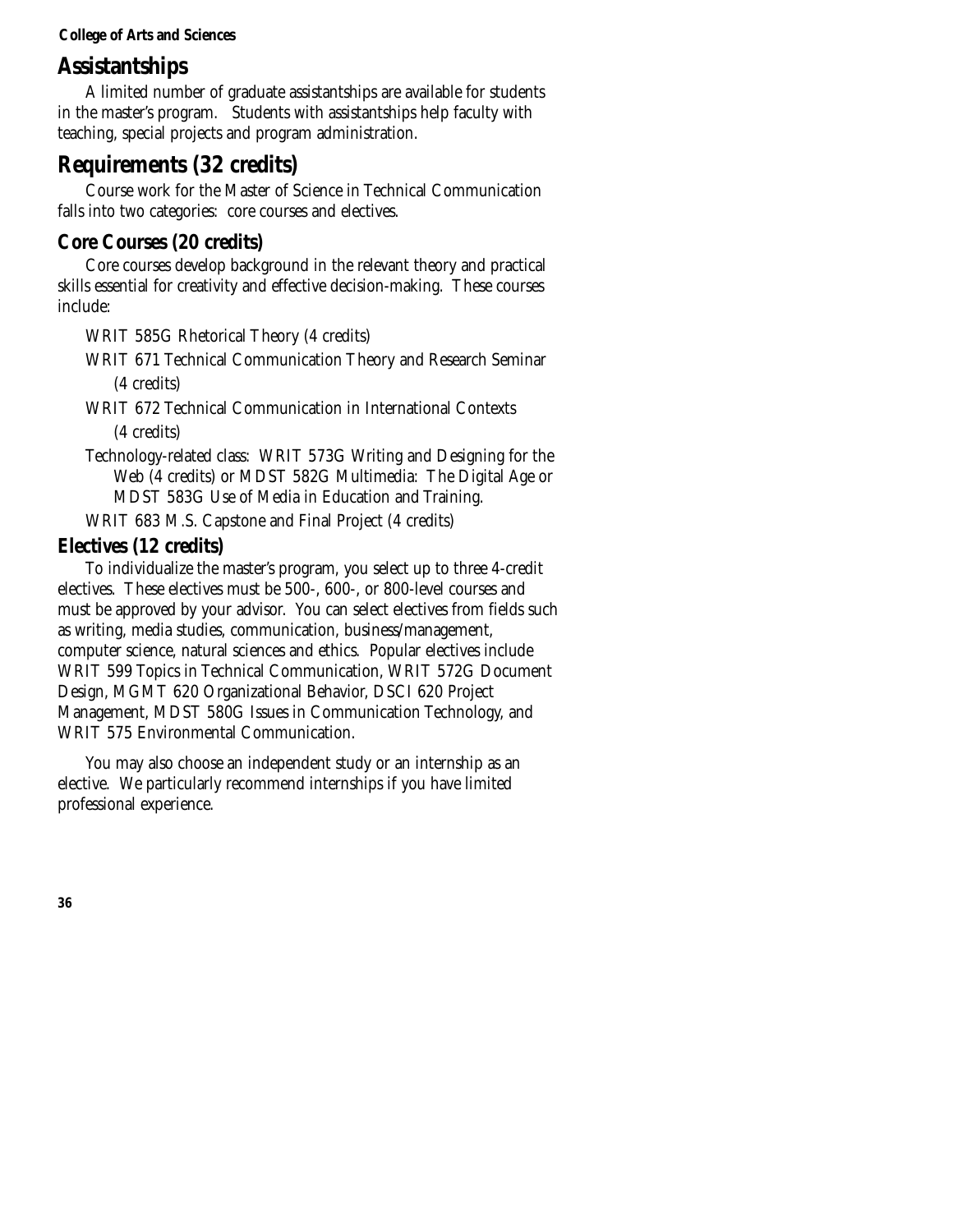#### **College of Arts and Sciences Course Descriptions**

## **Anthropology**

#### **ANTH 520G Anthropology in the Global Age** (4 credits)

Rapid social and environmental changes are occurring throughout the world today. Before contemporary issues can be understood, the significance of a "global culture" must be carefully examined. Using anthropological perspectives, this course examines globalization as a multidimensional process that unfolds across cultural, demographic, economic and political boundaries.

#### **ANTH 525G Women, Development and Social Change**  (4 credits)

This course examines women's economic, social and political experiences from a variety of national and cultural contexts. Specific offerings are organized around topics such as women in the international economy, changing cultural roles, and women's movements for political and social change. (Also listed as WmnS 525G Women, Development and Social Change.)

## **Communication**

## **COMM 531G Advanced Interpersonal Communication**

(4 credits) (Pending approval)

Best practices in interpersonal communication are based on a wide array of theories and research methods. This course explores advanced theories and research methods for such topics as: relationship development, maintenance and dissolution, attributions for communication experiences, and immediacy and confirmation. **Prerequisite**: COMM 231 Interpersonal Communication or equivalent with instructor's consent.

#### **COMM 542G Conflict Mediation** (4 credits)

Students learn models for conducting actual mediations across contexts. They learn specific skills for third party interventions, administrative skills for getting into and out of sessions, and addressing issues such as the use of caucuses, culture and gender issues, and power and ethics. Role playing is a key instructional strategy.

## **COMM 582G Communication Issues and Trends** (4 credits)

This course examines current issues, trends and ethical dilemmas faced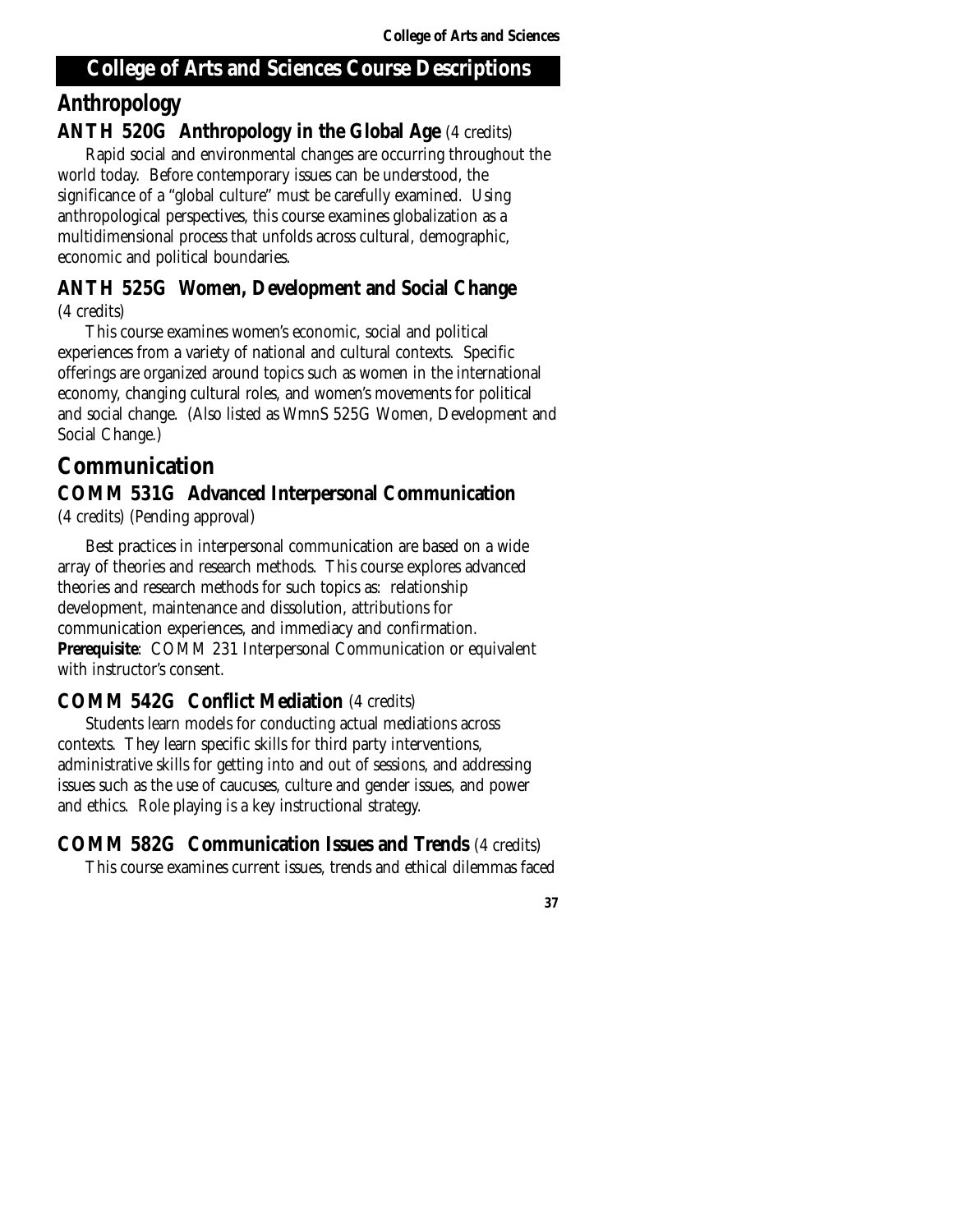#### **College of Arts and Sciences**

by communication practitioners. Using current case examples from the news and from the business world, students learn to scan for trends, to anticipate communication challenges, and to address difficult professional situations as they arise.

#### **COMM 585G Media Relations** (4 credits)

One strategic approach for public relations practitioners is to establish relationships with key stakeholders using mass communication media. Through course projects, students explore building working partnerships with the journalism community, and the range of media outlets available. The culminating project is a media relations plan designed to address a current issue facing a business or organization.

## **History**

#### **HIST 531G Religion and Politics in America** (4 credits)

Religion has always been deeply enmeshed in American political life, despite the American tradition of separation of church and state. Today, some fear an erosion of that separation, while others complain that we live in a "culture of disbelief" where religion is not respected. This course examines controversies surrounding religious belief, religious practice and religious diversity in industrial America, giving students the opportunity to decide for themselves what the place of religion in modern America is and ought to be. Students of diverse religious backgrounds are welcome, but a respect for the beliefs of others is a condition of participation. (Also listed as HIST 331, RELS 355 and RELS 555 Religion and Politics in America.)

## **Information and Computer Science**

#### **ICS 611 Advanced Database Management Systems** (4 credits)

The course is devoted to information system environments enabling efficient indexing and advanced analyses of current and historical data for strategic use in decision making. Data management will be discussed in the content of data warehouses/data marts; Internet databases; Geographic Information Systems, mobile databases, temporal and sequence databases. Constructs aimed at an efficient online analytic processing (OLAP) and these developed for nontrivial exploratory analysis of current and historical data at such data sources will be discussed in detail. The theory will be complemented by hands-on applied studies on problems in financial engineering, e-commerce, geo-sciences, bioinformatics and elsewhere.

## **ICS 625 Internet Architecture, Design and Protocols** (4 credits)

The objective of this course is to teach the technical aspects of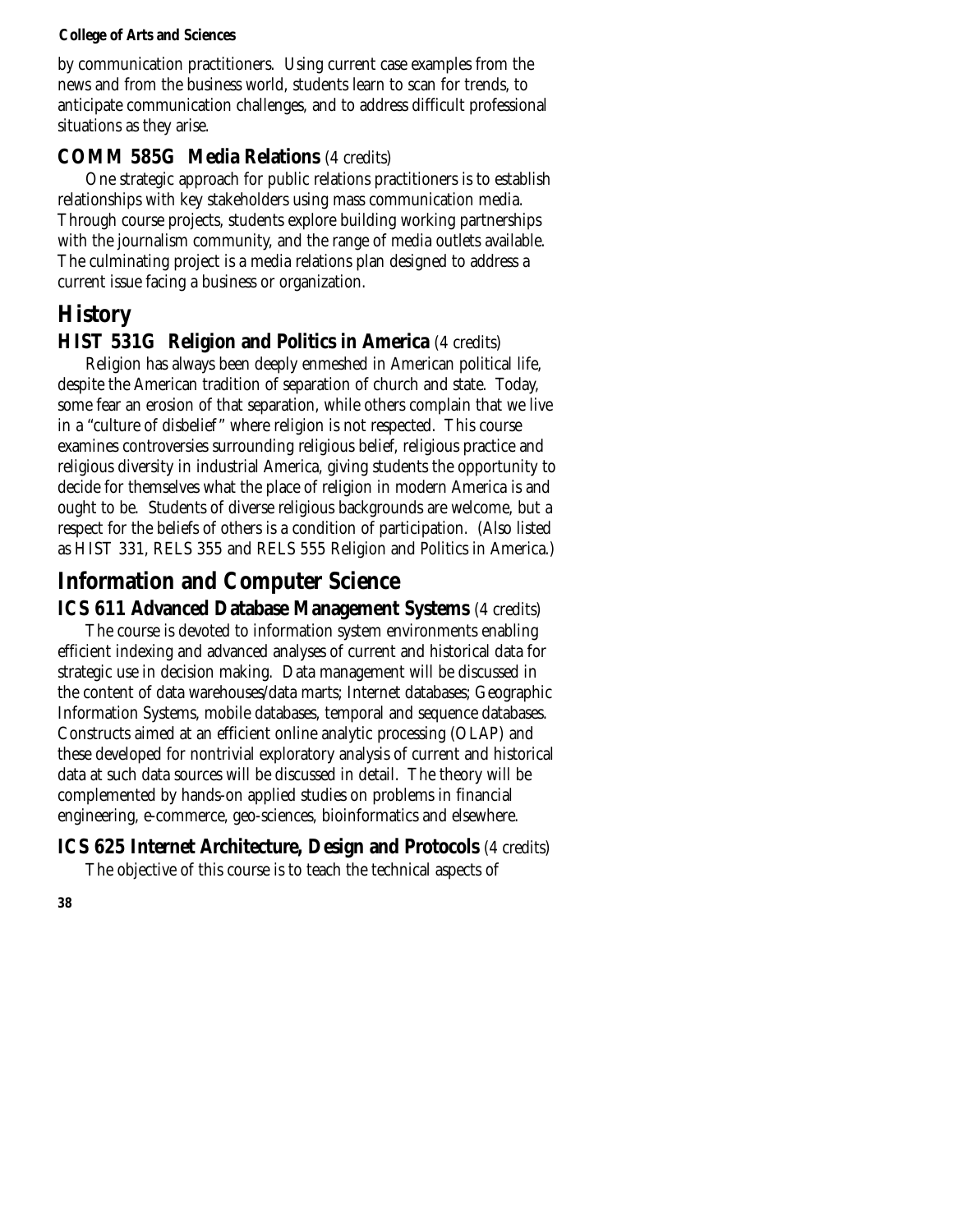#### **College of Arts and Sciences**

developing a commercial Web site, including the business-to-consumer and the business-to-business components. This process combines a number of integrated technologies. Students will develop a site as a course project. A number of powerful software tools will be used to accomplish this task.

#### **ICS 631 Computer Human Interface** (4 credits)

This course studies the psychological, social and technical aspects of interaction between humans and computers. The topics include: usability considerations, cognitive and perceptual issues, human information processing and software development techniques for producing appropriate systems.

#### **ICS 640 Distributed Algorithms** (4 credits)

This course covers a wide range of algorithms that have applications in areas such as distributed operating systems, databases and networks. Algorithms covered will include distributed mutual exclusion, deadlock detection, termination detection, election, snapshots, minimum spanning trees and sorting.

#### **ICS 650 Simulation Modeling and Queuing Theory** (4 credits)

This course covers the application of various modeling techniques that include analytic modeling, queuing theory, continuous and discrete simulation methods, and the use of some software tools to implement a major project.

#### **ICS 661 Wireless Technologies** (4 credits)

This course will provide an overview of wireless technologies including cellular, satellite, wireless LAN's and wireless wide-area networks. Multiple access protocols such as CDMA, WCDMA, FDMA, TDMA and emerging standards will be studied. Wireless applications will be developed using the wireless application protocol (WAP), wireless markup language (WML) and WMLScript.

#### **ICS 662 Distributed and Network Operating Systems** (4 credits)

Fundamental principles covered include: network and distributed operating systems, communication model, client/server and peer-to-peer paradigms, remote procedure calls, group communication, synchronization, threads, processor allocations, fault tolerance, distributed shared memory, network operating systems and case studies.

#### **ICS 664 Real-time Operating Systems** (4 credits)

This course will examine real-time operating systems. Topics include constraints, scheduling algorithms (deterministic versus nondeterministic,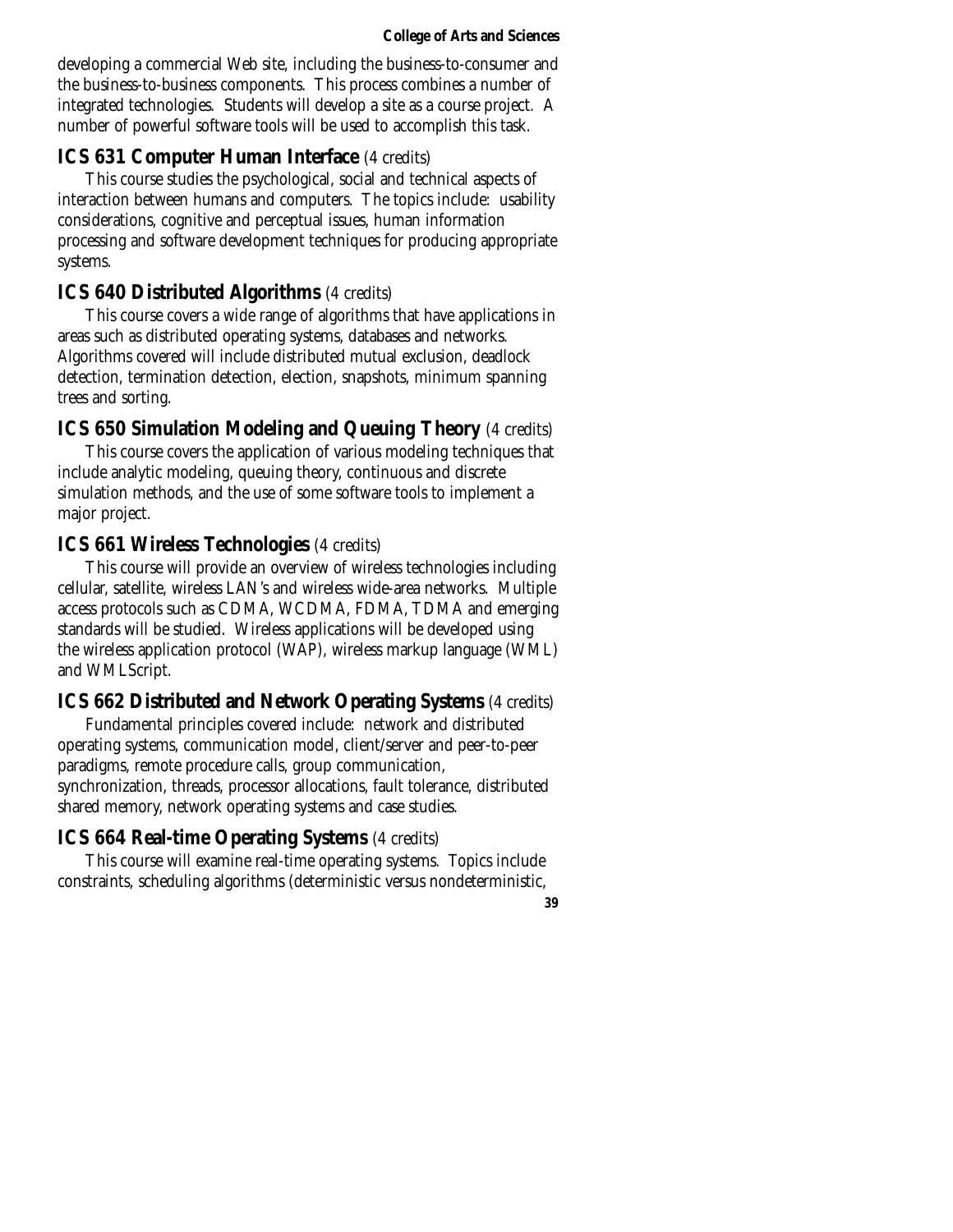preemptive versus nonpreemptive), and resource reservation and allocation. Essential operating system features for the support of real-time systems will be examined. Taxonomy of real-time systems will be presented. The impact of distributed and mobile requirements on real-time systems will be studied. Case studies of real-time applications and embedded systems will be studied.

### **ICS 670 Topics in Software Engineering** (4 credits)

This course covers the entire software development life cycle. Emphasis is placed on advanced topics including prototyping, verification and validation, formal methods and quality control. A major component is a group project that utilizes a state-of-the-art computer-assisted software engineering (CASE) tool to assist in the design, development and implementation of a system.

### **ICS 672 Design with Patterns and Components** (4 credits)

This course covers motivation for design using patterns and components; study of creational, structural and behavioral patterns; problem solving using these patterns; and case studies of pattern implementations in modern programming language libraries. Students also learn fundamental principles of assembling components to build software systems; discovering and modifying component properties and behaviors; use of design patterns to discover events supported by a component; customization; and projects using component technologies such as COM and Java Beans.

### **ICS 682 Cryptography and Computer Security (4 credits)**

This course will discuss a broad range of computer security issues. Students will study the design and use of cryptographic systems and analyze cryptanalytic attacks. A history of cryptographic systems and the mathematics behind them will be covered as well. Students will also learn the organizational procedures, processes and techniques that organizations use to proactively protect their infrastructure and reactively act upon threats and attacks. Each of the steps of deter, prevent, detect, recover and pursue a security incident is carefully examined.

**ICS 684 Cyberspace Security Engineering** (4 credits) This course includes the following topics: principles of secure network communications, techniques of authentication and identification, cryptographic key distribution and management, assurances of data integrity, access control, security policy; and performance of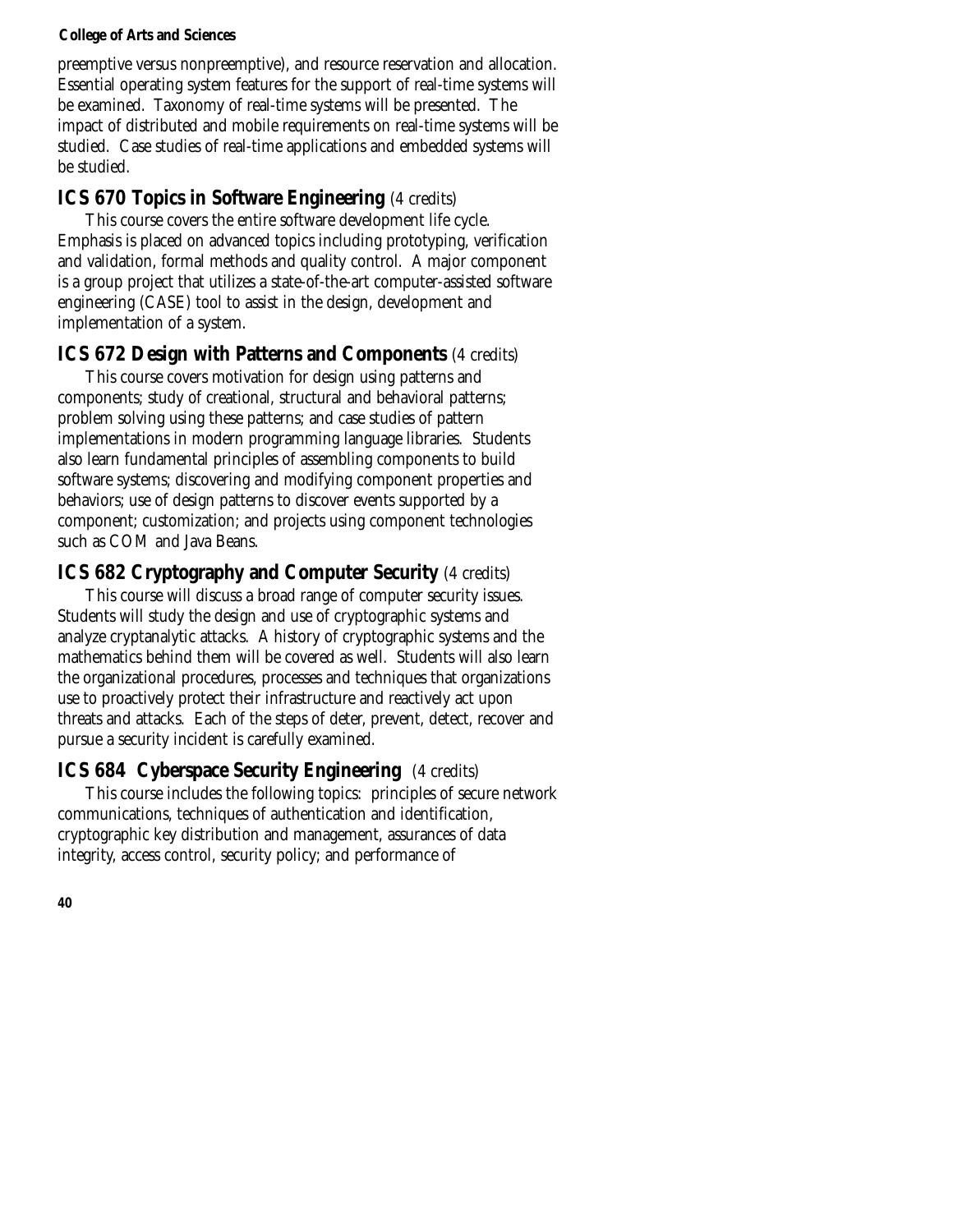implementation to policy. Particular system structures, protocols, utilities and various commercial standards are also introduced in class.

#### **ICS 686 Design of Information Assurance Systems** (4 credits)

This course is an integrated course emphasizing the design, analysis and implementation of information assurance system solutions by analyzing the current information infrastructures and applying system development, programming and engineering concepts.

### **ICS 690 Special Topics in Computer Science** (4 credits)

This course provides students with the opportunity to study and explore current computer science topics not covered in any other courses. Students will also have the opportunity to design and implement software systems on a larger scale.

#### **ICS 698 Research Seminar** (1 credit)

In this course, the student will perform the following activities: search the literature on specific areas, read papers in a selected area, write and submit a survey paper based on the reading, and make an oral presentation of the results.

#### **ICS 699 Graduate Research Thesis/Project** (4 credits)

The student will work on a research problem under the guidance of a full-time faculty member of the Information and Computer Sciences Department and present the results in both written and oral form to a graduate committee for approval.

### **Linguistics**

#### **LING 547G History of the English Language** (4 credits)

This course emphasizes the evolution of English in connection with historical, social, literary and linguistic forces. Topics addressed include Old English language in the Anglo-Saxon culture; the effects on English of the Norman Conquest, the Renaissance and the invention of printing; British colonialism; the spread of English to Asia, Africa and America; the modern development of the language; and underlying principles of change ruling various types of linguistic phenomena that take place during the natural historical development of a language.

#### **Independent Study**

**LING 547G History of the English Language** (4 credits)

*See course description above.*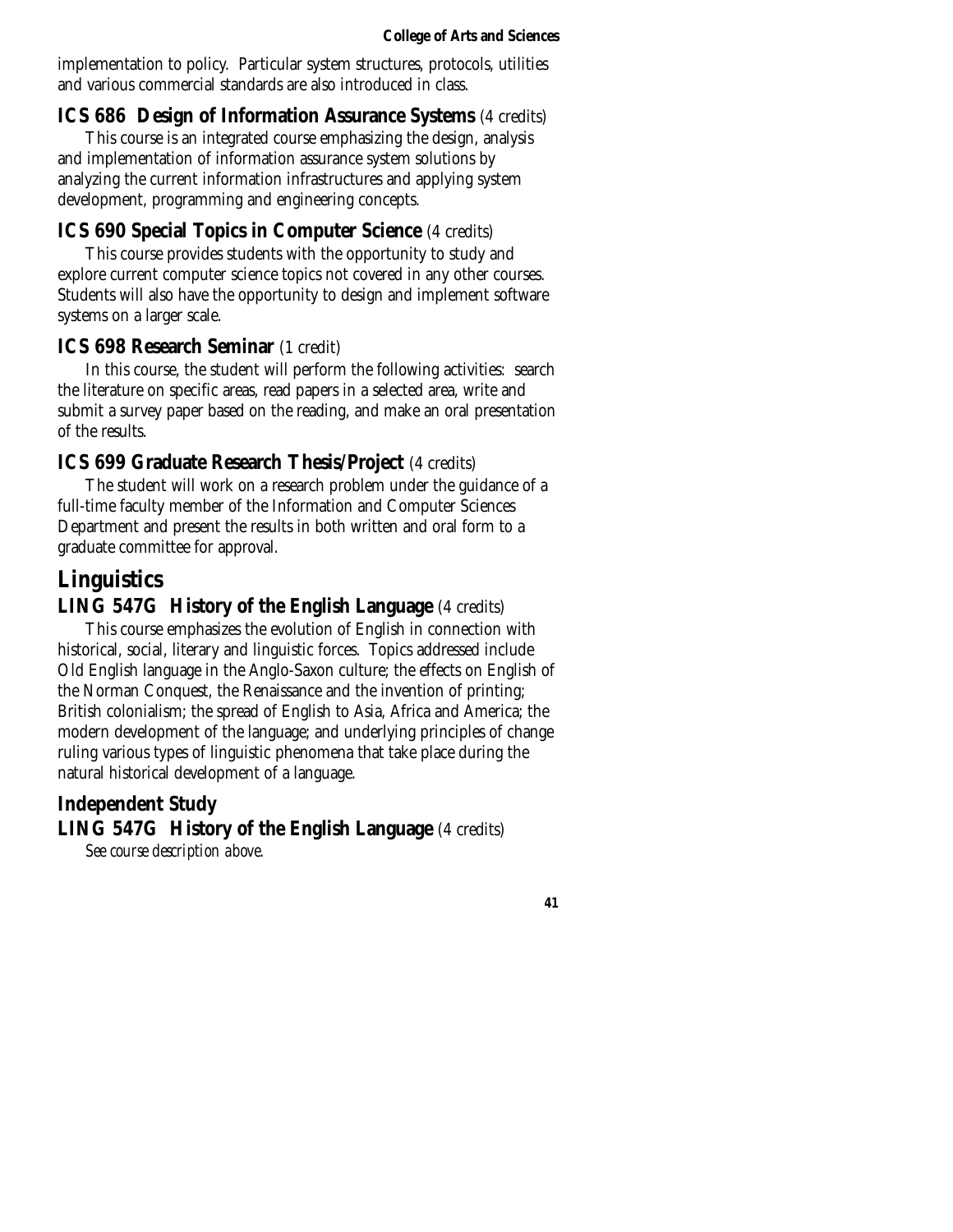# **Literature LIT 501G Literary Criticism: Beginnings–1950** (4 credits)

This course provides grounding in literary theories that have been expounded from antiquity down to the recent past. The course also covers applications of these theories to particular texts. Typical questions engaged include: What is literary quality and how is it recognized? Does or should literature serve moral, social or political purposes? What is literature?

# **LIT 502G Literary Criticism: 1950–Present** (4 credits)

This course provides grounding in literary theories that have emerged in the recent past. The course also covers applications of these theories to particular texts. Knowledge of these approaches offers students a variety of tools for analyzing texts and makes more decipherable the scholarly discourse of the literary profession.

### **Lit 590G Advanced Studies in Literature** (4 credits)

Each section of this course selects a different author, topic, genre, period or issue and explores it through the literary study of texts. Course topics and class discussions are intended to engage advanced students of literature in particular, but the course is open to all interested students with appropriate preparation. The course provides an opportunity for English majors and other advanced students of literature to explore authors and topics of particular interest to them and of special significance in the discipline. See the *Class Schedule* for information on individual sections.

# **Mathematics**

### **Math 520G Advanced Numerical Analysis** (4 credits)

This course covers advanced topics in numerical analysis. Students will learn procedures of numerical computation in practice; methodology for enhancing the effectiveness, accuracy and efficiency of traditional numerical techniques. Prerequisites: Familiarity with a computer language and MATH 315 Linear Algebra or instructor's consent.

# **Math 530G Graph Theory** (4 credits)

This is an introduction to graph theory. The topics include trees, connectivity, Euler tours and Hamiltonian cycles, shortest route and network flows. Prerequisites: MATH 315 Linear Algebra or instructor's consent.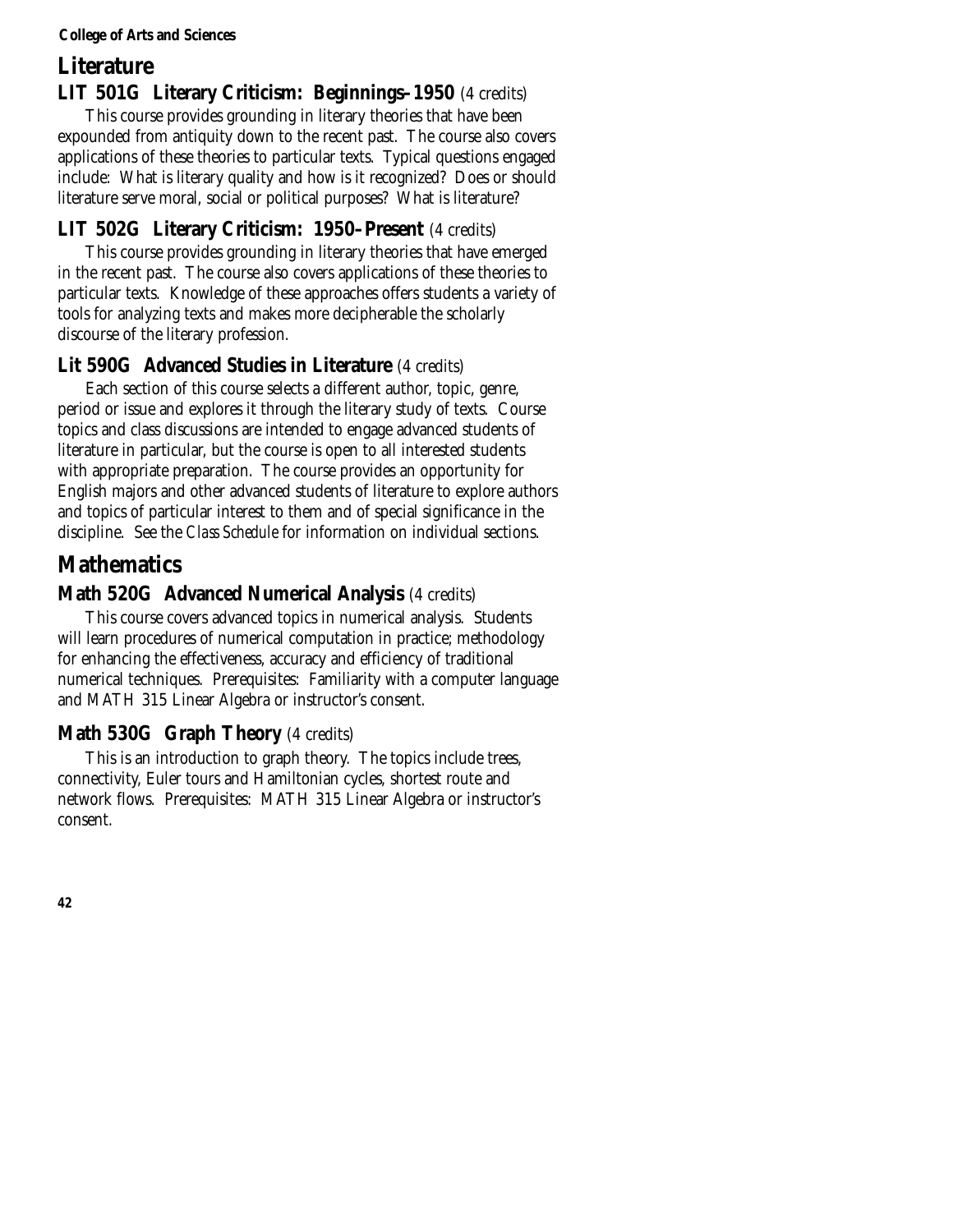# **Media Studies MDST 560G Writing for Television** (4 credits)

This course focuses on the techniques of writing for television with an emphasis on examining the professional writing environment on a television program, the history and trends involved in television writing and creating professional quality scripts. Students should consult the *Class Schedule* for particular topics and descriptions which include situation comedy, drama and newswriting. This section is for graduate students who will have to do additional course work.

### **MDST 580G Issues in Communication Technology** (4 credits)

This course is concerned with the impact communication technologies have had and continue to have on human societies. The course begins with a brief examination of two technologies that have had a profound impact on how people think about communication. It looks at the background and impact of current technologies. And it also looks at new and emerging technologies—such as hypermedia, neural nets, virtual reality—speculating about how these technologies will change people in the near future and later in the twenty-first century.

### **MDST 582G Multimedia: The Digital Age** (4 credits)

This course explores the concepts central to multimedia production and development. Students explore theories of thematic presentation, application of sound, the construction of images and design, and gain hands-on experience with basic software applications and Web page design. Discussion of the digital age and exploration of the impact of new technology is a vital part of the course. Students make site visits to multimedia production facilities and installations in business, educational and public institutions.

# **MDST 583G Use of Media in Education and Training**

### (4 credits)

This course is designed to provide information and experience integrating media into training and education with an emphasis on instructional design. Students learn the basic concepts and techniques of using media well enough to analyze an audience and select appropriate media, produce sample media products and use equipment. The course includes hands-on media experience.

# **MDST 590G Teacher Workshop in Media Literacy** (4 credits)

These intensive workshops focus on a variety of topics relating to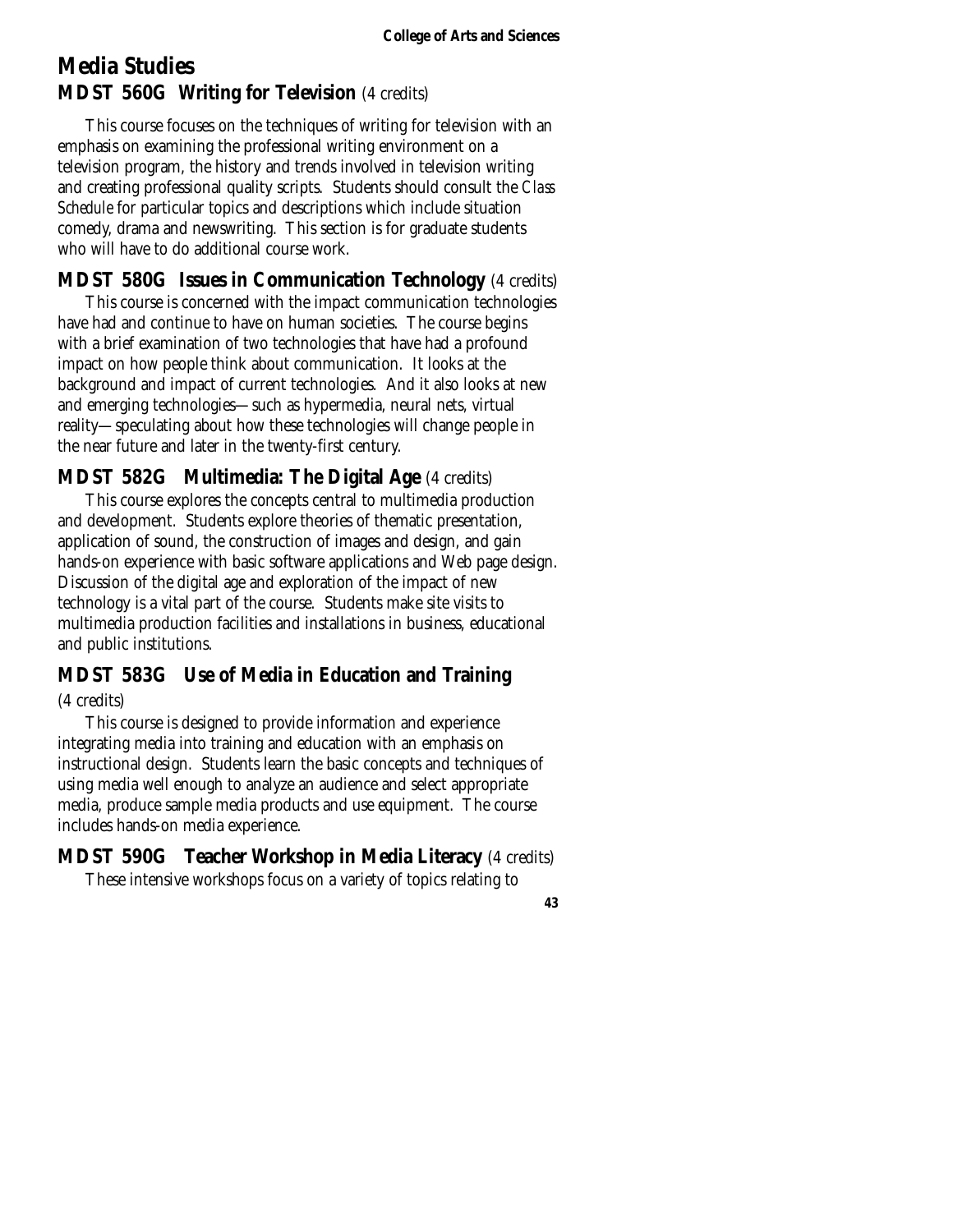media literacy, multimedia technologies and children's television. The emphasis is on skill development and application to a K–12 audience. Topics vary; may be taken up to three times for credit on different topics.

# **Philosophy**

## **PHIL 501G Greats: Major Figures, Works and Movements in the History of Thought** (4 credits)

This course considers a single, major philosopher or a major work in the history of thought, such as Plato, Aristotle, Kant, Marx, Wittgenstein, de Beauvoir, DuBois, Lao Tse; or The Republic, The Nicomachaen Ethics, The Philosophical Investigations, Discipline and Punish, The Wealth of Nations, Just Words, The Politics of Reality, and so on. Classes are run as seminars with an emphasis on student participation.

### **PHIL 503G Principles of Inquiry: Ways of Knowing (4 credits)**

This course in an investigation into the nature of inquiry itself. That is, it examines how investigations are conducted in the natural and social sciences, in mathematics and in the humanities. Questions of the nature of knowledge, theory and investigation are central to the course. Case studies from various fields supply some of the evidence. Students with concentrations in computer information systems, management information systems or philosophy will find this course particularly beneficial. **Prerequisite**: Intended for graduate students. Qualified undergraduate students may enroll with instructor's consent.

### **PHIL 520G Business Ethics** (4 credits)

This course uses case studies, in part, to apply moral philosophy to dilemmas which arise in the world of business. Topics may include: whistle-blowing, privacy, conflict of interest, profits and the public interest, truth in advertising, affirmative action, sexual harassment, ethics and the free market. Theories of economic justice are introduced in order that the "big picture" might be examined as well. Offered each term.

#### **PHIL 521G Medical Ethics** (4 credits)

This course examines moral problems confronting health care practitioners, patients and others involved in medical treatment and the development of public health policies. It emphasizes the analysis of moral reasoning on topics which may include cloning, abortion, euthanasia, truth-telling, and authority and justice in the distribution of medical resources such as prescription drugs. Readings are selected from contemporary literature in bioethics. This course is relevant to anyone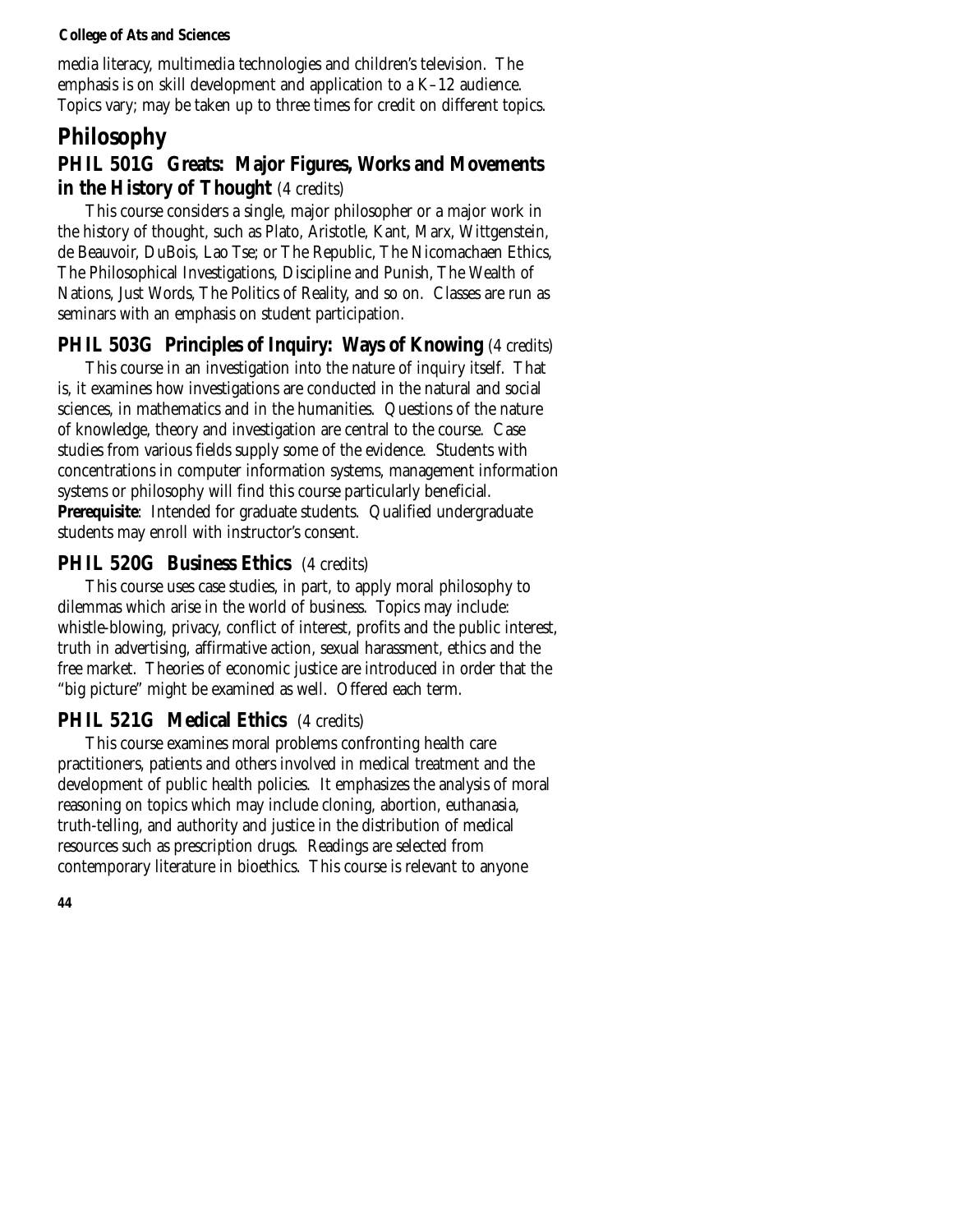using and interested in the medical system but is directly germane to the education of health care professionals.

#### **PHIL 525G Criminal Justice Ethics (4 credits)**

This course examines a range of moral dilemmas that law enforcement professionals are likely to face as they attempt to perform their duties. Using both moral theory and detailed case examples, students learn to apply moral principles and concepts in a given situation, recognize the relevance of moral principles and concepts, and apply their individual moral philosophy to resolving these situations in a satisfactory manner.

### **PHIL 526G Communication Ethics (4 credits)**

This course explores ethical issues that are likely to arise as communication professionals attempt to do their jobs. Some of the issues addressed are: What responsibilities do communication professionals have to tell the truth? What roles do differences in power play, both in what is said and what is heard? Do communication professionals have ethical responsibilities other than those to the organization for whom they work? Does living in a democracy impose special obligations on communication professionals?

### **PHIL 527G Ethics in the Information Age (4 credits)**

This course explores a range of moral questions raised by the introduction of new technologies in the production, distribution and use of information. Areas under consideration include journalism, information and computer science, the management of information, electronic communication and the Internet. Issues considered include privacy, freedom of speech, the proprietary status of information and its display, computer crime and abuse, and justice in access to information. Students study moral theory, professional codes of ethics, and case studies from a variety of professions.

### **PHIL 534G Philosophy for Children, Parents and Teachers**  (4 credits)

Evidence suggests that engagement in philosophical discussion enhances children's reasoning and critical skills. This course introduces strategies for encouraging elementary school children to think about their world in a serious and careful way, using materials developed at the Institute for the Advancement of Philosophy for Children, as well as stories, children's literature and children's everyday experiences. The course is designed for teachers wishing to integrate philosophical questions into their classes and parents who wish to play a more active role in the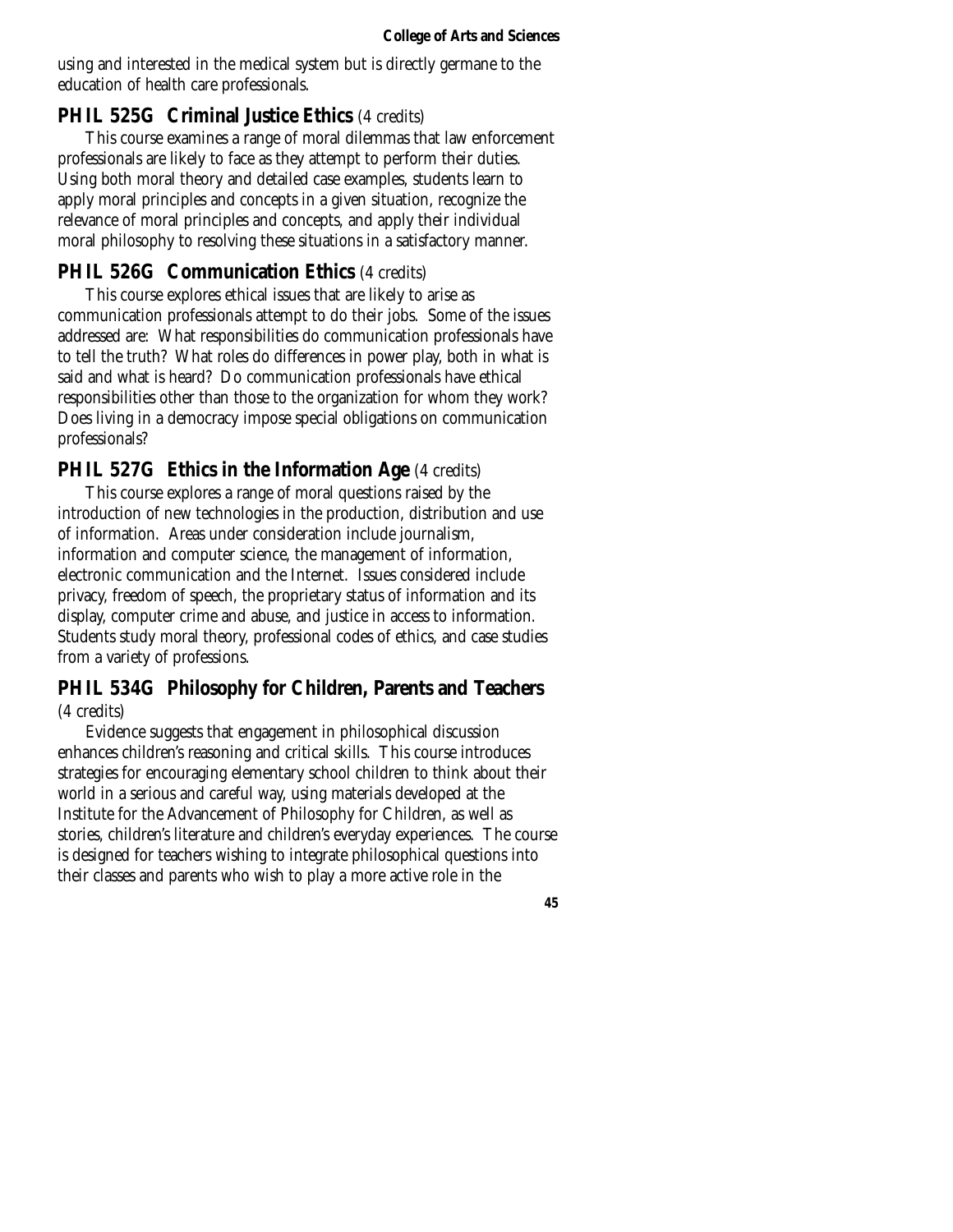cognitive development of their child. All students are expected to work with a small group of children. The course is open to all. Education students are encouraged to consider this invaluable training. Prerequisite: Intended for graduate students. Qualified undergraduate students may enroll with the instructor's consent.

### **PHIL 552G Global Ethics (4 credits)**

Global Ethics offers a wide-ranging introduction to the philosophical issues raised by international politics and economics. Presupposing no prior philosophical knowledge, it is addressed to students interested in both applied ethics and international relations. The course addresses three main components: the justifiability of international intervention (with force or via humanitarian intervention); the distribution of goods and services across the globe and the justice of current arrangements; and the ethics of the global environment.

### **PHIL 564G Women and Philosophy (4 credits)**

How have feminist thinkers approached traditional questions about the nature of reality, personal identity and social institutions, and how do their answers influence their choices about how to act? By what standards can these choices be evaluated? Does it make sense to talk about feminism as a single school of thought? What is the relationship of feminist theory and philosophy to other women's movements? In this course, students have the opportunity to connect discussions of feminist thought to personal and community issues. Topics may include sexism in traditional theory and philosophy; concepts of oppression; how sexism, racism, homophobia and class affect women's lives and thought; the evaluation of various feminist theories; and how intellectual and political connections between women are created and maintained.

# **PHIL 565G Introduction to Gay and Lesbian, Bisexual and Transgender Studies** (4 credits)

This course concerns the conceptual bases and senses of self-identity in gay, lesbian, transgender and bisexual communities, their history, politics and literature. Discussions include the notion of personal identity, its historical development, the relationship of sexism and homophobia, ideas and realities of gay and lesbian communities, the liberation movements and tensions in the formation of lesbian and gay politics.

# **PHIL 566G Race and Racism: Philosophical Problems**

(4 credits)

**46**  What exactly is a race? How has the race idea come together across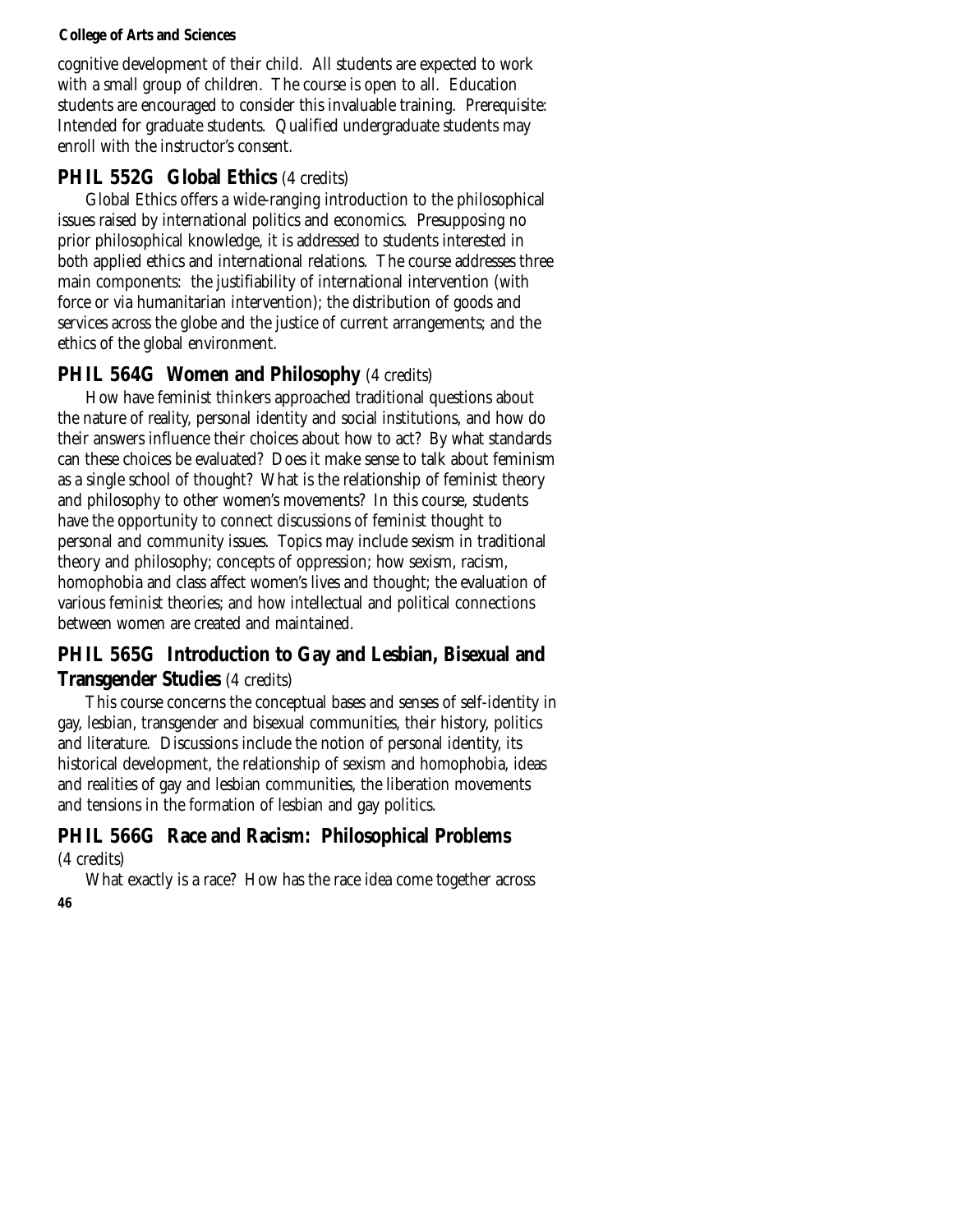history? Has race been understood differently for different groups? What is the relation between the idea of race, racial prejudice and racial oppression? What exactly is racism? How should we understand racism as a wrong? This course examines various ideas of race from classical antiquity through early twentieth century biology and anthropology as well as contemporary reflections on this history. Offered alternate years.

#### **PHIL 575G** Ancient Greek Philosophy (4 credits)

This course concentrates on the period of history from 585 to roughly 350 BCE, examining the work of the pre-Socratics, Plato and Aristotle, but may include some attention to others who come later than Aristotle and before the Christian era. As the eminent mathematician and philosopher, A. N. Whitehead observed, "The safest general characterization of the European philosophical tradition is that it consists of a series of footnotes to Plato" (Process and Reality, 1929). This course examines the virtues of the thought of this period as well as its deficiencies. **Prerequisite**: Intended for graduate students. Qualified undergraduate students may enroll with instructor's consent.

### **PHIL 576G Early Modern European Philosophy** (4 credits)

This course concentrates on the period of time in which what we call "the modern world view" was formed. With the dawn of modern science, the centuries-old grip of Aristotle was broken and replaced by a fundamentally new philosophy that was responsive to the new science and assisted in its defense. This course studies the Continental Rationalists (Descartes, Leibniz and Spinoza), the British Empiricists (Locke, Berkeley and Hume), and introduces the philosophy of Immanuel Kant. The course retrieves the long-forgotten philosophical works of women of the period.

#### **PHIL 578G Twentieth Century Analytic Philosophy**

Analytic Philosophy refers to the dominant strain of philosophy as it was practiced in English-speaking countries in the 20th century. Its origins, however, can be traced to German and European philosophers, including Gottlob Frege and the members of the Vienna Circle. Ludwig Wittgenstein, J.L. Austin, W.V.O. Quine are among its more recent practitioners. Two features of this "school" are usually mentioned. One is its development and analysis of formal logic, and the second is its conviction that the study of language is the key to the understanding and solution (or dissolution) of philosophical problems. This course studies various figures and developments in philosophy written in the analytic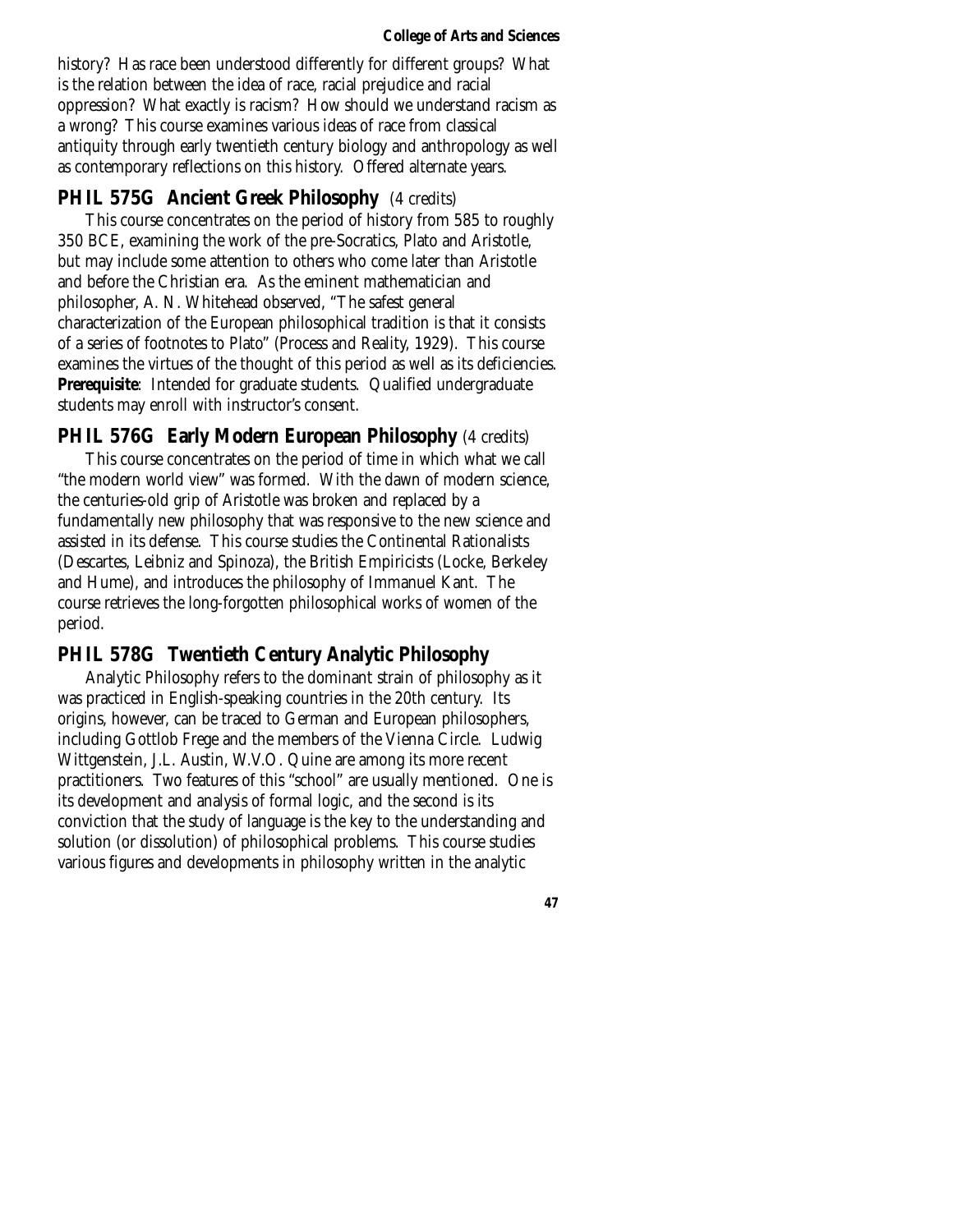style. Prerequisite: Intended for graduate students. Qualified undergraduate students may enroll with the instructor's consent.

### **PHIL 585G Philosophy on the Front Page: Topics in Political and Social Philosophy** (4 credits)

The topic of this course changes from semester to semester. It considers topics of current importance in social and moral philosophy. Topics may include ethics in government, environmental ethics, the nature of work, philosophical concepts of mothering, surrogates, the justice of some international conflict, health care distribution, religion in politics, food and justice, and so on.

# **Political Science POL 502G Political Ideas** (4 credits)

This course examines political ideas from a variety of historical, cultural and social contexts. It includes perspectives from the "mainstream" of traditional European-American political thought, and perspectives from other cultures, ideologies and traditions that often challenge the assumptions of dominant thinking in both the United States and the international community. The goal is to provide students with the understanding necessary to evaluate U.S. political institutions and ideas, and participate as citizens.

# **POL 503G Ethnic Conflict in Global Perspective** (4 credits)

This is an era characterized by a global resurgence of ethnic identity and a revival of ancient ethnic antagonisms. This course applies a comparative and historical perspective to the sources and dynamics of ethnic conflict. The processes of ethnic mobilization and conflict management are explored in case studies both global and domestic. Films, fiction, memoirs and classroom exercises are used to explore this topic. (Also listed as SOC 503G Ethnic Conflict in Global Perspective.)

# **POL 524G The Politics of Globalization** (4 credits)

What is the impact of globalization on sovereignty and self government? Are human rights universal? Can we develop effective international responses to war and other forms of violent conflict? Is there a tension between economic globalization and the welfare of workers and the environment? What are the prospects for transnational citizen organizing in a global commons? Drawing from the works of leading thinkers and accounts of contemporary developments, students explore the political dimensions for globalization and assess the obstacles and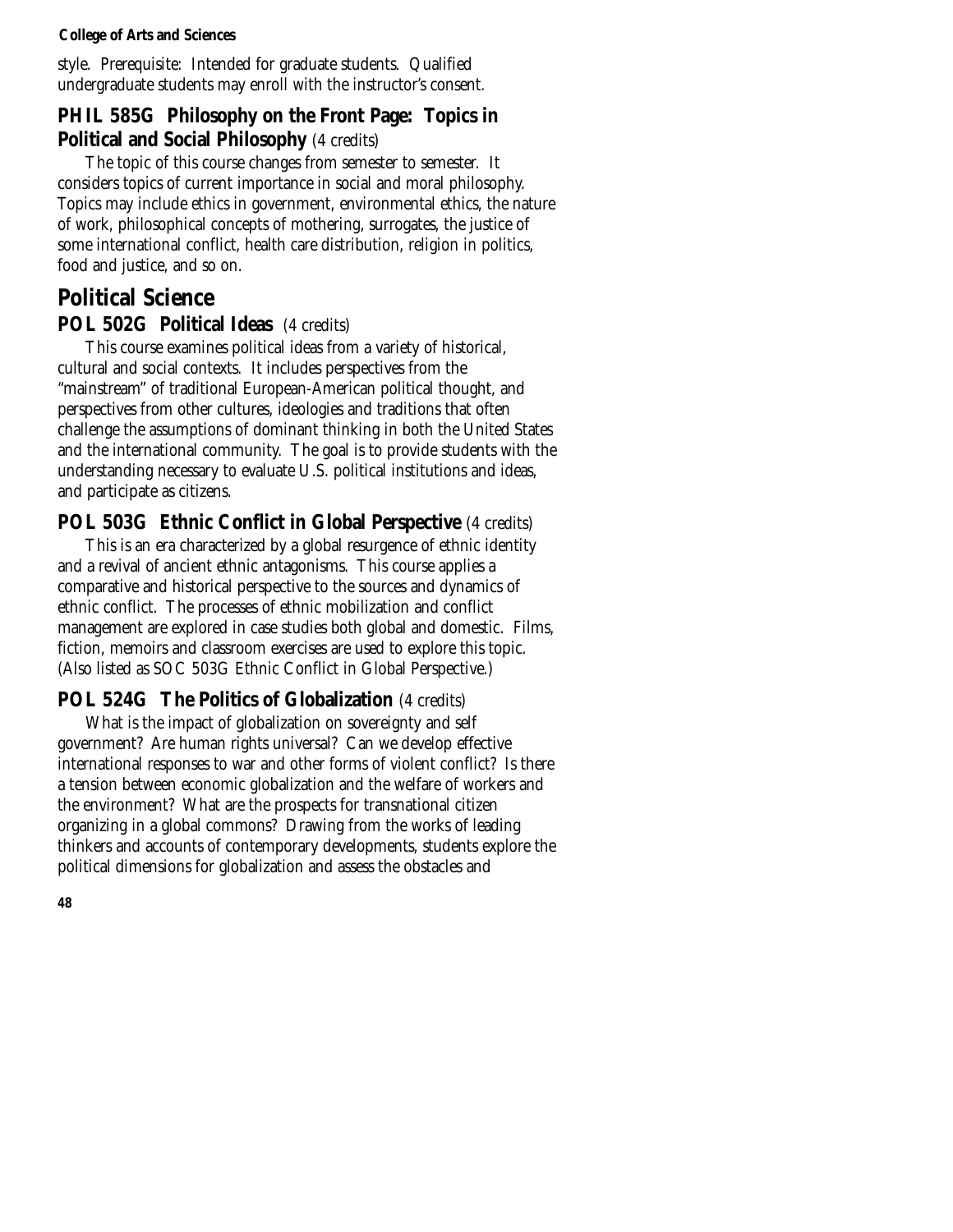possibilities for global peace, democracy and economic well-being.

# **Social Science**

#### **SSCI 501G Great Ideas: Classics of Social Science** (4 credits)

The social sciences have been shaping views of the human condition for more than 150 years. This seminar explores those ideas that continue to engage and perplex thoughtful observers of social life. Students become acquainted with writings by major thinkers like Thomas Hobbes, Alexis de Tocqueville, Karl Marx, Max Weber, W.E.B. Du Bois, Emile Durkheim, Sigmund Freud, Ruth Benedict, Michel Foucault and Nancy Chodorow. The course addresses the social and historical roots of the great ideas as well as the moral aspirations and creative impulses of these social scientists.

#### **SSCI 512G Qualitative Research Methods** (4 credits)

This course examines and utilizes research methods that produce descriptive data, primarily people's observable behavior and their spoken and written words. Students develop skills in participant observation, indepth interviewing and historical approaches. Current social research practices are examined in light of postmodern, feminist and postcolonial critiques of science and methodology.

#### **SSCI 550G Contemporary Social Theory** (4 credits)

Social thought since the 1960s has been characterized by a remarkable proliferation of theoretical perspectives. This course surveys those orientations that continue to influence both the social sciences and humanities. Among the theories examined are structuralism, neo-Marxism, feminism, rational choice theory, poststructuralism, evolutionary psychology, world system theory, postmodernism, critical theory, postcolonialism and queer theory. Students will read seminal thinkers like Claude Lévi-Strauss, Simone de Beauvoir, Frantz Fanon, Gary Becker, Michel Foucault, Patricia Hill Collins, Immanuel Wallerstein, Edward O. Wilson, Jurgen Habermas, Steven Seidman, Dorothy Smith and Jean-Francois Lyotard.

# **Sociology**

#### **SOC 503G Ethnic Conflict in Global Perspective** (4 credits)

This is an era characterized by a global resurgence of ethnic identity and a revival of ancient ethnic antagonisms. This course applies a comparative and historical perspective to the sources and dynamics of ethnic conflict. The processes of ethnic mobilization and conflict management are explored in case studies both global and domestic. Films,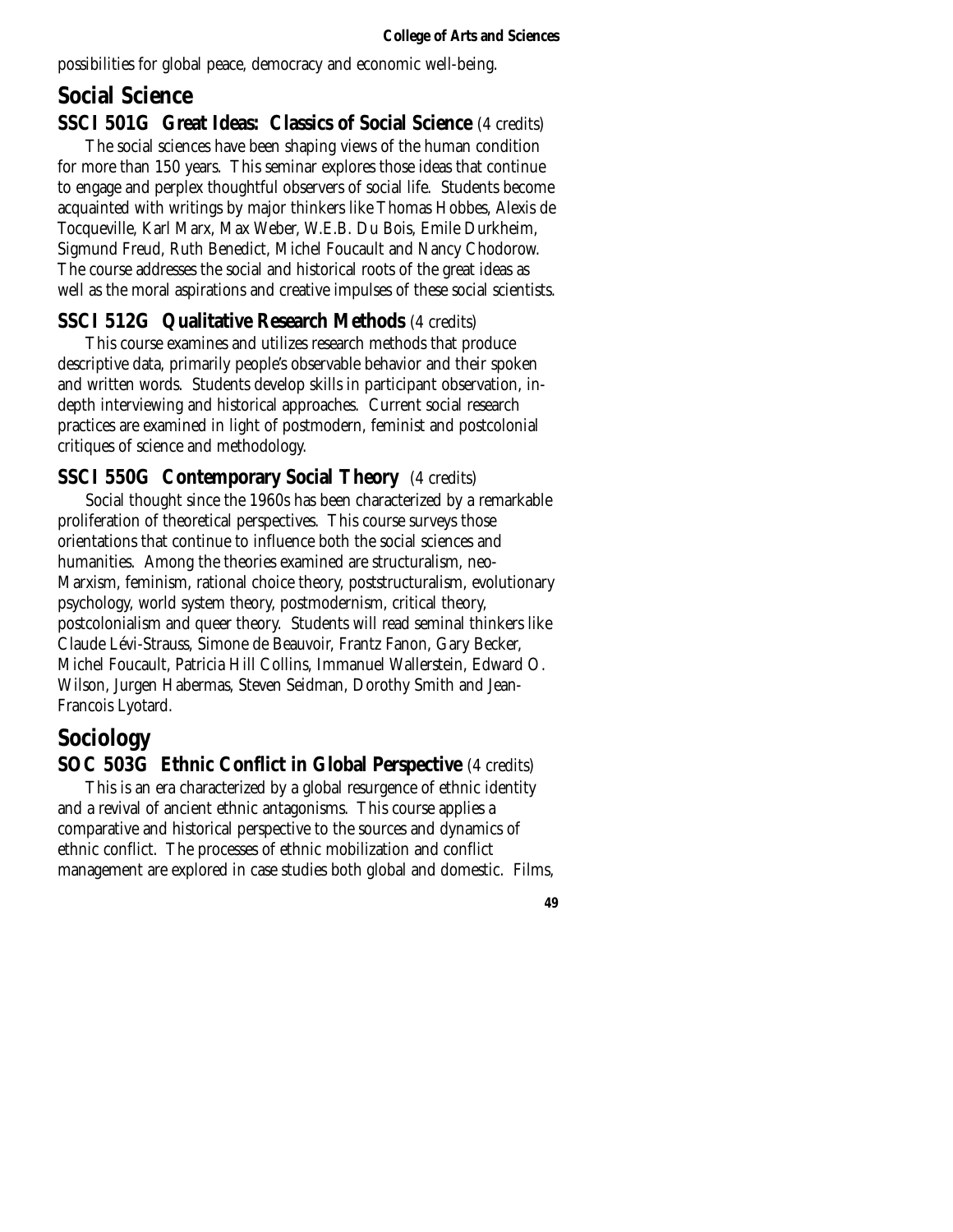fiction, memoirs and classroom exercises are used to explore this topic. (Also listed as POL 503G Ethnic Conflict in Global Perspective.)

## **SOC 504G Social Movements in Global Perspective**  (4 credits)

Hubert Blumer concisely defined social movements as "collective enterprises seeking to establish a new order of life." Students explore key theoretical questions about social movements, including origins, organization, recruitment, commitment, ideology and opposition. Case studies illustrate a variety of religious, self-help, protest and radical movements. The course emphasizes both global perspectives and domestic cultural diversity. Films, fiction, memoirs and classroom exercises are used to explore this topic.

# **Theater**

# **THEA 540G Directing and Creating Theater** (4 credits)

Learn to analyze script, work with actors, construct a prompt book, and utilize the director's tools to elevate the written script to dramatic action. Students will initially explore the possibilities of realistic drama, with the option in the second half to move on to original creations or collaborations or other styles of theater from the surreal to period pieces. All work is under the guidance of a director/playwright, toward the evolution of the specific theater piece. Graduate credit requires additional work.

# **THEA 587G Playwriting II** (4 credits)

From the well-made play to theater with a social conscience, this course uses a workshop approach to further explore and challenge the playwright's "voice" through a professional process of discussion, analysis, work with a director and rewriting. Students may explore a variety of subjects and styles or expand upon projects in progress. This class may be taken as an independent study with instructor's consent. Graduate credit requires additional work.

# **Women's Studies**

# **WMNS 501G Issues and Inquiries in Women's Studies**

### (4 credits)

This humanities course, offered for both undergraduate and graduate credit, is an introduction to rhetorical and creative writing examining women's lives and status.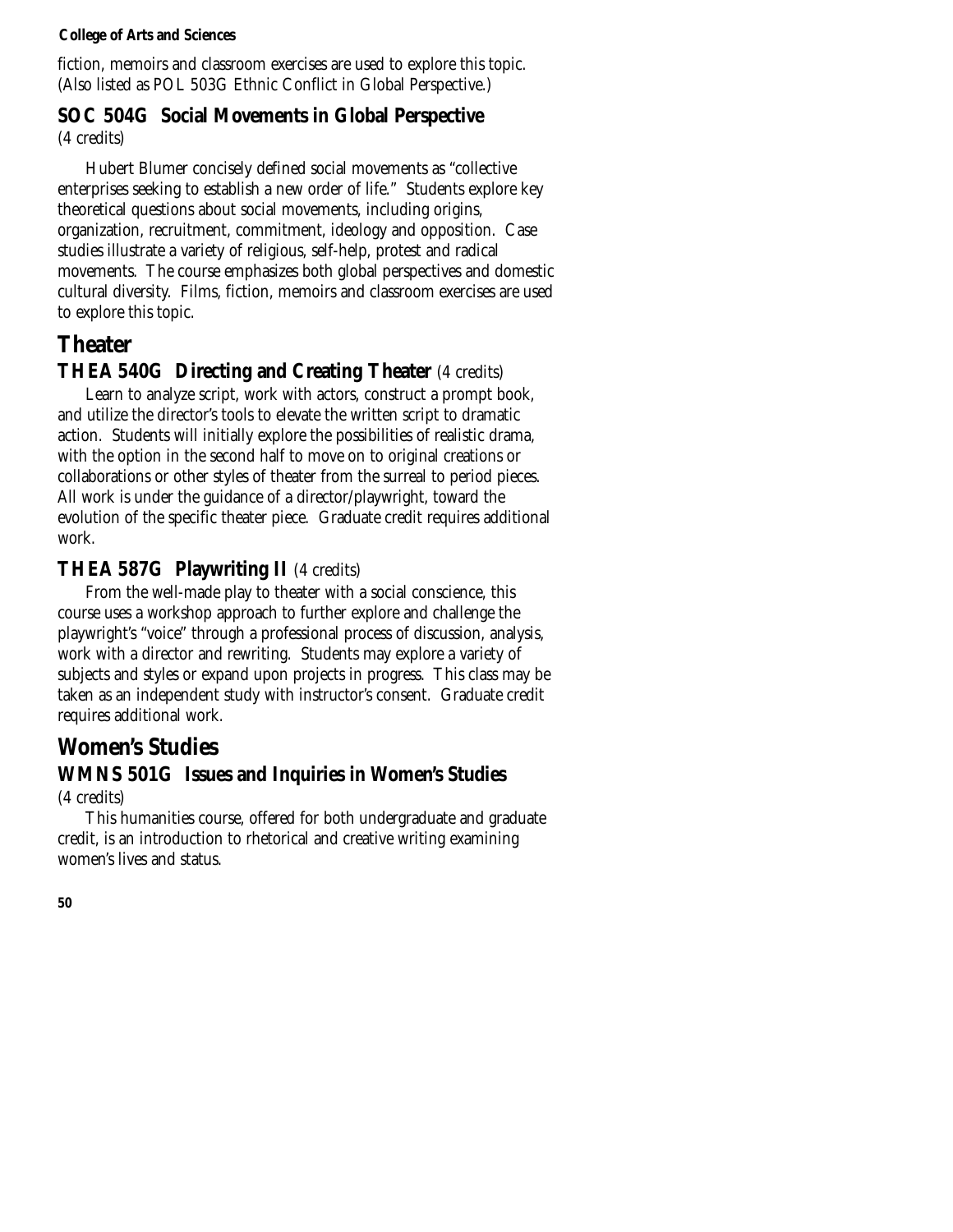# **WMNS 525G Women, Development and Social Change**

(4 credits)

This course examines women's economic, social and political experiences from a variety of national and cultural contexts. Specific offerings are organized around topics such as women in the international economy, changing cultural roles, and women's movements for political and social change. (Also listed as ANTH 525G.)

### **WMNS 530G Women in Film** (4 credits)

This course, offered for both undergraduate and graduate credit, is an exploration of the representations of women in the visual and narrative structures of several Hollywood film genres from 1930 to the present. The course also examines the work of contemporary independent and mainstream women filmmakers. Graduate students evaluate images of women in film using theoretical perspectives from film studies, cultural studies and women's studies.

### **WMNS 551G American Women's Movement** (4 credits)

This **independent study** examines a variety of women's movements in the United States. The course considers how and why women in the United States engaged in public protest and organized activism for women's rights from the 19th century to the present.

# **Writing**

### **WRIT 541G Writing for Publication and Profit** (4 credits)

This course examines writing as a business, full or part time. Students learn to market their writings to appropriate magazines, create effective book proposals, understand the conventions of the publishing industry and edit their own works.

### **WRIT 572G Document Design** (4 credits)

This course teaches students a systematic procedure for researching, designing, editing and evaluating documents that convey specialized information. The primary focus is on effective design of layout and information, whether documents are paper or electronic. Document types discussed include promotional publications, proposals and various kinds of product literature.

### **WRIT 573G Writing and Designing for the Web** (4 credits)

This class focuses on effective writing and design for online environments (with particular emphasis on the Web). While grounded in relevant theory, this course has a workshop format, with an emphasis on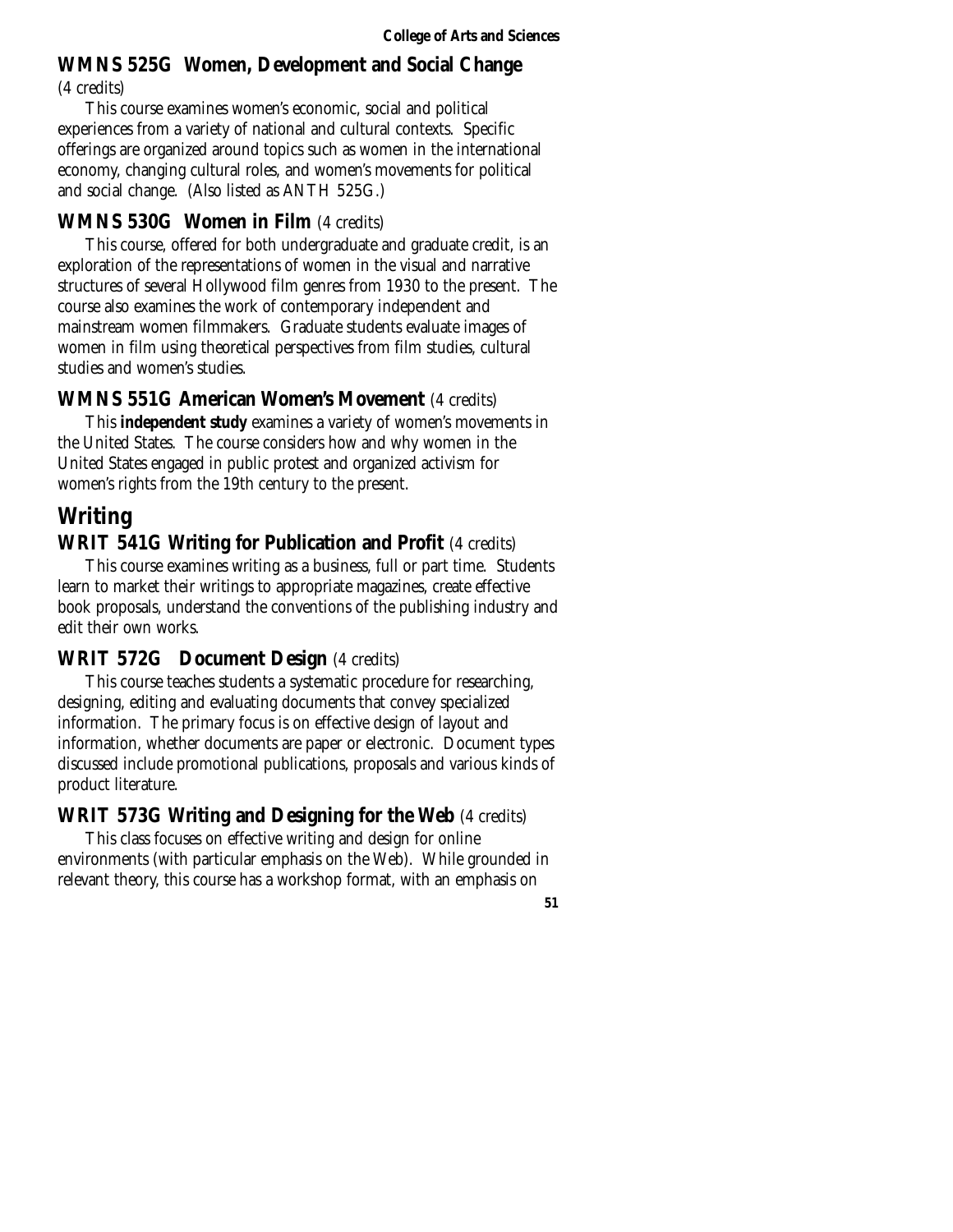hands-on learning. **Prerequisite**s: WRIT 371 Editing or equivalent; and WRIT 572G Document Design or equivalent; and MDST 582G Multimedia: The Digital Age or MDST 583G Use of Media in Education and Training or equivalent.

# **WRIT 575G Environmental Communication** (4 credits)

This course focuses on environmental communication which encompasses a multidisciplinary viewpoint. We will try to understand how environmental issues and conflicts develop, the values underlying the perspectives on these issues, and the scientific and technical information involved in understanding environmental communication. We will cover environmental policy, scientific writing, philosophy, history, rhetoric and case studies about particular environmental issues. We will also look at how environmental values can be conveyed throughout a variety of media.

# **WRIT 583G Writing Major Projects** (4 credits)

This **independent study** examines the principles and techniques of writing substantial professional or creative projects such as long business reports, grant applications, proposals, memoirs and novels. Through consultations with the instructor, students determine their specific organizational or stylistic problems. Evaluation is based on written projects. Students should have in mind a writing project of either one long piece or several short ones on related topics.

# **WRIT 585G Rhetorical Theory** (4 credits)

Rhetorical theory can be loosely defined as the theory of effective communication. This course begins with a review of key figures and texts in the history of Western rhetoric, while also introducing some non-Western rhetorical traditions. It then turns to more contemporary issues, including the rhetoric of visual messages and electronic media, feminist critiques of traditional rhetoric, and the politics of technical rhetoric. Questions addressed include: What is the relationship of rhetoric to morality? What are the social and political constraints on any rhetorical act? What role does style play in defining and practicing rhetoric? **Prerequisite**: Senior or graduate status.

# **WRIT 599G Topics in Technical Communication** (4 credits)

The focus of this class varies: check the semester course schedule for details. This topics class addresses emerging issues and other areas of special interest to technical communicators. Depending on the topic offered, this class may count as a core course; otherwise it is considered an elective. **Prerequisite**: Senior or graduate status.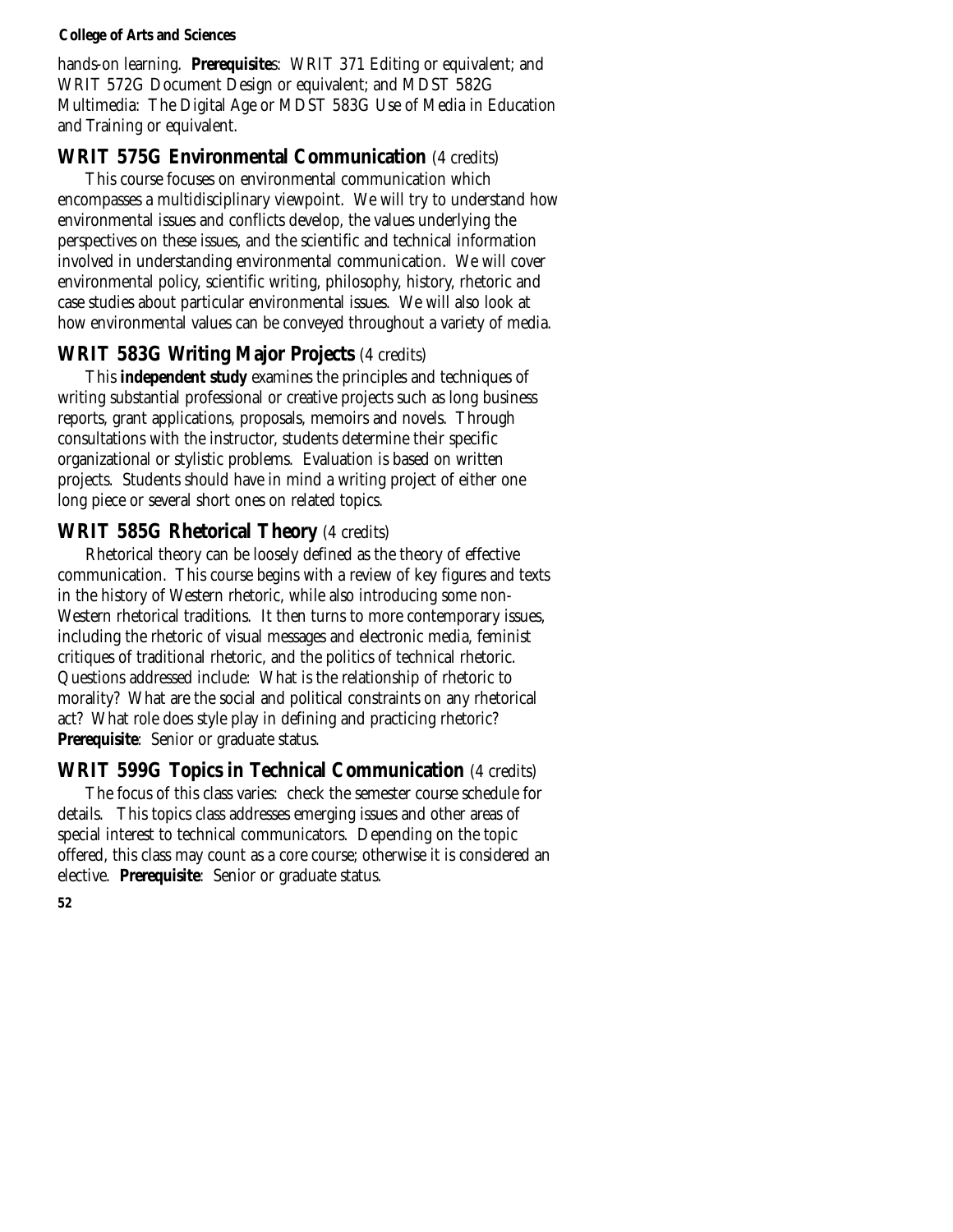# **WRIT 671 Technical Communication Theory and Research**

### **Seminar** (4 credits)

This course surveys scholarships in the field of technical communication. Research examined includes theoretical works, scholarships drawn from the empirical study of particular sites, and practically-oriented publications (designed to address issues of relevance for practicing professionals). **Prerequisite**: Enrollment in a graduate program.

# **WRIT 672 Technical Communication in International**

### **Contexts** (4 credits)

This course is designed to explore how technical communication functions in international contexts. The course explores the following areas of study and praxis: cultural theory, acculturation, organizational culture, international rhetorical theories, translation, kinesics, and international design and usability. **Prerequisite**: Enrollment in a graduate program.

### **WRIT 683 M.S. Capstone and Final Project** (4 credits)

This course promotes reflection on the connections between theory and practice. It is designed so students can demonstrate mastery of program learning through completion of a combination practicum/research project. Students work within the class setting and also with a project advisor to complete the required project. **Prerequisite**: Enrollment in a graduate program.

### **WRIT 691 M.S. Individual Internship** (4 credits)

This course allows students to apply new skills and learning in a workplace environment. Students work through Metropolitan State's Internship Office to select a site that best fits their interests. Internship sites include traditional business settings, as well as a variety of nonprofit and public sector opportunities. **Prerequisite**: Enrollment in a graduate program.

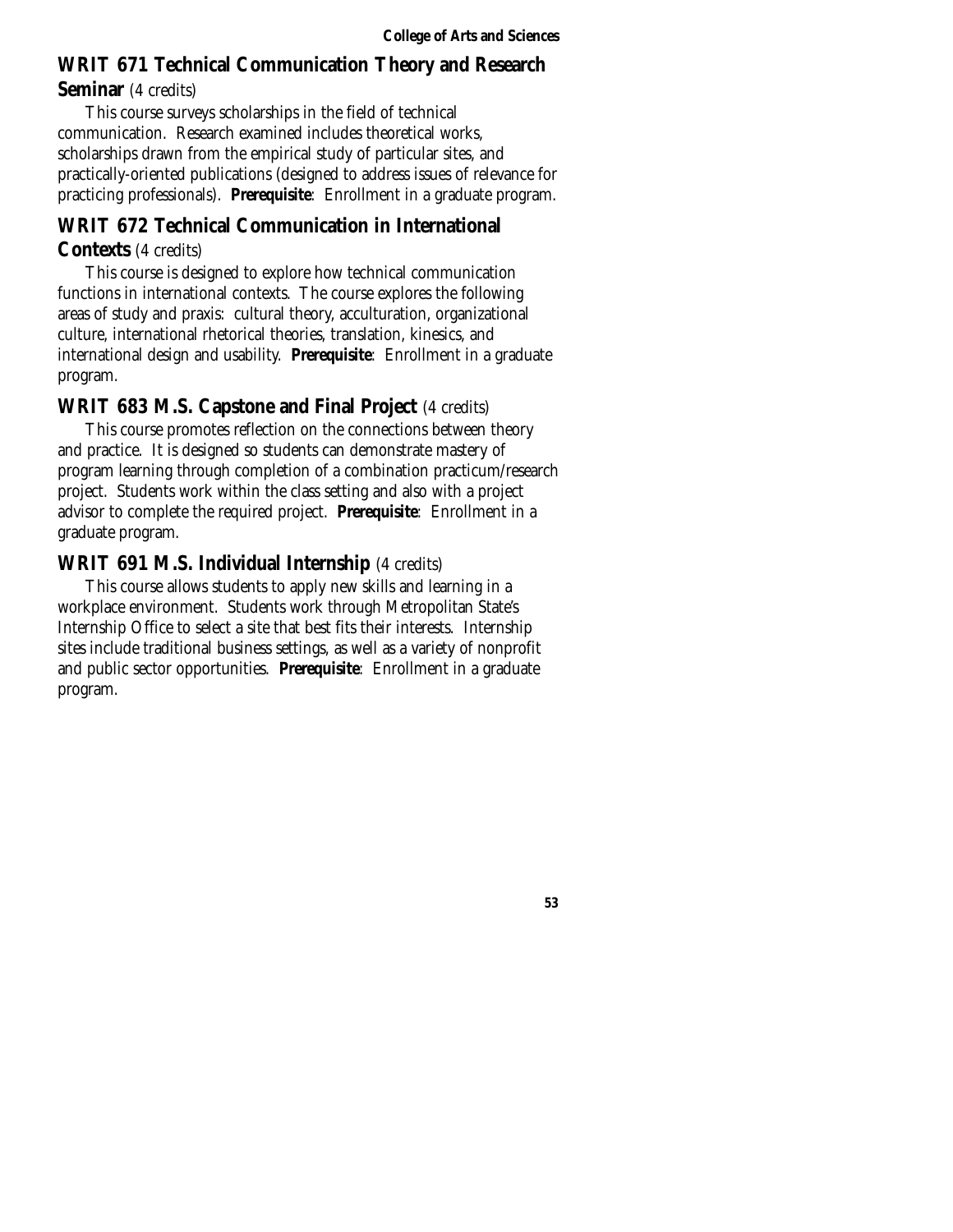Minneapolis Campus, eighth floor 612-659-7250 Gary Seiler, dean

Faculty: David Bahn, David Bouchard, Grover Cleveland, Steven Creason, Dennis Daly, Jerry Heath, Janet Henquinet, Ken Hess, Roger Israel, Barbara Keinath, Nancy Nentl, Hameed Nezhad, David O'Hara, Roger Prestwich, Jayant Saraph, Michael Sher, Carol Bormann Young, Kenneth Zapp

# **Graduate Degree Programs**

The College of Management offers three graduate degrees: the Master of Business Administration (M.B.A.), the Master of Public and Nonprofit Administration (M.P.N.A.), and the Master of Management Information Systems (M.M.I.S.). The M.B.A. is designed to prepare you for a professional career in business or for-profit organizations. The M.P.N.A. prepares you for a career in government, law enforcement, and not-forprofit organizations. The M.M.I.S. prepares you for leadership of your organization's information systems and technology-related areas.

Metropolitan State's College of Management is an assembly member of the American Assembly of Collegiate Schools of Business (AACSB) and subscribes to its curriculum standards.

Together, the graduate programs in the College of Management have more than 1,000 alumni, most of whom continue to live and work in the Twin Cities metropolitan area.

# **Desired Program Outcomes**

Graduate programs in the College of Management are designed to enhance the management skills and knowledge of experienced adults. Mastery of management skills is a process that engages you throughout your work life. For this reason, the desired outcomes of the three graduate programs are an ongoing process of learning and mastery, rather than a simple accumulation of a fixed set of achievements. At the heart of the college's graduate programs is the expectation that accomplished managers:

• know themselves, especially their values, well enough to develop an appropriate management style, philosophy and set of ethical guidelines;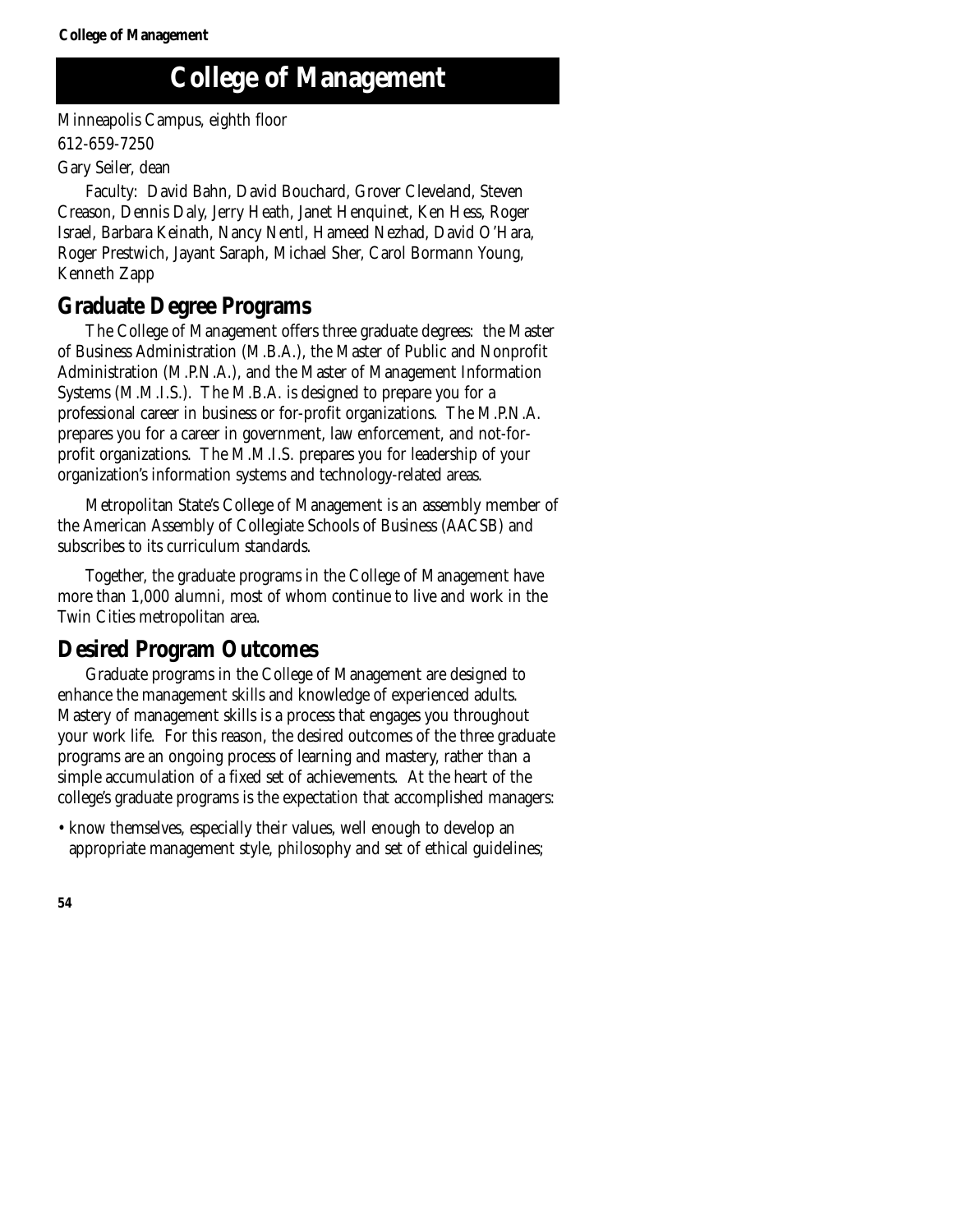- have developed a universe of management concepts, paradigms and "maps," and are dedicated to exploring and creating ever-better ways to manage;
- know when to take initiative and responsibility and when to empower others, and anticipate the consequences of their actions;
- work effectively and sensitively with people of other races, gender, ethnic and age groups;
- communicate effectively in writing, speaking and listening in a variety of settings;
- know content, process and applications in key organizational areas including marketing, finance, accounting and management information systems;
- understand the role of operations, including the production of goods and provision of services in an organization and the global economy;
- understand organizational behavior and human resource development including how to motivate people, design work, evaluate the performance of others and provide an environment for personal growth;
- can obtain, understand, analyze and evaluate quantitative and qualitative information, manage modern information-handling technologies, and synthesize information from a variety of sources for decision making;
- can identify issues, problems and opportunities, evaluate alternatives, and plan and implement appropriate actions;
- can identify an organization's philosophy and goals, and derive objectives from them;
- can analyze internal resources and the external economic, political, legal and cultural environment in order to make strategic choices;
- can develop and implement a plan of action integrating activities of the various parts of an organization;
- provide visionary direction for an organization and contribute to the process of innovation and creative development; and
- envision, understand and facilitate change and anticipate the possible impacts on the organization.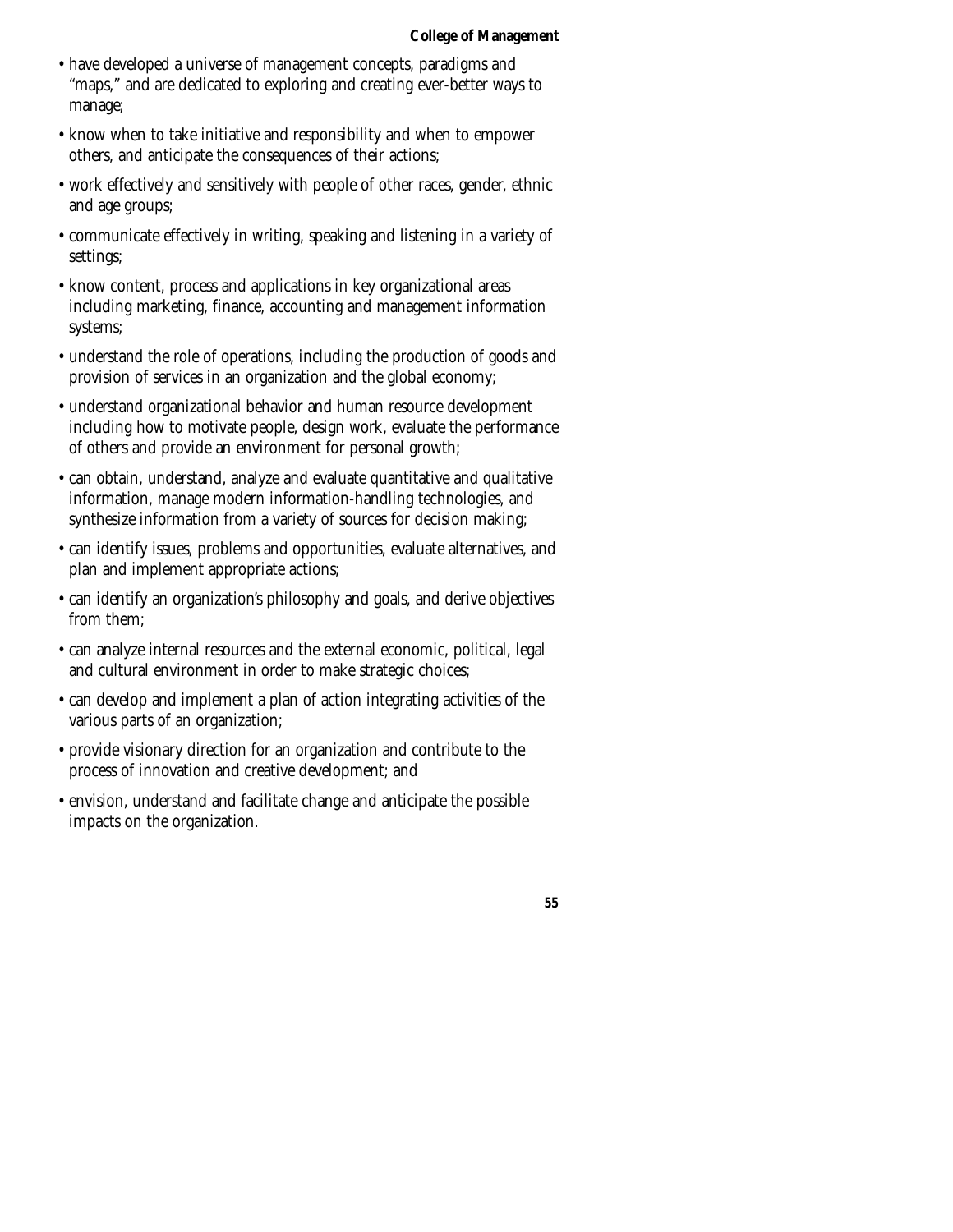# **Student Information College of Management Outstanding Graduate Student Award**

During your final semester of course work, you may be nominated by the faculty for the College of Management Outstanding Student Award. Nominees are evaluated on the basis of their academic performance in their graduate degree program, the quality of their master's papers or writing portfolios, and their community or professional contributions. All finalists are recognized in the commencement program, and the outstanding student receives special recognition during the commencement ceremony.

# **Admission Requirements**

To be considered for admission to the M.B.A., M.M.I.S or M.P.N.A. programs, you must:

- hold a baccalaureate degree or equivalent from an accredited college or university;
- have taken the GMAT within the last five years (M.B.A. applicants only);
- have two years of full-time professional work experience (required for M.B.A. and M.M.I.S.; recommended for M.P.N.A.);
- have completed all prerequisite courses with a letter grade of "C" or above; and
- have submitted the required admission application (including official transcripts, letters of recommendation, goals paper and resume).
- M.M.I.S. and M.P.N.A. students must also complete required assessment tests.

International students should note the additional requirements described under Admission Information earlier in this catalog and under Admission Requirements for International Students below.

# **To apply for admission you must submit:**

- a completed Metropolitan State University Graduate Programs Application, including a \$20 nonrefundable application fee (waived for baccalaureate graduates of Metropolitan State);
- official graduate management admission test (GMAT) scores (taken no more than five years previous) (M.B.A. applicants)—examinee copies are not acceptable; or assessment scores (M.M.I.S. and M.P.N.A. applicants);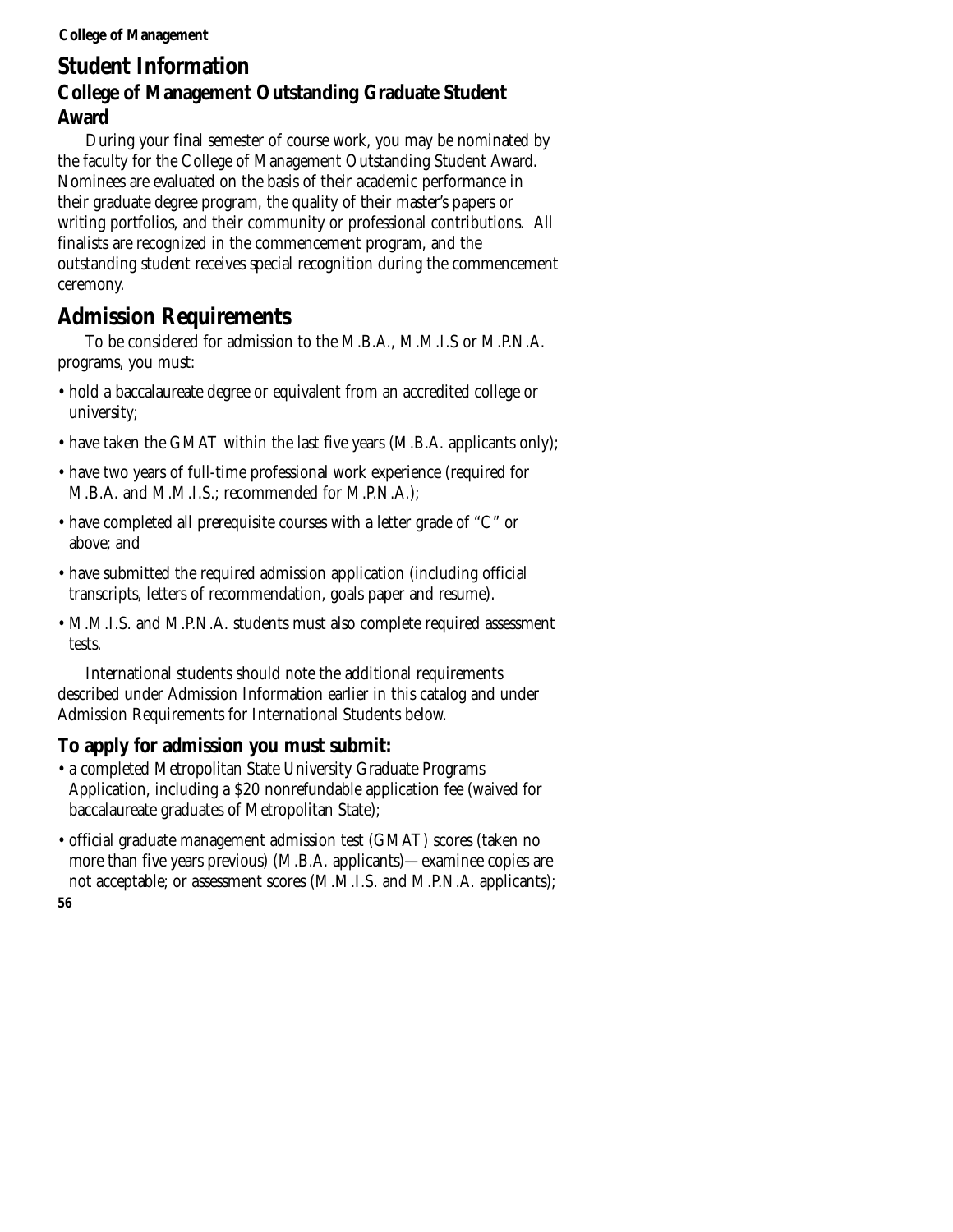- official transcripts showing a baccalaureate degree or equivalent with grade-point average or narrative description describing courses completed from all schools attended after high school and transcripts from any graduate or professional programs;
- a typed paper (double-spaced and approximately two pages) explaining "Why the Master's Degree Would Help Me Achieve My Professional Goals," with specific reference to the M.B.A., M.M.I.S. or M.P.N.A. program; significant achievements; planned career and community or personal activities, including what you can contribute to the program;
- two letters of reference from employers or others who can attest to the importance of the master's degree in enhancing your professional development and commenting on your ability to pursue and successfully complete a graduate program. Letters should be written on letterhead, signed, and describe the relationship with student; and
- a current resume of work experience.

Applications are reviewed by the College of Management Graduate Admissions Committee only after the completed application, GMAT or assessment scores, all transcripts, the "Goals Paper," resume and both letters of recommendation are received. F-1 visa international students should review information under Admission of International Students as well. You should allow three weeks after your application is complete to receive the admissions decision.

If you already possess an earned Ph.D., D.D.S., M.D. or J.D. degree from an accredited American institution or are participants in a College of Management special program, the requirement for the GMAT or assessments may be waived. For all applicants, GRE scores are accepted in lieu of the GMAT, if the GRE was taken within the five previous years and the scores for both the verbal and quantitative portions of the GRE are acceptable.

If your GMAT scores are below the 30th percentile or assessment scores are not acceptable, you may be required to take additional preparation courses as a provision of admission.

# **Admission Requirements for International Students Deadlines**

All completed applications must be received by the following dates: fall semester—July 15; spring semester—Nov. 15; and summer session— March 15.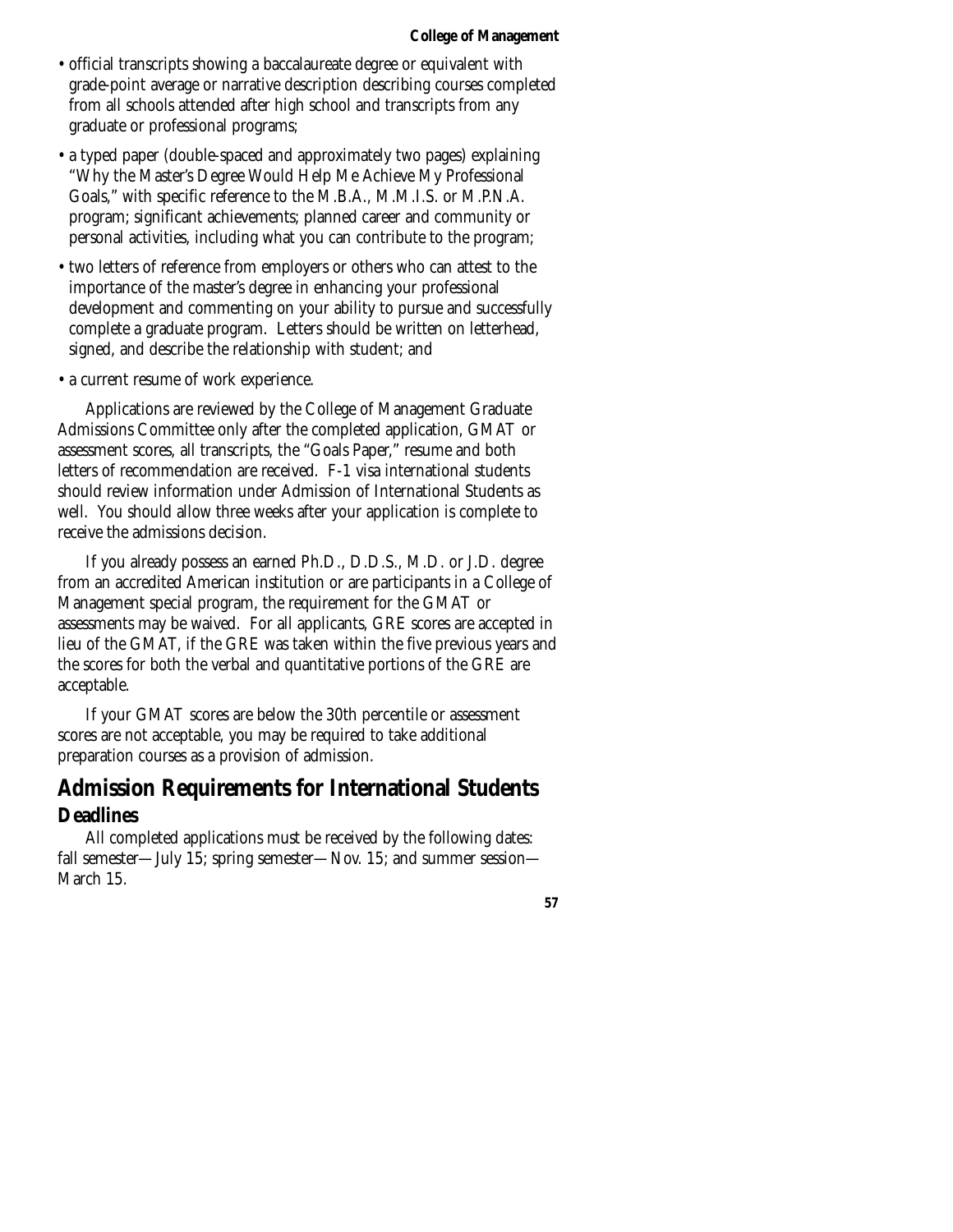These deadlines will not be waived. Your application for admission is not considered until all requirements are met and fees received. Materials submitted to the Graduate Program Office become the property of Metropolitan State University and are not returned. Allow two to four weeks for review.

International students may apply for degree programs only. Applications from international students for the MIS Certificate program will not be accepted. These students will be referred to existing degree programs.

#### **Required Documents**

Along with the admission documents required of all students (see above), you must submit an official TOEFL score if you received your undergraduate degree from a non-English-speaking institution outside the United States. Permanent residents, political refugees, resident aliens and international students on a nonstudent visa who received an undergraduate degree from a non-English-speaking institution outside the U.S. must also submit official TOEFL scores. If your undergraduate degree was received outside the United States from a non-English-speaking university, you must arrange for an official copy of an international transcript evaluation to be sent to the Graduate Program Office. In addition, you must provide evidence of financial support and appropriate visa status to the International Student Services Office.

Official TOEFL or Michigan test scores must be sent directly to the College of Management Graduate Program Office at Metropolitan State University. Examinee copies are not accepted.

#### **Admission Decisions**

International student applications are not processed until prerequisite courses are successfully completed and official transcript evaluations, TOEFL, GMAT or assessment scores are submitted. If you are unable to complete the assessments prior to admission, a GMAT or GRE score can be substituted. Admission is not granted, nor is an I-20 issued, without fulfilling all of the requirements for international student admission. NOTE: I-20s are not issued for certificate programs.

If you are denied admission to a College of Management graduate program, you can not register for graduate courses in future semesters. You may reapply after six months.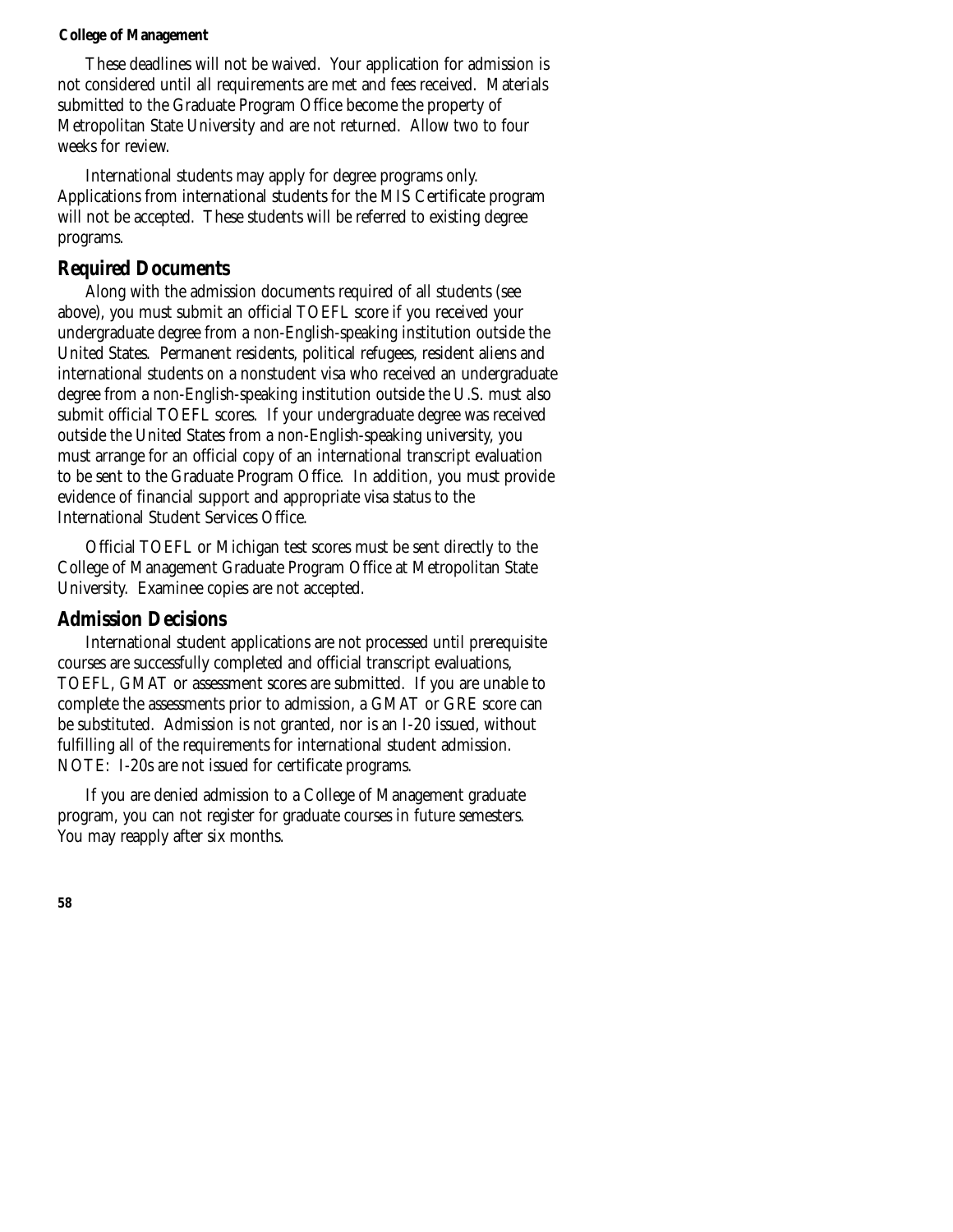# **Admission Categories**

The graduate faculty evaluates your application for evidence of undergraduate scholarship, professional experience and demonstrated aptitude for successful graduate business study. If you meet all application requirements, you are given full admission to the program for which you applied. If you have one or more prerequisite courses to complete and your application otherwise supports the conclusion that you can successfully undertake graduate study, you may be granted conditional admission to a program. As a conditionally-admitted student, you must complete these prerequisites within two semesters. Only one graduate class can be taken the same term as a required prerequisite or preparation course. Conditional admission is not granted to international students studying on an F-1 student visa.

# **Change of Status from Continuing Education to Degree Seeking**

If you complete College of Management graduate courses in specialenrollment status prior to being admitted to a master's program, only the first eight credits completed in this status will apply to degree requirements. International students studying on an F-1 student visa must be fully admitted and cannot complete graduate courses in special enrollment status.

The College of Management reserves the right to deny you admission regardless of your graduate GPA if you have taken more than the number of credits permitted in special enrollment status. The primary responsibility for compliance of this policy rests with you, the student.

# **English and Quantitative Competence Assessment**

All College of Management students, except those in special international cohort programs, are expected to demonstrate English and quantitative competence at a level to ensure success in graduate studies. You may be required to undergo assessment of your English or quantitative capability by Metropolitan State if your graduate course work raises questions about such competence. If your abilities are assessed to be inadequate for graduate study, you may be required to enroll in appropriate undergraduate courses until your skills have been brought to a satisfactory level.

# **Extensions**

You have five years from your first semester of graduate study to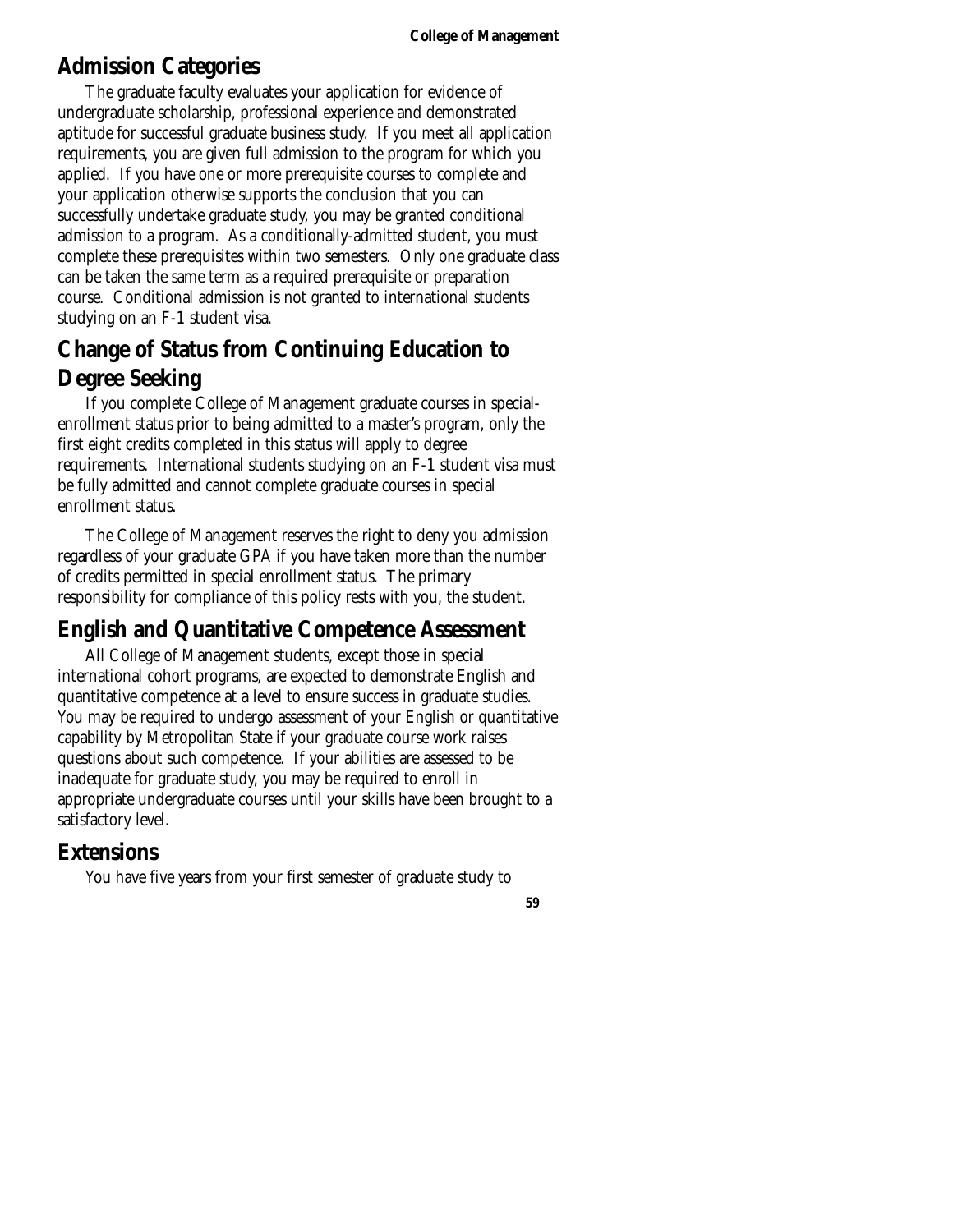complete your degree requirements. You may request an extension of the five-year limit by writing to the Graduate Programs Office. Such requests must be received prior to the expiration of the five-year limit. Requests for extensions should include your reason(s) for requesting the extension, a summary of your plan to finish graduation requirements, and a specific date for the extension to expire. Extension decisions are made by the College of Management Graduate Admissions Committee and are not automatic.

# **Prerequisite Courses**

See individual programs for information about required prerequisite courses. Prerequisite courses must have been completed within the last five years with an earned letter grade of C or above. The College of Management Admissions Committee may require prerequisite courses over five years old be taken again prior to full admission.

# **Satisfactory Academic Progress**

You must maintain satisfactory academic progress to remain in a College of Management graduate or certificate program.

Only courses for which you receive a letter grade of C (2.0) or better count toward degree requirements; and a cumulative grade point average of 3.0 is required for graduation.

If you receive two Fs or no competence grades in the same required course, you must obtain written permission from the graduate programs director to repeat the course a third time. You will not be allowed to attempt a required course more than three times.

You will be placed on academic probation if you receive a letter grade of C+ (2.3) or below in any two required or elective courses. If you receive three grades of C+ or below you will be dismissed from the graduate program.

If you have been dismissed from a College of Management graduate or certificate program for unsatisfactory academic progress, you may reapply after one calendar year has passed. Readmission decisions are made by the College of Management Graduate Admissions Committee and are not automatic.

# **Appeal of Unsatisfactory Academic Progress Removals from the Program**

If you are removed from a graduate or certificate program for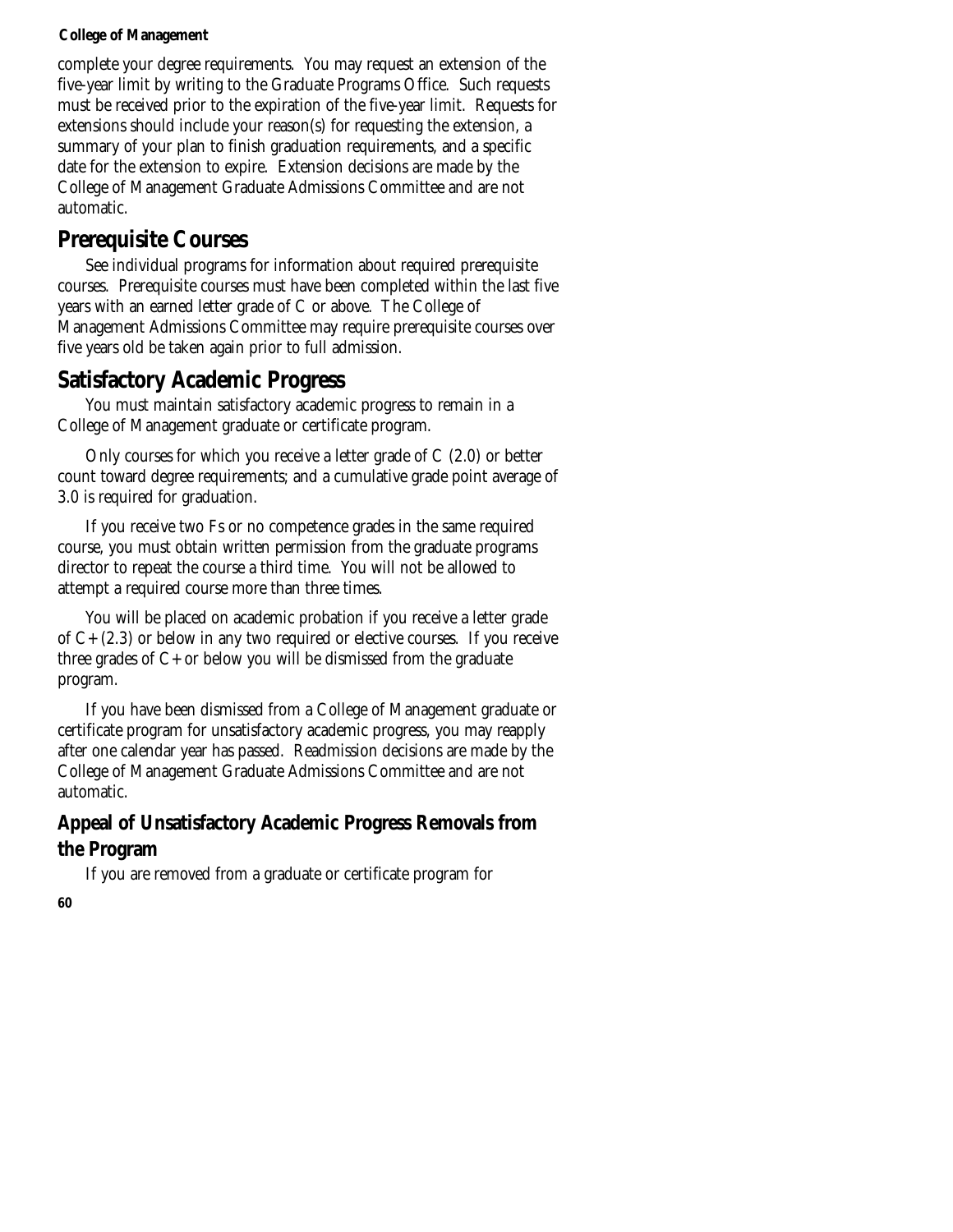unsatisfactory academic progress, you may appeal the removal to the College of Management dean. The appeal must be in writing, and it must provide specific grounds for the appeal. The appeal is due to the dean within 30 days of the date of the letter notifying you of the decision to remove you from the program. The dean has 30 days to respond, in writing, to the appeal.

# **Reactivating into the M.B.A., M.M.I.S. or M.P.N.A.**

#### **Programs**

If you are a student in good academic standing who has not registered for courses for three or more consecutive semesters, you must apply to reactivate into the degree program. To reactivate, submit a letter to the College of Management Graduate Admissions Committee expressing a desire to reactivate into the M.B.A., M.M.I.S. or M.P.N.A. degree program. The admissions committee reviews your request and responds in writing, specifying degree completion requirements and deadline for completion. You may be required to satisfy degree requirements in force at the time of reactivation, even if those requirements differ from those in force at the time of original admission to the degree program.

### **Reapplication for Rejected Applicants**

If your application for admission to a College of Management graduate program is rejected, you may reapply for admission to that same program only after a minimum of six months has passed after the rejection. You will need to demonstrate a substantive difference in the reapplication to be considered for admission.

If your application to one College of Management graduate program is rejected, you may apply for another College of Management graduate program. A new application form must be accompanied by a \$20 application fee, a new goals paper as well as GMAT scores and/or assessment test scores appropriate to the degree for which you are applying.

# **Transfer Credits**

Once admitted, you may transfer up to 16 credits into your graduate program. A course is accepted in transfer only if it has been completed within the last five years from an accredited institution, and a letter grade of B (3.0) or better was earned in the course. Courses are accepted in transfer upon the approval of the graduate programs director in consultation with discipline chairs.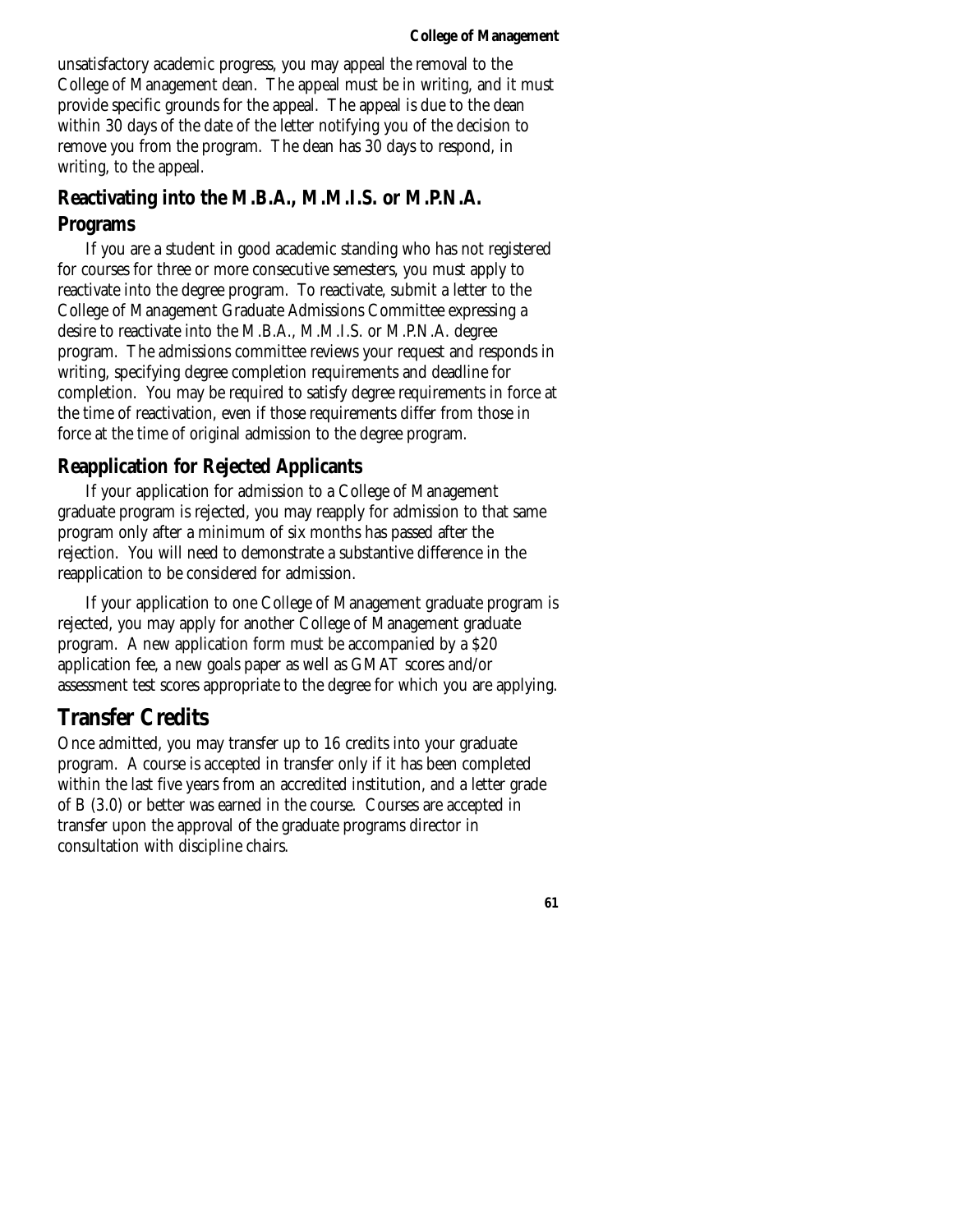# **Master of Business Administration (M.B.A.)**

The objective of the M.B.A. program is to provide quality graduate educational opportunities that enable you to compete successfully and ethically as a manager and/or a leader in complex, changing organizations. The program is divided into three phases. During the final phases, you must choose either to present a portfolio of your writing or write an master's thesis paper.

**Phase I** focuses on the functional disciplines of business and organizations and provides a solid grounding in the core theories, processes and skills needed by managers in today's rapidly-changing environment. There are four common courses with the M.M.I.S. and M.P.N.A. programs. The remaining courses are unique to the M.B.A.

**Phase II** for the M.B.A. consists of electives which you may choose to best meet your own career needs. Electives may focus on one of several disciplines or include courses from different areas. M.B.A. electives normally concentrate on business or for-profit organizations. Disciplines available in Phase II include finance, human resource management, international business, management and organizational studies, management information systems, marketing and purchasing management.

**Phase III** of the M.B.A. program is the synthesis and capstone phase. The course, MGMT 699-Management Strategy and Policy, calls for you to integrate what you have learned in previous courses and life experiences to form a coherent picture of management and organizations.

#### **Outcomes of the M.B.A. include the ability to:**

- apply business theory at the level of a competent general manager;
- communicate effectively and appropriately;
- demonstrate skilled critical thinking;
- pursue, find and use information to solve problems and make decisions;
- use technology effectively;
- make managerial decisions in an efficient, effective and ethical manner; and
- take responsibility for continuing development as managers.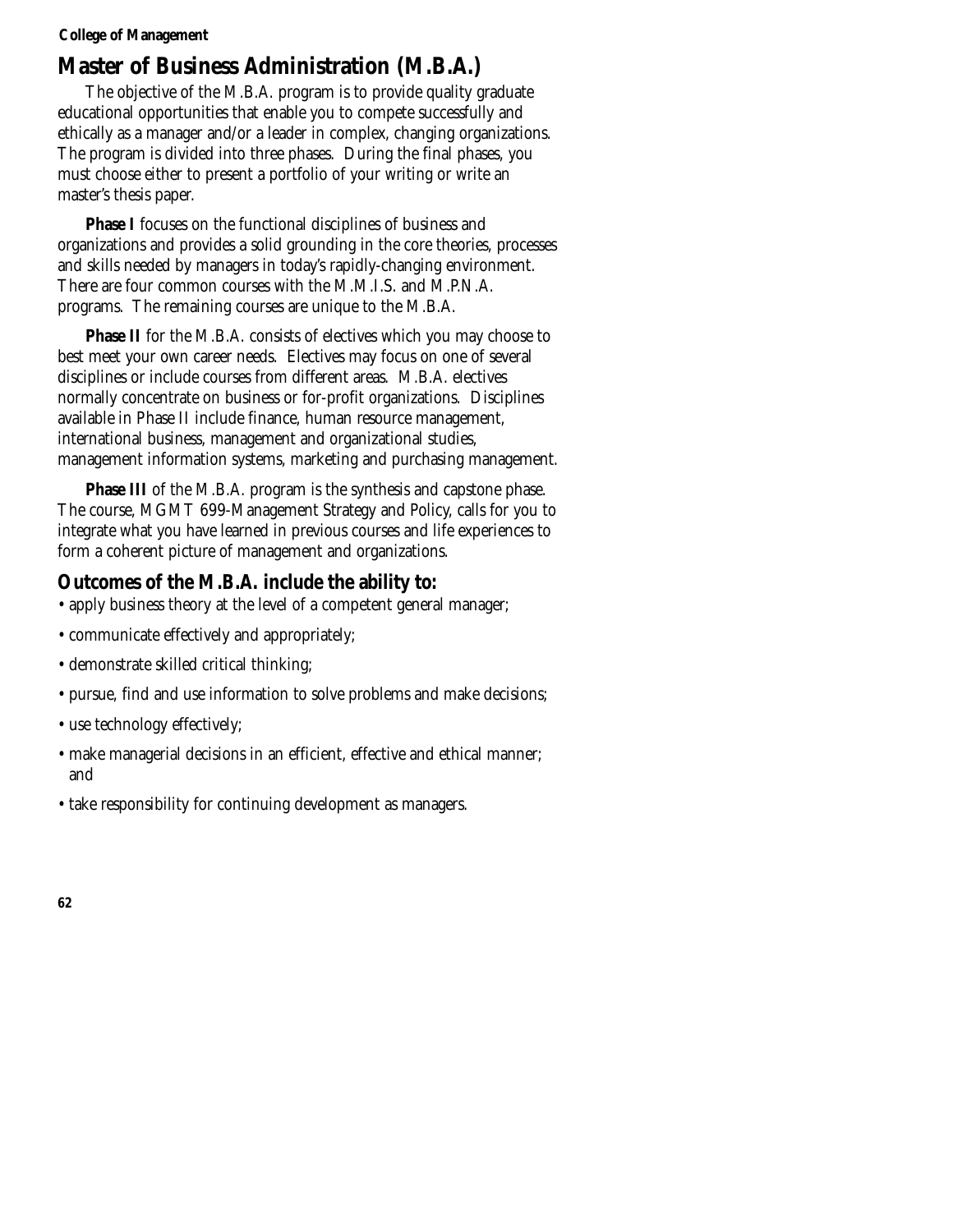# **M.B.A. Course Requirements General M.B.A. (40 credits) Prerequisites**

Prerequisite courses for admission to the M.B.A. program are Microeconomics, Macroeconomics, Financial Accounting and Statistics. Prerequisite courses completed over five years ago may have to be taken again prior to admission. A letter grade of "C" or above must be received in prerequisite courses. If you have not completed some or all of these prerequisites, you may do so by taking one or more of the following:

ECON 611 Foundations of Economic Analysis (2 credits) DSCI 651 Managerial Statistics (4 credits) **or**  STAT 201 Statistics ACCT 210 Financial Accounting (4 credits)

**Phase I (28 credits)** All M.B.A. students complete the following:

ACCT 620 Management Accounting (4 credits)

ECON 696 Managerial Economics and Strategy (2 credits)

FIN 601 Financial Management (4 credits)

MKTG 600 Marketing Management (4 credits)

MGMT 610 Managerial Communications (2 credits)

MGMT 620 Organizational Behavior (4 credits)

MIS 600 Management Information Systems (4 credits)

DSCI 681 Operations Management for Services and Manufacturing (4 credits)

#### **Phase II Electives (8 credits)**

Eight elective credits from College of Management graduate course offerings.

#### **Phase III Capstone course (4 credits)**

All M.B.A. students complete Mgmt 699 Management: Strategy and Policy.

Students choosing the master's paper option must also take MKTG 695 Master's Paper Development in lieu of a four-credit elective course.

A 44-credit M.B.A. with concentrations is available as of January 2003. Contact the College of Management Graduate Program Office for more information.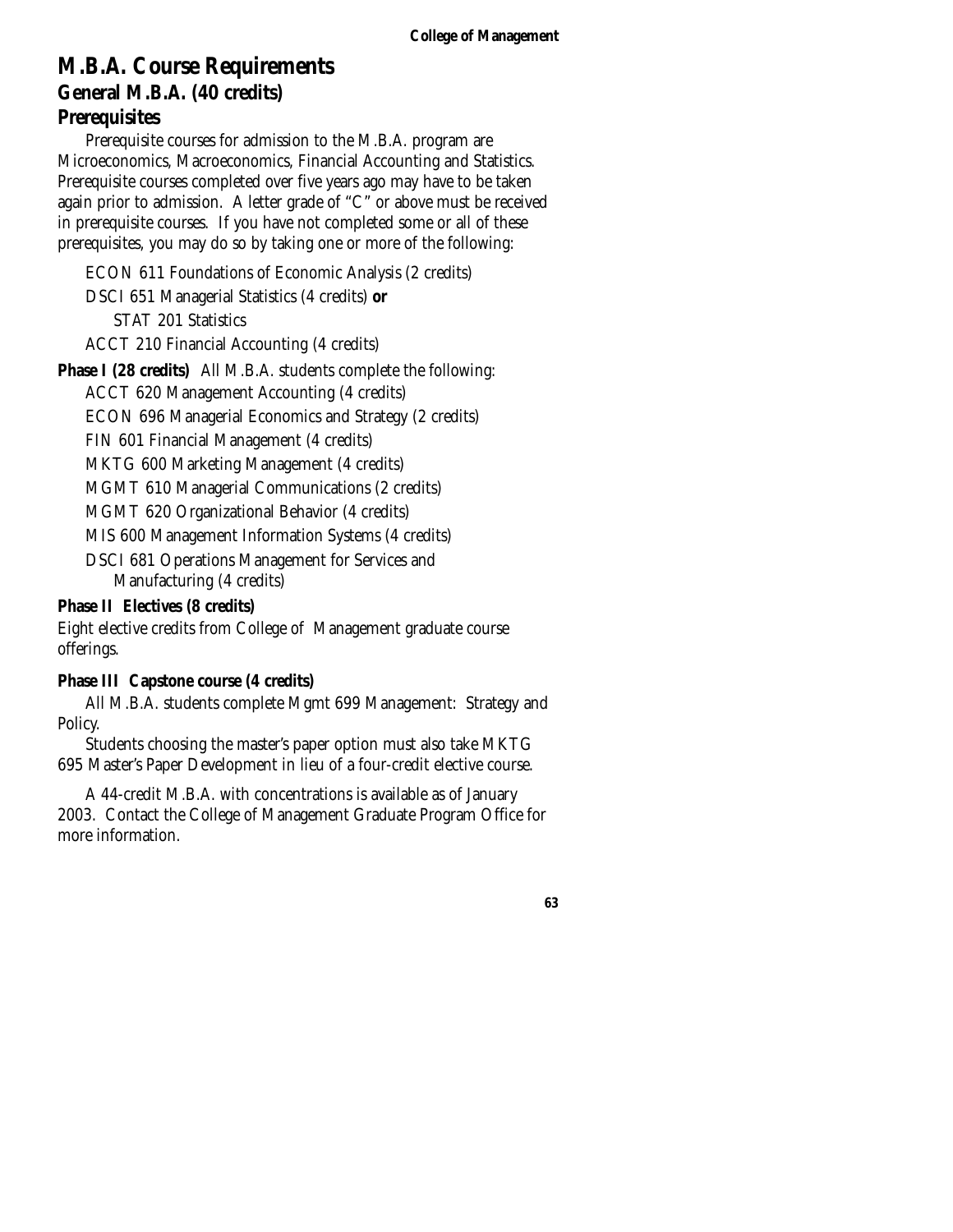#### **Writing Portfolio or Master's Paper**

Because effective communication is fundamental to good management, you are expected to demonstrate writing skills by completing a writing portfolio as part of your course work. Alternately, you may choose a master's paper option at the end of your program.

The writing portfolio consists of three individually-prepared papers from paper-designated courses in which you have earned the letter grade of B or better. These papers are submitted as part of your academic record. Acceptable papers include, but are not limited to: marketing plans, business plans, case analysis with citations, original cases with exhibits, and term or position papers. An individual paper, written outside of class (which adheres to paper portfolio criteria), may also be used as a portfolio paper with prior approval by your faculty advisor. The writing portfolio handbook more fully describes the writing portfolio process and is available from the Graduate Program Office. In general, your writing portfolio is due to your academic advisor six weeks prior to the end of the semester in which you plan to graduate.

The master's paper option enables you to synthesize and apply the knowledge and skills from the entire graduate program and your own life experiences to a project or research question of your choice. Refinement of the idea and the detailed master's paper proposal are developed in the course MKTG 695 Master's Paper Development. If the paper is not completed within one year, an additional independent study is required. The M.B.A. Master's Paper Handbook more fully describes the master's paper process. You must have completed all Phase I courses and one Phase II course and have an approved initial proposal before enrolling in Master's Paper Development.

The master's paper must be presented successfully to a graduate faculty committee. Both the written paper and the oral presentation must be approved by the committee as a graduation requirement. A master's paper oral presentation is scheduled only after your paper advisor has approved the paper. In general, your final draft paper is due to your academic advisor six weeks prior to the end of the semester in which you wish to graduate.

# **M.B.A. with Concentration**

A 44-credit M.B.A. with a concentration is available. Current concentrations are Project Management, MIS and Marketing.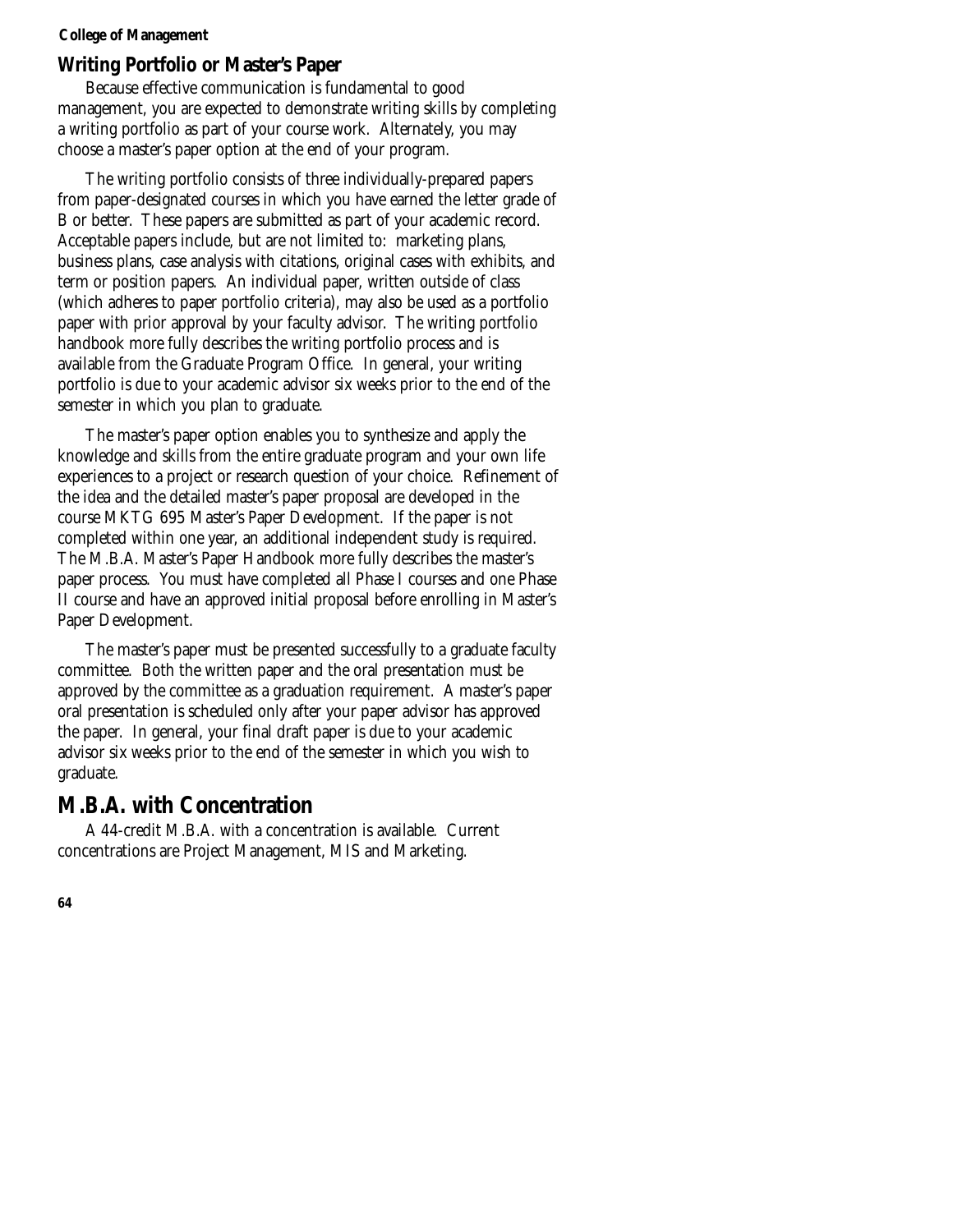### **Project Management Graduate Certificate and Concentration**

Project management is now one of the fastest growing career fields in business. Organizations are increasingly using projects as a means of achieving their strategic objectives. In response to this need, the College of Management offers a Graduate Certificate and Concentration in Project Management. The required courses prepare students for the challenging field of project management by providing them with tools, skills and knowledge necessary to initiate, plan and implement projects successfully.

Some of the major skills areas covered include:

- Project planning, implementation and control using Microsoft Project;
- RFP formulation;
- Earned Value Analysis;
- Computer-aided problem solving and decision-making methodologies;
- Systematic approaches to risk identification, risk modeling, risk impact assessment, respond planning and documentation;
- Simulations using Microsoft Project, Crystal Ball and Excel;
- Techniques in data mining and visual display of quantitative data;
- Team building, negotiation and conflict resolution in projects; and
- Project management organizational options.

# **The Curriculum**

DSCI 620 Project Management (4 credits)

DSCI 630 Project Risk Management (4 credits)

DSCI 691 Models for Problem Solving (4 credits) or

MIS 671 Problem Formulation, Data Presentation and Research

Methods (4 credits)

#### **Total credits: 12**

# **Certificate Admission Requirements**

- Bachelor's degree from an accredited institution.
- Demonstrated knowledge of principles of management, basic accounting and finance, basic statistics and basic knowledge of Microsoft Office.
- A one-page essay describing reasons for pursuing a Project Management Certificate.
- A completed application form and \$20 nonrefundable application fee.

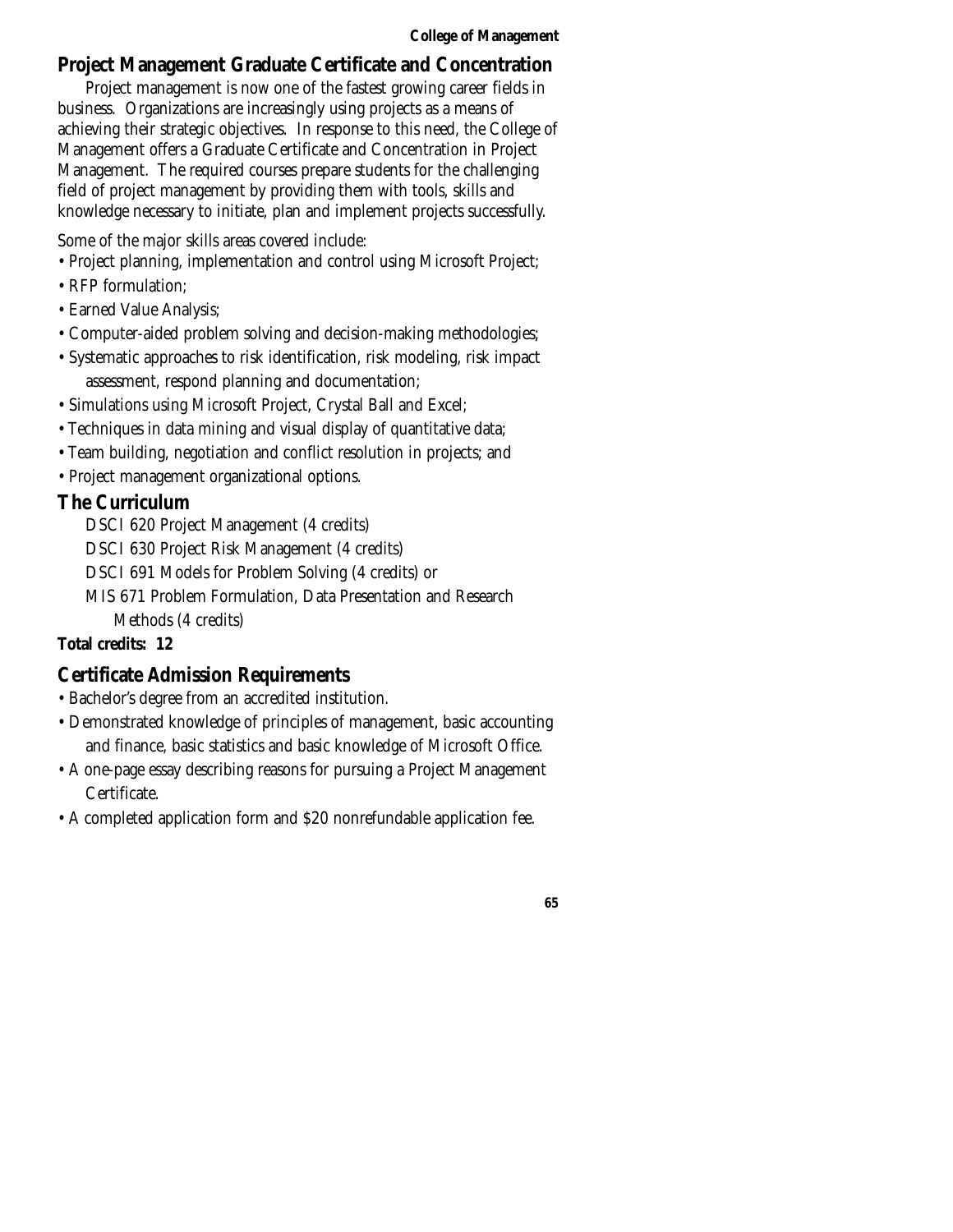# **M.B.A. with Concentration in Management Information Systems (MIS)**

Information technology (IT) has been the primary driver of productivity in most organizations for the past 25 years, and will likely continue for the foreseeable future. Enhance your M.B.A. with special depth in this critical field of management.

The Metropolitan State M.B.A. program gives you a strong base in general business disciplines. Adding the M.I.S. concentration will better prepare you to manage in any organization in which IT is a major force in the delivery of its goods and services. Metropolitan State is well known for the strength of its offerings in MIS. The approach of the MIS Concentration allows you to meet the dual goals of a strong business degree with recognized special expertise in IT.

Some of the major skill areas covered in the MIS Concentration are:

- IT strategy and Internet strategy;
- electronic commerce;
- decision making;
- Enterprise Resource Planning (ERP);
- knowledge management;
- customer relationship management (CRM);
- managing the IT function;
- project management;
- process analysis and design;
- technology management; and
- telecommunications.

# **The Curriculum**

MIS 600 Management Information Systems is required in the core M.B.A. program and is a prerequisite for the MIS Concentration courses. Courses in the MIS Concentraton include:

MIS 671 Problem Formulation, Data Presentation and Research

Methods (4 credits)

MIS 683 Process Analysis (2 credits)

DSCI 620 Project Management (4 credits)

Electives (2 credits) MIS 673 Knowledge Engineering is recommended

**Total credits: 12**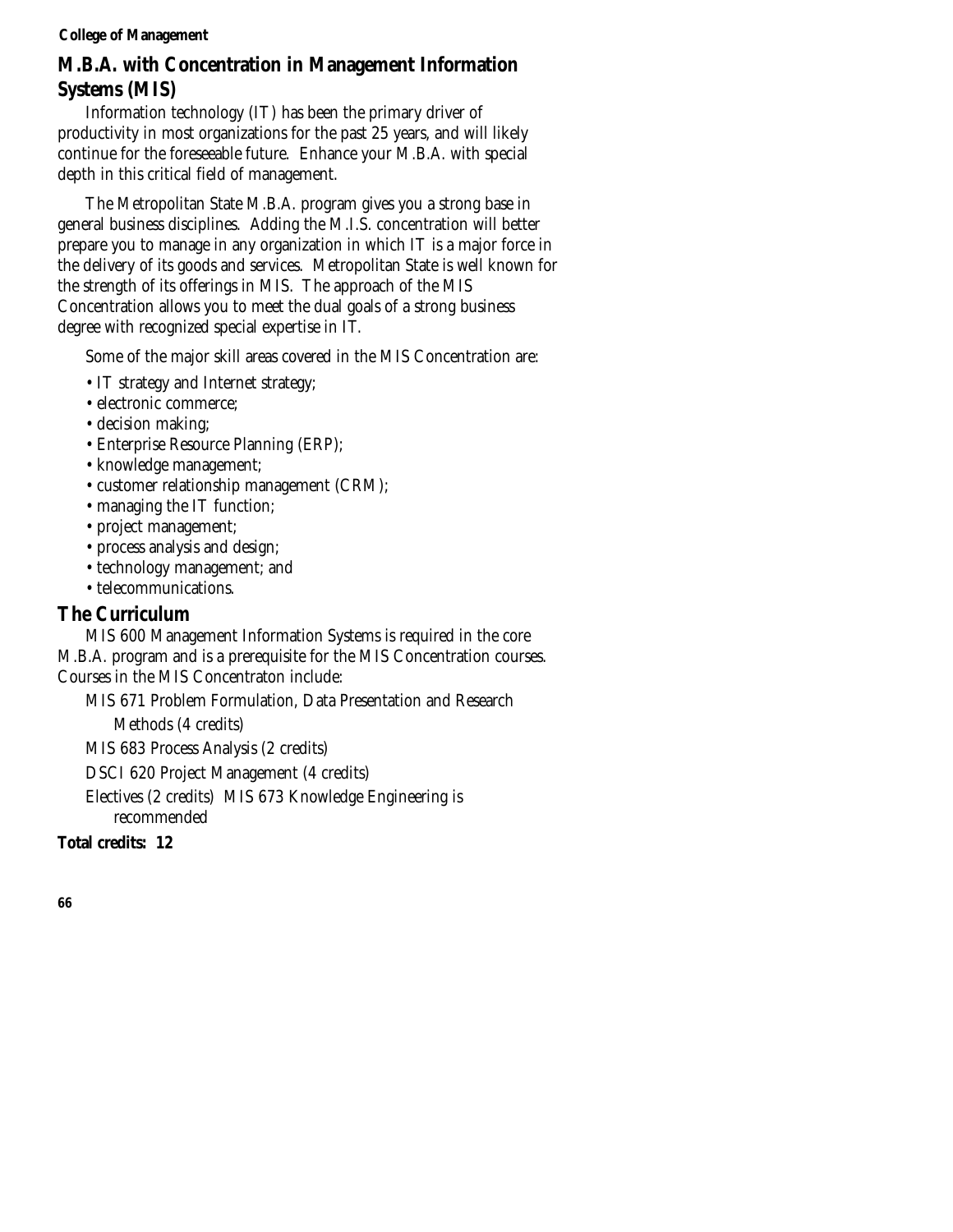#### **M.B.A. with Concentration in Marketing**

A concentration in Marketing is also available. Contact the College of Management Graduate Program Office for curriculum requirements.

# **Master of Public and Nonprofit Administration (M.P.N.A.)**

The objective of the Master of Public and Nonprofit Administration (M.P.N.A.) is to equip leaders and managers at all levels of government and nonprofit agencies with the skills and understanding necessary to build and improve our communities. Today, these organizations are challenged by a combination of growing societal demands and lack of resources. The M.P.N.A. program recognizes that government and nonprofit agencies need people committed to the public good who are able to lead and who are skilled in managing human and financial resources.

The five core courses in the M.P.N.A. program provide a solid grounding in the essential theories, processes and skills needed by managers in today's rapidly-changing environment. That environment includes special challenges for public and nonprofit managers in their unique institutional contexts. In addition to the core courses, you elect to take either the nonprofit or public administration track, each consisting of four courses. This includes six elective credits based upon your individual interests and career objectives. Finally, the M.P.N.A. capstone course helps to integrate learning in previous courses and life experience to form a more coherent picture of leadership, management and organizations in the public and nonprofit sectors at the community level.

As an M.P.N.A. graduate, you will be better able to:

- understand and respond to diverse community needs;
- analyze and develop effective policies and programs;
- manage and measure successful organizational performance;
- cope with the ethical demands of leadership; and
- work more collaboratively across organization and sector boundaries.

#### **M.P.N.A. Course Requirements (40 credits) Prerequisites**

You must complete the foundation courses (either PADM 600 or NPM 600) before taking the other three courses in the track that you have selected (either Public Administration or Nonprofit Management). The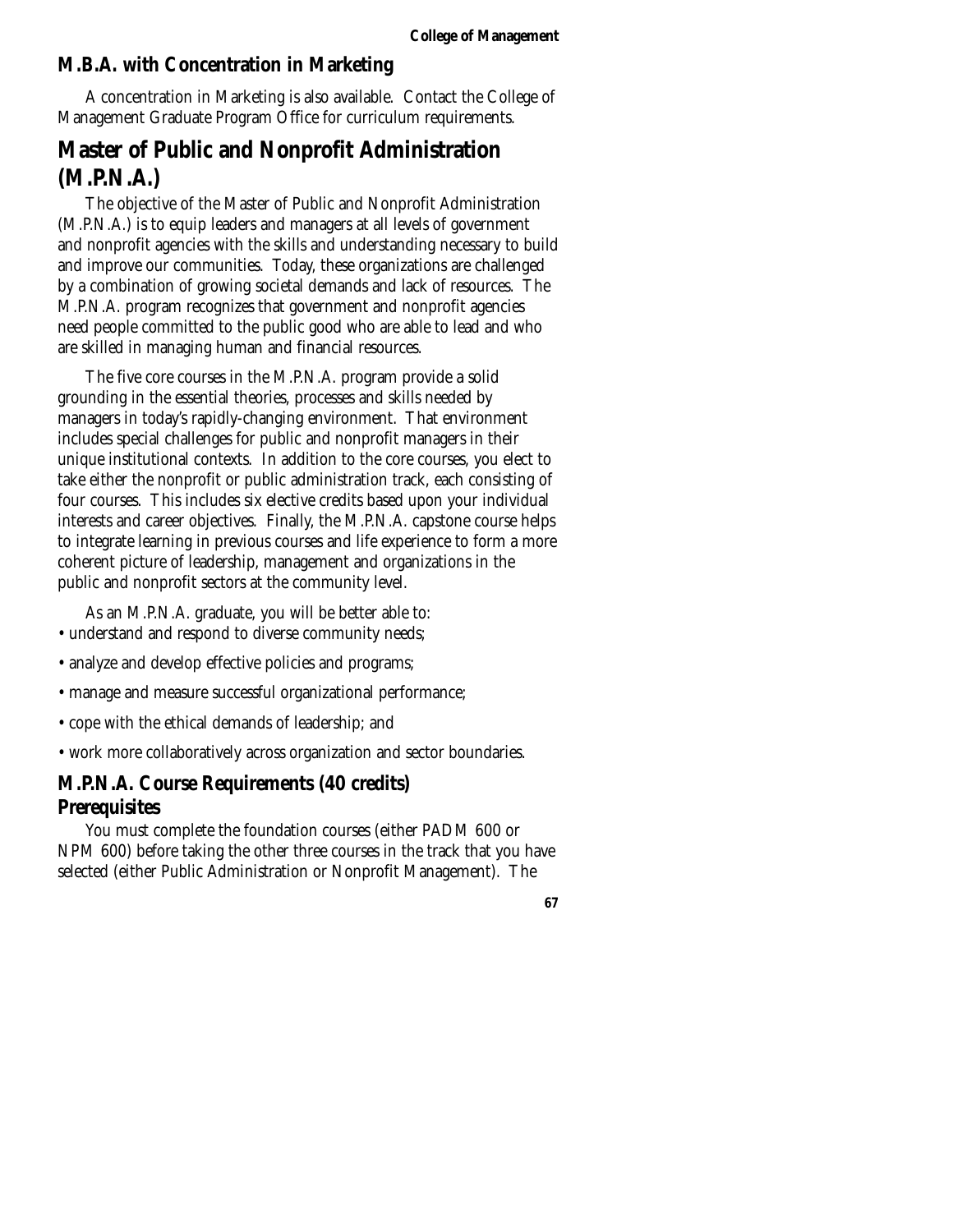appropriate foundation course should be completed in the first or second semester of your program. **Note**: Because this program does not require a GMAT, GRE or equivalent test, a special assessment process has been developed for evaluating your application. This process may generate requirements for admission that include preparatory work in a required discipline that may not count toward graduation. This preparatory work assures that high-quality instruction is maintained throughout the program. Students studying on an F-1 student visa may submit GMAT scores in lieu of assessment. Assessments must be completed before an admission decision is made.

All M.P.N.A. students must complete the following:

### **Core Courses (18 credits)**

MGMT 610 Managerial Communications (2 credits)

MGMT 620 Organizational Behavior (4 credits)

ECON 635 Economics of Social Issues (4 credits)

- MKTG 639 Marketing Strategies in Public and Nonprofit Organizations (4 credits)
- PADM 689 Strategic Management of Information in Public and Nonprofit Organizations (4 credits)

**Tracks** (18 credits) Choose one of the following:

### **Public Administration Track**

PADM 600 Public Administration Foundations (4 credits)

PADM 650 Policy Analysis and Planning (4 credits)

PADM 672 Public Finance (4 credits)

Elective courses (from any M.P.N.A. or College of Management graduate level course) (6 credits)

### **Nonprofit Track**

NPM 600 Nonprofit Management Foundations (4 credits)

NPM 671 Financial Decision Making in Nonprofit Organizations

(4 credits)

NPM 672 Nonprofits and Social Change (4 credits)

Elective courses (from any M.P.N.A. or College of Management graduate level course) (6 credits)

### **Capstone (4 credits)**

MGMT 695 Seminar in Community-oriented Management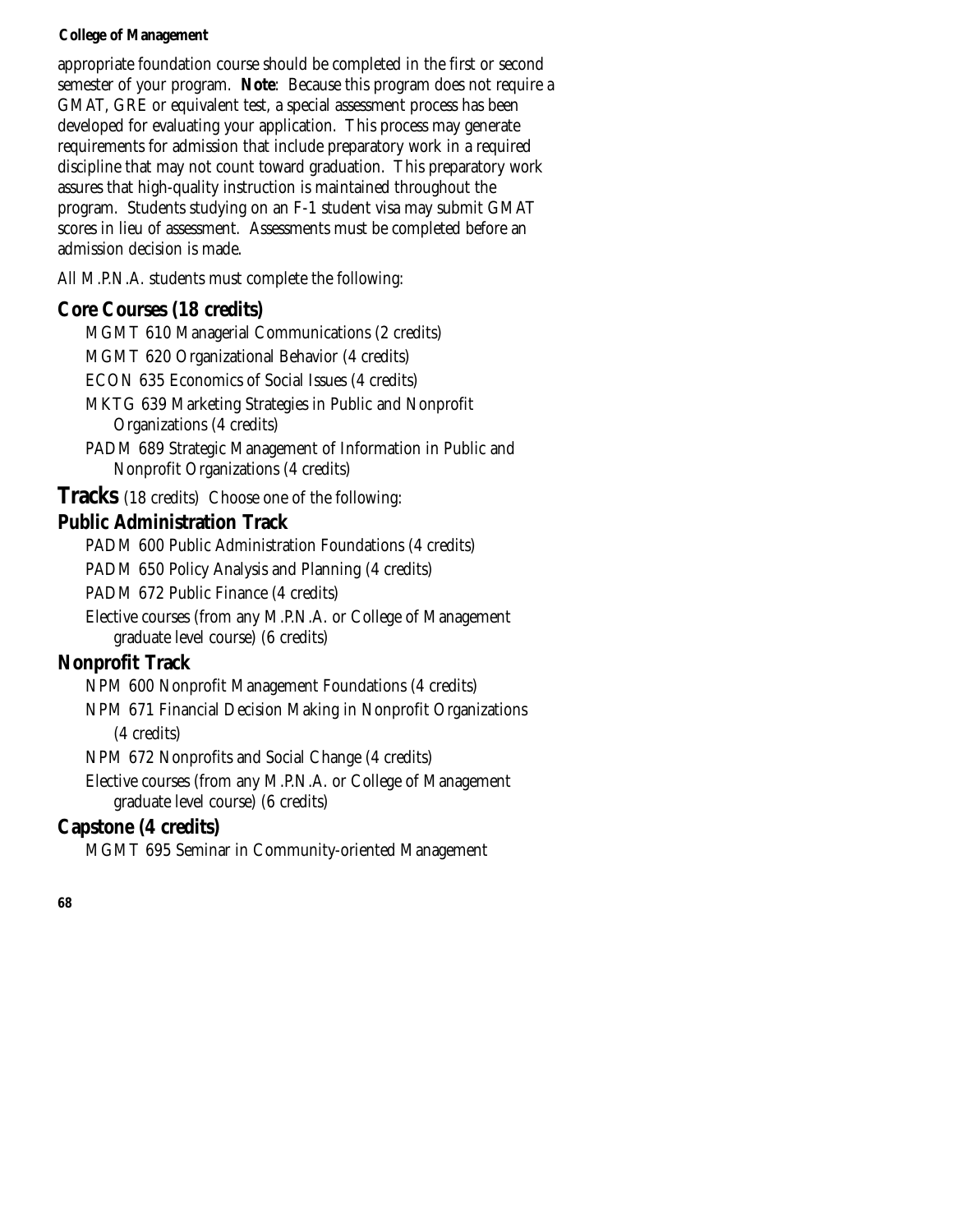# **Master of Public and Nonprofit Administration (M.P.N.A.): Law Enforcement**

The M.P.N.A. in Law Enforcement is designed to provide peace officers with a solid grounding in the core theories, processes and skills needed by managers in today's law enforcement agencies, as well as a broad understanding of the challenges facing managers in public and nonprofit organizations. Courses explore organizational and behavioral theory as they relate to law enforcement management issues such as public policy formation, human resource development, organizational design and change, interorganizational relations, and financial information systems management and implementation. The degree program requires six courses from the College of Management and four from the School of Law Enforcement and Criminal Justice.

# **Requirements (40 credits) Foundation and Track Requirements (22 credits)**

LAWE 600 Managing Public Organizations: Law Enforcement Administration (4 credits)

LAWE 645 Contemporary Issues in Law Enforcement Leadership (4 credits)

MGMT 620 Organizational Behavior (4 credits)

PADM 689 Strategic Management of Information in Public and Nonprofit Organizations (4 credits)

MGMT 610 Managerial Communications (2 credits)

MKTG 639 Marketing Strategies in Public and Nonprofit Organizations (4 credits)

# **Law Enforcement Administration (14 credits)**

LAWE 610 Managing Human Resources: Law Enforcement (4 credits) LAWE 620 Public Policy Analysis in Law Enforcement (4 credits) Elective courses (any M.P.N.A. or College of Management graduate level courses) (6 credits)

### **Electives**

PADM 672 Public Finance (4 credits)

LAWE 670 Law Enforcement Training and Professional Development (4 credits)

# **Capstone (4 credits)**

MGMT 695 Seminar in Community-oriented Management **69**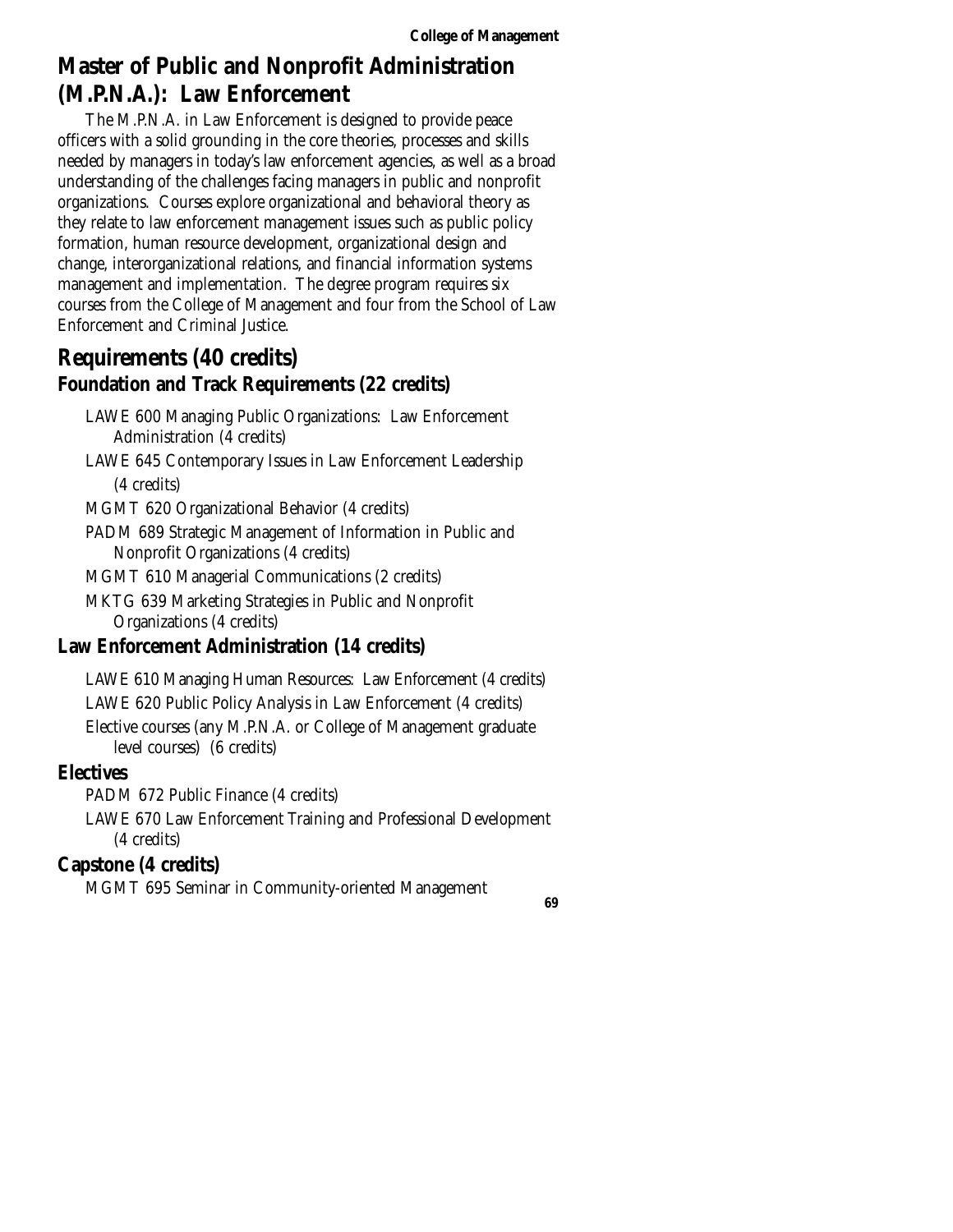# **Master of Management Information Systems (M.M.I.S.)**

The Master of Management Information Systems represents an important new concept of graduate education in the field of management information systems (MIS). Merging management and technological education, it is designed to help both technical information technology (IT) professionals and professionals from other fields gain expertise in the management of information systems. It also encourages you to use the technology that you study as an integral tool in your graduate education itself. The M.M.I.S. promotes Metropolitan State's well-known ability to tie theory to practice, with a cutting-edge MIS education designed to have a "shelf life" that outlasts successive generations of hardware and software. The program core gives a strong background in management and information technology areas. Flexibility in elective courses plus application emphasis through internships and a final integrative project give you a strong base for the future.

The program is designed to serve two distinct groups:

- Information management professionals who need a strong mix of management theory and practice along with technological competence. This group needs more technical education than an M.B.A. student, but less than a student who will be working in a technical capacity.
- Technical professionals who need to upgrade and update their technological skills while also updating their analytical and management abilities. Technical and project managers also need this type of mix, as well as systems analysts and managers who will be moving to greater challenges.

The M.M.I.S. serves these two ends by offering you a choice of two distinct concentrations:

# **Information Management Concentration**

The information management concentration has a mixture of general management, IS/IT management and management-level conceptual technical knowledge that enables you to understand the business model and its management while being prepared to oversee or interact with technical staff in meeting the information management needs.

# **Systems Management Concentration**

The systems management concentration takes the more technical route that other business leaders have requested. Upon completion of this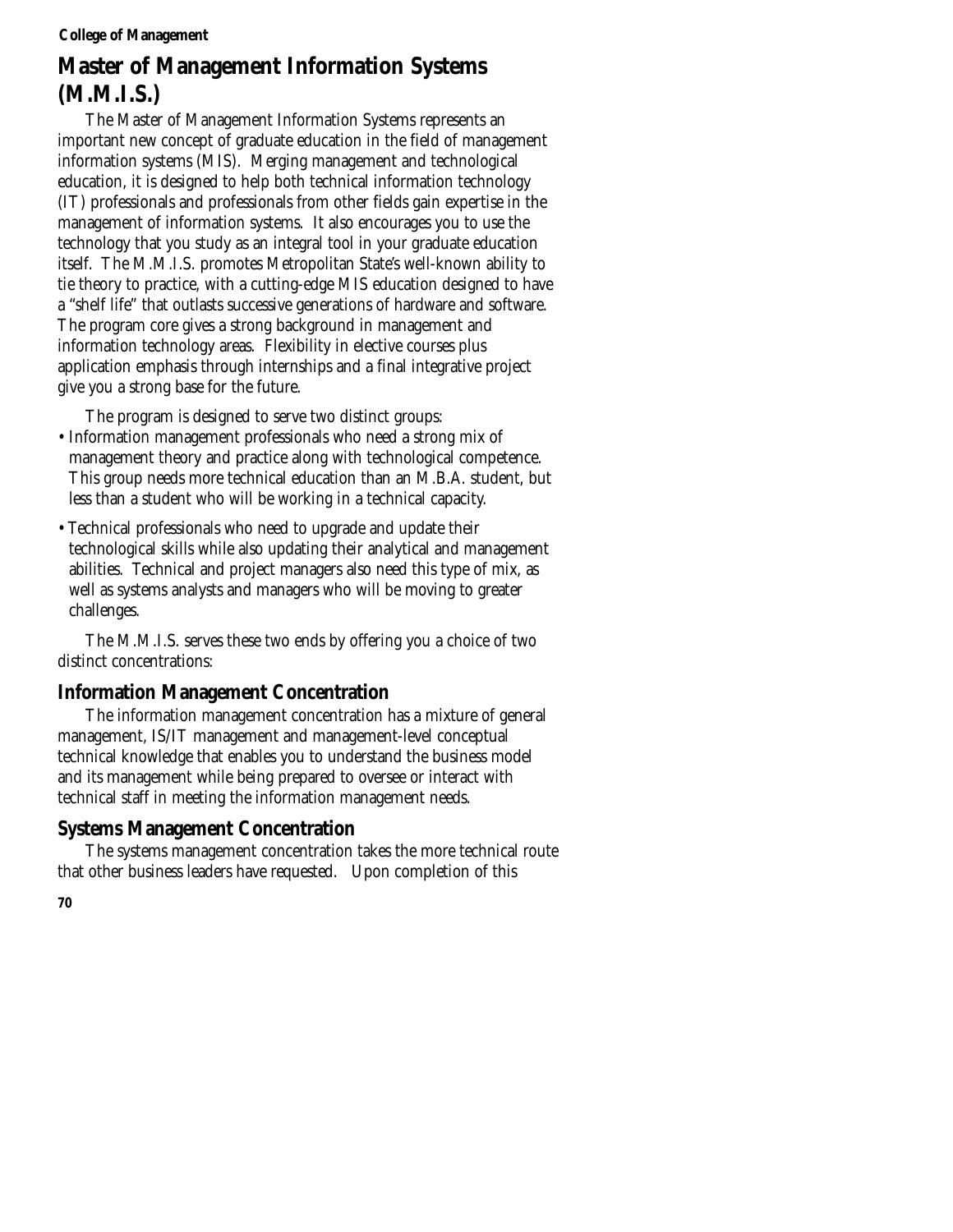program, technical analysts and managers will be updated on the latest techniques and approaches to developing the information systems of their organizations, and will be competent to lead and manage systems development projects.

The M.M.I.S. is compatible with the MSIS 2000 Graduate Curriculum Standards established by the Association for Computing Machinery (ACM) and Association for Information Systems (AIS), which are two key standards-setting bodies in the MIS field.

The M.M.I.S. prepares you in the areas of:

- decision making;
- IT strategy and Internet strategy;
- electronic commerce;
- enterprise resource planning (ERP);
- globalization;
- human factors;
- knowledge management;
- customer relationship management (CRM);
- managing the IS function;
- project management;
- systems analysis and design;
- technology management; and
- telecommunications.

### **M.M.I.S. Goal and Objectives**

- to prepare you for management of IS, IT and related functions;
- to prepare you to be a leader in the integration of IT into the firm to help meet organizational goals;
- to prepare you for management of IT planning processes; and
- to prepare general managers of firms for broader strategic use of IT.

### **The Curriculum**

The M.M.I.S. curriculum is divided into a preparation phase and three program phases.

The **Preparation Phase** assesses your readiness to begin graduate work in management information systems. Prerequisite classes should be taken as part of this phase.

**Phase I** focuses on the functional disciplines of business and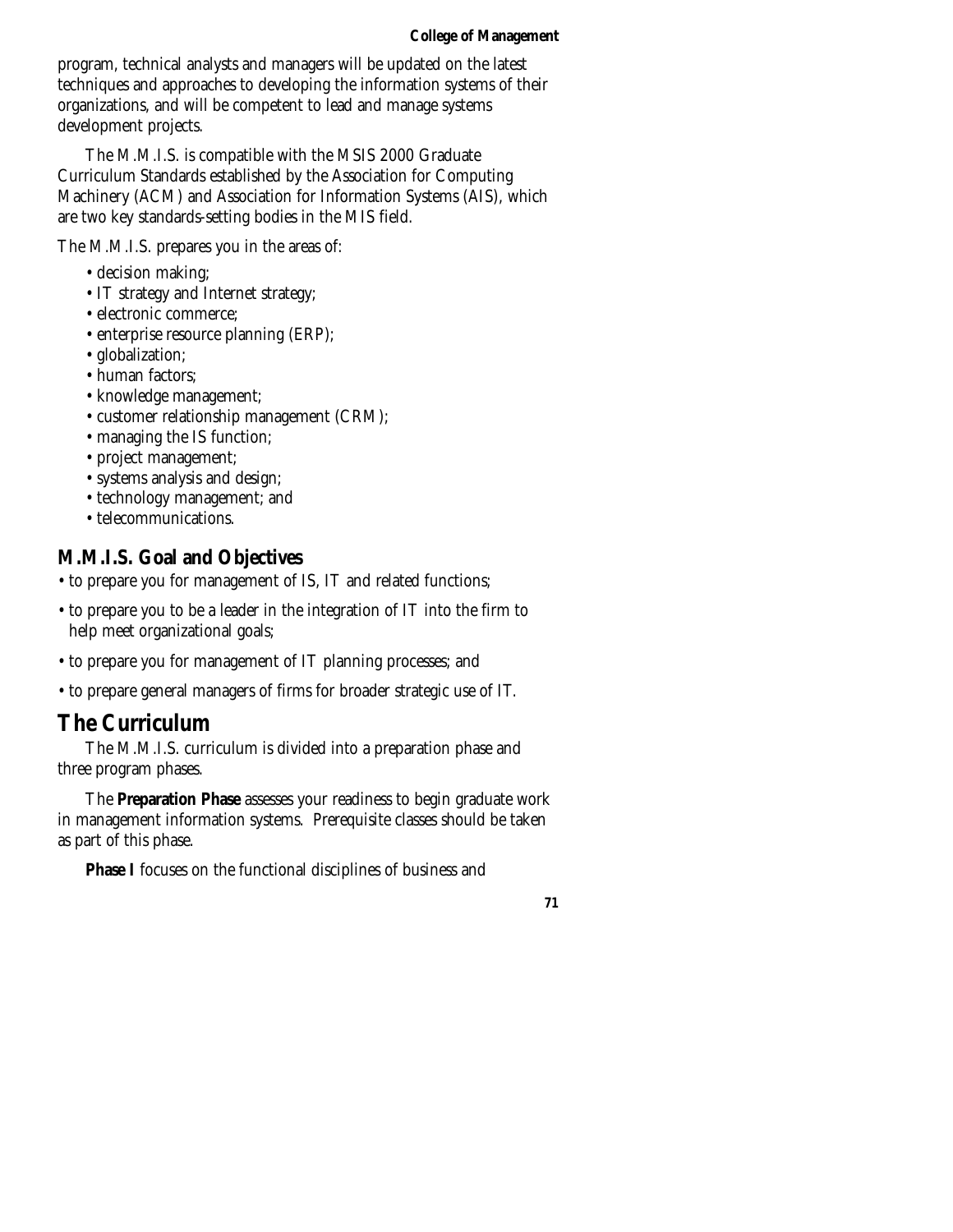organizations as they apply to modern information systems. It provides a solid grounding in the core IT competencies, management, and marketing theories, processes and skills needed by managers in today's rapidlychanging environment.

**Phase II** consists of relevant electives which you choose to best meet your own educational and career needs. Electives may focus on one of several disciplines or be a mix of courses from a number of topical concentrations.

**Phase III** is the synthesis and capstone phase. The work in this phase calls for you to integrate what you have learned in previous courses and life experiences to form a coherent picture of IT management within organizations. The program makes use of an innovative applied project to "bring it all together." Effective communication is fundamental to good management, and so you are expected to demonstrate writing skills by completing a written report of your work on this project, which is performed with a cohort.

### **Admission Requirements**

In addition to the general requirements for admission to the College of Management, you must also have two years of full-time relevant management or MIS-related work experience. **Note**: Because this program does not require a GMAT, GRE or equivalent test, a special assessment process has been developed for evaluating your application. This process may generate requirements for admission that include preparatory work in a required discipline that may not count toward graduation. This preparatory work assures that high quality instruction is maintained throughout the program. Students studying on an F-1 student visa may submit GMAT scores in lieu of assessment. Assessments must be completed before an admission decision is made.

#### **Laptop PC Requirement**

You will be expected to either purchase, lease or guarantee access to a laptop PC and license a standard suite of applications used during the duration of enrollment in the program.

#### **Required Workshops**

During your time in the M.M.I.S. program, you will be required to take two outside workshops:

• one in a current topic in the field of management, and

• one in a current topic in the field of MIS or Computer Science.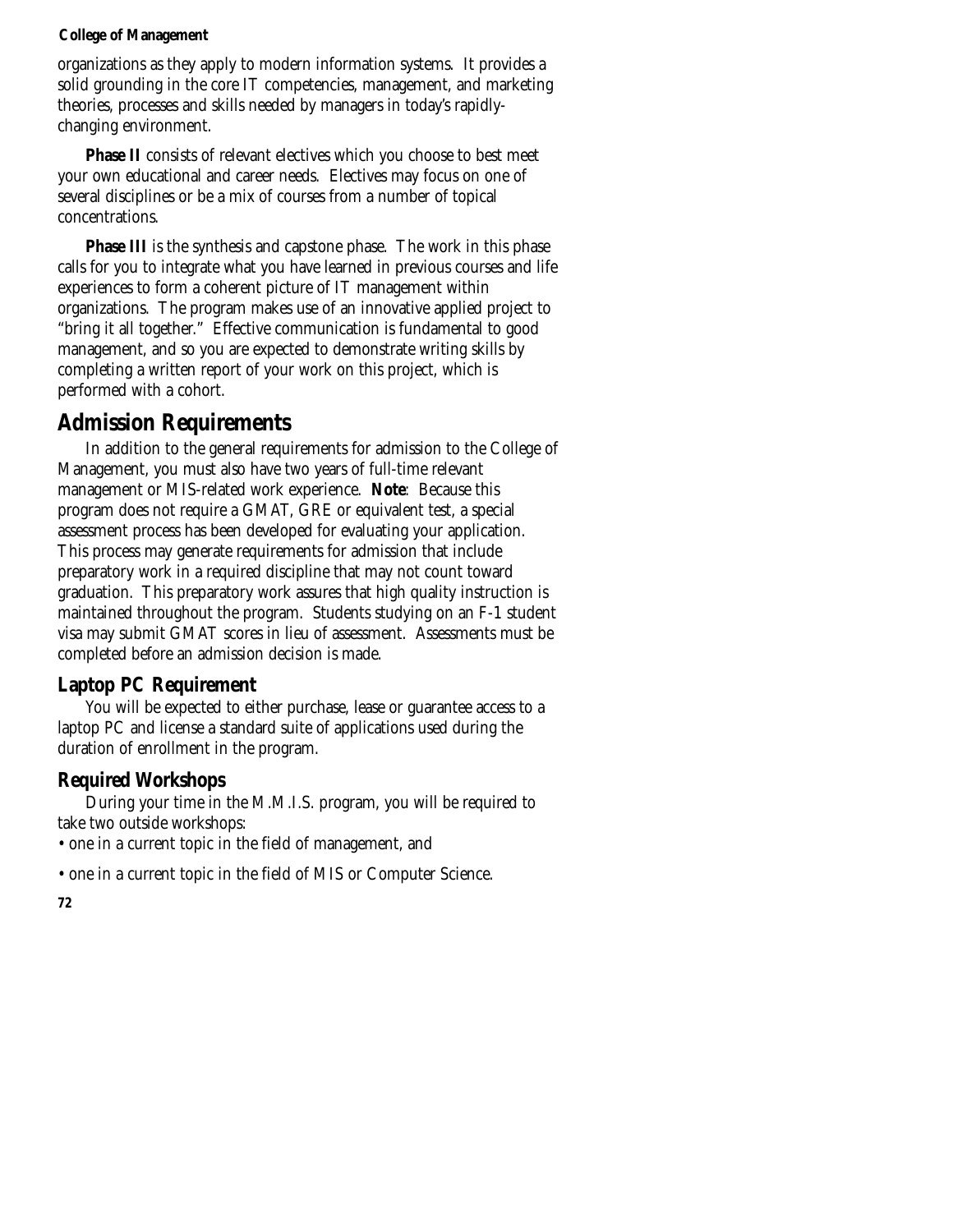The program will periodically offer programs that meet these requirements, which will be noted in the M.M.I.S. program newsletter and on the program Web site. Others may be taken to meet the requirement, with prior approval of the M.M.I.S. coordinator.

# **Phases of the M.M.I.S. Program**

# **Prerequisites**

The following prerequisite courses must be completed before you can be admitted to the M.M.I.S. program:

ACCT 210 Financial Accounting (4 credits) or equivalent

MATH 115 College Algebra (4 credits) or equivalent

STAT 201 Statistics (4 credits) or equivalent

4-credits of a programming language or equivalent

MATH 215 Discrete Math (4 credits); strongly recommended, but not required, for the System Development Concentration

# **Phase I**

Focus is placed on the functional disciplines of business and organizations as they apply to modern information systems. It provides a solid grounding in the core IT, management and marketing theories, processes and skills needed by managers in today's rapidly-changing environment. During this phase all M.M.I.S. students take the following 18 credits:

MIS 600 Management Information Systems (4 credits)

MKTG 600 Marketing Management (4 credits)

MIS 671 Problem Formulation and Data Presentation (4 credits)

DSCI 620 Project Management (4 credits)

MIS 683 Process Analysis and Design (2 credits)

# **Phase II**

You will choose elective credits to meet your own IT career needs. You can choose from Information Management and Systems Development concentrations, or focus on a personally-designed mix of courses.

You will choose one of the following two concentrations:

### **Information Management Concentration** (22 credits)

MGMT 620 Organizational Behavior (4 credits) MKTG 653 Supply Chain Automation (2 credits) MIS 673 Knowledge Management (2 credits)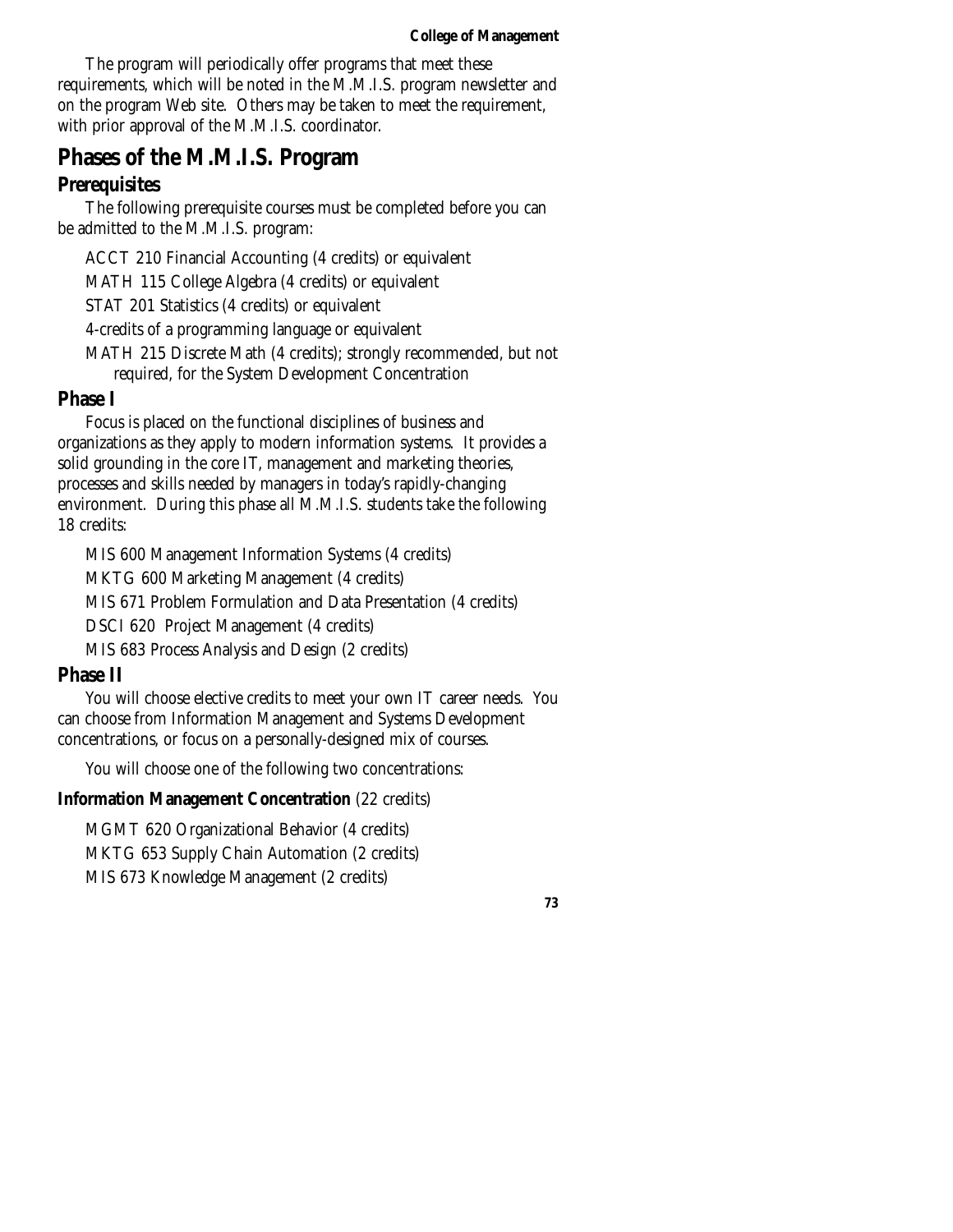MIS 685 Data Warehousing and Data Mining (2 credits) 12 elective credits chosen from M.M.I.S. graduate courses

#### **System Development Concentration (22 credits)**

MIS 660 Management of Advanced Application Design (2 credits)

MIS 662 Management of Distributed Computing (4 credits)

MIS 665 Systems Design and Decision Support (4 credits)

MIS 657 Database and Client Server Design (2 credits)

10 elective credits chosen from M.M.I.S. or College of Management graduate courses

### **Phase III (4 credits)**

MIS 699 Integrative Capstone Project (4 credits)

This phase is a synthesis and capstone phase. You will integrate what you have learned in previous courses and life experiences to form a coherent picture of IT management within organizations.

Cohorts will be formed to do systems projects for local organizations. Resident faculty will oversee the teams and group projects, and individual reports will be created.

# **MIS Graduate Certificate Programs**

Metropolitan State University offers graduate certificate programs designed to meet the rapidly-evolving needs of information systems and business professionals in the field of management information systems (MIS).

There are two certificates offered. The generalist certificate is designed to give a thorough overview in current basic areas of MIS. The systems analysis and design certificate is tailored more to the needs of the information systems professional interested in upgrading skills within the field. Each certificate consists of five courses, which may be used as a first step in working towards a Master of Business Administration (M.B.A.) or Master of Management Information Systems (M.M.I.S.).

To be considered for admission to the MIS Graduate Certificate Program, you must submit the following materials:

- official undergraduate transcript verifying a bachelor's degree;
- a current resume and at least two years of full-time professional work experience;
- essay: "Why I wish to earn the MIS Graduate Certificate," two pages in length; and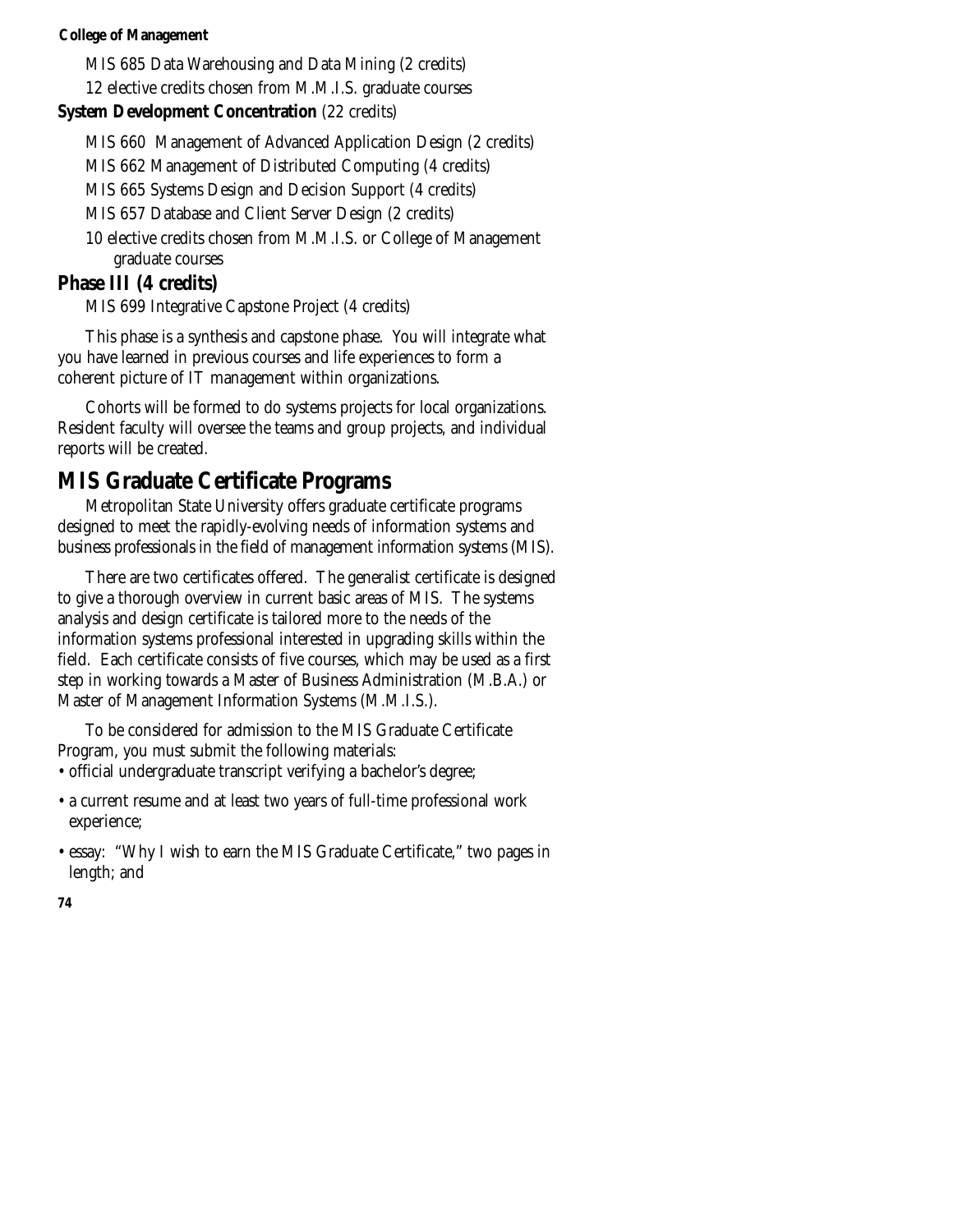• application form and \$20 nonrefundable application fee.

Because this is not a degree-granting program, applications from international students studying on an F-1 student visa will not be accepted.

If the MIS coordinator deems you as having full prior competence in a Certificate course, the student will be given credit for the competency and allowed to take sufficient alternate credits, again with coordinator approval, to meet the total credit requirement of the Certificate.

#### **MIS Generalist Graduate Certificate**

If you are a general business graduate with workplace experience in information systems or an MIS technical professional, the MIS generalist certificate brings you up to speed on important MIS management issues. The program helps you understand new MIS technologies and how to manage them and be aware of important new strategies for managing distributed computing environments, including Internet, intranets, extranets, VPNs and many others. You also learn project management skills that are crucial in the MIS environment and in great demand in the marketplace, and how to integrate many new MIS and management models. The expected outcomes include improved preparation for management in an increasingly information-intensive world, ability to develop organizational strategies based on using MIS as competitive tools, and broadening of your knowledge of MIS management areas, including project management and of MIS technology and its application.

#### **Requirements** (20 credits)

MIS 600 Management Information Systems (4 credits) **or**  DSCI 620 Project Management (4 credits) MIS 662 Management of Distributed Computing (4 credits) MIS 663 Strategic Management of Technology and Innovation (4 credits) MIS 671 Problem Formulation and Data Presentation (4 credits)

#### **MIS Systems Analysis and Design Graduate Certificate**

This certificate has similar goals and outcomes to the MIS generalist certificate, but is tailored more towards MIS technical and technical management audiences. Emphasis is placed on components of new systems design and decision-support concepts and techniques. By completing this certificate, you are better prepared to use new system design methodologies to improve the systems in your organization and to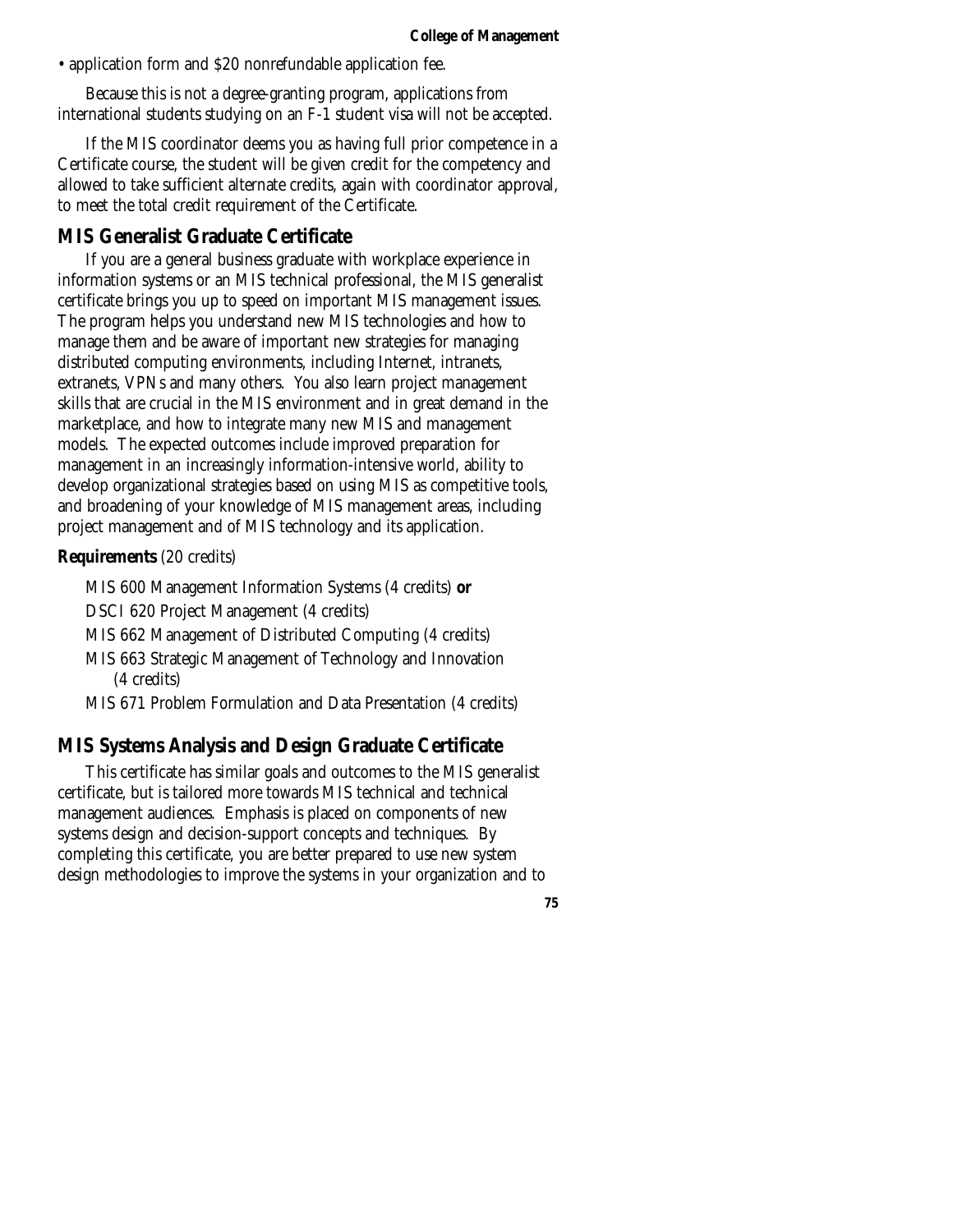oversee development projects in traditional systems, client/server systems and distributed systems, including Internet and Web technologies.

#### **Requirements** (20 credits)

MIS 600 Management Information Systems (4 credits) MIS 662 Management of Distributed Computing (4 credits) MIS 665 Systems Design and Decision Support (4 credits) MIS 667 Telecommunications and Internet Management (4 credits) DSCI 620 Project Management (4 credits)

### **College of Management Course Descriptions**

### **Accounting**

### **ACCT 510G Advanced Financial Reporting** (4 credits)

This course emphasizes accounting theory and practice, including special disclosure and reporting problems; international accounting and foreign currency translation; not-for-profit accounting, governmental accounting, business combinations; and consolidated financial statement preparation and analysis. **Prerequisite**: ACCT 310 Financial Reporting.

### **ACCT 512G Auditing** (4 credits)

This course focuses on the external auditor's role and function. Topics related to external auditing include: auditing standards; reports; ethics; legal responsibilities; evidence; procedures; transaction cycles; internal control, review and evaluation; statistics and fraud detection. In addition, this course provides an overview of operational auditing. Topics related to operational auditing include: internal auditing standards; internal and operational control, review and evaluation; and internal audit process. **Prerequisites**: ACCT 340 Accounting Information Systems and ACCT 510 Advanced Financial Reporting.

### **ACCT 515G Financial Statement Analysis** (4 credits)

This course provides an in-depth study of the concepts and applications of financial statement analysis including the supply of and demand for accounting information in financial markets and the uses of accounting information in performance evaluation, investment and credit decisions. **Prerequisites**: ACCT 310 Financial Reporting, ECON 102 Microeconomics, and FIN 390 Financial Management or FIN 601 Financial Management.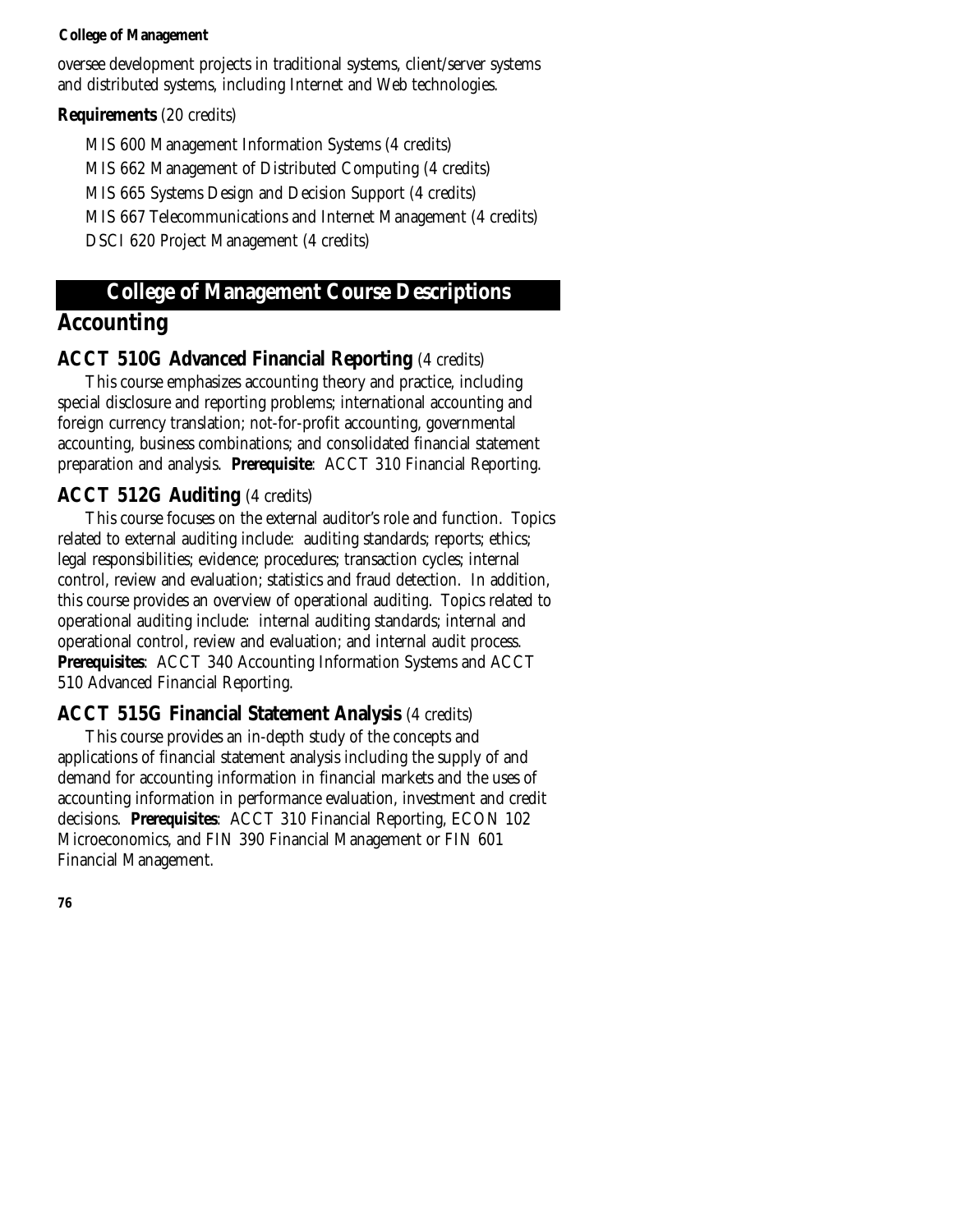#### **ACCT 520G Advanced Strategic Management** (4 credits)

This course continues the emphasis on the role of financial and nonfinancial information for strategic planning and control decisions from the Strategic Management Accounting course. It focuses on the strategic components of cost/price, quality, time, flexibility and innovation in the learning organization. Coverage of strategic cost management, cost of capacity, kaizen, time-based competition, agility, competitive intelligence, pricing, distribution channels, environmental accounting, cost accumulation systems and comprehensive performance indicators are included. **Prerequisite**: ACCT 320 Strategic Management Accounting.

#### **ACCT 530G Business Taxation** (4 credits)

This course focuses on identifying issues that affect the taxation of businesses. Four modules are covered: foundation of taxation, including types of taxes, structure of the income tax, taxpayers, and general concepts of income and deduction; business income and expenses; taxation of property transactions; and overview of corporations, S corporations, partnerships and entity choice. Planning options are emphasized. **Prerequisite**: ACCT 310 Financial Reporting.

#### **ACCT 620 Management Accounting** (4 credits)

This course focuses on accounting for managerial planning and control. The role of financial and nonfinancial information in a strategically focused decision environment is discussed. Emphasis is on strategic cost management and cost analysis. **Prerequisite**: ACCT 210 Financial Accounting.

### **Decision Sciences**

#### **DSCI 620 Project Management** (4 credits)

This course provides a systematic and comprehensive overview of project leadership and management. Topics include all aspects of project management from project initiation issues, RFP formulation, proposal decisions, preparation, and evaluation, project planning and implementation to organization, risk assessment, negotiation and conflict resolution. Also includes project planning techniques like PERT, CPM, Earned Value Anaylsis and project monitoring and simulation using Microsoft Project

#### **DSCI 630 Project Risk Management** (4 credits)

This course provides a comprehensive study of risk management including concepts, methodologies and applications. It includes systematic approaches to risk identification, risk modeling, risk impact assessment,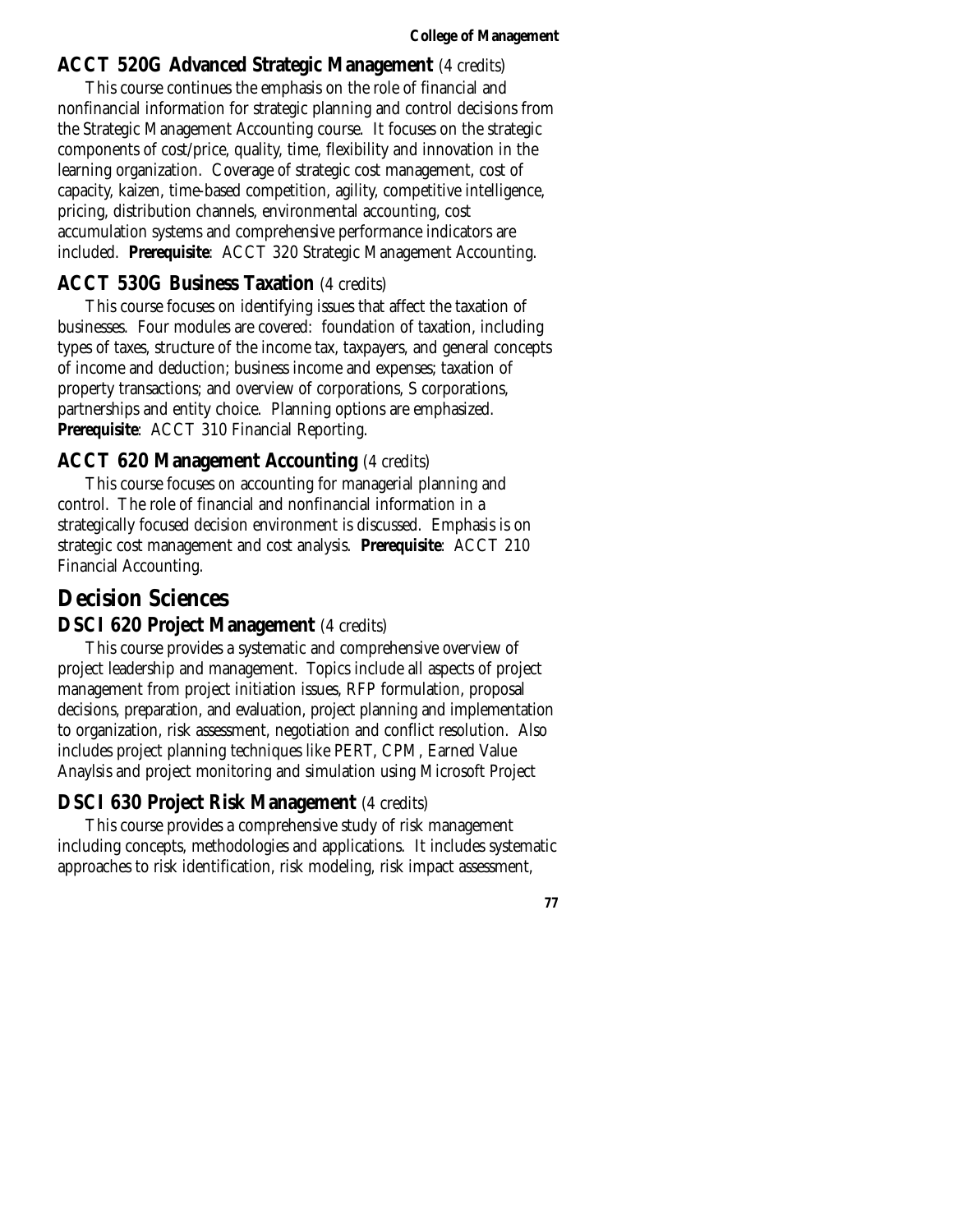respond planning and documentation. Also, international risk management and risk management organization will be discussed. Decision science methods such as system dynamics, Monte Carlo simulation, decision analysis, probability analysis, analytic network process and scenario analysis will be utilized in risk assessment. **Prerequisites**: Basic statistics and basic knowledge of Microsoft Excel.

#### **DSCI 641 Quantitative Thinking (2 credits)**

This course is geared towards quantitative thinking skills necessary to successfully complete graduate management programs. It is designed for those with quantitative anxiety or deficiency, or those who need a refresher for the skills learned earlier. The emphasis of the course is on structuring common business or everyday life problems into symbolic representation and solving these problems. Students gain confidence in basic mathematic skills, probability concepts, algebraic, graphical and geometric methods. **Note**: Students with a deficiency in quantitative skills, as determined by the Graduate Program Office, are required to take this course prior to their admission to the graduate programs.

#### **DSCI 651 Managerial Statistics** (4 credits)

This course is designed to give the student a conceptual understanding of statistics with an emphasis on the use of applied statistics in managerial decision-making process. Topics covered include methods of summarizing data, including collection, analysis, interpretation and presentation of numerical data. Microsoft Excel is used to perform statistical analyses.

#### **DSCI 681 Operations Management** (4 credits)

The growing interdependence of business functions such as marketing, accounting, finance, information systems and engineering requires effective and efficient operations management strategies and practices. The main objective of this course is to develop basic skills and knowledge necessary for managing the operations function in both manufacturing and service delivery firms. Special emphasis is placed on contemporary issues facing operations managers such as supply chain structure and strategy, enterprise resource planning issues, product and process design, process management, value chain and lean systems. Another objective of this course is to develop analytical skills necessary to identify and solve problems in the operations management arena. **Prerequisites**: STAT 201 Statistics, DSCI 651 Managerial Statistics or equivalent with instructor's consent.

### **DSCI 691 Models for Problem Solving** (4 credits)

The primary purpose of this course is to introduce students to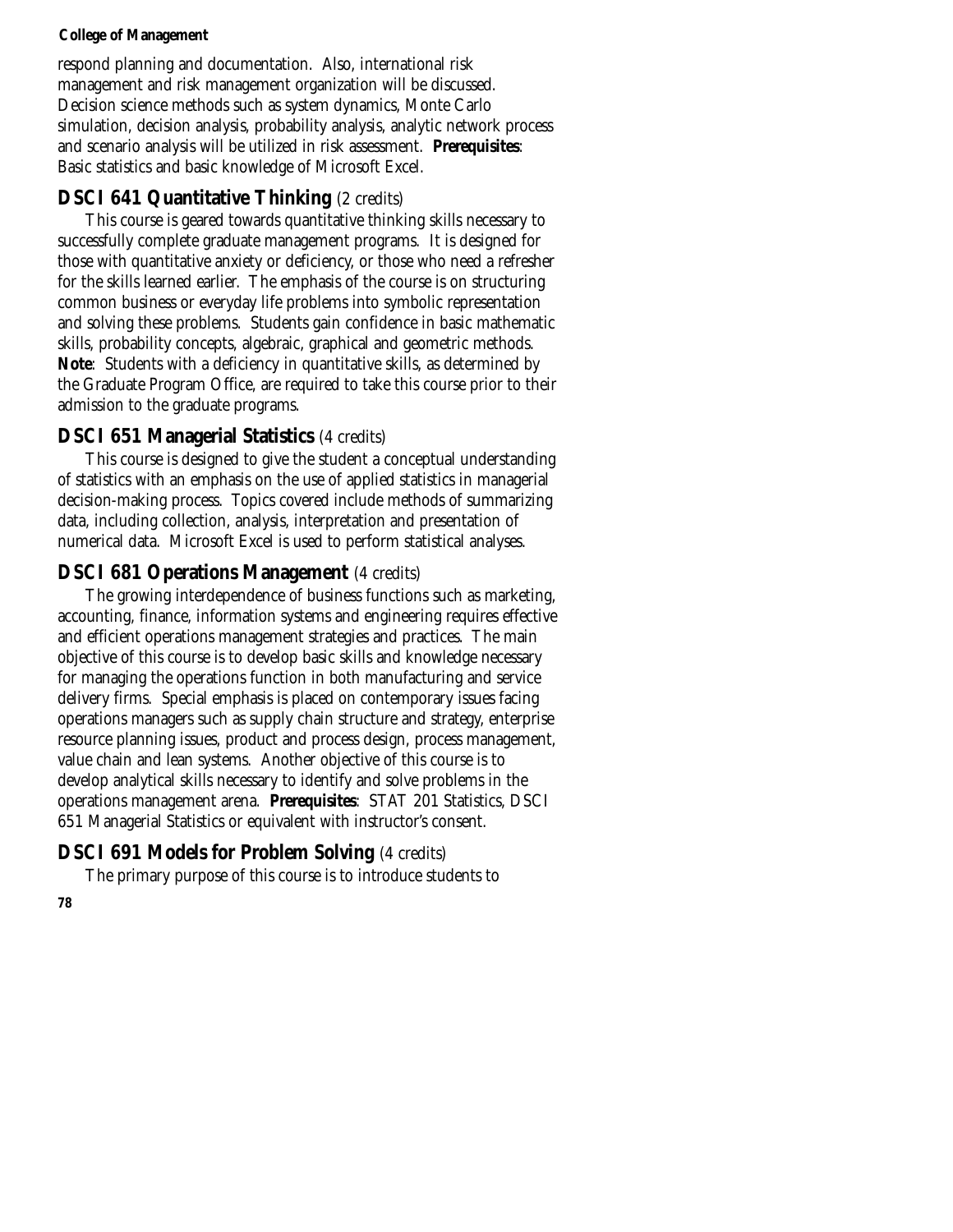methods and procedures for solving managerial problems. Students will learn the art and science of problem solving by actively participating in solving real-life problems. Emphasis is placed on developing the proper attitudes for dealing with complexity and uncertainty. Topics covered include problem formulation, models and modeling, decision making, prediction and forecasting, artificial intelligence and expert systems, conflict resolution, scenario planning and strategic problem solving. Applications of appropriate computer software programs to managerial problems will also be emphasized.

### **Economics**

#### **ECON 611 Foundations of Economic Analysis** (2 credits)

This course meets the prerequisite requirements for undergraduate courses in microeconomics and macroeconomics. It does not count toward your master's degree, but permits you to take one course instead of two undergraduate courses. The course covers the major concepts in basic economics including demand analysis, determinants of supply, price system operations and government's roles. Attention is also directed to business cycles, national income accounting, employment and fiscal policy. The course enhances your understanding of economic conditions, economic changes, and organizations' roles in the private, nonprofit and government sectors in the allocation and use of economic resources.

#### **ECON 635 Economics of Social Issues** (4 credits)

This course focuses on the application of fundamental concepts in macroeconomics and microeconomics to facilitate and inform managerial decision making in government and nonprofit fields. Students use microeconomic tools to understand and analyze the outcomes of the macroeconomic system. Topics include the role of government regulations and policies in decision making, labor markets, policy analysis and project evaluation.

#### **ECON 696 Managerial Economics and Strategy** (2 credits)

This course focuses on the application of economic analysis to enterprise decision making. The basic topics include analysis of demand, costs, capitalization and strategy. The purpose is to apply economics to achieve long-run profit maximization. Students apply principles of modern strategy to case studies of real organizations. **Prerequisites**: ECON 201 Macroeconomics and ECON 202 Microeconomics or ECON 611 Foundations of Economic Analysis.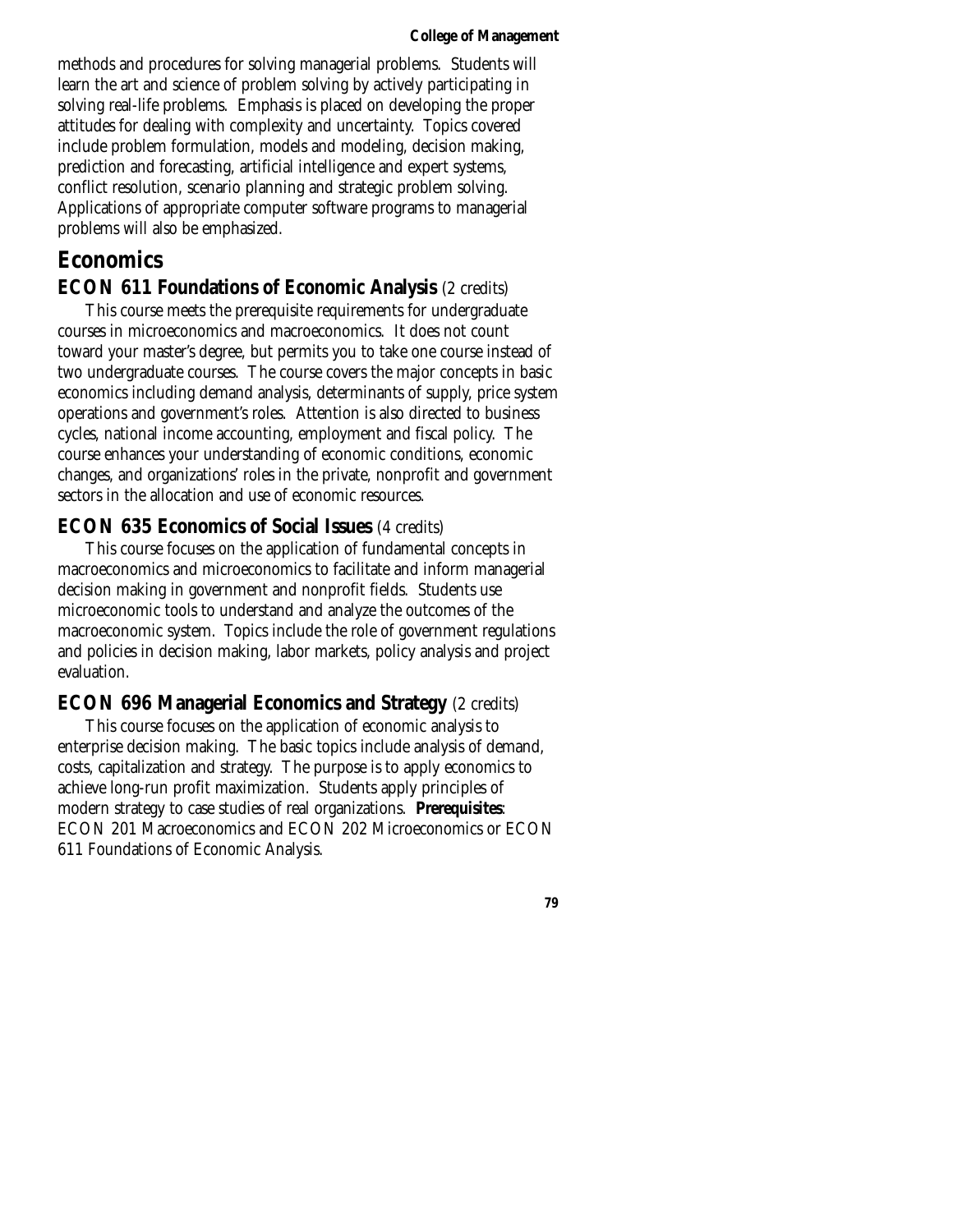# **Finance**

### **FIN 511G Investment and Portfolio Analysis** (4 credits)

Security risk and return concepts, security analysis, and concepts of market efficiency are this course's focus. Emphasis is placed on equity investments, bonds, options, futures and international securities. This course also focuses on the development of the fundamental concepts of modern finance as they relate to the management of a collection of assets. Methods are developed to analyze expected risk and return using modern portfolio theory. **Prerequisite**: FIN 390 Financial Management or FIN 601 Financial Management.

### **FIN 550G International Financial Management** (4 credits)

This course develops tools for practicing multinational financial management including: currency exchange rates, risk, forecasting, spot and forward rates, hedging, international monetary and trade flows as represented in the accounting and macroeconomic identities for current account and trade deficits. This course extends the framework of financial management to include international transactions as well as ethical considerations. **Prerequisite**: FIN 390 Financial Management or FIN 601 Financial Management.

### **FIN 601 Financial Management** (4 credits)

This course focuses on the optimal management of the firm's assets and financing requirements. Topics covered include: financial decision making, financial markets, risk, valuation, long- and short-term financing, and investing. International and ethical implications are included, and extensive use of cases and spreadsheets is required. **Prerequisite**: ACCT 210 Financial Accounting.

# **Human Resource Management**

### **HRM 610 Managing Human Resources** (4 credits)

This course examines human resource management principles and practices in work organizations. It covers the functional areas of staffing, compensation, employee relations, and training and development from a strategic management perspective. In addition, it focuses on current topics such as globalization, quality management, workplace violence, and identifying future trends in the field of human resource management.

### **HRM 670 Employment Law** (4 credits)

This **independent study** course examines the principles of employment law and their application to the work setting. Topics include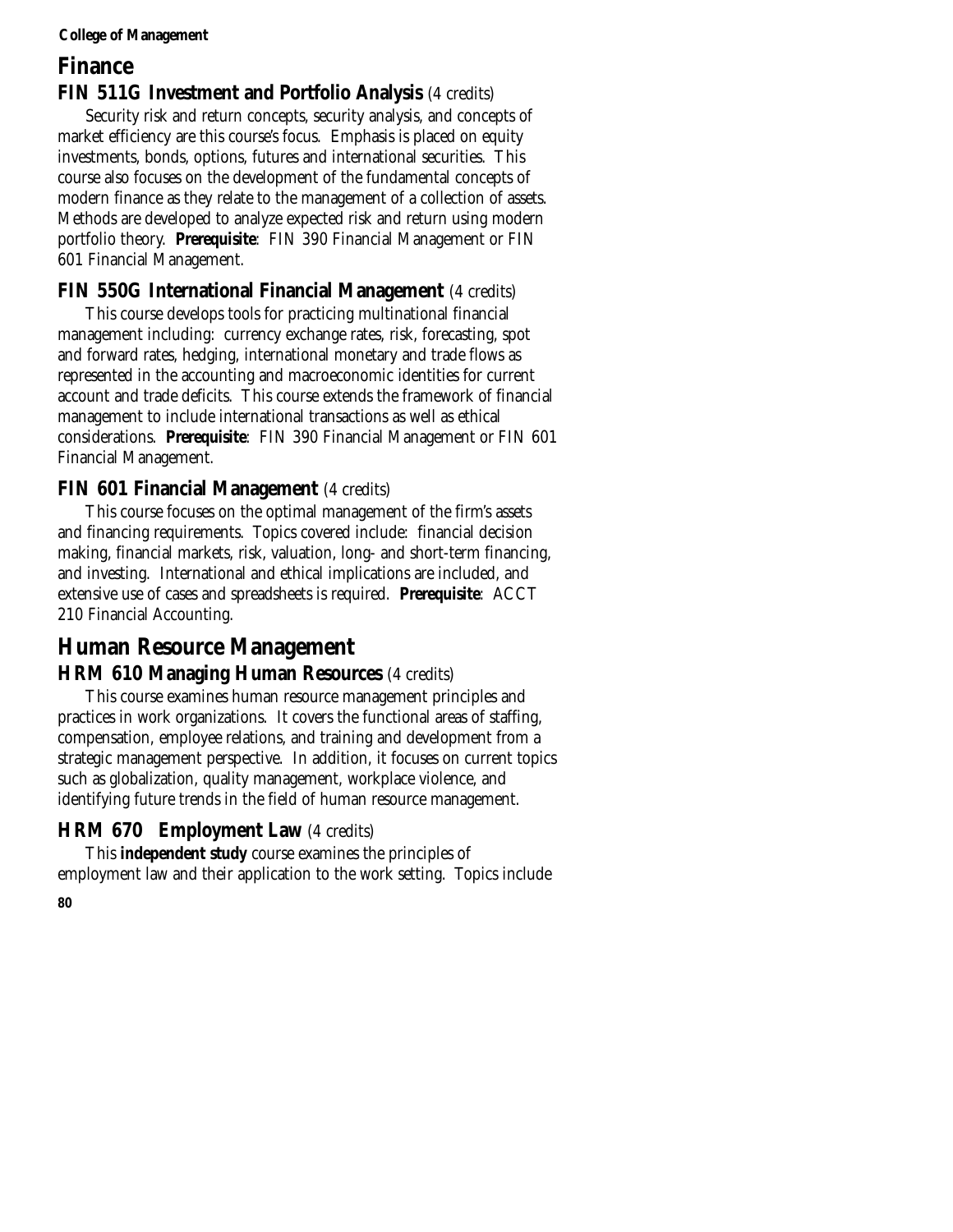an overview of employment law practices and trends, statutory framework, major court cases, case studies, how the law of contract and tort apply to employment situations, equal opportunity and anti-discrimination, sexual harassment, employee privacy, and labor relations. Emphasis is on helping the student develop the ability to recognize, analyze and evaluate employment situations from a practical legal perspective. Prior legal knowledge is not necessary. (**Note**: Offered one-time only, summer 2004.)

### **International Business**

#### **IBUS 611 International Business** (4 credits)

This course deals with global business and economic environment issues, such as the roles and functions of multinational corporations, the impact of government trade and investment challenges, and international business and economic development. Course content may vary in response to world events, so students are advised to consult with the instructor before registering. **Prerequisite**: ECON 201 Macroeconomics and Econ 202 Microeconomics.

#### **IBUS 612 International Political Economy** (4 credits)

The 21st Century American manager no longer makes decisions in a purely U.S. context. An increasing number of domestic decisions are being influenced by, and have repercussions on, the international business environment. Every company now operates in an international political economy (IPE) that is becoming increasingly globalized—fewer and fewer companies are operating as "domestic only." This course will discuss the geopolitical and historical frameworks that directly or indirectly affect dayto-day operations and management decision making of companies doing business in an increasingly global context. **Prerequisites**: ECON 201 Macroeconomics and ECON 202 Microeconomics or equivalent with instructor's consent.

#### **IBUS 613 Topics in International Business** (4 credits)

This is a topics-based course in which thematic topics are covered intensively for selected countries. The course is divided into three parts: an integrative portion which explores business history, culture, traditions and recent economic development, assessing their impact on the business climate/environment; a social section covering negotiation skills/styles, business etiquettes and internal resources; and a strategic section, which covers keys to success and failure for various business strategies such as joint ventures, wholly-owned subsidiaries, production contracts and others. **Prerequisite**: IBUS 611 International Business.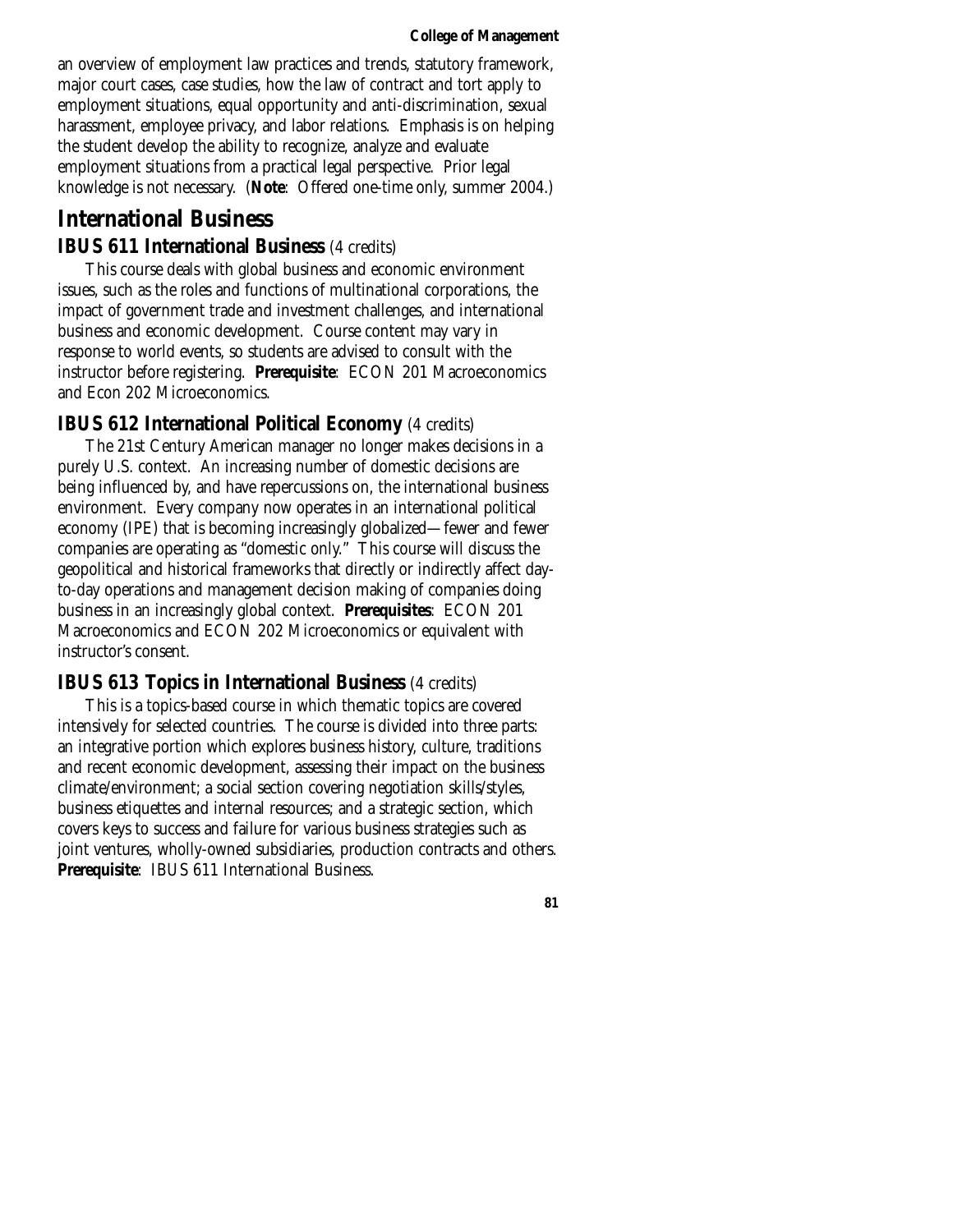### **IBUS 643 Case Studies in International Business: Eastern and Central Europe** (4 credits)

This course is designed to provide the international manager with a clear understanding of doing business in Eastern and Central Europe, examine trends in the region, and offer the insights of professionals in the area and others who plan to do business in the region over the next decade. **Prerequisite**: IBUS 611 International Business.

# **IBUS 691 Doing Business in Asia I: China, Hong Kong,**

### **Taiwan** (4 credits)

This course reviews the changing economic and business conditions in China, Hong Kong and Taiwan in order to recognize the critical factors for developing markets in these countries or for obtaining materials for industrial and consumer manufacturing in the United States. Students prepare a business development program for a selected industry. **Prerequisite**: IBUS 611 International Business.

### **IBUS 692 Doing Business in Asia II: Japan, South Korea, South and Southeast Asia** (4 credits)

This course is divided into three parts: an analysis of business history, culture, traditions and recent economic development, assessing their impacts on the business climate/environment; a social section covering negotiation skills/styles and business etiquette; and a section in which the student designs business strategies to establish a market, to import industrial or consumer goods for use in the United States, or to develop other business relationships in Japan and/or South or Southeast Asian countries. **Prerequisite**: IBUS 611 International Business.

### **IBUS 693 Doing Business in Europe** (4 credits)

This course is divided into three parts: an analysis of business history, culture, traditions and recent economic development, assessing their impacts on the business climate/environment; a social section covering negotiation skills/styles and business etiquette; and a section in which the student designs business strategies to establish a market, to import industrial or consumer goods for use in the United States, or to develop other business relationships in European countries. **Prerequisite**: IBUS 611 International Business.

## **IBUS 695 Doing Business in Latin America** (4 credits)

This course examines business conditions in selected Latin American nations and explores opportunities for trade and commerce. Students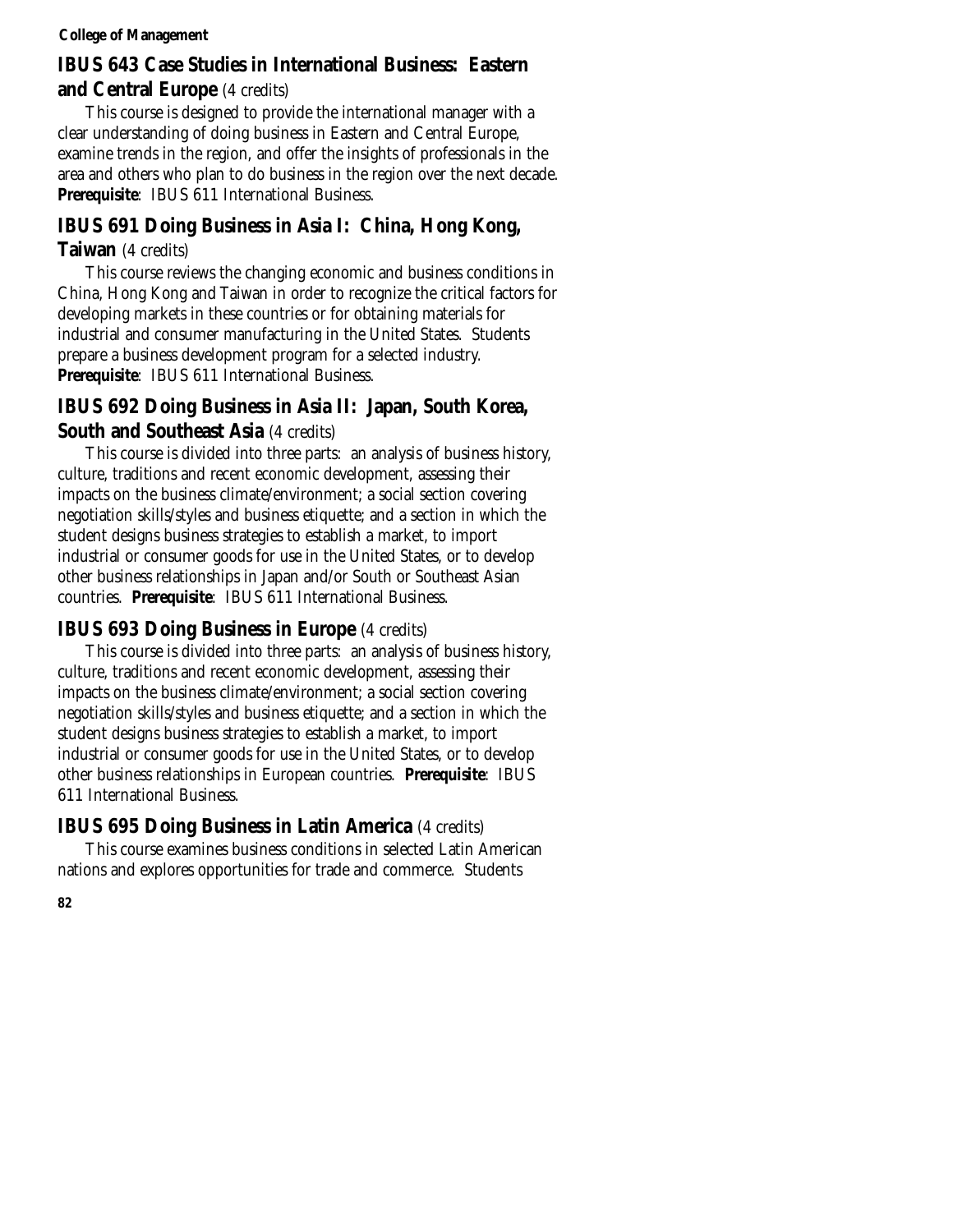prepare business plans to establish markets or to develop supplier networks in selected countries. **Prerequisite**: IBUS 611 International Business.

## **Law Enforcement LAWE 600 Managing Public Organizations: Law Enforcement Administration** (4 credits)

This course examines basic management theory and practices and applies them to the administration of law enforcement agencies. It examines the functions of the police in the criminal justice system, the concepts and principles of police organizational structure, the base of law enforcement authority, and the concepts and principles of administration and management with an emphasis on the environment, change, conflict, strategy and evolution. Crime problems and reduction strategies are also examined.

### **LAWE 610 Managing Human Resources: Law Enforcement**  (4 credits)

This course examines human resource management in policing. Legal issues and technical aspects of police recruitment, selection and promotion are examined. Career development, performance appraisal and productivity measurement, leadership and discipline are analyzed. The course also focuses on ethical issues relating to management. **Prerequisite**: LAWE 600 Managing Public Organizations: Law Enforcement Administration.

# **LAWE 620 Public Policy Analysis in Law Enforcement**

#### (4 credits)

This course examines public policy analysis for managers of law enforcement agencies. It inspects models, strategies and techniques as mechanisms to evaluate policy options and the impact of change in organizations. The course focuses on community-oriented approaches to problem analysis. **Prerequisite**: LAWE 600 Managing Public Organizations: Law Enforcement Administration.

### **LAWE 645 Contemporary Issues in Law Enforcement Leadership** (4 credits)

This course explores current and future challenges and advancements in the law enforcement field. It focuses on the role of the law enforcement leader in responding to changes in technology, personnel, policy and law in the coming years. Students explore new and innovative methods for leaders to respond to change.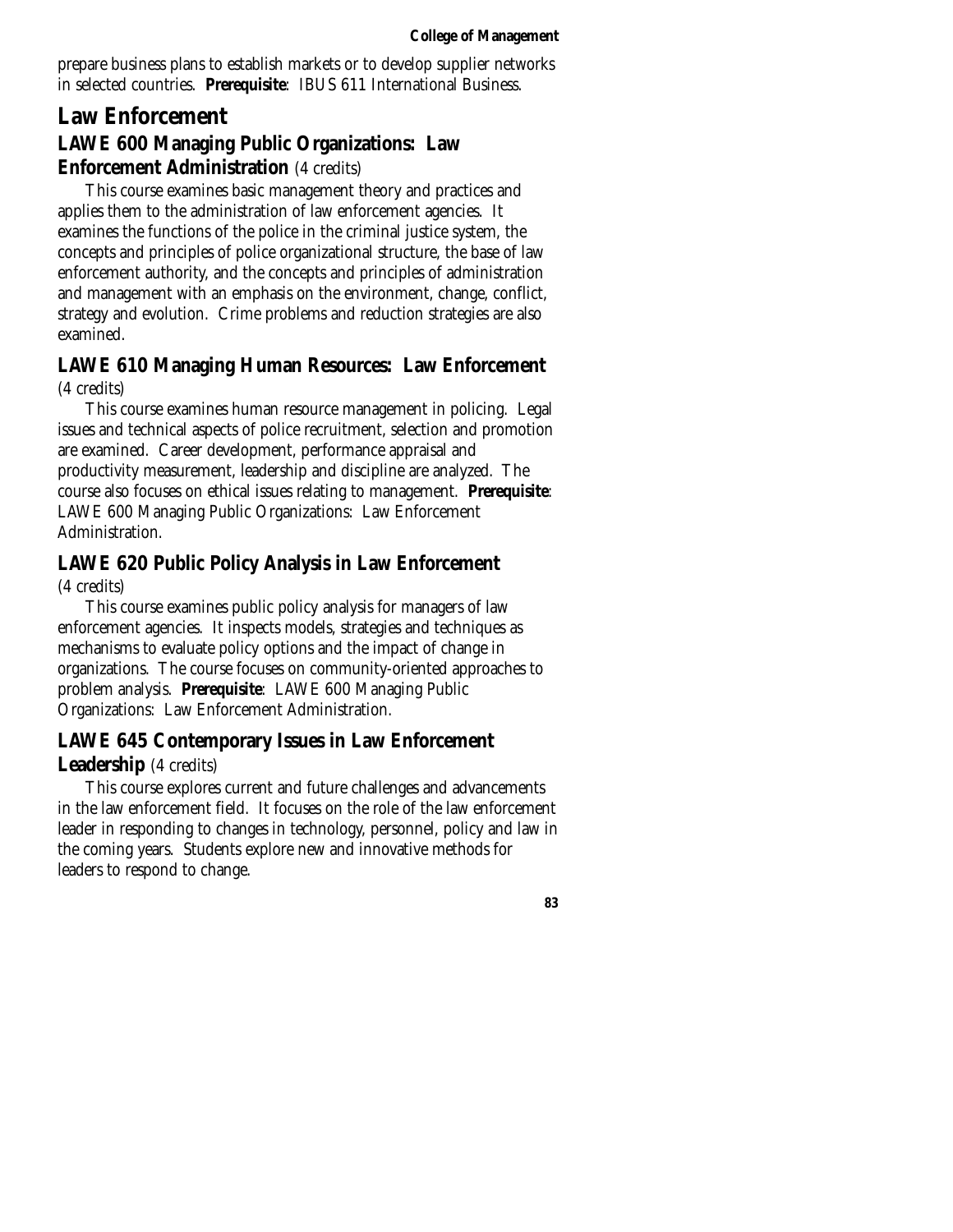### **LAWE 670 Law Enforcement Training and Professional Development** (4 credits)

This course assesses training and development needs of officers in law enforcement agencies. The course focuses on developing, teaching and evaluating programs designed to meet officer and agency goals. Students will also be exposed to various teaching styles and strategies. Developing a class and teaching it will be explored.

# **Management**

### **MGMT 610 Managerial Communications (2 credits)**

This is the recommended first graduate course in your master's program. The ability to communicate effectively is critical to your success as a manager and leader, as well as meeting organizational objectives. This course will focus on models and strategies for communicating at the individual, group and organizational levels. Emphasis is placed on analyzing communication situations and audiences such as group, crosscultural, and gender in order to respond appropriately. Additional topics include the nature of listening, effective meetings, impromptu speaking, persuasive communication, and the application of technology to communicating. This course will improve your written and oral communication skills.

### **MGMT 620 Organizational Behavior** (4 credits)

This course focuses on behavior in organizations as influenced by individual differences, group processes and interactions, and organizational processes. Skills and abilities essential for effective management in changing organizational contexts are emphasized. Topics examined include motivation, diversity, group development team building, power and politics, leadership, job design and organizational culture. **Prerequisite**: MGMT 610 Managerial Communications.

### **MGMT 631 Entrepreneurship** (4 credits)

This course examines the processes for launching a new enterprise, resources needed and financing strategies. Topics discussed include shaping a business concept into a feasible business venture, assessing demand, analyzing the competition, setting objectives, designing strategies, designing the organization and developing pro forma operating statements. This course helps students recognize the nature of business opportunities and develops realistic strategies for developing them. **Prerequisites**: ACCT 210 Financial Accounting and MKTG 600 Marketing Management.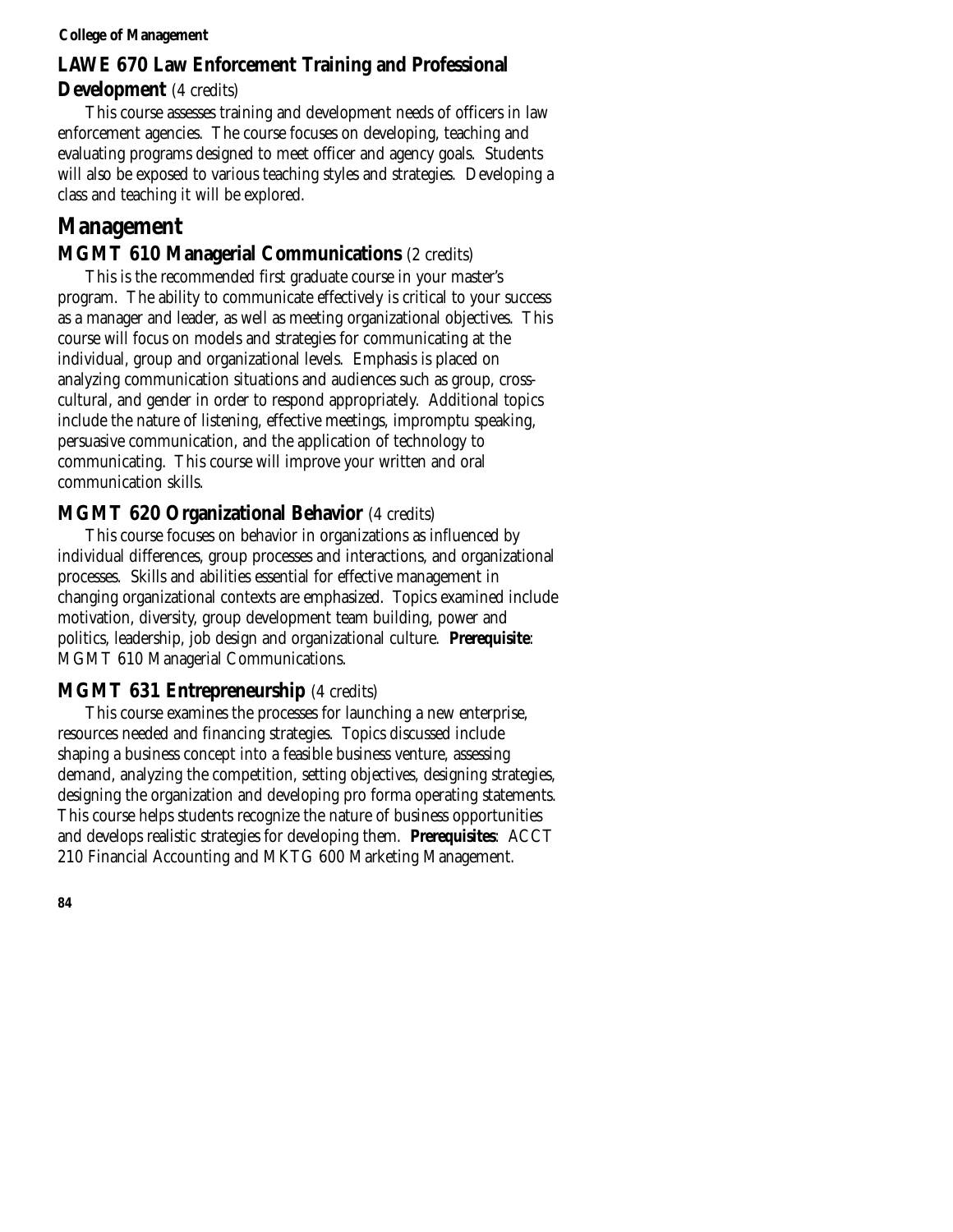#### **MGMT 632 Leadership and Ethics** (4 credits)

This course explores the relationships between selected leadership styles and individual ethics. It examines situations in which leader convictions regarding ethical behavior are in conflict with organizational objectives and stakeholders' interests. Senior-level executives interact with students and discuss topics in their areas. In addition, various leadership theories/models are discussed and critiqued. The course proceeds from the assumption that anticipating ethical pressures/choices and shaping a personal framework for making value choices can improve leadership skills.

#### **MGMT 633 Quality Improvement in Organizations** (4 credits)

This course examines organizational excellence and continuous improvement of quality from the managerial perspective. Topics include customer focus and satisfaction, the role of leadership, strategic planning, management by fact, human resource development and management, process design and improvement, and their impact on business/organizational results. **Prerequisites**: MGMT 610 Managerial Communications and MGMT 620 Organizational Behavior.

### **MGMT 635 The Changing Nature of Management and Organizations** (4 credits)

#### Organizations operate in a dynamic, constantly-changing environment. Managers need to understand new perspectives and tools for organizational transformation, and have the mastery of key transformational skills to be successful in this environment. This course examines these new perspectives and tools and provides students the opportunity to examine and refine their own approach to management in this dynamic environment. Topics include learning organizations, chaos theory, strategies for planned change and organizational development and other emerging issues. **Prerequisites**: MGMT 610 Managerial

Communications and MGMT 620 Organizational Behavior.

#### **MGMT 660 Managing a Diverse Workforce** (4 credits)

This course focuses on policies and practices for effectively managing a diverse workforce in private, public and nonprofit organizations. The current context and historical development of equal employment opportunity, affirmative action, and diversity management are addressed. Students gain theoretical and practical knowledge to understand beliefs, attitudes, biases and prejudices to more effectively manage differences in order to enhance organization productivity.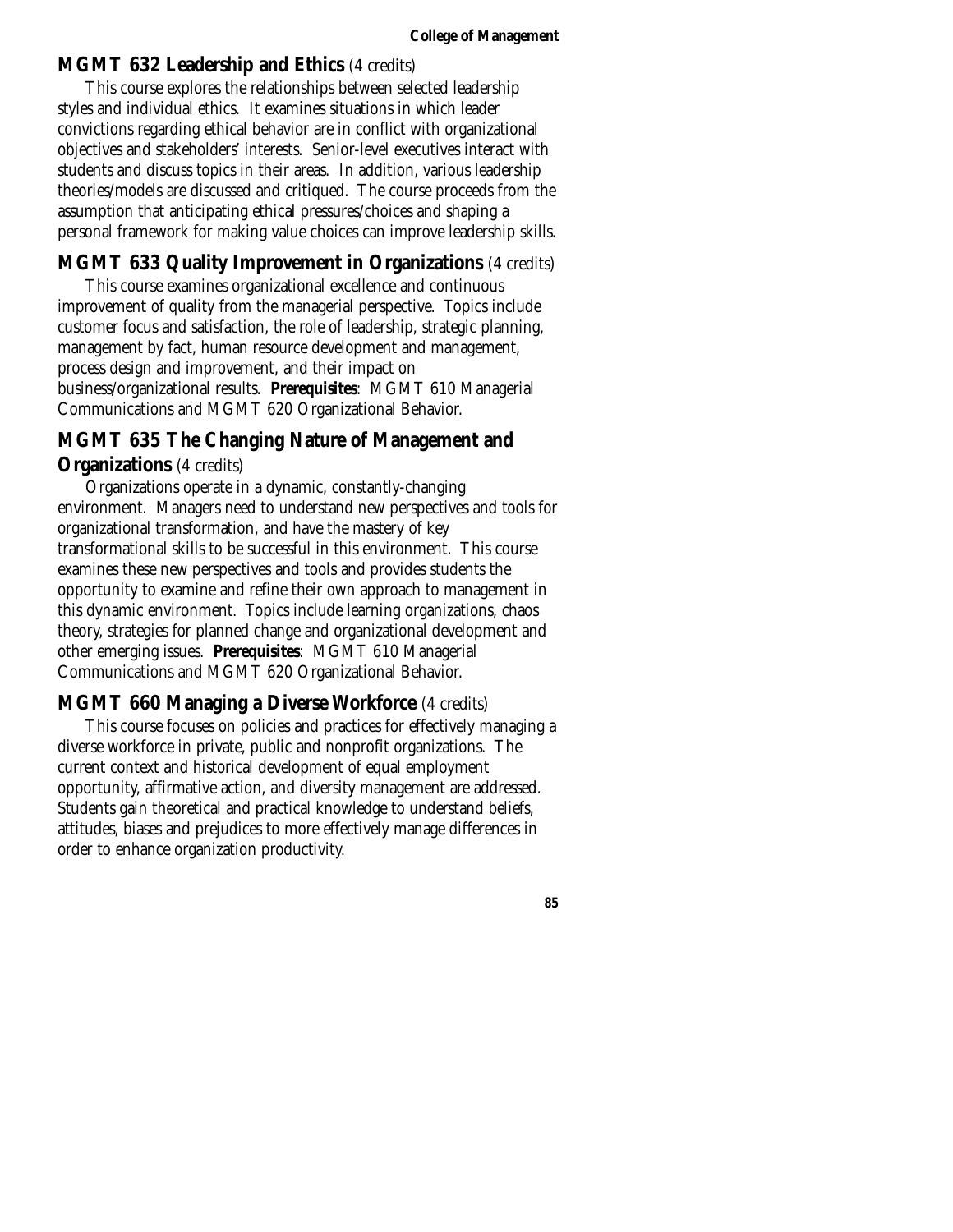#### **MGMT 699 Management: Strategy and Policy** (4 credits)

As the capstone course for the M.B.A. program, students integrate analytical tools and knowledge from the various functional areas of management, previous graduate courses, work experience and strategic management theories. Case studies and readings provide students the opportunity to analyze past and current strategies and to formulate and implement new strategies for various types of organizations. **Prerequisite**: Completion of all Phase I courses and at least one Phase II course, or instructor's consent.

### **Management Information Systems MIS 600 Management Information Systems** (4 credits)

Management Information Systems (MIS) are strategic elements of an organization's life and survival. This course explores information systems' new and expanding roles. Models are developed showing how new technologies are assimilated into the organization, how to plan for systems within the overall strategic management process, assess the risk in system development projects, and become a "sophisticated user" of information systems. Traditional and new technologies are utilized. This course also includes a solid review of office automation, Internet/intranet/extranet and e-commerce roles. The course broadens understanding of the design and implementation of various computerized information systems to support management decision making and evaluation, and prepares the student to integrate newer technologies and configurations into the management process. The key goal is to show how IT/MIS creates strategic advantage in firms. **Note**: **All other MIS graduate classes have MIS 600 as a prerequisite, unless otherwise noted.** 

### **MIS 652/MKTG 652 Supply Chain Management/Logistics Management** (2 credits)

This course examines those activities involved in planning, implementing and controlling the flow of raw materials, in-process inventories and finished goods from the point of origin to the points of consumption at the lowest total costs. Topics covered include strategic planning; forecasting; inventory management; transportation modes, services, and rates; warehousing; information systems; performance measurement; quality; materials handling; customer services; identification of all components of the supply chain and the overall management of logistical functions. This course leads into MIS 653 Supply Chain Management Information Systems.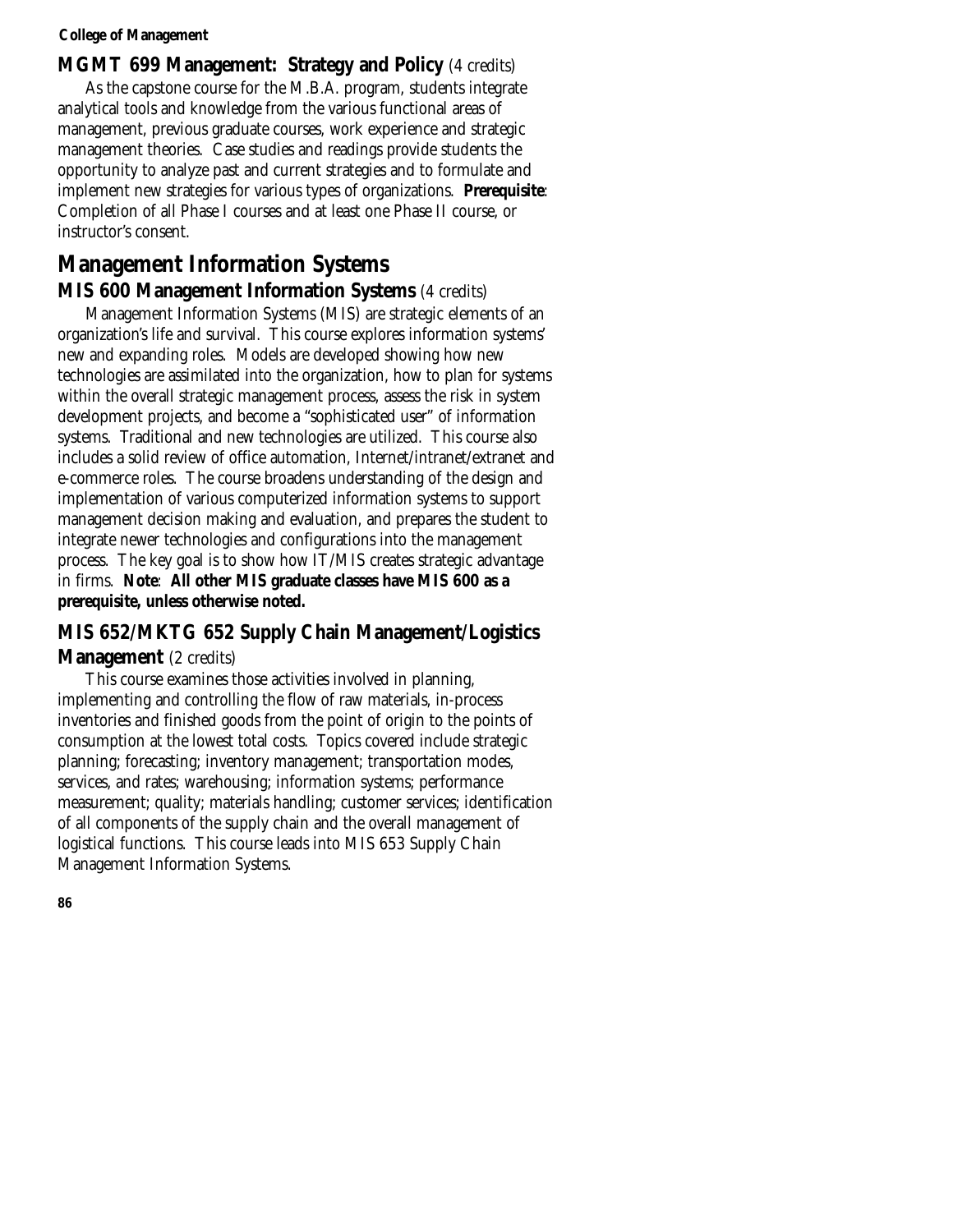#### **MIS 653 Supply Chain Management Information Systems**  (2 credits)

Beginning where MIS 652/MKTG 652 Supply Chain Management/ Logistics Management leaves off, this course examines the use of information technology to improve efficiency and effectiveness in the corporate supply chain. Topics covered include the strategic role of key information technologies in business-to-business e-commerce; efficient customer response; enterprise resource planning; and the virtual value chain. **Prerequisite**: MIS 652 Supply Chain Management/Logistics Management.

#### **MIS 654 ERP and Applications** (2 credits)

Introduction to Enterprise Resource Planning systems, the ERP life cycle, the pros and cons of ERP systems, and highlights of ERP's role in an e-commerce system. This course also highlights ERP risk—the factors that go into success or failure for ERP implementations.

#### **MIS 656 Supply Chain Analytics** (2 credits)

This is an advanced class, building on the MIS 653 Supply Chain Management Information Systems class. This class explains the new discipline of supply chain analytics and gives the student the tools to analyze and measure important aspects of this growing field. **Prerequisite**: MIS 653 Supply Chain Management Information Systems.

# **MIS 657 Database and Client/Server Systems Design**

#### (2 credits)

Databases represent not only data storage, but critical organizational assets. MIS professionals must not only understand the basics of database management and relational design, but must also know how to leverage these assets for competitive advantage. This course covers database design and implementation and creation of information and standards. Client/Server technology represents an important part of modern database applications. It allows the firm to implement database applications as efficiently as possible in networked environments. Competence in the application, development, evaluation, management and use of corporate and external databases, including client/server technologies are skills needed by all business people. More importantly, it is critical to MIS professionals, given the vast array of options and new tools available. Topics in distributed database management including transaction management, concurrency control, deadlocks, replicated database management, query processing reliability and surveys of commercial systems and research prototypes will be reviewed.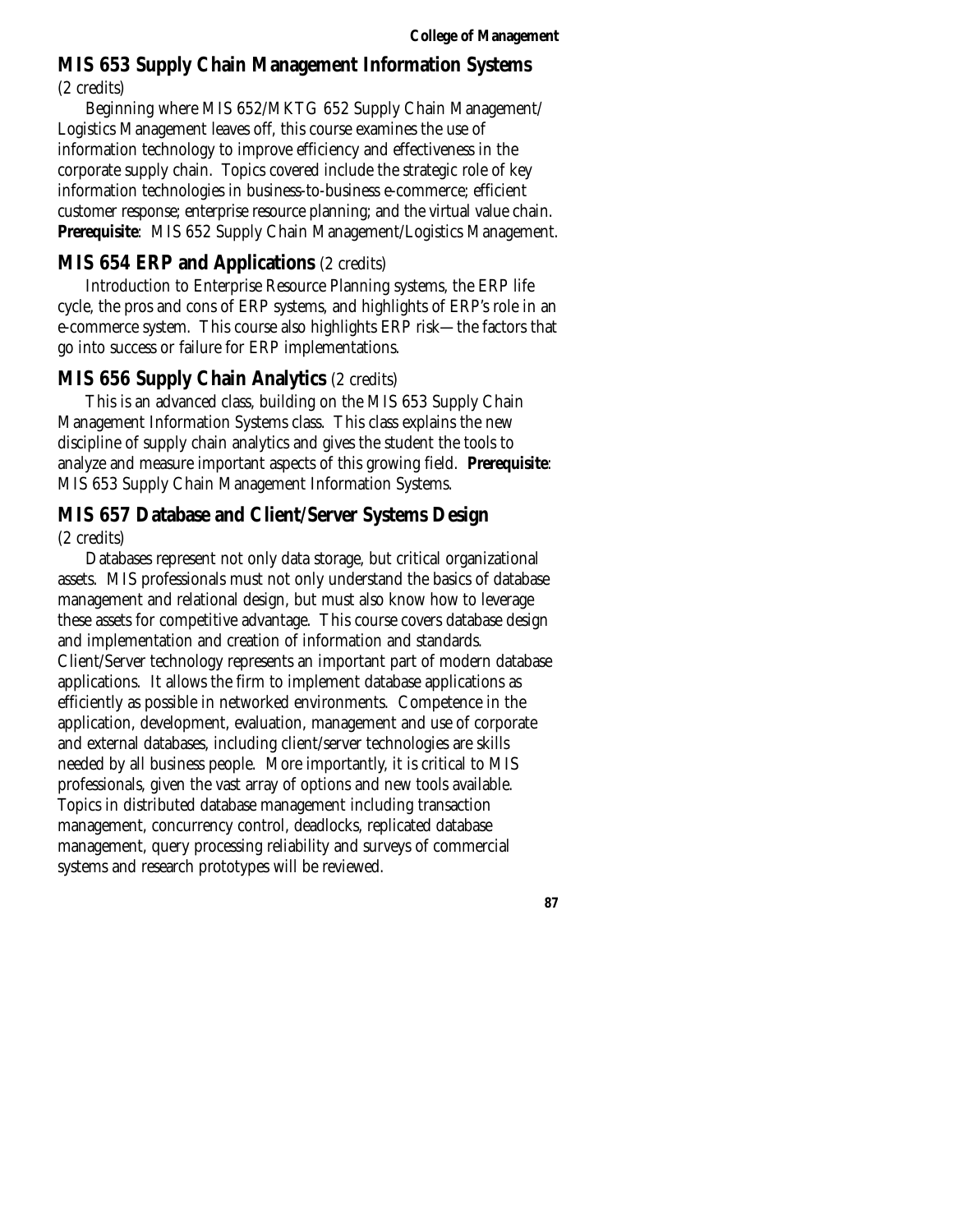### **MIS 660 Management of Advanced Application Design**

(2 credits)

This advanced class builds on the systems analysis curriculum and focuses on the unique aspects of managing object-oriented systems development projects. It covers advanced use of UML and object modeling, and also reviews available strategies for managing these processes, whether built in-house or through customization of vendor products. Aspects of the management of outsourced programming resources are also covered. **Prerequisite**: MIS 665 Systems Analysis, Design and Decision Support.

### **MIS 662 Management of Distributed Computing** (4 credits)

Since distributed environments and information are at the core of many modern IS strategies, studying these areas together systematically is important. The course begins with a basic productivity model for distributed applications. It then builds from personal productivity mediated by highly-automated processes through current client/server approaches to the Internet-based distribution concepts of the future. Topics include database design and normalization, data warehousing and mining, business process reengineering and data structures. Managers need to know how to use computers and LANs/WANs for their own decision making and how to manage the distributed computing environments in which they work. Integration of data and users through emphases on client/server, Internet and intranet, groupware and other technologies is emphasized. The course reviews state-of-the-art technologies in each of the basic software and hardware arenas, while emphasizing management models and higher-level analysis using the computer. Practical projects are assigned, giving students real-world opportunities to use the tools to enhance their work and build productivity. Theory and models are taught with a management perspective rather than platform-specific training. Participants are asked to complete computer lab assignments, a written needs assessment, a comprehensive and highly practical class project and final exam.

### **MIS 663 Strategic Management of Technology and Innovation** (4 credits)

Management of technology and the innovative process have only recently been recognized as important managerial functions. In the near future, many more organizations in the marketplace will be technologydriven. Methodologies and models have been developed to help modern managers evaluate the vast array of technologies they face, determine which **88**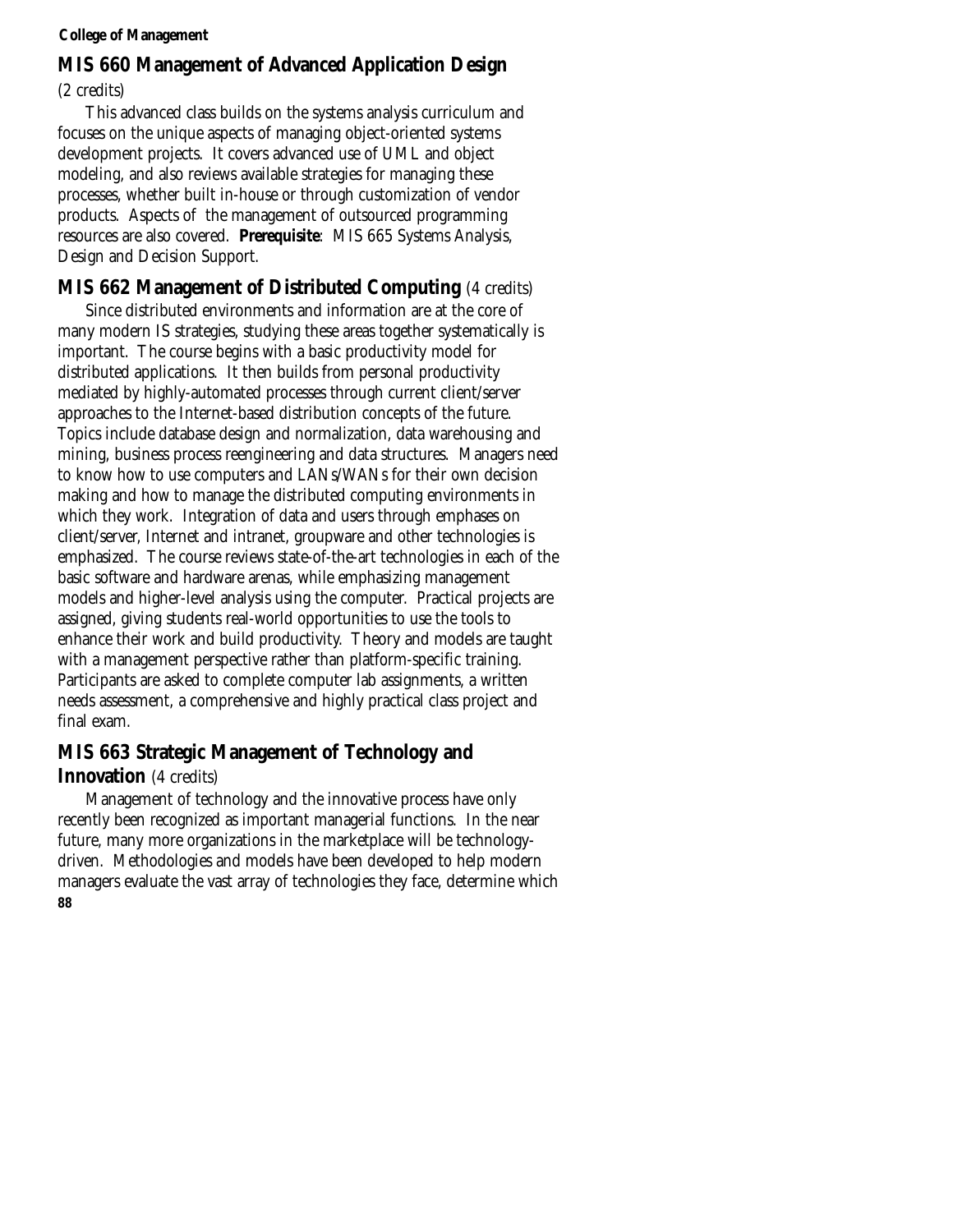ones have promise and which should be ignored, and how to profit from them in new product development. The class also explains linking business and technology strategy, new product design, building and fostering an innovative environment within your organization, and the nature of technological entrepreneurship.

#### **MIS 665 Systems Analysis, Design and Decision Support**  (4 credits)

Building on the presentation of system design life cycle approaches in the MIS class, students will learn about a variety of system design approaches and will have the opportunity to learn in more depth through application. In addition to traditional systems approaches and structured approaches, students will learn about systems to support lower structured decision making and decision support, expert systems, neural systems and others. The Internet revolution has sparked major changes in event-driven design approaches, which the course covers through presentation of new Internet design topologies. Significant emphasis is placed on the development of robust and easy-to-use user interfaces, building on concepts of metaphor and visual process modeling. Also, tools for successful systems development projects are covered including visual modeling tools, project management tools and budgeting/scheduling approaches. New systems design approaches and techniques are providing extraordinary strategic opportunities to organizations that recognize and implement them. This course shows students state-of-the-art systems design from a managerial perspective rather than a strictly technical approach. Managers who wish to get the most out of new and existing information systems and technical people who wish to see where systems may be going have the opportunity to do so in this class. Beyond current approaches, students are also presented with basic information on new technologies including Internet (Web page design) and expert systems.

#### **MIS 667 Telecommunications and Internet Management**  (4 credits)

This course explores the range of available telecommunications technologies and how they can be used to facilitate information access and dissemination at all levels of an organization and through the Internet. Trends in telecommunications services are analyzed. In addition, students examine how the management information systems manager can use these services to generate MIS reports in a cost-effective manner. Telecommunications trends in the United States and internationally are addressed. A range of emerging telecommunications services is explored as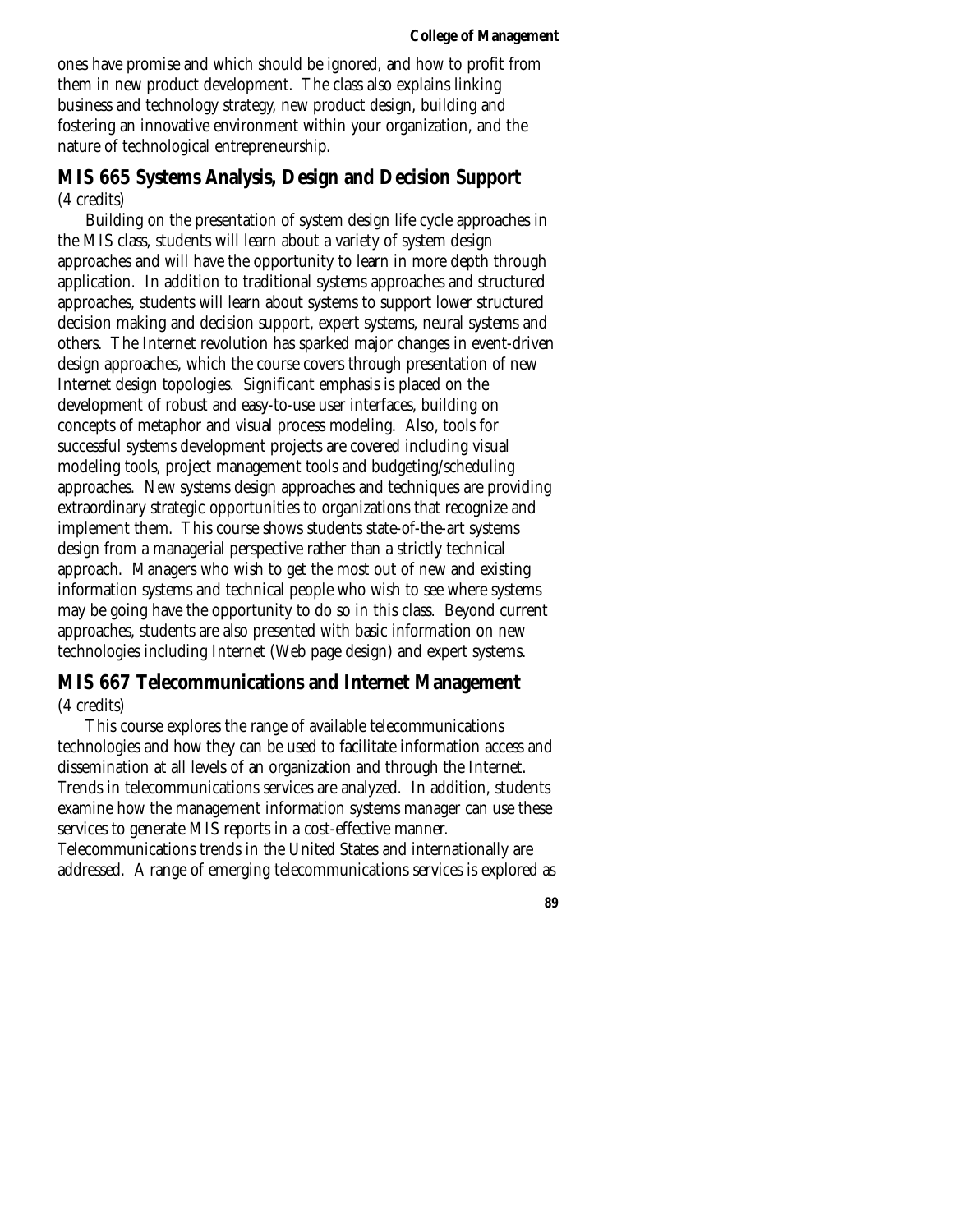well as how such services radically alter the ways that organizations gather information for decision making. The wide-spread use of the Web has required many changes both in architecture and concept. The class shows how to manage these new environments.

# **MIS 671 Problem Formulation and Data Presentation**

#### (4 credits)

This course provides students with techniques and strategies to work on complex business problems while exercising strong critical thinking skills to develop potential solutions. This course focuses on how to take the results of students' professional work and present complex material in a manner that helps them clearly explain and market their information. The course covers problem-solving methodologies, scope and domain analysis, modes of reasoning (especially in process design) and the creation of actionable definitions of problems and opportunities. Organizational research and methodology are covered, as well as concepts of presentation of technical data and process data to general audiences, and exploring resulting ethical implications of information systems issues. Techniques in data mining and visualizations are covered. The seminar format is used, in which presentation of the material is integrated with innovative student projects. These topics are used to introduce research methodology.

### **MIS 673 Knowledge Management** (2 credits)

This course is designed to define the role of knowledge management (KM) in organizations, various components needed to manage knowledge in an organization, leadership skills required to lead a KM initiative, evaluation of existing KM tools and systems, the difference between KM and data management, content management and information retrieval. It gives special attention to management information systems theories in the organizational setting including: transaction processing, operational reporting, decision support systems and executive information systems. It also includes all phases of the systems development life cycle (SDLC) as well as system maintenance strategies and planning. It emphasizes the human aspects of change management, training and implementation. The course includes case analysis from texts and real-world examples.

### **MIS 675 Risk Analysis and IT** (2 credits) [Pending Approval]

Any IT development project contains significant risks. However, keeping the status quo is also risky in rapidly-changing technological and competitive environments. This course is designed to familiarize the student with risk analysis concepts derived from many sources including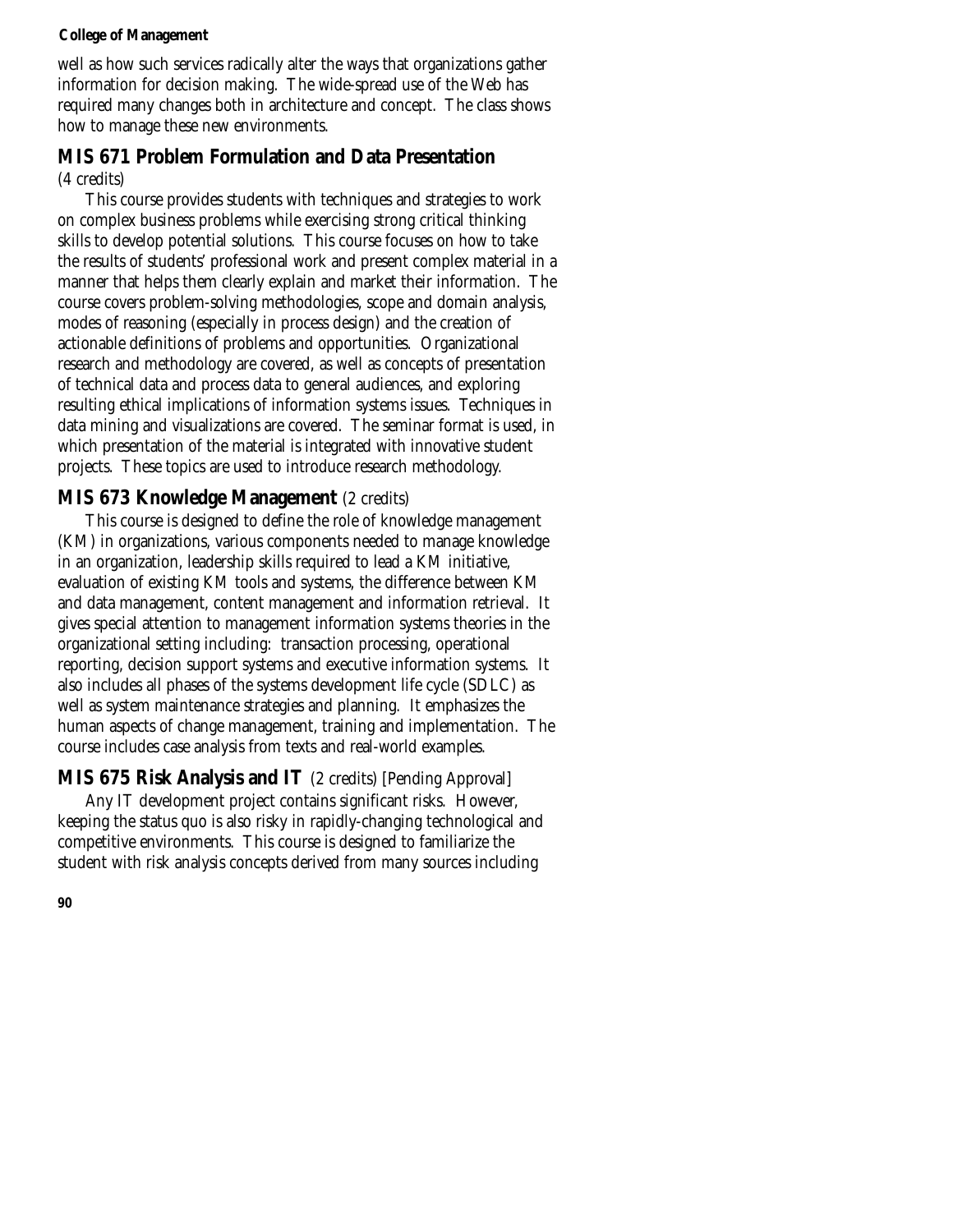actuarial and statistical studies, insurance and risk analysis, software quality assurance methodologies, management and audit trails and many others. Students will learn to assess the risk in an information systems portfolio and develop strategies for managing the many risk types discussed.

### **MIS 679 Topics in Management Information Systems**

(2 or 4 credits)

Students will be encouraged to include this course in their programs when the topics offered enhance their general tracks. This course will be offered as special topics and special guest instructors are available.

### **MIS 680 MIS Auditing: Security Transformations** (2 credits)

This course will present a holistic look at information security. As we will find, proper information security strategies depend upon several factors, the majority of which have little to do with technology itself, but rather with policies, practices and overall awareness of the issues within our entire organization. We will present a unique definition of security, one that encompasses far more than hackers and malicious insiders, to include elements of error avoidance and internal control. Readings will provide a framework for class discussions and will be focused on real business issues. Assignments will be meant to provide real-life examples of implementing the topics discussed.

#### **MIS 683 Process Analysis and Design** (2 credits)

This course was created to give students a thorough look at the discipline of process analysis and design, workflow analysis and process reengineering. It uses a highly-visual approach to both designing and communications process analysis. Students will learn to properly analyze, design and build the main visualizations for process analysis including flowcharts, data flow diagrams, entity relationship diagrams and others as tools for communicating management designs.

### **MIS 685 Data Warehousing and Data Mining (**2 credits)

This course introduces how data mining tools can be used to solve business problems like best next offer, customer retention, customer potential lifetime value estimation, market basket analysis, and so forth. This course gives students an opportunity to exercise advanced data exploration and mining software. Introduction to data mining tools/solutions evaluation is also part of this course. **Prerequisite**: MIS 662 Management of Distributed Computing and MIS 657 Database and Client Server Design, due to heavy emphasis on use of databases.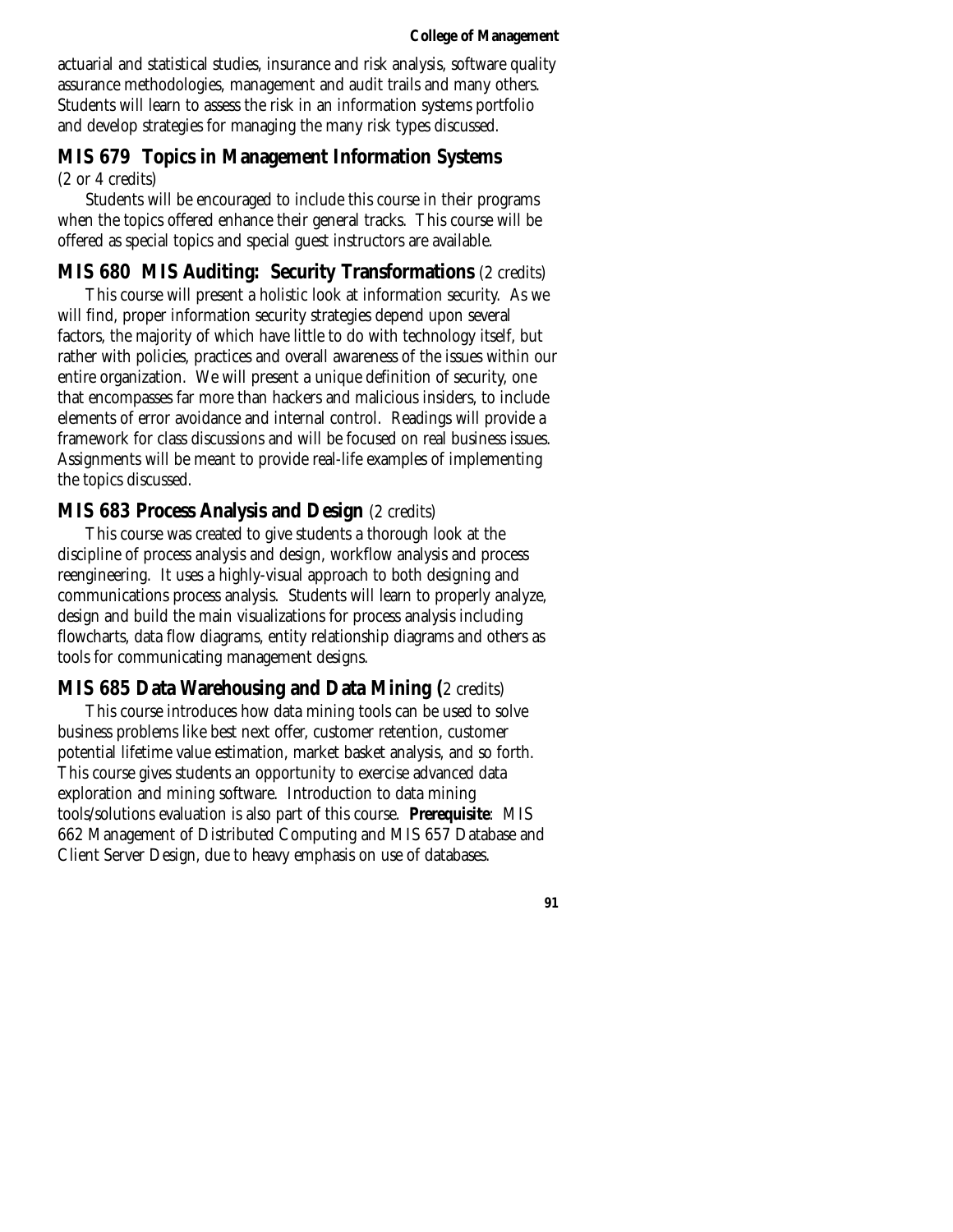# **MIS 686 Advanced Data Warehousing and Data Mining**

(2 credits)

This course gives students an opportunity to exercise advanced data exploration and mining software to analyze retail customer behavior. Students are supposed to use a macro language to document data quality problems. Introduction to e-customer behavior is also a part of this course. **Prerequisite**: MIS 685 Data Warehousing and Data Mining.

### **MIS 689 Internships** (2 or 4 credits)

MIS internships give students the opportunity to apply what they have learned in the program to real-world situations. These experiences are particularly important for students moving into the information technology field from other disciplines, or students lacking substantive IT experience. Internships are developed in conjunction with the MIS Department faculty and the Internship Office.

### **MIS 690 Electronic Commerce** (2 credits) [Pending Approval]

Electronic commerce has revolutionized both consumer and business transactions. This course surveys the essential elements of electronic commerce. Topics covered include: business models for business-toconsumer (B2C) and business-to-business (B2B) electronic commerce; the tools, skills, business concepts, strategic opportunities and social issues that surround the emergence of electronic commerce on the Internet; electronic markets and auctions, security and confidentiality issues.

### **MIS 691 M-Commerce** (2 credits) [Pending Approval]

Mobile commerce is growing rapidly as one of the next frontiers of MIS. This class will provide an overview of new and existing m-commerce technologies and will provide strategies for analysis and implementation of these products as part of the IT architecture of the firm. Marketing strategies will also be considered.

### **MIS 693 Web Content and Design (2 credits)**

E-commerce has revolutionized both consumer and business to business (B2B, B2C, B2E and so forth) transactions. It requires substantial change in organizational process design, and in the design of Internet Web pages. This course covers the full range of technical and process issues related to successful design and implementation of Web sites to meet Web goals and to conduct electronic business. Intranet and security issues are also covered thoroughly.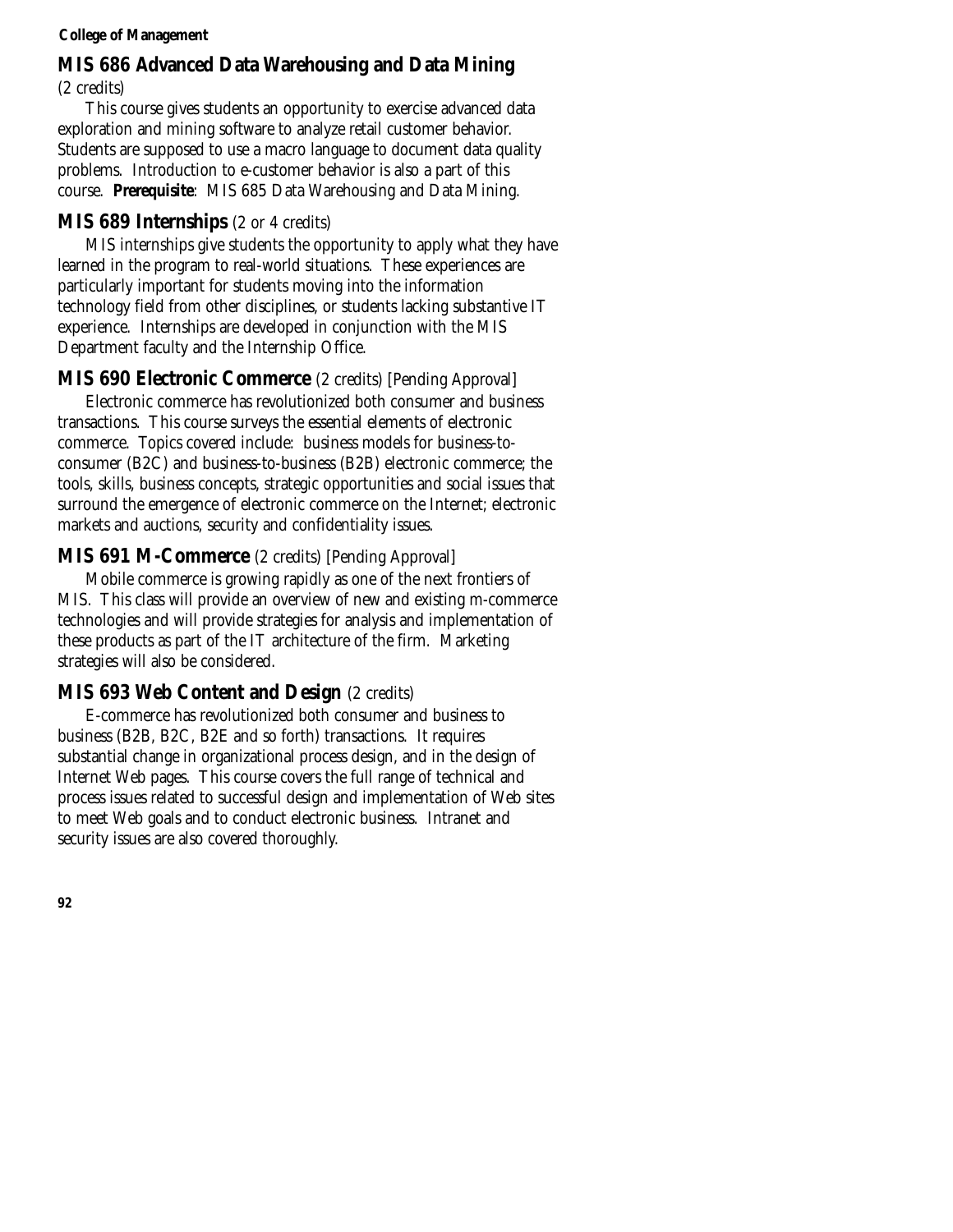#### **MIS 694 Cyber Ethics** (2 credits) [Pending Approval]

With information technology playing an ever greater role in organizations, and the widespread availability of technology with the ability to collect and create information on everyone, many new ethical issues have been created. This course will frame many current ethical issues in IT and help the student develop methods of analyzing and dealing with these issues in real-world situations. Topics may include issues such as privacy, copyright and intellectual property, employee monitoring approaches, multinational information flows, corporate intelligence and others. Hacking, computer security, viruses and other acts of destruction will be reviewed from an ethical perspective.

#### **MIS 695 Electronic Government** (4 credits)

The purpose of this course is to describe the growth of e-government, typical phases of development, and strategies for planning and managing e-government initiatives. Topics include both the challenges to e-government such as data privacy and the "digital divide," as well as the best practices, success stories and breakthrough innovations in public sector service delivery.

#### **MIS 699 Integrative Capstone Project** (4 credits)

Two cohorts per term will be formed to do systems projects, one of which will be Web-based. Twin Cities organizations will be solicited for systems development or other related projects. Resident faculty will oversee teams. Group project and individual reports will be created. Clients' perceptions will be determined. This experience will give the students many networking opportunities in addition to the critical opportunity to apply what they have learned in a rigorous way. Theory and practice will merge to meet the fast-paced requirements of a real-world IS environment. When the cohort successfully completes its project, its members will have valuable experiences to draw on for years to come. **Prerequisite**: Completion of all Phase I courses and at least 10 credits from concentration, or program director's consent.

### **Marketing**

#### **MKTG 600 Marketing Management** (4 credits)

This course examines activities through which private, nonprofit and government organizations provide goods, services or ideas to serve a selected market segment's defined needs. Some of the topics included are demand analysis/needs assessment; analysis of competition for markets and/or resources; setting systems of marketing objectives; designing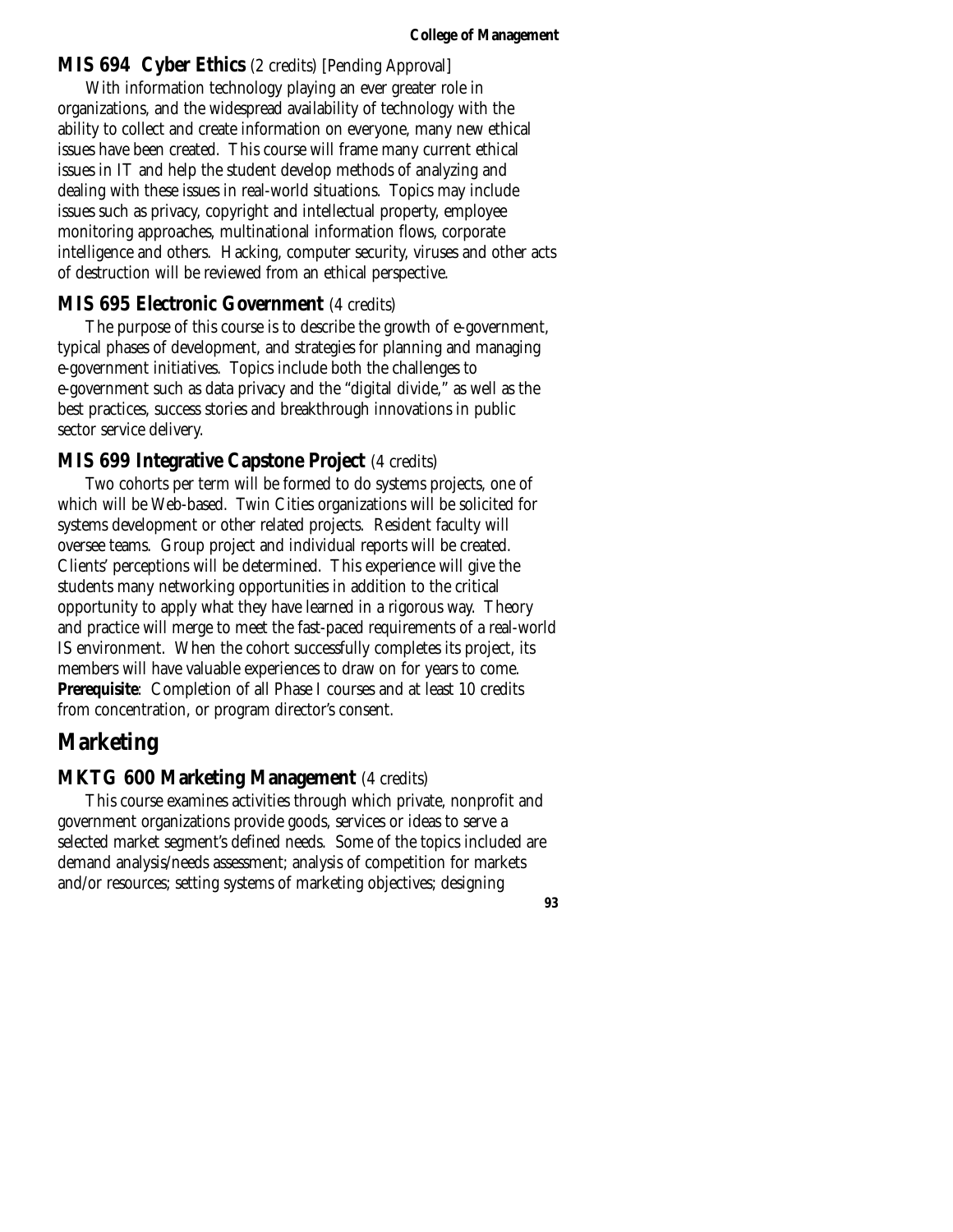marketing strategies relating to the offer, communications, distribution methods and pricing; organization for marketing; and budgeting and evaluation. This course enhances students' understanding of methods used by organizations to perpetuate themselves in their environment and increases their ability to contribute to their organizations' longevity.

### **MKTG 620 Research for Marketing Decisions** (4 credits)

Management decisions necessary to maintain organizational strengths and adjust to changing conditions require relevant and timely marketing information. This course provides techniques for defining researchable issues, methods of finding and using secondary source materials, design and implementation of primary research strategies and procedures, data analysis and methods of presenting the findings. Particular attention is given to sampling methods, questionnaire design, data displays and project management.

### **MKTG 639 Marketing Strategies in Public and Nonprofit**

#### **Organizations** (4 credits)

Nonprofit organizations usually place greater emphasis on volunteers, private donations and foundation grants than the private sector. Their clients are not usually expected to pay fully-allocated costs for services provided. As a result, marketing efforts are often directed to improving the quality of life for underserved persons and to funding agencies for financial support. This course examines marketing strategies and procedures of nonprofit organizations, as well as public organizations, with special emphasis on needs assessment, services offered, information and outreach programs and stakeholder relations.

### **MKTG 642 Design and Management of Advertising**

#### **Programs** (4 credits)

Management of advertising programs requires that good use be made of electronic and print media, direct mail, public relations, promotions and personal sales power in achieving organizational goals. Topics include audience analysis, creative strategies, advertisement production, computer graphics, trade shows, advertising laws and the ethics of advertising communications. Special attention is given to multicultural factors in designing advertising campaigns.

### **MKTG 650 Purchasing Management (2 credits)**

This course examines the activities undertaken by purchasing personnel to achieve the objectives of their organization. The topics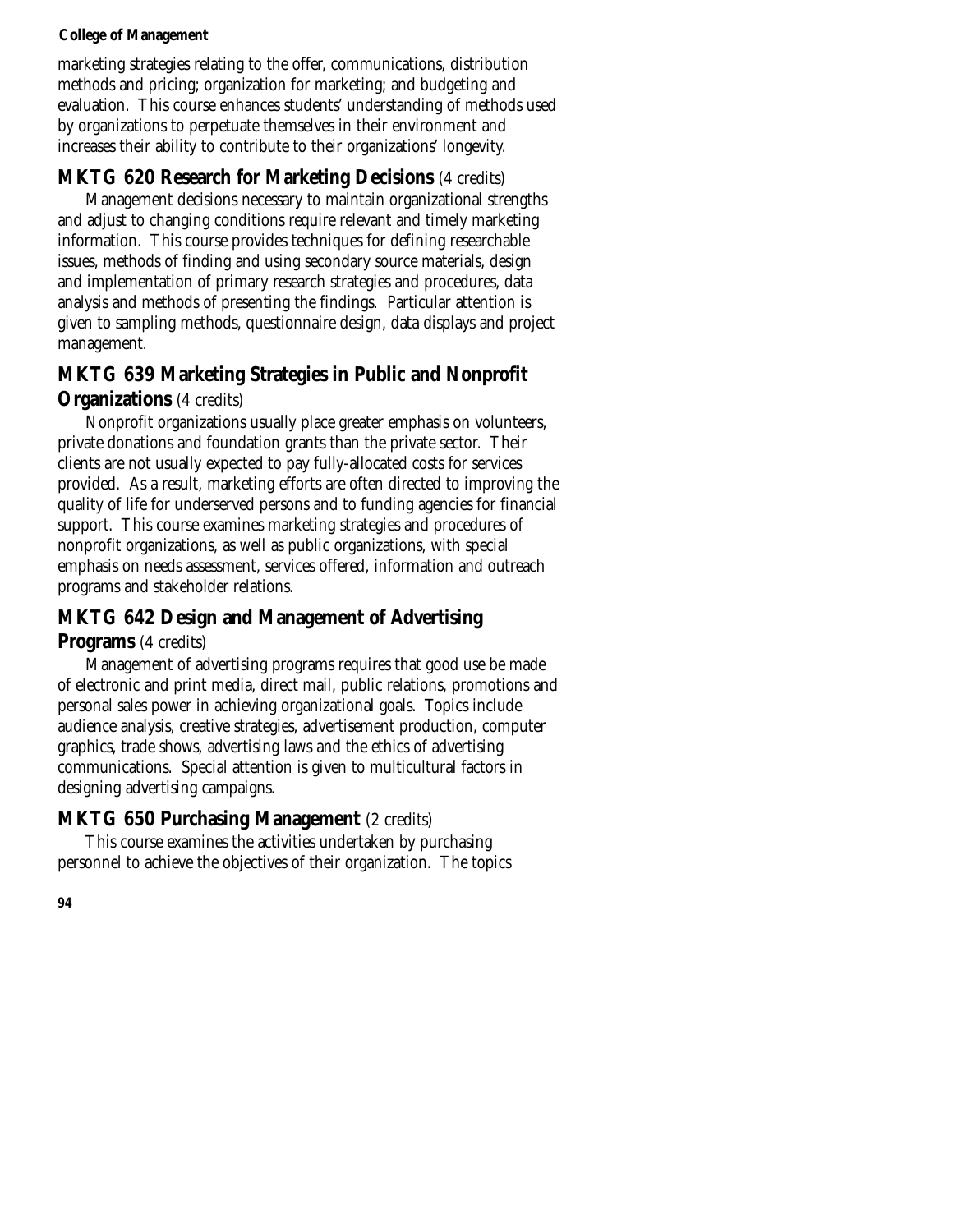covered include value analysis, vendor analysis and certification, negotiations and contracting, logistics and inventory control, and the legal and ethical considerations in professional purchasing. These topics are relevant for organizations in the public and nonprofit sectors of the economy as well as to private-sector organizations.

#### **MKTG 651 Materials Management** (2 credits)

This course examines those activities concerned with materials and inventory requirements from receiving the materials to their introduction into the manufacturing processes. Topics discussed include objectives and organization for materials management, total quality management, materials requirement planning, traffic management, warehousing, automated inventory control systems, and legal and ethical considerations in MIS management.

### **MKTG 652 Supply Chain Management/Logistics Management** (2 credits)

This course examines those activities involved in planning, implementing and controlling the flow of raw materials, in-process inventories, and finished goods from the point of origin to the points of consumption at the lowest total costs. Topics covered include strategic planning; forecasting; inventory management; transportation modes, services and rates; warehousing; information systems; performance measurement; quality; materials handling; customer services; and the overall management of logistical functions.

#### **MKTG 653 International Purchasing (2 credits)**

Global competition makes it increasingly important for American firms to contract with foreign companies in order to establish efficient and reliable sources of industrial materials and supplies. Topics include starting a global buying program; dealing with foreign cultures, business practices, monetary systems, and related legalities; writing international purchase orders; controlling global logistics costs; and U.S. programs designed to benefit importing buyers.

#### **MKTG 654 Current Issues in Purchasing/Logistics**

#### **Management** (2 credits)

This course examines those trends and issues which are most likely to influence policy-making and strategy design for efficient and effective purchasing management. Topics include changing information technologies affecting efficiency in purchasing; changing technologies in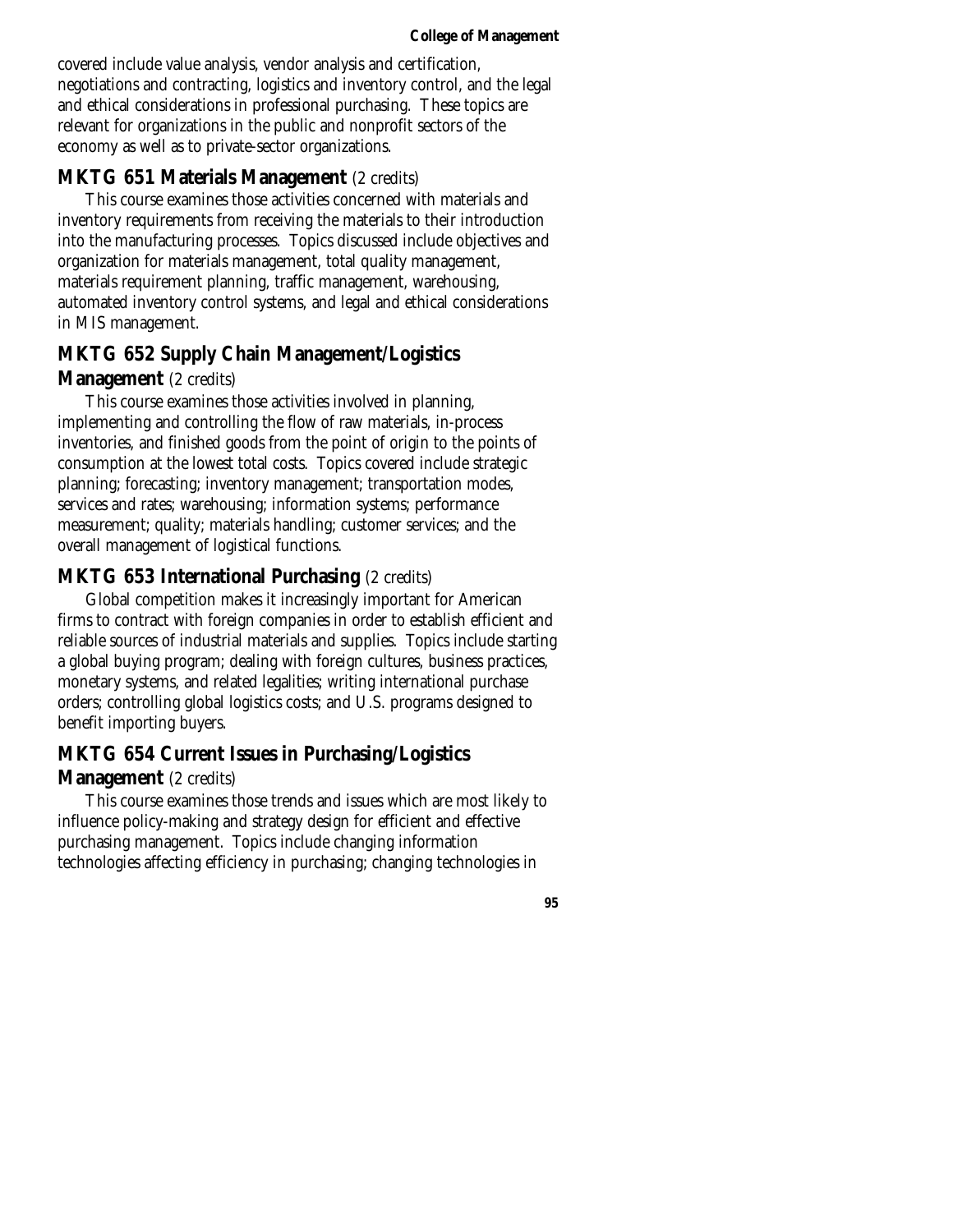transportation and storage; influences of the changing makeup of the work force; purchasing's role in quality management; strategic alliances with suppliers; multinational sources; and legislative initiatives. Seminars are led by experienced executives in purchasing management.

#### **MKTG 656 Professional Negotiations** (2 credits)

This course helps students to understand the role of negotiation in purchasing goods and services to support manufacturing operations. Topics include how to establish negotiations objectives, how to analyze and to use various negotiating strategies and tactics, how to negotiate in line with legal and ethical considerations, and how to evaluate the effectiveness of negotiating policies, procedures and personnel.

#### **MKTG 670 Marketing to Business Organizations** (2 credits)

More dollars are spent in sales to businesses than to household consumers. Manufacturers, wholesalers, retailers and business service organizations have buying patterns and motives different from household consumers, making specially-designed marketing efforts necessary to meet their needs. This course provides methods and procedures for planning, implementing and evaluating marketing systems and programs serving the needs of the economy's for-profit business sector.

#### **MKTG 680 Developing International Markets** (4 credits)

The development of world trade makes it increasingly important for firms in virtually any industry to widen markets overseas. This course provides methods and procedures for assessing opportunities abroad, and for establishing, maintaining and managing marketing activities in other nations of the world. Special emphasis is given to negotiations involved in building marketing organizations, and to logistical, legal and cultural considerations important for productive exchanges of goods, services and currencies.

#### **MKTG 690 Strategic Marketing Planning** (4 credits)

This course covers marketing planning from mission statement to budgets. It extends and builds upon the planning methods introduced in Marketing Management. Particular emphasis is placed upon environmental scanning, competitive analysis, comparisons of alternative strategies and the organizational activities required to implement the plan. The planning methods and procedures discussed are equally applicable for organizations operating in the economy's private, not-for-profit and government sectors.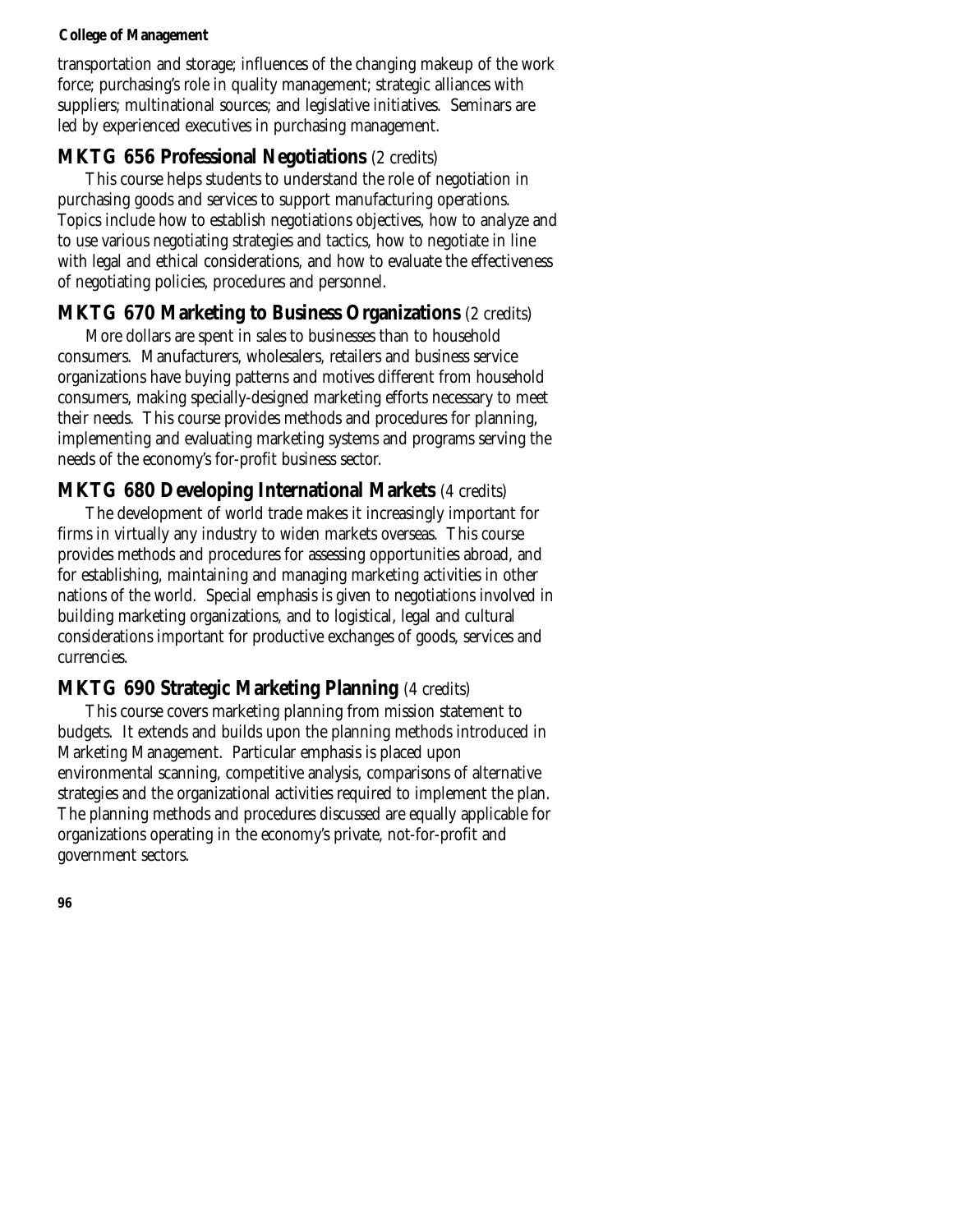### **Independent Study**

MKTG 650 Purchasing Management (2 credits)

MKTG 651 Materials Management (2 credits)

MKTG 652 Supply Chain Management/Logistics Management (2 credits)

### **MKTG 695 Master's Paper Development** (4 credits)

This course is designed to help students refine and clarify their master's paper topics. Course topics include development of a paper proposal, use of the existing literature and research methods. Students are expected to begin the course with a tentative project already selected. Successful completion may require formal paper proposal, outline of paper, literature review, bibliography, description of methodology and selection of the paper advisor. **Prerequisite**: Completion of all Phase I courses and at least four elective credits.

# **Nonprofit Management**

#### **NPM 600 Nonprofit Management Foundations** (4 credits)

This foundational course for the nonprofit track in the M.P.N.A. program explores the challenges of leading and working in today's nonprofit organizations. It also includes an examination of the theory, history and development of nonprofits. Students examine in-depth current issues confronting nonprofit organizations. This is intended to be the first course taken by students who wish to pursue the nonprofit concentration.

### **NPM 671 Financial Decision Making in Nonprofit**

#### **Organizations** (4 credits)

This course provides a comprehensive approach to successfully managing the finances of nonprofit organizations, with particular attention to the principles of budgeting (capital and operating), financial statements, cash management, basic accounting and auditing principles and investment practices. Emphasis will be placed on the unique position of nonprofit organizations and their complex interrelationships with both the public and private sectors. **Prerequisite**: NPM 600 Nonprofit Management Foundations.

#### **NPM 672 Nonprofits and Social Change** (4 credits)

Multiple perspectives of the role of nonprofit organizations in social change are presented in this course. It includes planning models and tools, strategy design, constituency building, training, proposal writing, program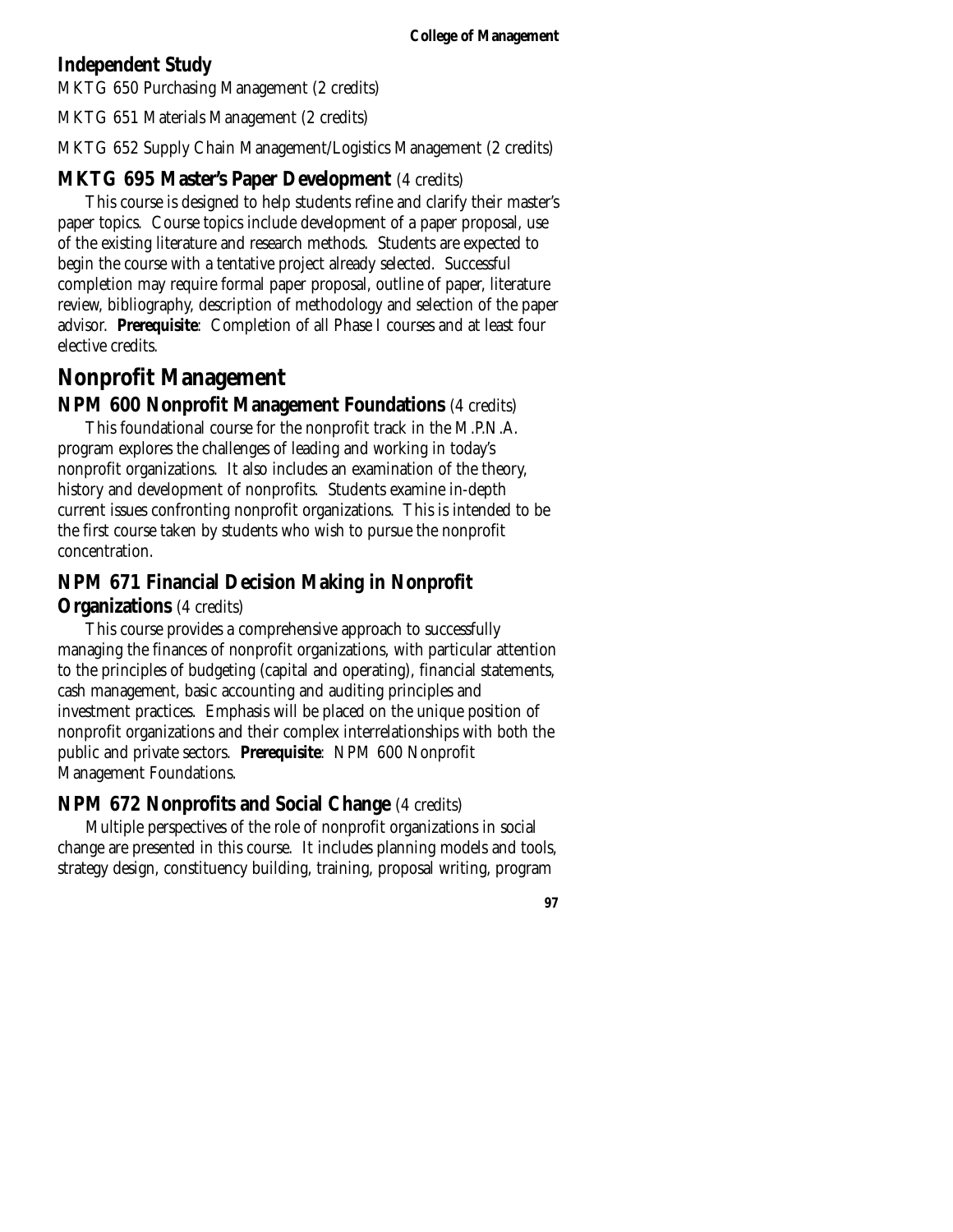management and evaluation, and ethics and value in nonprofit operations. This is the policy-oriented course in the M.P.N.A. program's nonprofit track, similar to PADM 650 in the public administration track. **Prerequisite**: NPM 600 Nonprofit Management Foundations.

# **Public Administration**

### **PADM 600 Public Administration Foundations**

This foundational course for the public administration track in the M.P.N.A. program familiarizes students with the historical and contemporary place of governmental institutions in the United States and in Minnesota. It provides an overview of the field with particular attention to governance, the political environment, ethics, intergovernmental relations, public sector reform and community building. The unique challenges of leadership and management in the public sector are also addressed. This is intended to be the first course taken by students who wish to pursue the public administration concentration.

### **PADM 650 Policy Analysis and Planning** (4 credits)

Policy analysis in the public sector differs from that in the nonprofit sector because of the political context and process in which it occurs. This course's core is understanding the importance of how policy issues are defined and then comparing and evaluating alternative approaches to addressing them. It helps students to better understand, design, implement and evaluate public policies and programs.

#### **PADM 672 Public Finance (4 credits)**

This course explores how the operations of public agencies are financially managed and paid for. Students examine taxes and government budgets from legal, economic and political perspectives. The main taxes of the American system—income, sales and property (as well as fees), intergovernmental transfers, economic development, education finance, and public borrowing are covered on the tax side. On the spending side, students prepare and implement mock budgets. Current topics in government spending and taxation are also examined.

### **PADM 689 Strategic Management of Information in Public and Nonprofit Organizations** (4 credits)

This course offers a "big picture" of the e-government field that involves the use of digital age tools to improve public services. The intended outcome is to have participants acquire familiarity with the field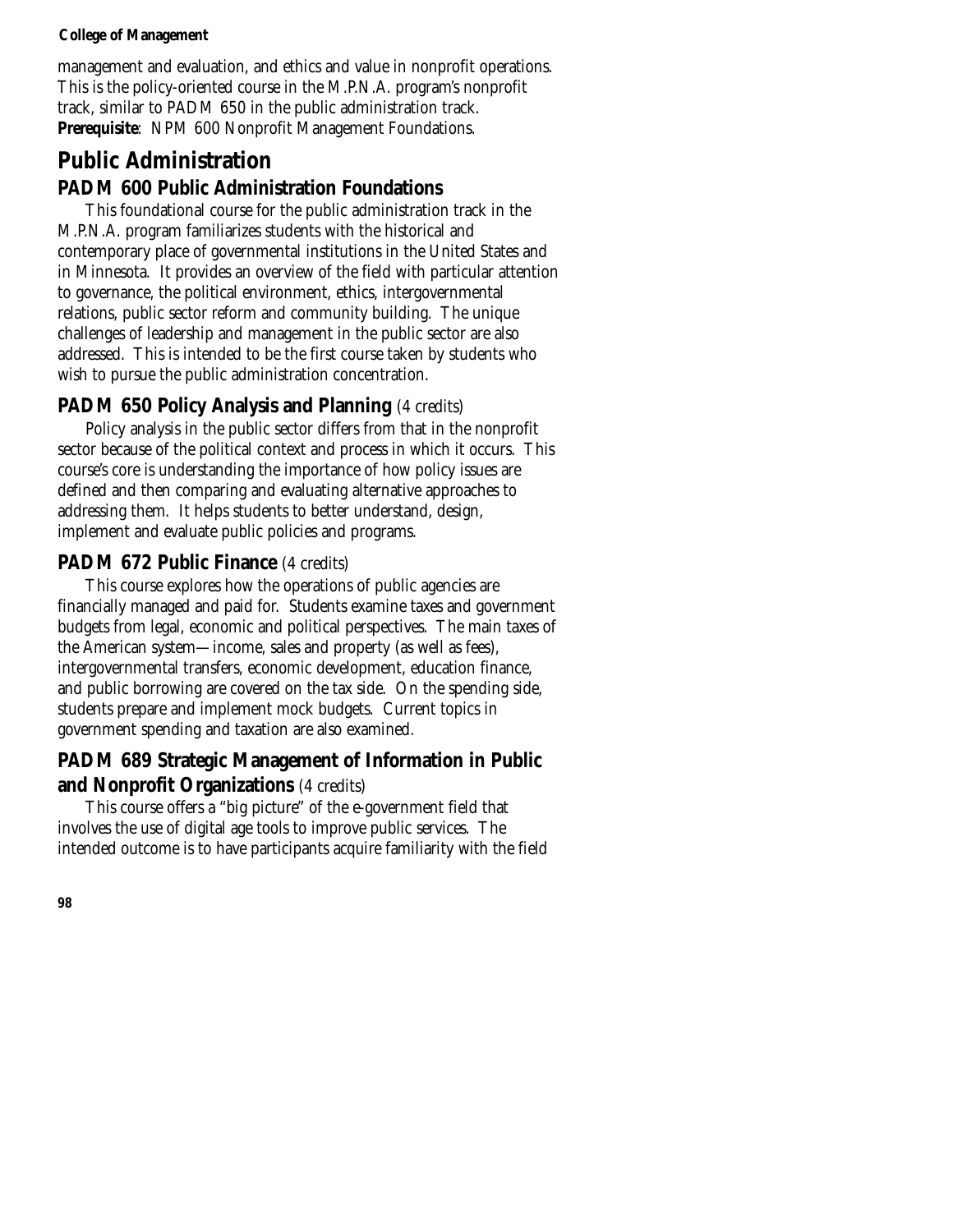of e-government and to offer a generalist background in managing information technology issues as related to e-government initiatives. This course also offers a basic set of definitions and a framework for outcomes or performance measurement, offers links to strategic planning and organizational alignment in outcomes systems, and examines a number of outcomes systems in place at the state and local level.

#### **PADM 695 Seminar in Community-oriented Management**  (4 credits)

This capstone course for the M.P.N.A. program seeks to integrate learning from earlier course work and focus that learning on issues facing our communities. Attention is given to the capacities of managers in the government and nonprofit sectors to deal effectively with community issues and the relationships between management practices and community development. **Prerequisite**: Completion of all M.P.N.A. core courses or instructor's consent.

#### **PADM 699 Topics in Public and Nonprofit Administration**  (4 credits)

This course explores a variety of contemporary issues in public administration and nonprofit management in greater detail. The focus keeps changing to keep pace with new issues and new circumstances.

# **College of Professional Studies**

Saint Paul Campus, St. John's Hall, second floor 651-793-1330 Carmen I. Coballes-Vega, dean

### **Department of Psychology**

612-659-7131

Faculty: Deborah Bushway, Kelly Hazel (M.A. in Psychology program coordinator), Shelley Hunt, Heidi Malloy, Rosalyn Rubin (department chair), Susan Rydell, Gary Starr, Mark Stasson.

## **Master of Arts in Psychology (M.A.)**

This unique program is designed for individuals who desire additional training in psychology that will allow them to apply psychological principles to their current work. This program is rooted in a community psychology model rather than an individualistic model of implementing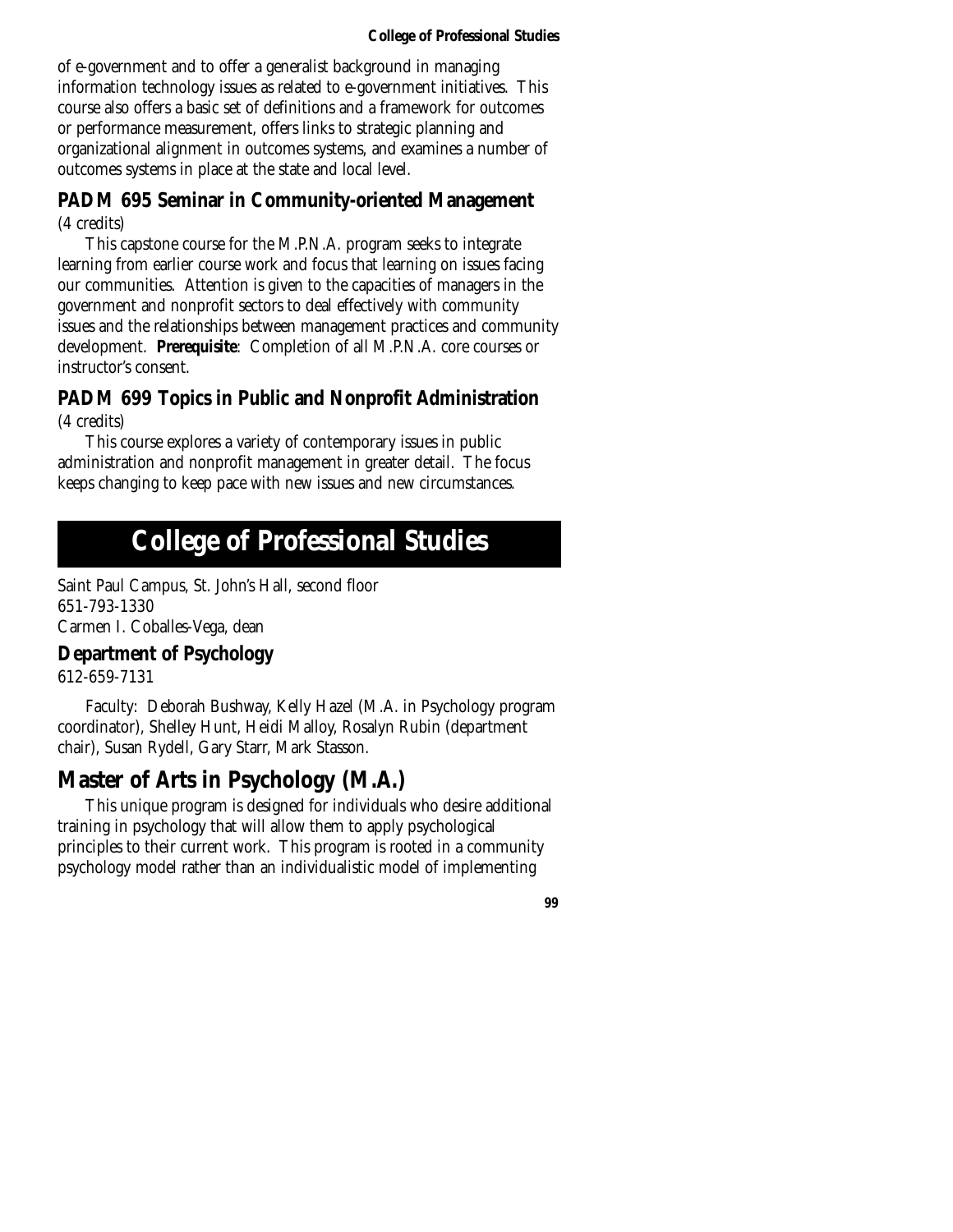change in our society. Specifically, the course work on community interventions and program design, program evaluation, and research methods as applied to evaluation and assessment are unique features of this graduate program. Interventions which are rooted in the wisdom and work of the members of each community are emphasized.

The Master of Arts in Psychology degree is designed to offer students with interest in a wide variety of community and organizational topics access to quality graduate education in psychology. This program emphasizes the application of psychology in the form of community-based interventions rather than in traditional "therapeutic" interventions.

This program supports Metropolitan State's commitment to partnership with the community. It is the goal of this program to integrate the views of community members with traditional psychological theories in order to develop and assess programs that strengthen and serve all of our Twin Cities communities.

### **The Program**

The goal of the psychology master's program is to provide you the opportunity for both breadth and depth in an area of particular relevance to you. Students graduating from this program will have attained the following:

- an advanced understanding of the science and practice of psychology;
- an understanding of the intersection of race, class and gender issues and psychological theory;
- the ability to apply psychological principles to issues of concern in our communities and organizations;
- the ability to assess the impact of interventions based in psychological principles;
- the ability to be critical consumers of the existing psychological literature;
- the ability to pursue an in-depth study of the topic and community of most interest to the student; and
- the ability to conduct relevant applied research independently.

### **Students**

This master's program will appeal to students who are currently employed in a wide range of advocacy and/or human services fields, and who are interested in improving their skills and increasing their career options. One of the program's primary goals is to offer "career ladder" education relevant to the needs of staff and middle managers in human **100**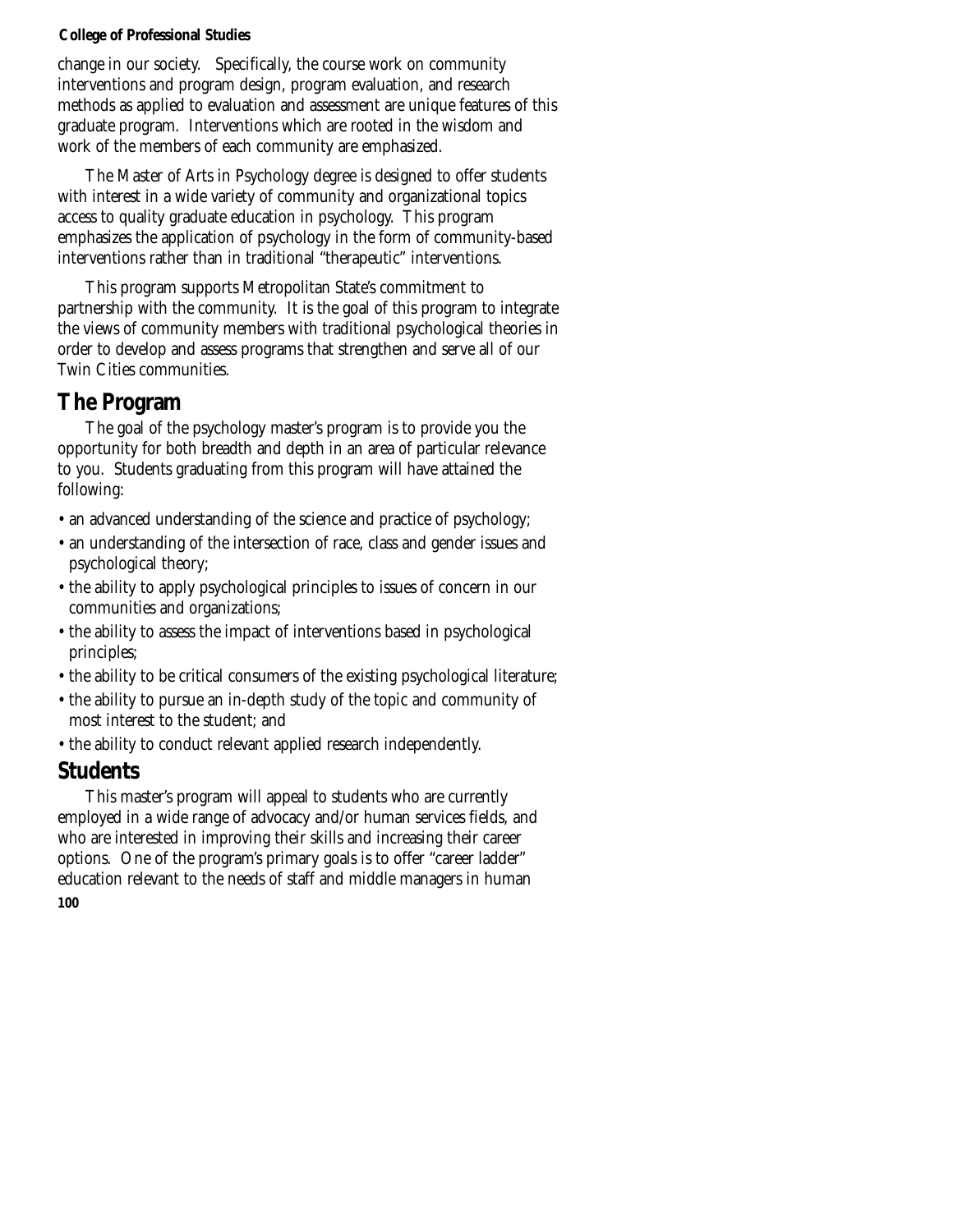services, corrections, group homes, social services agencies, child care agencies, violence prevention agencies, recreation services and religious service agencies. This master's program also educates staff and/or management in scientifically sound, effective, efficient and useful program evaluation strategies. Students who are interested in career changes or entering social services work will also find the program attractive.

### **Faculty**

The psychology program faculty are committed to high-quality instruction. Resident faculty will be the primary instructors in graduate courses, and community faculty will bring their expertise to the appropriate courses. All instructors have experience both in the classroom and in the field.

### **Admission to the Program**

Applications to the program are accepted in the spring for fall semester admission. Applicants to the Master's of Psychology program must complete the following requirements:

- 1. Official transcript indicating:
	- baccalaureate degree (or equivalent) from an accredited college or university;
	- 3.0 GPA; and
	- psychology major or major in a related field and prerequisite courses (general psychology, social or community psychology, statistics or research methods);
- 2. Complete the admissions application packet including:
	- a nonrefundable \$20 application fee (Graduates of Metropolitan State University are exempt from this fee.);
	- letter of interest:
	- resume;
	- three letters of reference (as provided in the application); and

3. Interview with a faculty member. (The goal of this interview is to increase the fit between program and your personal goals.)

If you do not meet the requirements stated in number one above, you might be admitted provisionally if other requirements are met.

If your native language is not English and you did not graduate from an accredited American college or university, you are required to score 550 or higher on the paper-based Test of English as a Foreign Language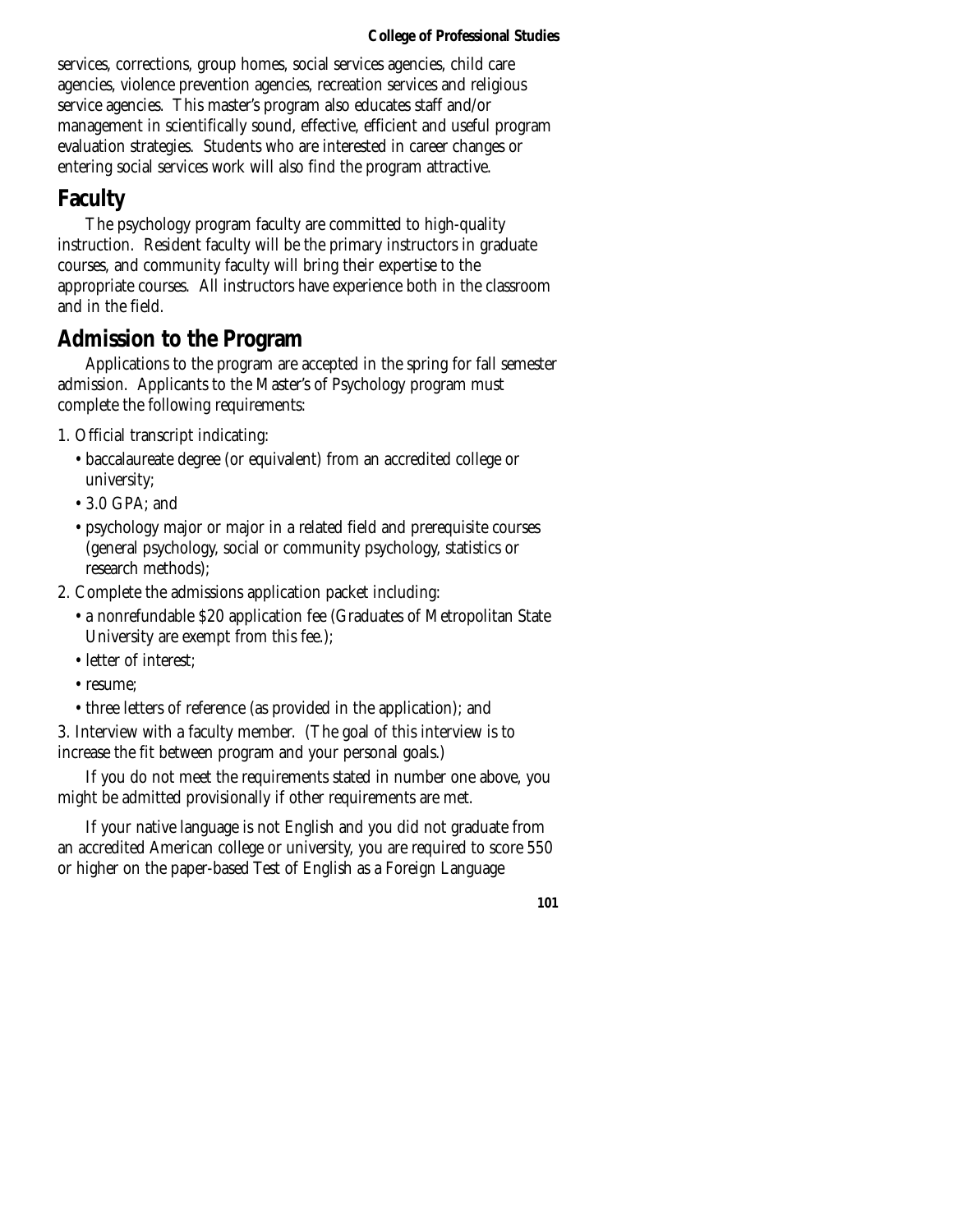(TOEFL), 213 on the computer based TOEFL or 80 on the Michigan Test of English. In addition, transcripts from colleges and universities located outside the United States must be evaluated for equivalency by an external agency such as Educational Credential Evaluators (ECE) or World Evaluation Services, Inc. (WES).

## **Curriculum**

A minimum of 36 semester hours is required for the Master of Arts in Psychology degree. This includes:

- a set of four core courses (16 credits) to establish a solid foundation in community psychology and community-based research methodology;
- two practice-oriented courses (9 credits) focused on developing skills in program evaluation and community-based intervention;
- elective courses, independent study, and practicum/internship experiences (7 credits minimum) that offer an opportunity for students to focus their work on their particular area of interest (such as development of community leadership, prevention of dating violence, empowerment, substance abuse prevention, gay and lesbian issues, families in a specific ethnic community, children in daycare centers, elderly, women's health and so forth); and
- a Master's Thesis (4 credits) that allows the student to carry out an original piece of research in an area of their choosing, thus honing their applied research skills and providing a capstone for their graduate training experience.

### **Core Courses (16 credits)**

PSYC 650 Principles of Community Psychology I (4 credits)

- PSYC 651 Principles of Community Psychology II (4 credits)
- PSYC 610 Quantitative Research Design for Community-based Research (4 credits)
- PSYC 615 Qualitative Methods and Analysis for Community-based Research (4 credits)

### **College of Professional Studies Course Descriptions**

### **PSYC 562 Working with Diverse Communities Seminar**

(1 credit)

These seminars are open to current students as well as professionals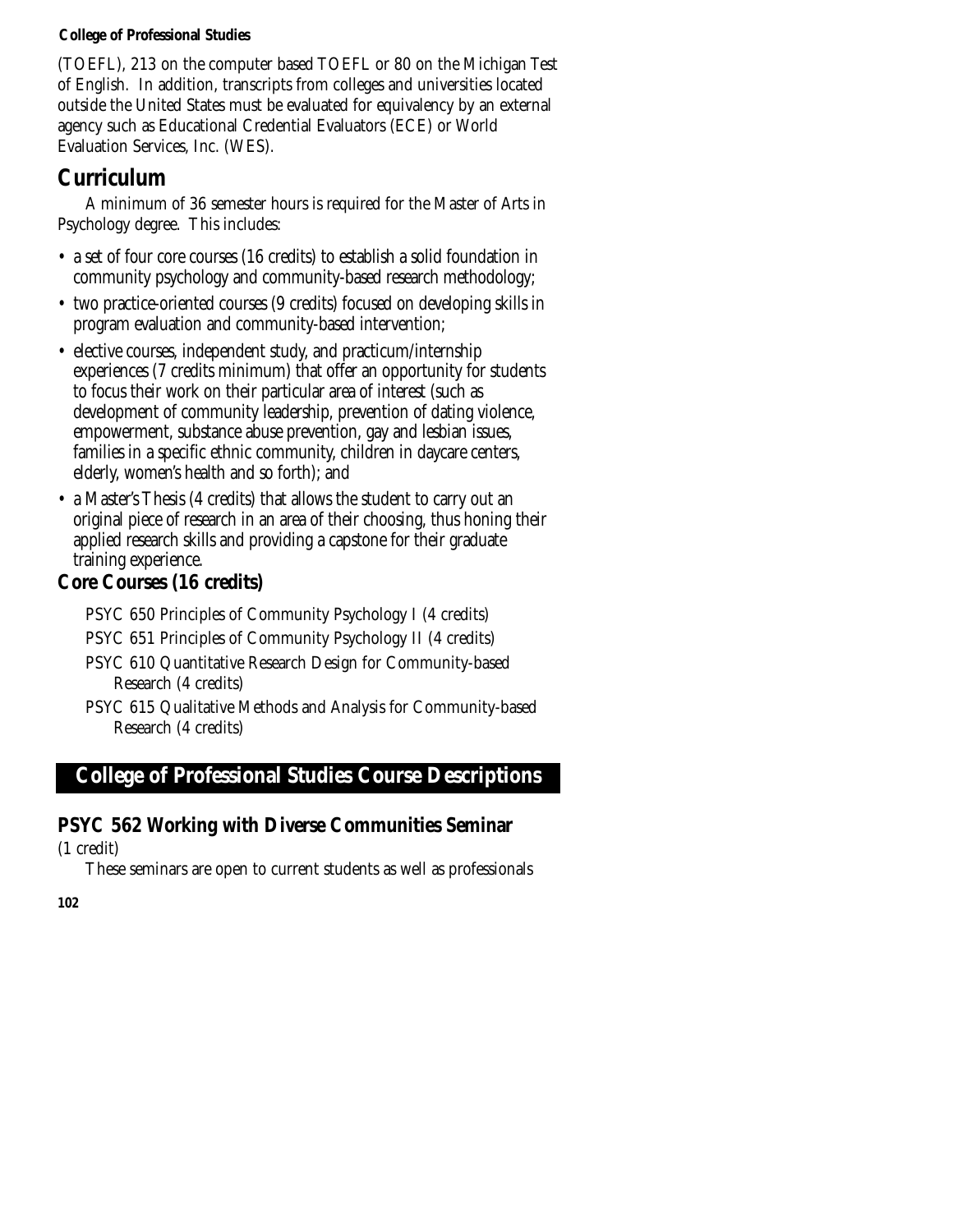who work or plan to work with culturally-diverse communities. Each seminar is focused on one specific issue or community. The seminars provide opportunities for in-depth learning of issues and culturally-specific knowledge relevant to working in diverse communities.

### **PSYC 610 Quantitative Research Design for Communitybased Research** (4 credits)

The course will present a wide variety of designs, analyses and conceptual approaches appropriate to improving our general understanding of behavior and social problems in communities. Experimental, quasi experimental and survey research methods are covered along with issues of sampling, measurement, reliability and validity. **Prerequisite**: An undergraduate research methods course and statistics course and admission to the program.

### **PSYC 615 Qualitative Methods and Analysis for Community-based Research** (4 credits)

This course introduces students to classical and contemporary research within the qualitative (or interpretive) paradigm of social science. This course uses hands-on experience in the practicalities of a variety of methods for conducting qualitative research. **Prerequisite**: PSYC 610 Quantitative Research Design for Community-based Research.

### **PSYC 618 Design and Application of Program Evaluations**  (3 credits)

This course builds on the information in the core methods courses. Students learn how to focus their research skills in the applied area of program evaluation. The strengths and weaknesses of various quantitative and qualitative methods of program evaluation are discussed. Students engage in a community-based program evaluation hands-on project. **Prerequisite**: PSYC 610 Quantitative Research Design for Communitybased Research and PSYC 615 Qualitative Methods and Analysis for Community-based Research.

### **PSYC 620 Grants in Community-based Practice** (3 credits)

This course will offer an overview of effective grant-writing principles. Students will gain an understanding of how to evaluate grant-funding opportunities, how to partner with communities and collaborating agencies in the grant proposal process, how to assemble the grant proposal team and garner necessary resources and how to prepare an effective proposal. This course will offer an opportunity for students to evaluate grant-funding opportunities and develop a grant proposal.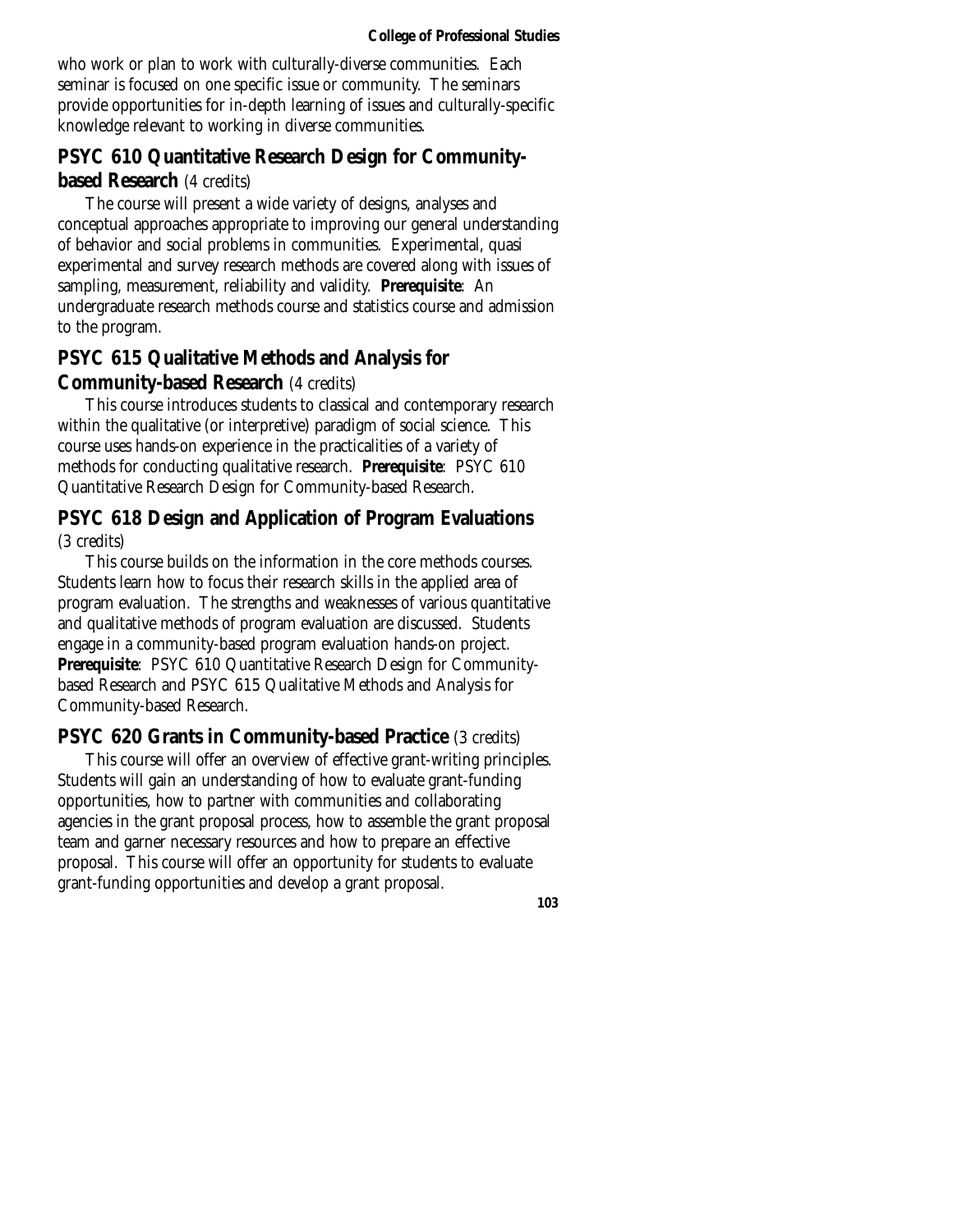#### **PSYC 650 Principles of Community Psychology I** (4 credits)

This course is designed to offer students an introduction to the theories, attitudes, assumptions and practices of community psychology. Concepts such as community empowerment; prevention and intervention at primary, secondary and tertiary levels, and multicultural understandings of community will be addressed. **Prerequisite**: Admission to program.

### **PSYC 651 Principles of Community Psychology II** (4 credits)

This course offers students an opportunity to deepen their understanding of community psychology through focused study of the literature and practices surrounding the application of these principles to communities within the metropolitan area. This is not a practicum, but rather a classroom experience. **Prerequisite**: Admission to program; PSYC 650 Principles of Community Psychology I.

#### **PSYC 653 Prevention Theories and Strategies** (3 credits)

Theories and approaches to prevention of a variety of issues will be explored and discussed. Students will develop knowledge and skills that can be used in helping communities combat drug and alcohol abuse, violence, HIV/AIDS, child abuse and other issues. Emphasis is placed on issues relevant to creating and adapting prevention programs for use in culturally-diverse communities.

### **PSYC 655 Health Promotion and Health Policy in**

### **Community Psychology** (3 credits)

This course will offer an overview of innovative models that promote work with community leaders and policy makers to adopt positive health practices and effective health policies. Students will gain an understanding of the relationship of social factors to health, an understanding of health disparities among marginalized communities, and an understanding of community-based programs that are effective in influencing health behavior and health policy. Examples of effective community-based participatory research models in promoting health will be examined.

#### **PSYC 670 Program Design and Community Intervention**  (4 credits)

This course offers the student an opportunity to apply concepts learned in the Principles of Community Psychology courses. The student will design each phase of a community program in an area of interest to him/her. This activity will be informed by the literature and input from relevant constituents. **Prerequisite**: Admission to program; PSYC 650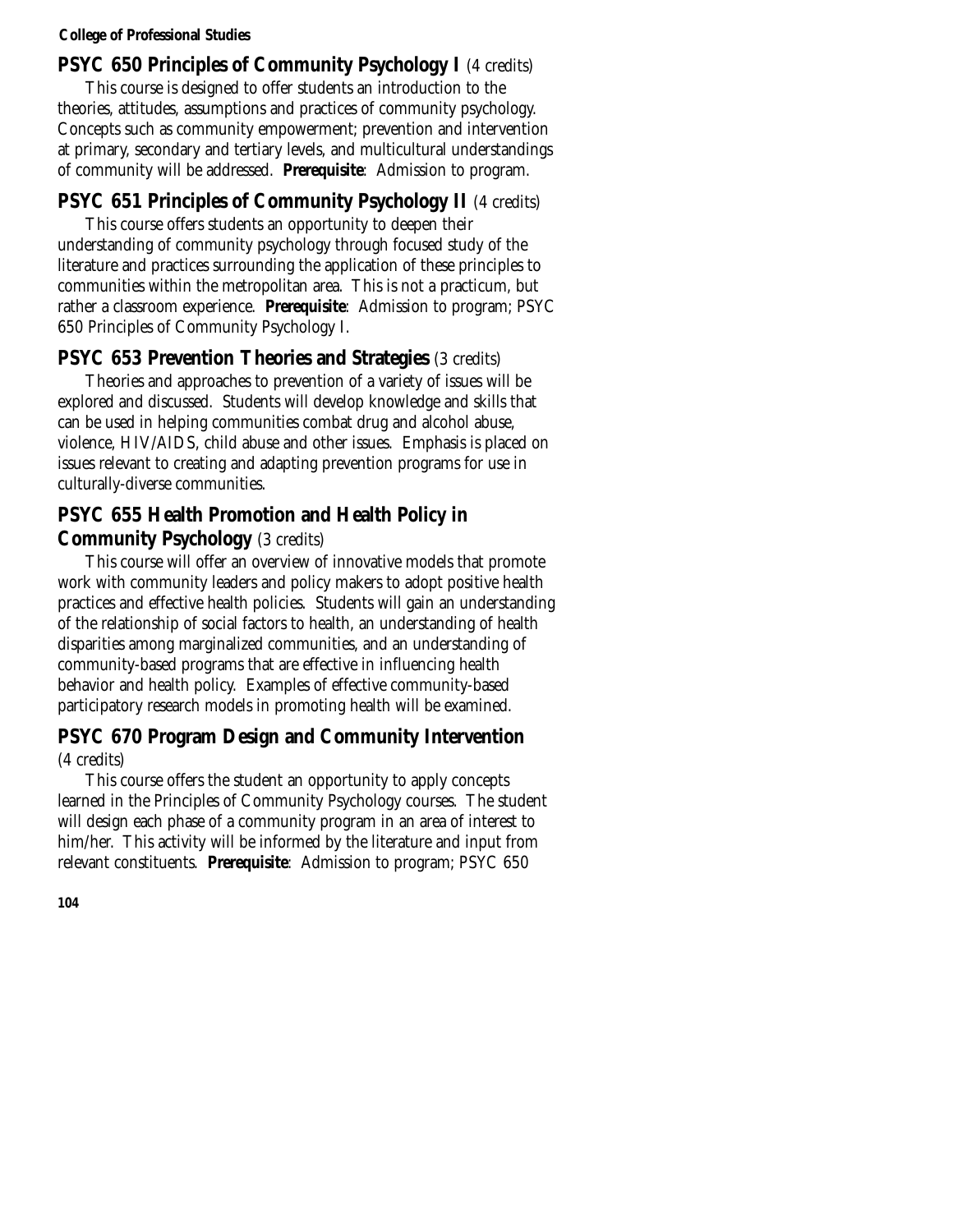Principles of Community Psychology I and PSYC 651 Principles of Community Psychology II or instructor's permission.

#### **PSYC 680 Seminar: Research Topic to Academic Paper**  (2 credits)

This seminar will guide the student in writing a proposal for his/her thesis project. **Prerequisite**: Admission to program; PSYC 615 Qualitative Methods and Analysis for Community-based Research or instructor's permission.

# **School of Nursing**

Saint Paul Campus, St. John's Hall, first floor 651-793-1375 Carmen I. Coballes-Vega, dean; Marilyn Loen, executive director

# **Master of Science in Nursing (M.S.N.)**

The Master of Science in Nursing (M.S.N.) program has three options for students to pursue the study of advanced nursing practice: the generic M.S.N.; the RN through Master of Science in Nursing (RN-M.S.N.); and a Post-M.S.N. option for master's prepared nurses or nurse practitioners (NP) to become an NP or to expand current practice to family or adult nurse practitioners. The generic option is for students who have a bachelor's degree, are RN licensed and who wish to have credentials in advanced nursing practice. The RN-M.S.N. option is for nursing students who are RN licensed through associate degree or diploma preparation and wish to enroll in an accelerated option to complete their M.S.N. degree without the full B.S.N. component.

# **Purpose and Objectives**

The M.S.N. program is designed to:

- provide nursing education that is accessible and flexible;
- prepare nurses to respond to the increasingly complex health care needs of individuals, families and communities;
- contribute to the advancement of nursing practice and the discipline of nursing; and
- collaborate with educational and service partners to foster expanded practice and research opportunities.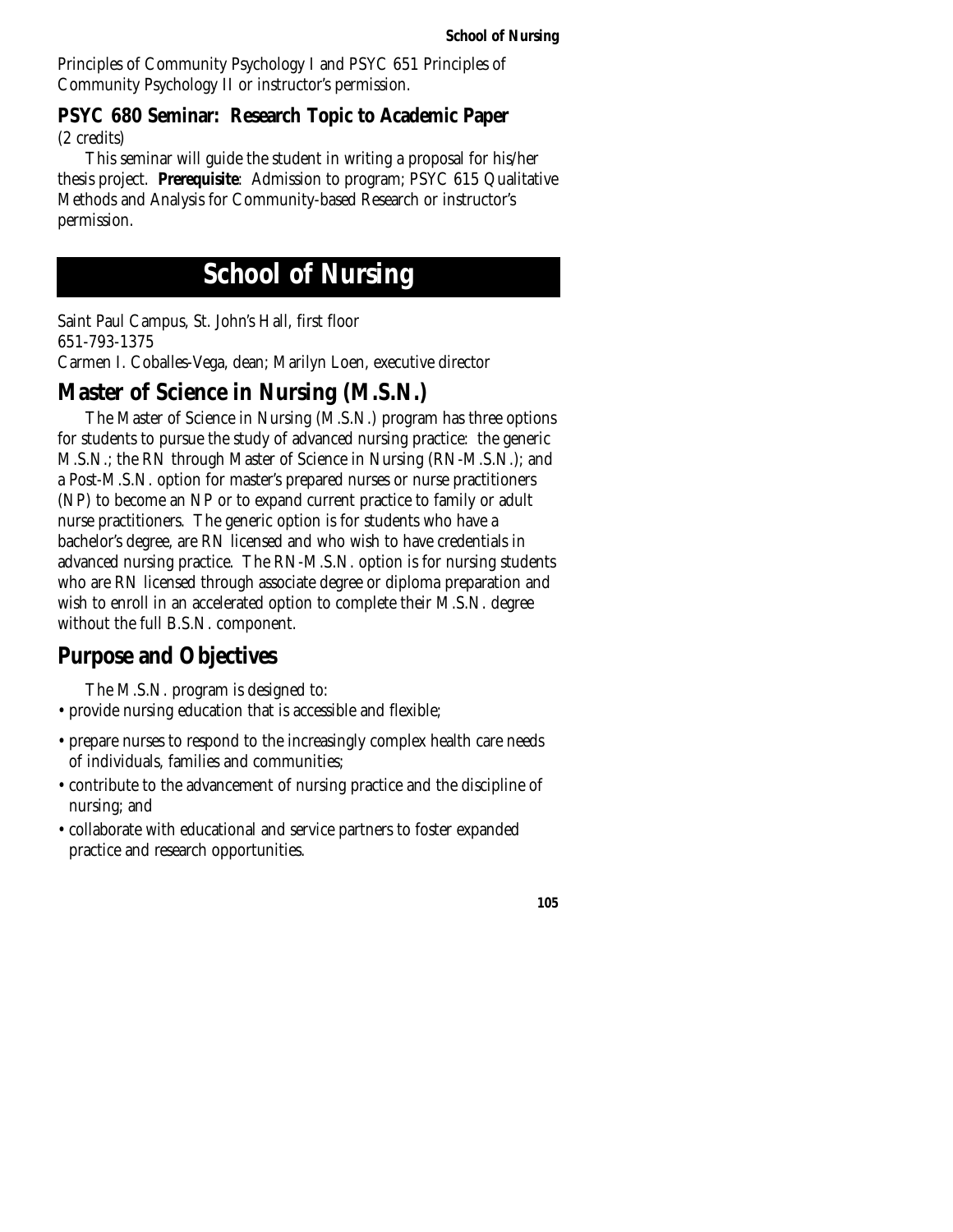Upon completion of the program, you are able to:

- evaluate theories and concepts from nursing and other disciplines for application in advanced nursing practice;
- demonstrate critical thinking in advanced nursing practice;
- demonstrate competence in advanced nursing practice roles;
- apply the principles of ethical decision making and cultural competence in advanced nursing practice;
- demonstrate leadership in improving the delivery of health care;
- collaborate with an interdisciplinary team;
- use a process of scholarly inquiry in advanced nursing practice.

### **Statement of Philosophy**

We believe that nursing is an art and a science, an academic discipline as well as a field of professional practice. As an academic discipline, nursing is concerned with the search for new knowledge and understanding of human responses to health situations. As a practice profession, nursing serves society through knowledgeable and humanistic caring directed toward healing in the "human health experience."*\** 

The process of nursing is deliberative, interpersonal and interactive in nature. Nursing values the intrinsic worth of human beings and strives to meet the health care needs of individuals, families and communities of diverse cultures, values and beliefs. The practice of nursing rests on a decision-making process derived from a synthesis of knowledge and experience in humanities, nursing and related sciences. Nurses assume a variety of roles including those of practitioner, manager, teacher and researcher.

Nursing exists as a mandate from society and occurs within the health care system. This system is influenced by social, political and economic forces. Access to health care services is viewed as a right of individuals as members of society.

We believe that health is a dynamic human experience, a subjective experience for the individual. Health is the manifestation of the personenvironment interaction, influenced by many internal and external factors including those that are biological, emotional, socioeconomic, cultural and spiritual. Health is influenced by values, relationships and personal choices.

*<sup>\*</sup> Newman, M.A., Sime, A.M., & Corcoran-Perry, S.A. (1991). The focus of the discipline of nursing.*  ANS*, 14(1):1–6.*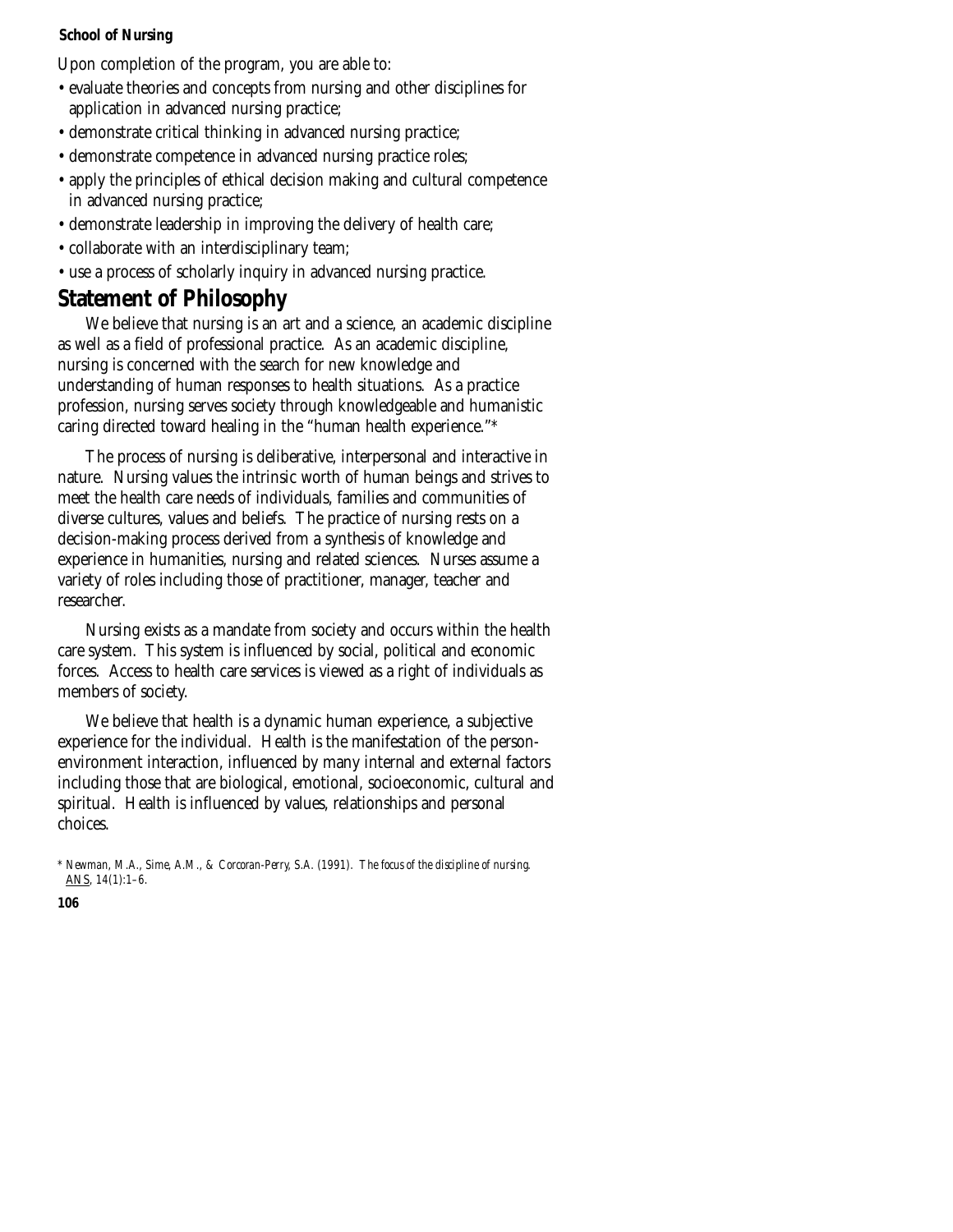Persons are unique, give meaning to situations, are responsible for choices, and are the primary decision makers in health situations. Persons respond holistically to changing environments, to growing and aging, and to suffering and healing.

We believe that education is a lifelong process of realization of human potentials. In this process, knowledge, skills and values are developed and refined. We believe that the purpose of nursing education is to prepare nurses who will provide knowledgeable and culturally-competent nursing care and who will participate in expanding nursing knowledge.

Metropolitan State University's nursing programs are based on the belief that registered nurses should have opportunities to pursue educational preparation to advance their careers. We believe that baccalaureate education prepares students for professional nursing practice as generalists. Building on baccalaureate competencies, master's education prepares students for advanced practice nursing and leadership roles.

We view registered nurses as adult learners who are self-directed and mature, bringing a diversity of experience to the educational environment. Because adult students are able to assume major responsibility for their learning, the faculty serve primarily as facilitators and role models. Learning is facilitated through systematic study, expert role modeling, and interdisciplinary collaboration among faculty, students, clients, nurses and others. The use of adult learning principles and multiple teaching strategies reflects the faculty's belief in students as unique persons with their own cognitive abilities, feelings and values who have the potential for growth and self-directedness.

#### **Admission Requirements**

To be admitted to the program, you must meet the following criteria:

- a baccalaureate degree in nursing or a baccalaureate degree in a field other than nursing, together with an associate degree in nursing from an accredited school of nursing. (If your baccalaureate degree is not in nursing, you will be required to complete the following courses or demonstrate completion of their equivalents: NURS 335 Nursing Research, NURS 456 and 456P Concepts of Community Health Nursing and Practicum, and NURS 457 and 457P Leadership and Management in Nursing and Practicum.) These courses will be completed prior to graduate course work.
- a cumulative grade point average of at least 3.0 (on a 4.0 scale) in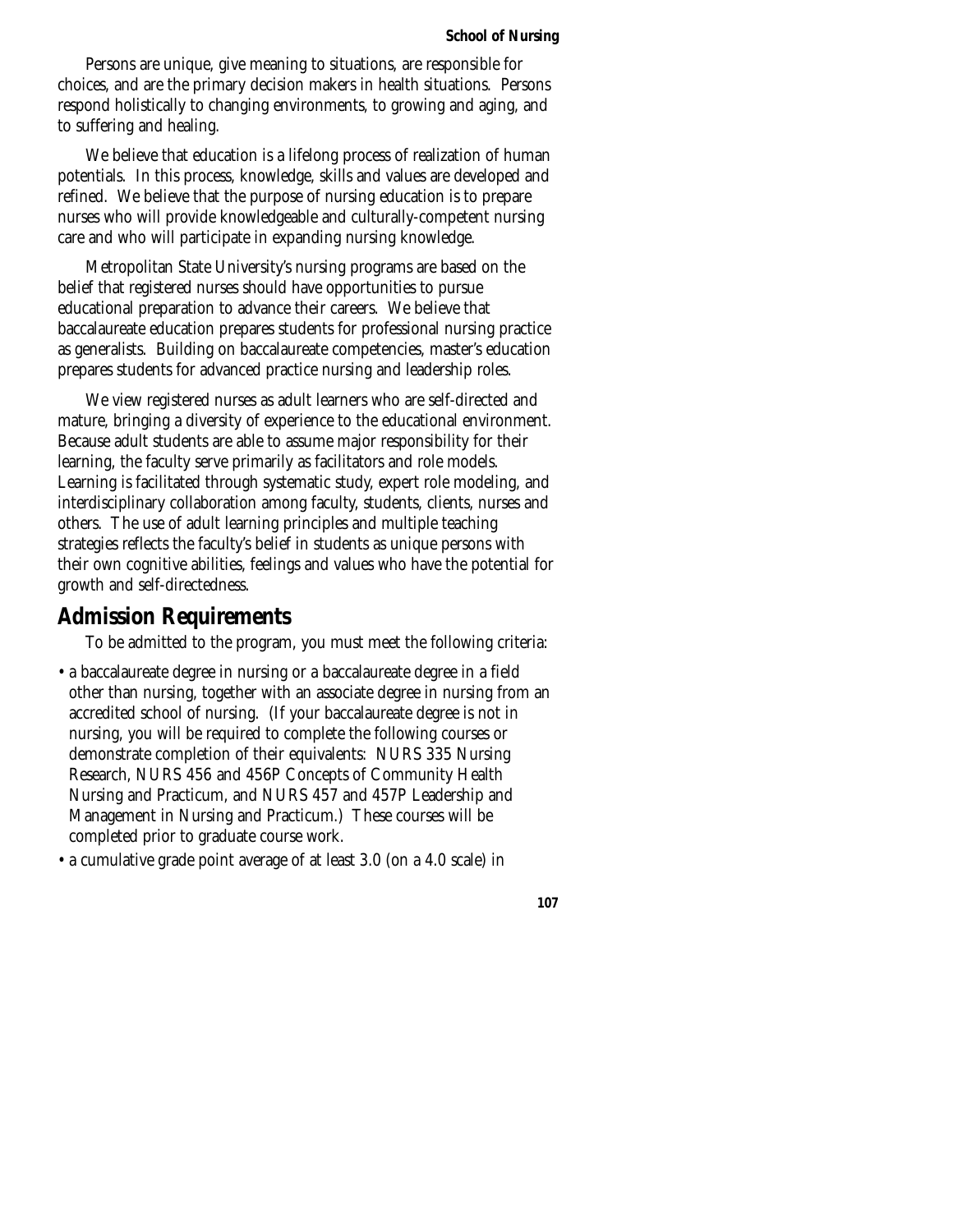undergraduate course work—M.S.N. applicants with narrative transcripts from previous course work will be considered on an individual basis;

- current RN licensure in at least one state with eligibility for licensure in Minnesota; and
- computer competence in word processing, database management and spreadsheet development.

To apply for admission, you must submit:

- a completed university application for graduate study, including goal statement and professional history/activities statement;
- official transcripts showing either a baccalaureate degree in nursing or a baccalaureate degree in a field other than nursing and an associate degree in nursing from an accredited school of nursing (along with any graduate courses);
- evidence of current RN licensure;
- completed reference forms (as provided in M.S.N. program application packet) from three persons (specifically, one former faculty member, a current employer, and one other person of your choice);
- validation of computer competence in word processing, database management, and spreadsheet development via course, workshop or letter of competence (see explanation below); and
- information required of international students, if appropriate.

Following screening by the School of Nursing M.S.N. Admissions Committee, you may be requested to attend a personal interview with an M.S.N. admissions subcommittee.

### **Additional requirements for clinical rotations include:**

- minimum of 1,000 hours of full-time RN nursing experience;
- background check;
- evidence of malpractice insurance; and
- evidence of current immunization.

Admission is granted to qualified students who meet all admission requirements.

# **Denial of Admission**

If you present a poor academic record or demonstrate limited probability of success in graduate work, you may be denied both admission to the M.S.N. program and permission to take graduate courses. Your application may also be denied if the School of Nursing concludes that you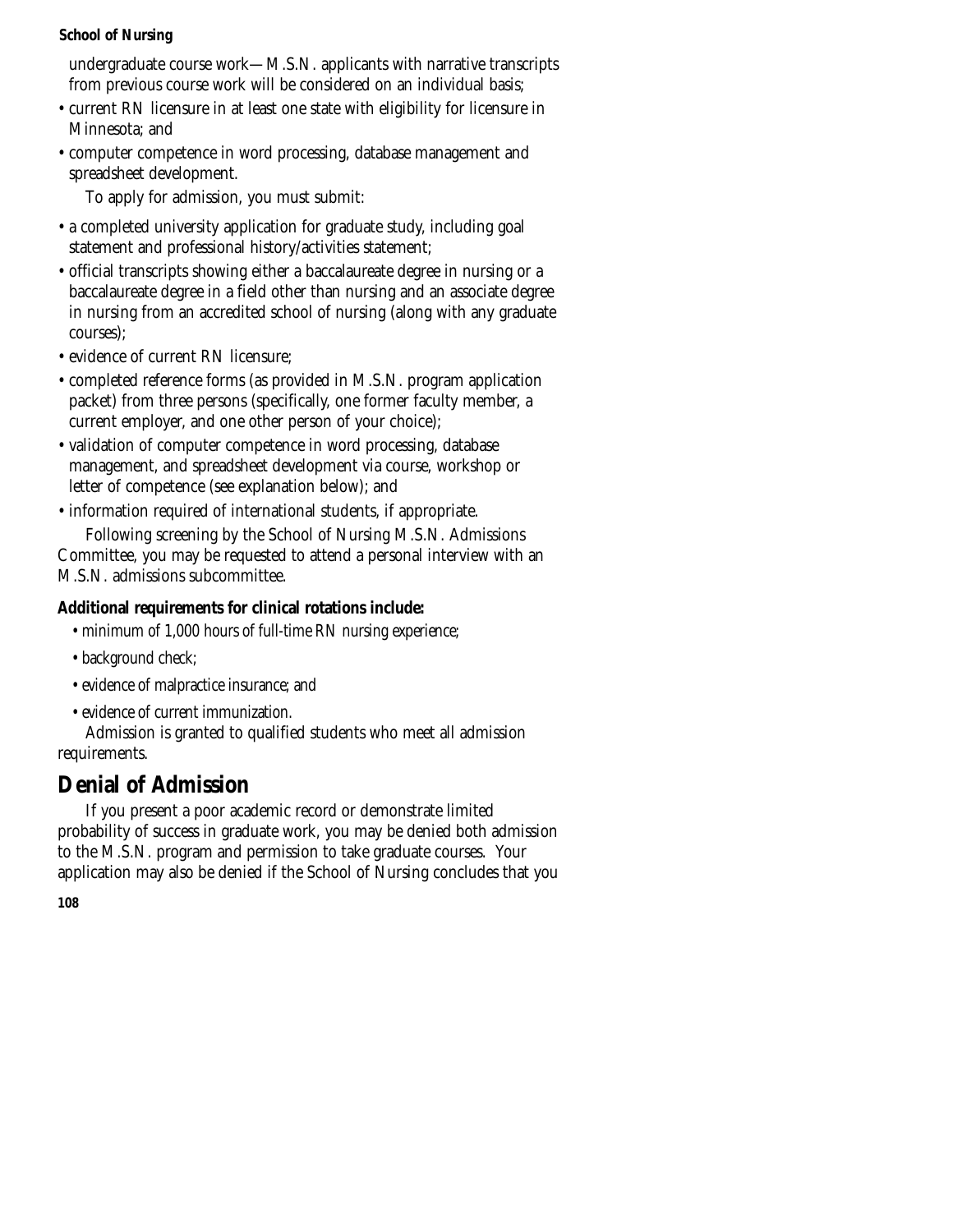do not meet the professional standards commonly required for students earning a graduate degree in nursing and/or do not state professional goals that are compatible with program offerings.

### **Enrollment Status**

Full-time status is granted to students who take eight credits or more per semester. Part-time status is granted to students who take fewer than eight credits per semester.

### **Special Enrollment Students**

If you are a registered nurse who is not admitted to the M.S.N. program, you may register for nursing courses according to School of Nursing procedures with the instructor's consent if there is space available in the class. The instructor's consent is based on the judgment that you have the academic and/or experiential background needed to successfully complete a graduate-level course. Enrollment procedures for nonadmitted students are detailed in the School of Nursing policies.

### **Computer Competence**

Currently, there are three options for meeting the admission requirement of computer competence in word processing, database management and spreadsheet development. You may:

1. Take Metropolitan State's ICS 120 Microcomputer Applications course, with successful completion.

2. Attend workshops which cover areas of word processing, database management and spreadsheet development. Call the Information Technology Center at 651-793-1245 (Saint Paul) or 612-659-7245 (Minneapolis) for workshop topics and dates/times. You may also take workshops at other academic institutions or community continuing education classes or at your place of employment.

3. Write a letter explaining the basis of your competence if you believe you are already competent in these areas. This admission requirement can be in progress at the time of M.S.N. application.

### **Progression**

You must complete the M.S.N. program within six years of the first term of enrollment. You may progress either full- or part-time; and you will be asked to declare full- or part-time status during your first semester of enrollment. Part-time students in the NP tracks must anticipate a fulltime schedule during the clinical rotation portion of the program.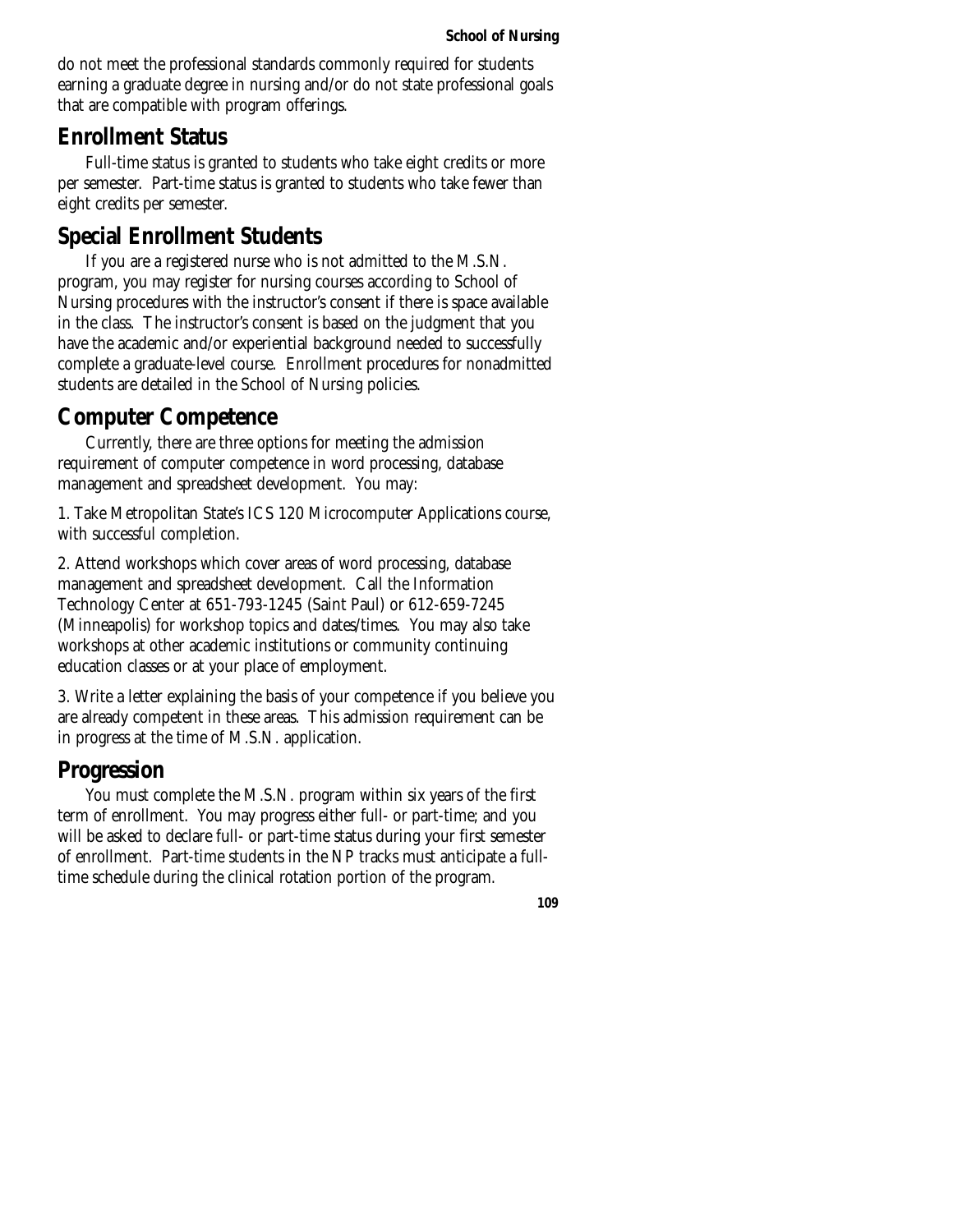# **Transfer Credit**

With the school's permission, you may transfer to the M.S.N. program up to six semester (nine quarter) credits in graduate course work completed at another appropriately accredited college or university. Only courses related to the program and courses in which you have received a grade of B or higher are eligible for transfer. With adequate preplanning, you may apply to the program up to 16 semester (24 quarter) credits of appropriate graduate work completed at another Minnesota state university campus (Bemidji State University, Minnesota State University Mankato, Minnesota State University Moorhead, Southwest Minnesota State University, St. Cloud State University or Winona State University).

# **Evaluation of Credentials of Graduates of Foreign Nursing Schools**

If you are a graduate of a foreign nursing school, your transcripts must be evaluated by the Credentials Evaluation Service offered by the Commission on Graduates of Foreign Nursing Schools. The evaluation report serves as the basis for the transcript evaluation needed for admission to the university and to the graduate nursing program.

# **Advising**

Upon program admission, you are assigned a faculty advisor. As a student, you work closely with your advisor to:

- develop a plan of study and choose courses;
- meet all program requirements;
- complete the required clinical project; and
- arrange for the oral defense of the clinical project.

You may request a change of advisor. An advisor change must be approved by the faculty and the School of Nursing executive director. The School of Nursing reserves the right to redistribute student/advisor assignments. Nondegree students who are taking graduate courses are not assigned an advisor.

# **Plan of Study Approval**

During your first semester of enrollment in the M.S.N. program, you work with your advisor to fill out a Plan of Study form. The completed form (including the advisor's signature) is forwarded to the department chair for final approval. The Plan of Study must be filed by the end of your first semester in the program.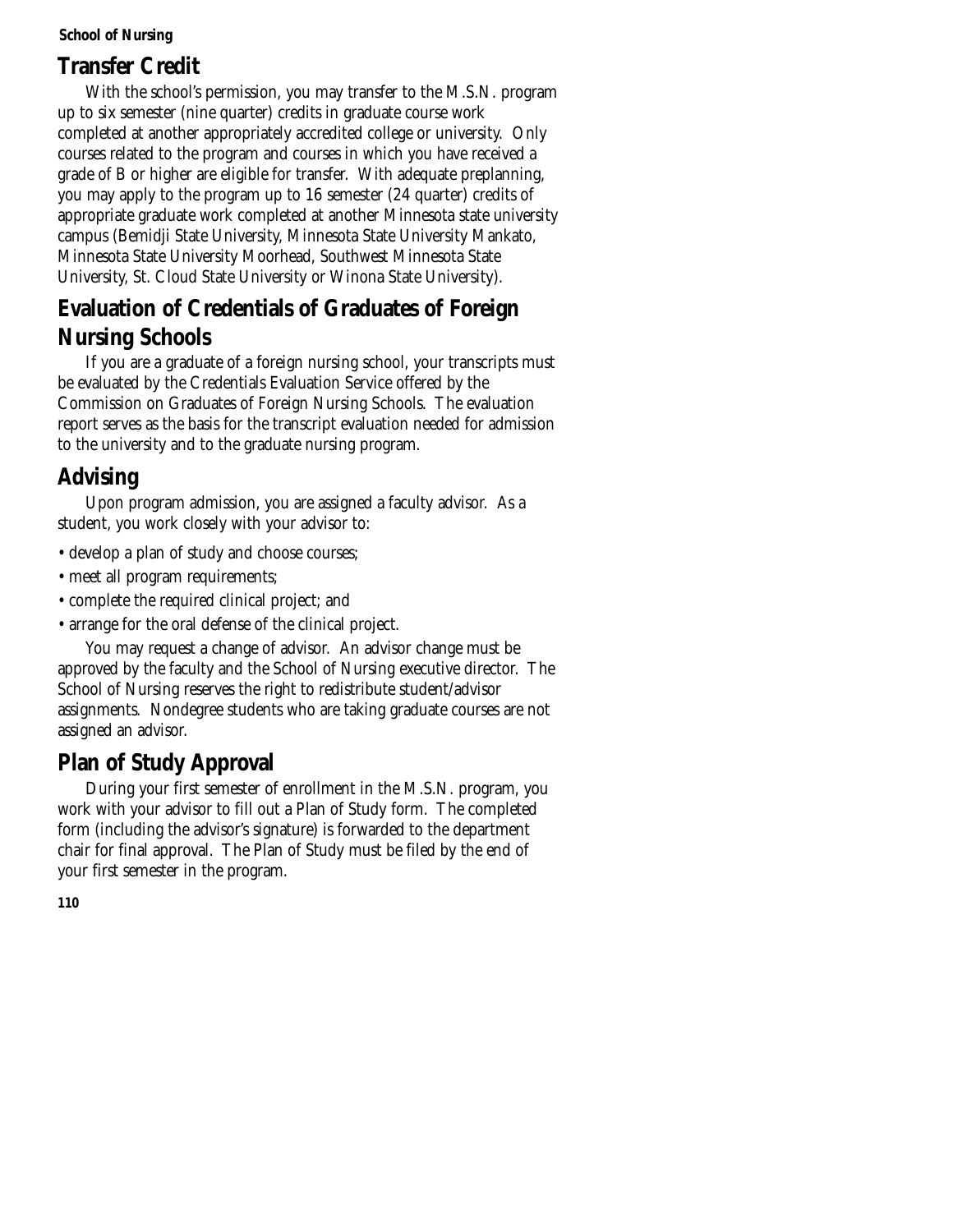# **Grades**

Only nursing courses in which you receive a letter grade are applied toward the M.S.N. The option of a competence/no competence with a narrative transcript is not available to M.S.N. students. Practicums are graded using pass/fail criteria.

# **Academic Progress**

To remain in good academic standing, you must maintain a minimum grade point average of 3.0. The School of Nursing executive director monitors the academic standing of all M.S.N. students. If you fail to meet the standard of adequate academic standing, you may be required by the executive director to withdraw from the program.

## **Academic Warning**

You will be sent an academic warning letter if you receive a grade of C+ or below or a grade of incomplete in six or more graduate-level credits or if you have a cumulative grade point average of less than 3.0.

# **Probation**

If you have been sent an academic warning letter, you are placed on probation at the end of the next semester of enrollment if you meet one of the following conditions:

- you fail to demonstrate significant improvement in your academic record (such as, you received a semester grade point average below 3.0);
- your cumulative grade point average is below 3.0;
- you receive a course grade of C+ or below; or
- you have nine or more credits of incomplete (in courses of three or more credits).

## **Dismissal**

If you are in probationary status, you are dismissed from the program at the end of the following semester if you fail to demonstrate significant improvement in your academic record and:

- earn a semester grade point average below 3.0;
- earn a cumulative grade point average below 3.0; or
- receive a grade of incomplete in 12 or more credits.

# **Inactive Students**

If you fail to enroll for two consecutive terms (not including summer sessions), you are considered inactive and are required to petition for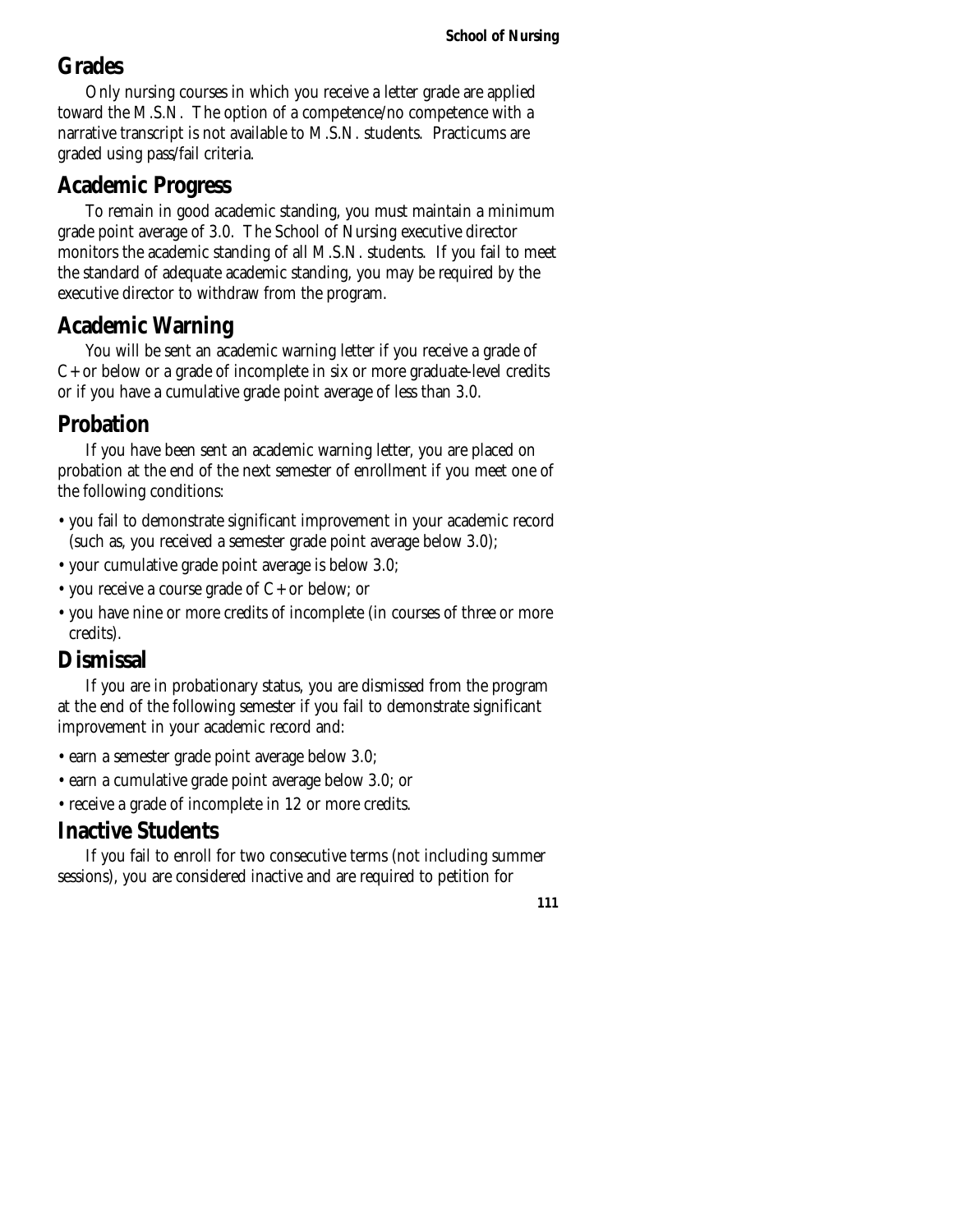program reentry prior to registering for any additional classes. Such petitions are considered individually, depending on your previous academic standing, and are contingent upon space availability.

## **Dropped Status**

If you fail to enroll for three consecutive terms, you are dropped from the program and must reapply during the annual admission period.

## **Student Handbook**

Important information about the program is included in the *Master of Science in Nursing Student Handbook*, available from your advisor or from the school office. The handbook contains information about such matters as the sequence of courses, procedures and guidelines for the clinical project, and graduation planning. As a student in the program, you are responsible for familiarizing yourself with the contents of the handbook.

## **Financial Aid**

At present, a limited number of scholarships for M.S.N. students are available through employers or organizations such as the American Cancer Society or the Veteran's Administration. For information and application forms, call the Financial Aid Office at 651-793-1414.

## **Course Prerequisites**

To enroll in the core course NURS 604 Advanced Nursing Research, you must have completed an upper-division or graduate-level inferential statistics course (covering content through one-way ANOVA) within the previous five years. At Metropolitan State, STAT 500 Statistics II meets this requirement. However, STAT 500 has a prerequisite of STAT 201 Statistics I or the equivalent. It may be necessary for you to complete both courses.

# **M.S.N.–ANP Curriculum Requirements**

## **Program Focus and Role Option**

One focus of Metropolitan State's M.S.N. program is Advanced Practice Nursing and the role of Adult Nurse Practitioner (ANP).

### **Program Requirements for ANP Students**

To earn the M.S.N. degree, you must complete 41.5 semester credits distributed in four areas. The specific courses that meet these requirements are listed below.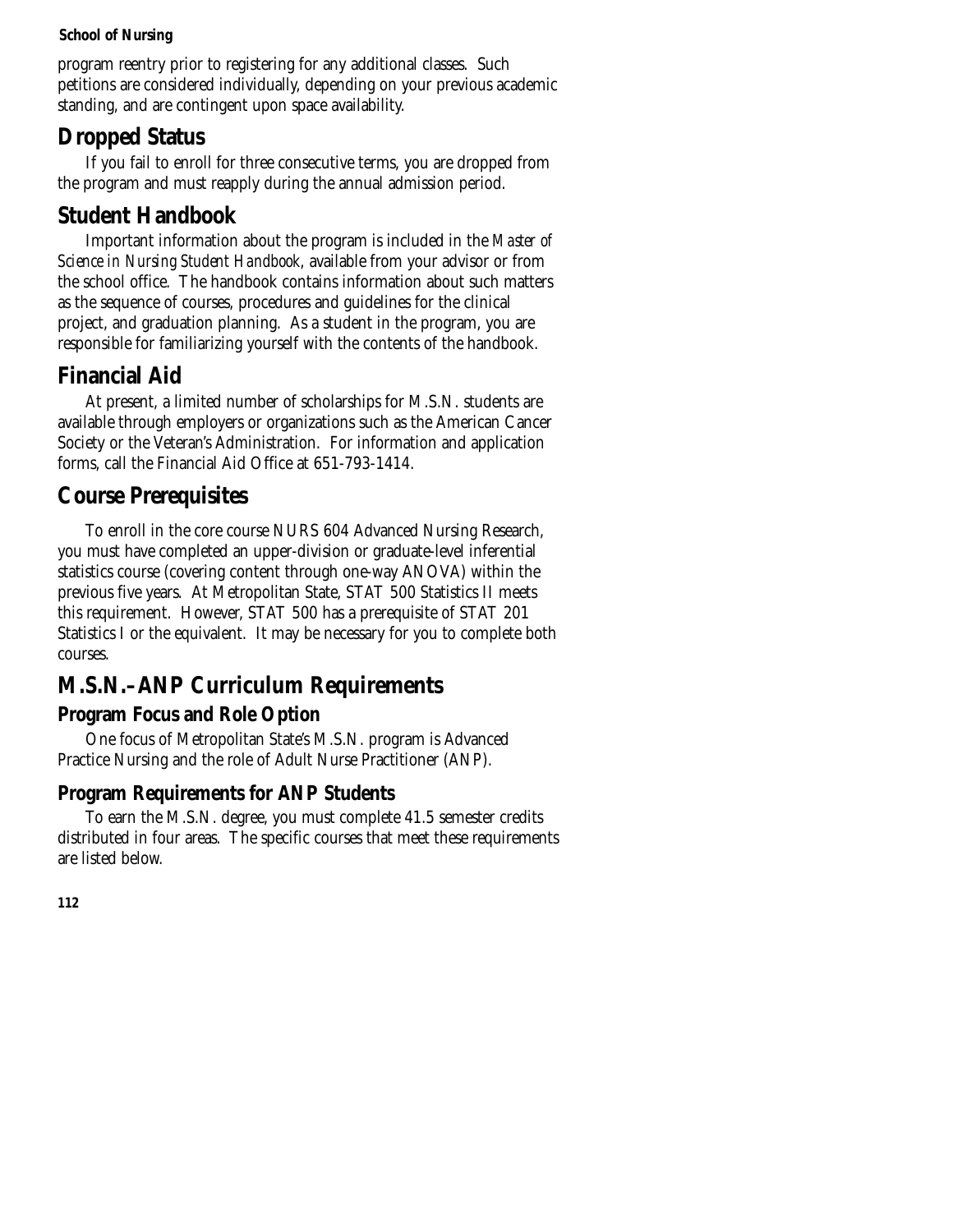## **Core Course Requirements (13 credits)**  NURS 601 Nursing Science (3 credits) NURS 602 Ethical Dimensions for Nursing Practice (2 credits) NURS 603 Foundations of Integrative Care (2 credits) NURS 604 Advanced Nursing Research (3 credits) NURS 605 Health Policy and Leadership (3 credits) **Nursing and Support Course Requirements (10 credits)**  Epidemiology (2 credits) Pharmacology for Advanced Practice Nursing (3 credits) Pathophysiology for Advanced Practice Nursing (3 credits) Geriatric Nursing (2 credits) **ANP Course Requirements (11 credits)**  Advanced Health Assessment: Adult and Older Adult (1 credit) Advanced Health Assessment Lab: Adult and Older Adult (1 credit) Primary Care Nursing I: Women's Health (2 credits) Primary Care Nursing II: Adult and Older Adult Health (4 credits) Advanced Practice Nursing: Management of Complex Illness (3 credits) **ANP Clinical Practica Requirements (5.5 credits; 550 clock hours)**  Women's Health Clinical Practicum (1 credit) Adult and Older Adult Clinical Practicum (2 credits) Complex Illness Clinical Practicum (1.5 credits) Specialty Clinical Rotation (0.5 credits) Specialty Clinical Rotation (0.5 credits) **Culminating Experience (2 credits)**  Clinical Project Seminar (1 credit) Clinical Project (1 credit)

**Total ANP Program Credits: 41.5 credits** 

## **M.S.N.–FNP Curriculum Requirements Program Focus and Role Option**

One focus of Metropolitan State's M.S.N. program is Advanced Practice Nursing and the role of Family Nurse Practitioner (FNP).

### **Program Requirements for all FNP Students**

To earn the M.S.N. degree, you must complete 48 semester credits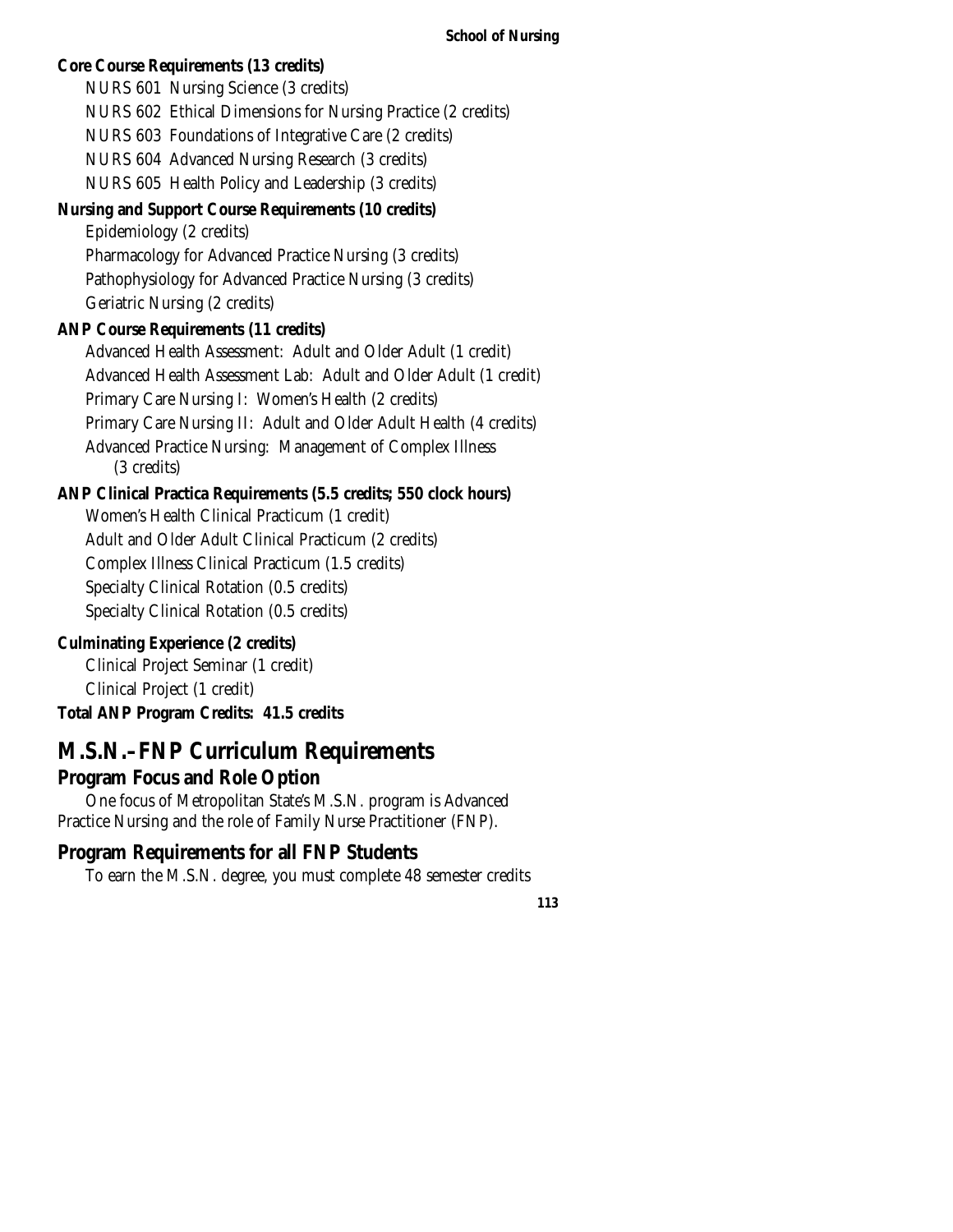distributed in four areas. The specific courses that meet these requirements are listed below.

### **Core Course Requirements (13 credits)**

Nursing Science (3 credits) Ethical Dimensions for Nursing Practice (2 credits) Foundations of Integrative Care (2 credits) Advanced Nursing Research (3 credits) Health Policy and Leadership (3 credits)

### **Nursing and Support Course Requirements (11 credits)**

Family Health Nursing (3 credits) Epidemiology (2 credits) Pharmacology for Advanced Practice Nursing (3 credits) Pathophysiology for Advanced Practice Nursing (3 credits)

### **FNP Course Requirements (16 credits)**

Advanced Health Assessment: Adult and Older Adult (1 credit) Advanced Health Assessment Lab: Adult and Older Adult (1 credit) Advanced Health Assessment: Infants, Children and Adolescents (1 credit) Advanced Health Assessment Lab: Infants, Children and Adolescents (1 credit) Primary Care Nursing I: Women's Health (4 credits) Primary Care Nursing II: Adult and Older Adult Health (4 credits)

Primary Care Nursing III: Children and Family Health (4 credits)

### **FNP Clinical Practica Requirements (6 credits; 600 clock hours)**

Women's Health Clinical Practicum (2 credits) Adult and Older Adult Clinical Practicum (2 credits) Children and Family Health Clinical Practicum (2 credits)

### **Culminating Experience (2 credits)**

Clinical Project Seminar (1 credit) Clinical Project (1 credit)

**Total FNP Program Credits: 48 credits** 

## **M.S.N.–LMN Curriculum Requirements**

### **Program Focus and Role Option**

One focus of Metropolitan State's M.S.N. program is the Leadership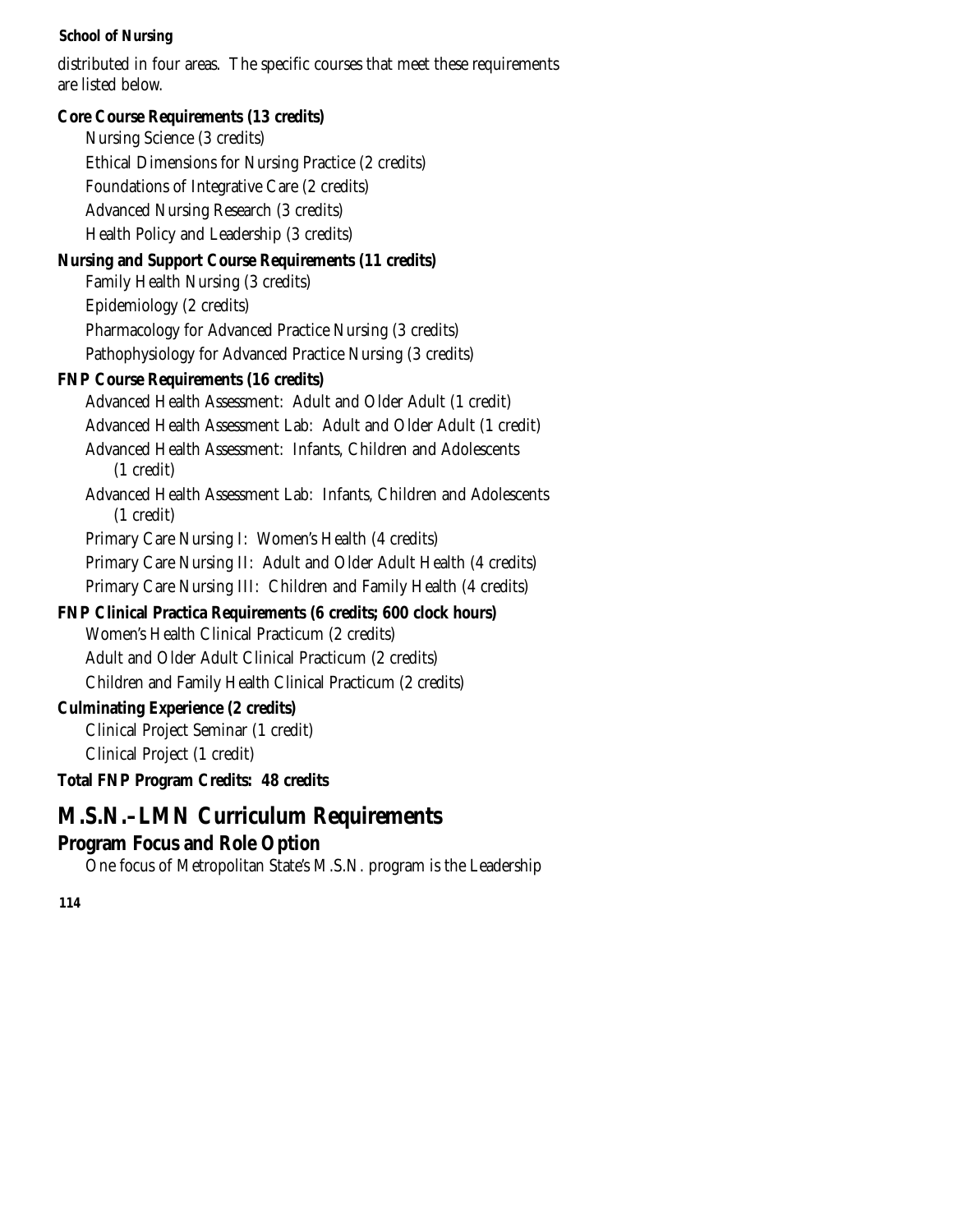and Management in Nursing (LMN) track.

### **Program Requirements for LMN Students**

To earn the M.S.N. degree, you must complete 42–43 semester credits distributed in three areas. The specific courses that meet these requirements are listed below.

### **Core Course Requirements (13 credits)**

Nursing Science (3 credits) Ethical Dimensions for Nursing Practice (2 credits) Foundations of Integrative Care (2 credits) Advanced Nursing Research (3 credits) Health Policy and Leadership (3 credits)

### **Management Core Requirements (21–22 credits)**

Nursing Informatics (2 credits)

Health Care Systems (2 credits)

Managerial Communications (2 credits)

Organizational Behavior (4 credits)

Quality Improvement in Organizations (4 credits)

Financial Management (4 credits)

Management Elective of choice (3–4 credits)

### **Practicum Requirements (6 credits)**

Practicum in Leadership and Management (6 credits)

### **Culminating Experience (2 credits)**

Clinical Project Seminar (1 credit)

Clinical Project (1 credit)

### **Total LMN Program Credits: 42–43 credits**

## **RN-M.S.N Option**

This option is designed for registered nurses who have earned an associate degree or diploma in nursing and are interested in preparing themselves for advanced nursing practice at the master's level. The RN-M.S.N. program combines the baccalaureate and master's degree programs for academically proficient RNs.

This option is for the student who has some clinical experience, coupled with maturity and excellent academic ability. The successful student must be goal-directed and committed to advancing his/her nursing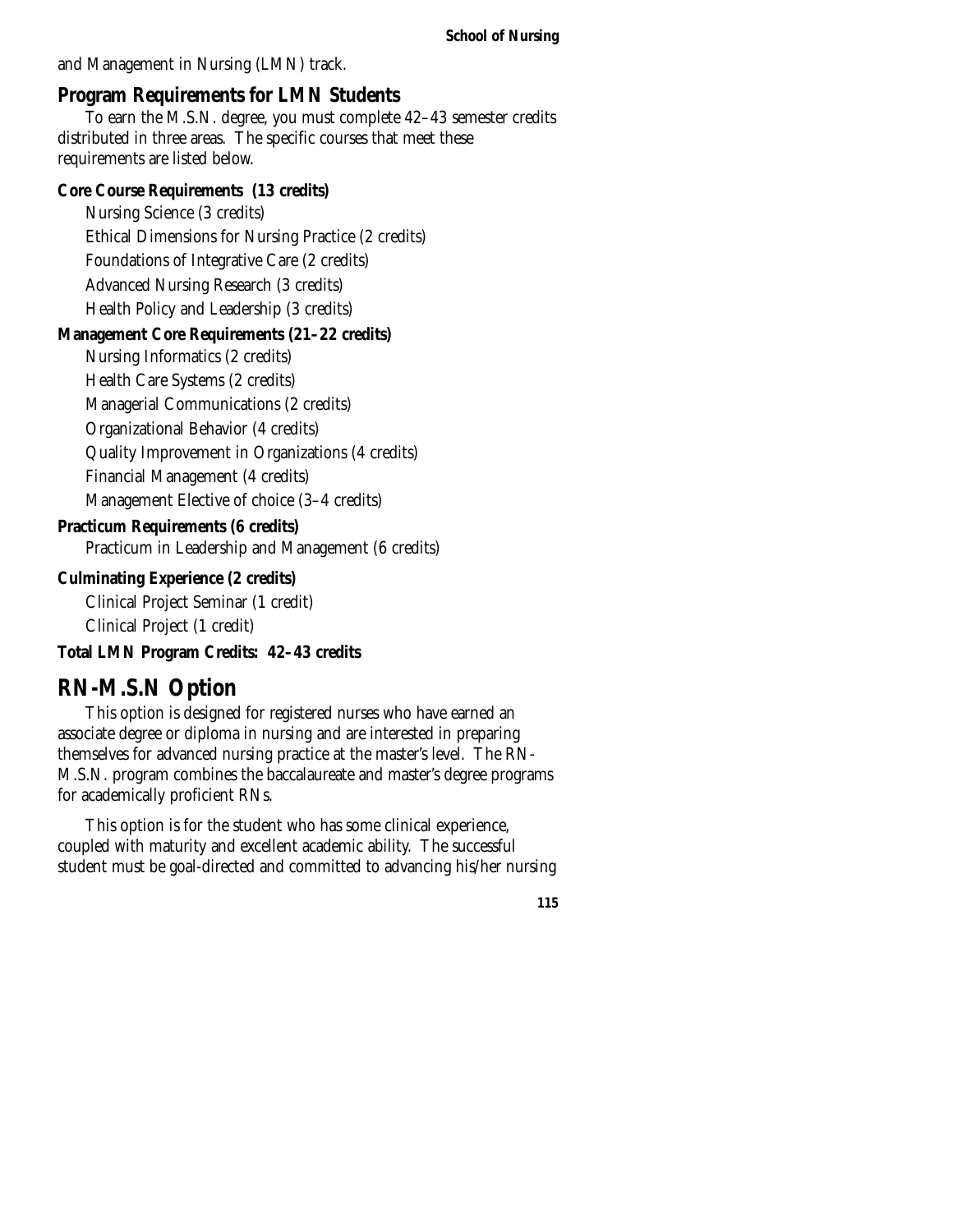education. This program combines essential elements of the baccalaureate completion course work and the master's course work; it provides you with a seamless and accelerated path to the M.S.N. degree. In essence, you will have to:

- complete the prerequisite courses as listed below;
- complete 15 credits of nursing in the baccalaureate program plus additional credits required for general education, liberal studies and goal areas as individually determined;
- apply for candidacy and be accepted into the M.S.N. program; and
- complete all of the M.S.N. courses.

This plan will save you approximately 17 credits or one year of cohort study in the B.S.N. completion program. The minimum number of credits for the B.S.N. is 120; the total number of credits for the M.S.N. portion will range from 41.5 to 48, depending on the role option selected.

At the completion of the RN-M.S.N. program, both the B.S.N. and M.S.N. are awarded. In the first semester of the M.S.N. program, if you decide the curriculum is beyond your abilities, or if you experience unforeseen circumstances, then you may request permission to drop back into a B.S.N. cohort and complete the baccalaureate in nursing.

Admission requirements and all of the School of Nursing policies and procedures of the regular M.S.N. program apply to the candidate of the RN-M.S.N. program.

#### **Additional requirements for clinical rotations include:**

- minimum of 1,000 hours of full-time RN nursing experience;
- background check;
- evidence of malpractice insurance; and
- evidence of current immunization.

### **Undergraduate Curriculum**

The following prerequisite and nursing courses are included, in addition to curriculum in one of the graduate program tracks:

#### **Prerequisite courses (15 credits)**

- Statistics I (4 credits)
- Health Assessment (3 credits)
- Humanities (upper- or lower-division course) (4 credits)
- Ethical Inquiry or Medical Ethics (4 credits each)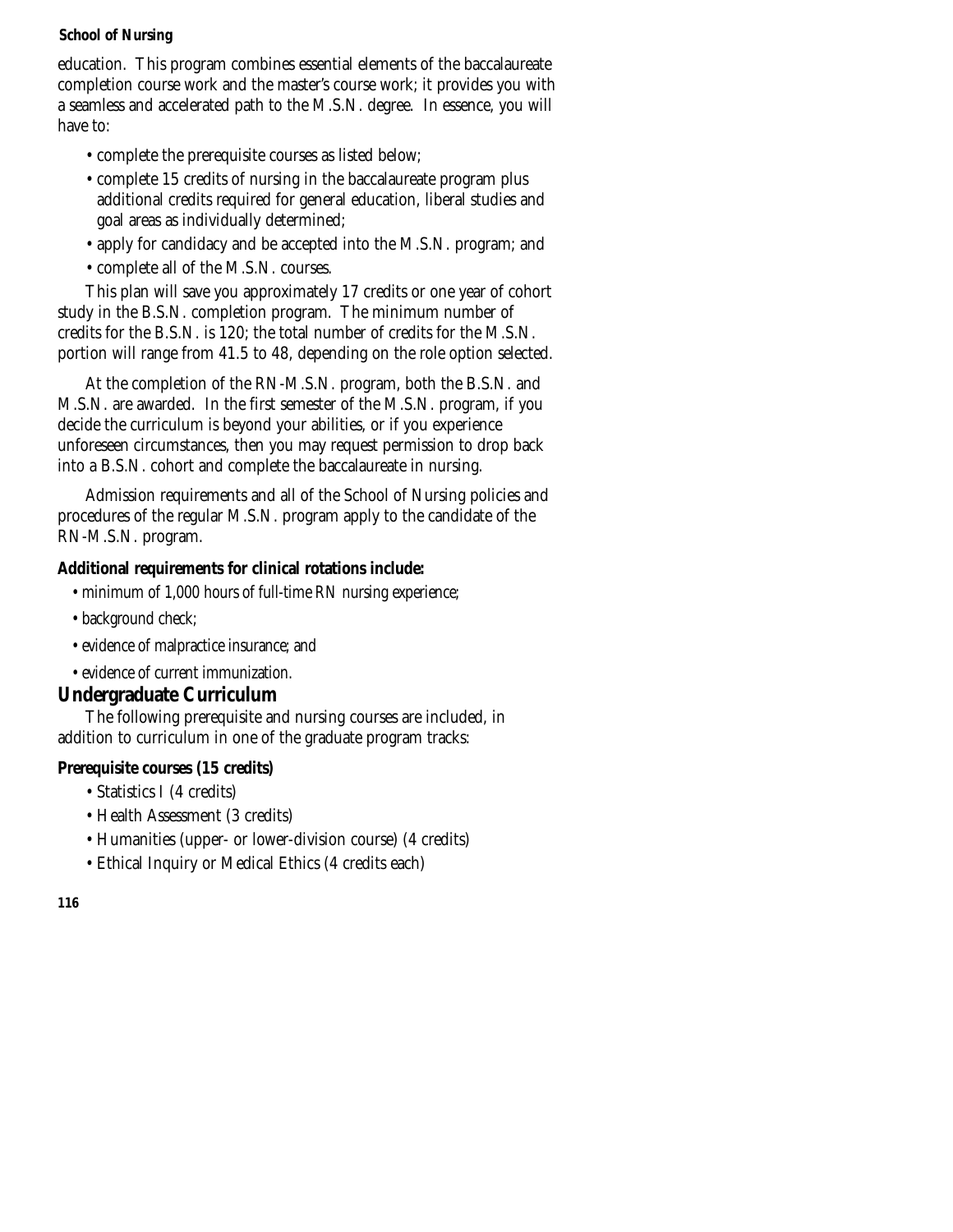### **Undergraduate nursing courses (15 credits)**

- Nursing Research (3 credits)
- Community Health Nursing and Practicum (6 credits)
- Leadership and Management in Nursing and Practicum (6 credits)

### **Supporting Courses and Electives**

You must meet all university degree requirements, including general education, liberal studies and goal areas. Requirements may be met through articulation agreements, transfer credit, or credits completed at Metropolitan State University. Evaluation of transfer credits as they apply to degree and program requirements will be completed upon admission to Metropolitan State University.

### **Graduate Curriculum**

Refer to ANP, FNP and LMN curriculum requirements on previous pages.

## **Accreditation-related Student Testing Requirement**

As part of institutional and program accreditation requirements, you are required to take standardized tests of critical thinking during your first and final terms of enrollment in the M.S.N. program. Information about this testing is included in the *Master of Science in Nursing Student Handbook*.

## **Graduation**

In order to graduate, you must have completed all course requirements with a 3.0 cumulative G.P.A., the clinical project, critical thinking tests, and the M.S.N. Graduate Exit Survey. You must apply for graduation in accordance with university procedures and must have a graduation planning meeting with your advisor. Your diploma is released when you have met all graduation requirements.

## **Six-year Time Limit**

Students typically must complete the program within six years. You may request a one-time extension of up to one year if, prior to expiration of the initial six years, you make a written request to the School of Nursing Student/Faculty Affairs Committee. Your request should include rationale, a detailed plan regarding completion of degree requirements and a target completion date.

## **Accreditation**

Accreditation of the M.S.N. program by the Commission on Collegiate Nursing Education (CCNE) became effective April 1998.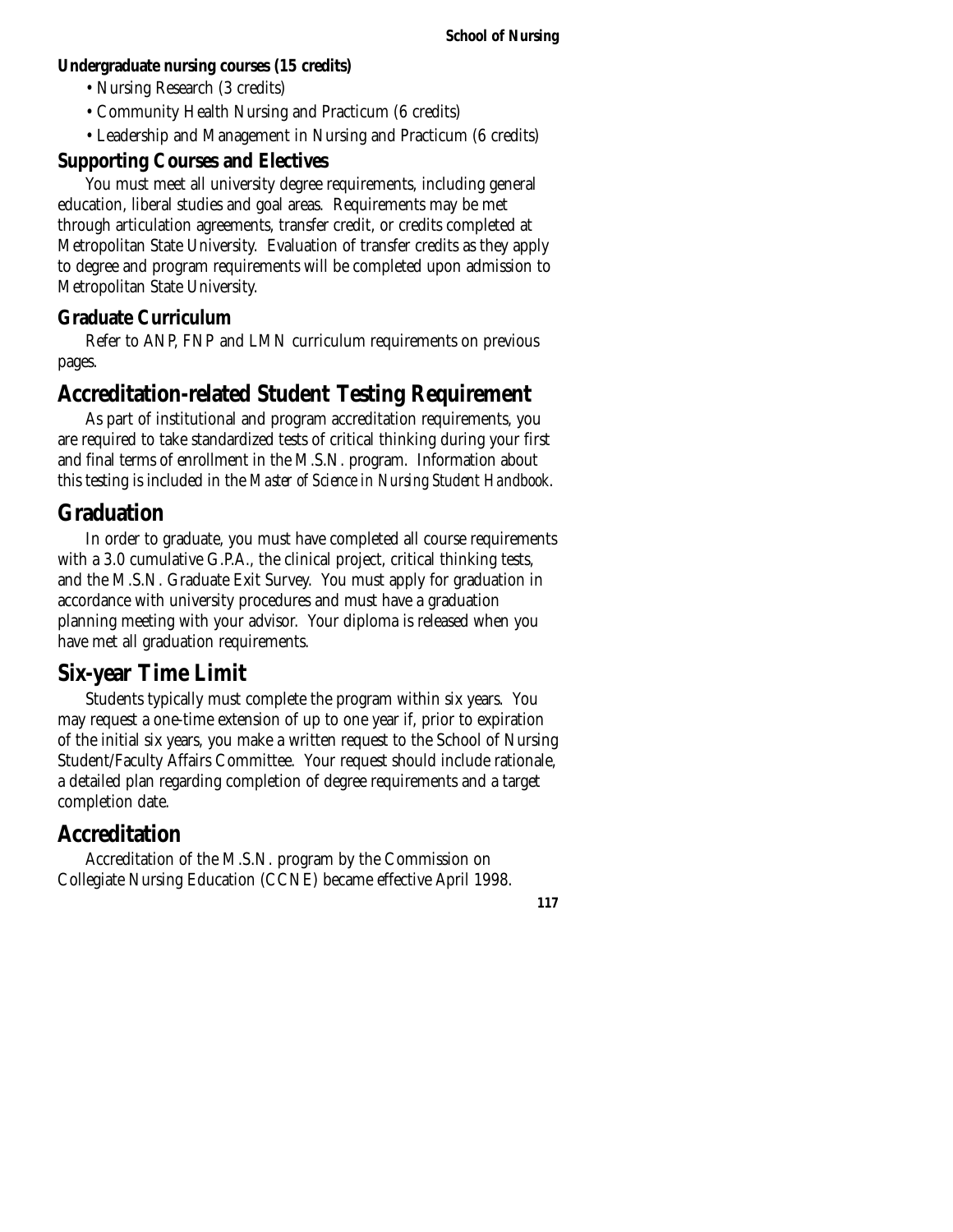## **Post-M.S.N. NP Option**

The School of Nursing also offers a post-graduate option to prepare nurses for FNP or ANP certification. Students must have a master's degree in nursing, and their course work is determined on an individual basis.

### **Admissions Requirements**

Admission is determined on a space-available basis. Required materials include:

- completed graduate program applications for admission including the application fee;
- official transcript showing an M.S.N. degree from an NLNAC- or CCNE-accredited school of nursing;
- evidence of current RN licensure in at least one state with eligibility for licensure in Minnesota and copy of NP certification (if applicable);
- professional history/activities statement (as requested on program application form);
- letters of reference (two) from current employer and peer/colleague; and
- interview for assessment and program planning purposes.

### **Curriculum for Post M.S.N. NP Option**

Courses offered are a portion of the M.S.N. program, and they are conveniently scheduled one day per week, most on Wednesdays.

# **Post-Women's Health Certified Nurse Practitioner (WHCNP) Option**

The School of Nursing has a cooperative agreement with Planned Parenthood of Minnesota/South Dakota, which offers a master's degreecompletion opportunity to Women's Health Care Nurse Practitioners who were certified through PPM/SD since 1993 (without selecting a new role option). The curriculum requirements include graduate nursing core and supporting courses and the clinical project, but no clinical rotations, as outlined below.

### **Post-WHCNP (No clinical practica required)**

### **Core Course Requirements (13 credits)**

Nursing Science (3 credits) Ethical Dimensions for Nursing Practice (2 credits)

Advanced Nursing Research (3 credits)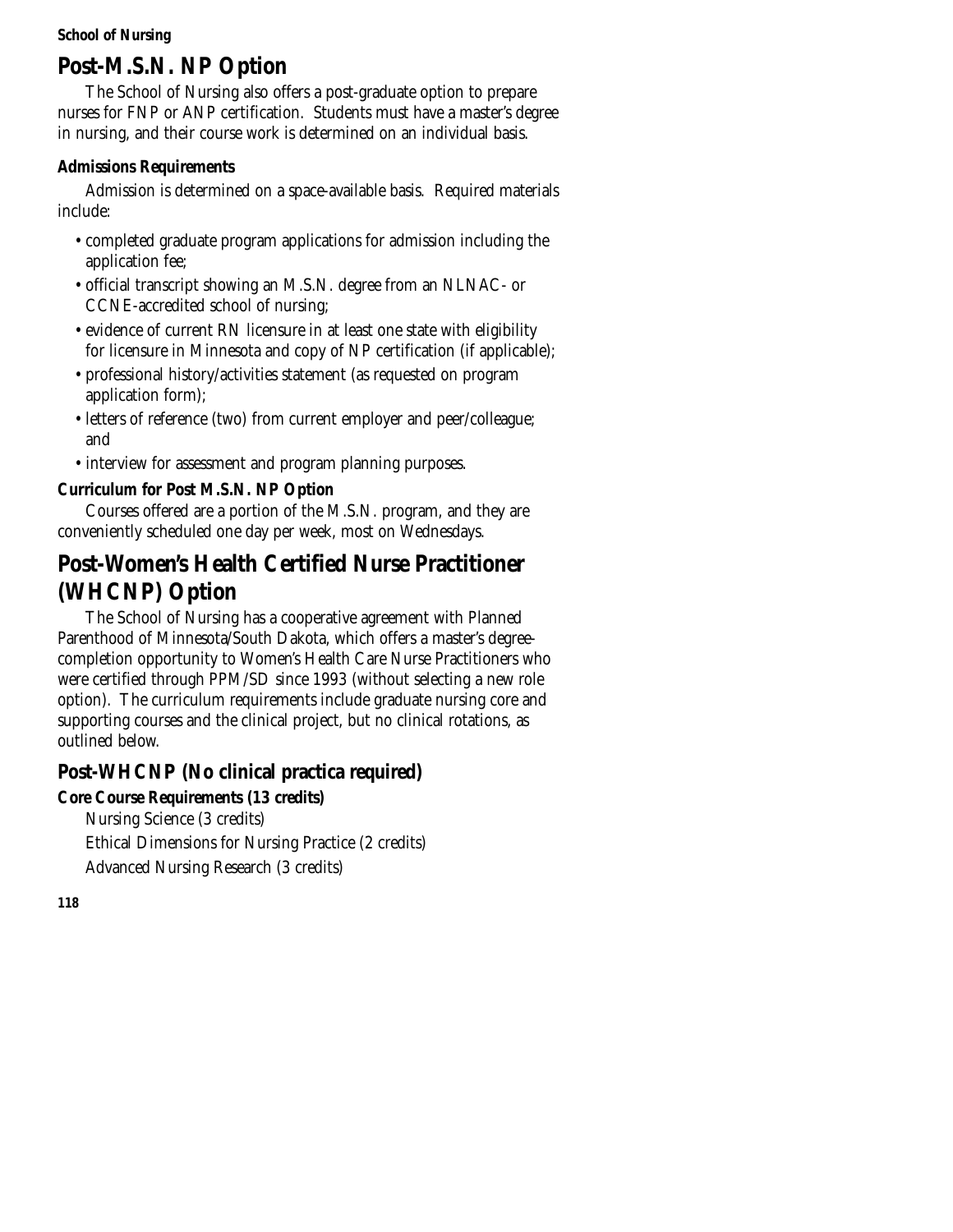Health Policy and Leadership (3 credits) Foundations of Integrative Care (2 credits)

#### **Nursing and Support Course Requirements (12 credits)**

Epidemiology (2 credits)

Pharmacology for Advanced Practice Nursing (3 credits)

Pathophysiology for Advanced Practice Nursing (3 credits) Statistics II (4 credits)

### **Culminating Experience (2 credits)**

Clinical Project and Seminar (2 credits)

## **Wound, Ostomy, Continence (WOC) Option**

The WOC track is offered in partnership with WebWOCNurse.com. Core nursing courses are taken through Metropolitan State, and the WOC supporting courses are provided in an online format. WOC certification preparation is also available without the master's curriculum for baccalaureate-prepared nurses. Nurses who are already WOC-certified may apply to the FNP or ANP track to earn their master's. See pages 127–130 for course descriptions.

### **School of Nursing Course Descriptions**

### **NURS 601 Nursing Science** (3 credits)

This course identifies philosophies of science and the processes involved in conceptual and critical thinking. Concepts, theories and models that inform advanced nursing practice are systematically examined and evaluated. Selected nursing theories are analyzed and critiqued utilizing theory formation criteria. Students discuss application of nursing science and conceptual models to their selected clinical areas of focus. Students are expected to critically articulate the use of theory-based practice in advanced nursing roles. **Prerequisite**: Admitted M.S.N. student or instructor's consent.

### **NURS 602 Ethical Dimensions for Nursing Practice** (2 credits)

This course focuses on the theory and skills that prepare nurses to be competent participants of a moral community. Content includes analysis and application of several conceptualizations of ethical behavior, examination of the roots of ethical behavior, clarification of values, ethical decision making, collaboration with others to determine ethical standards,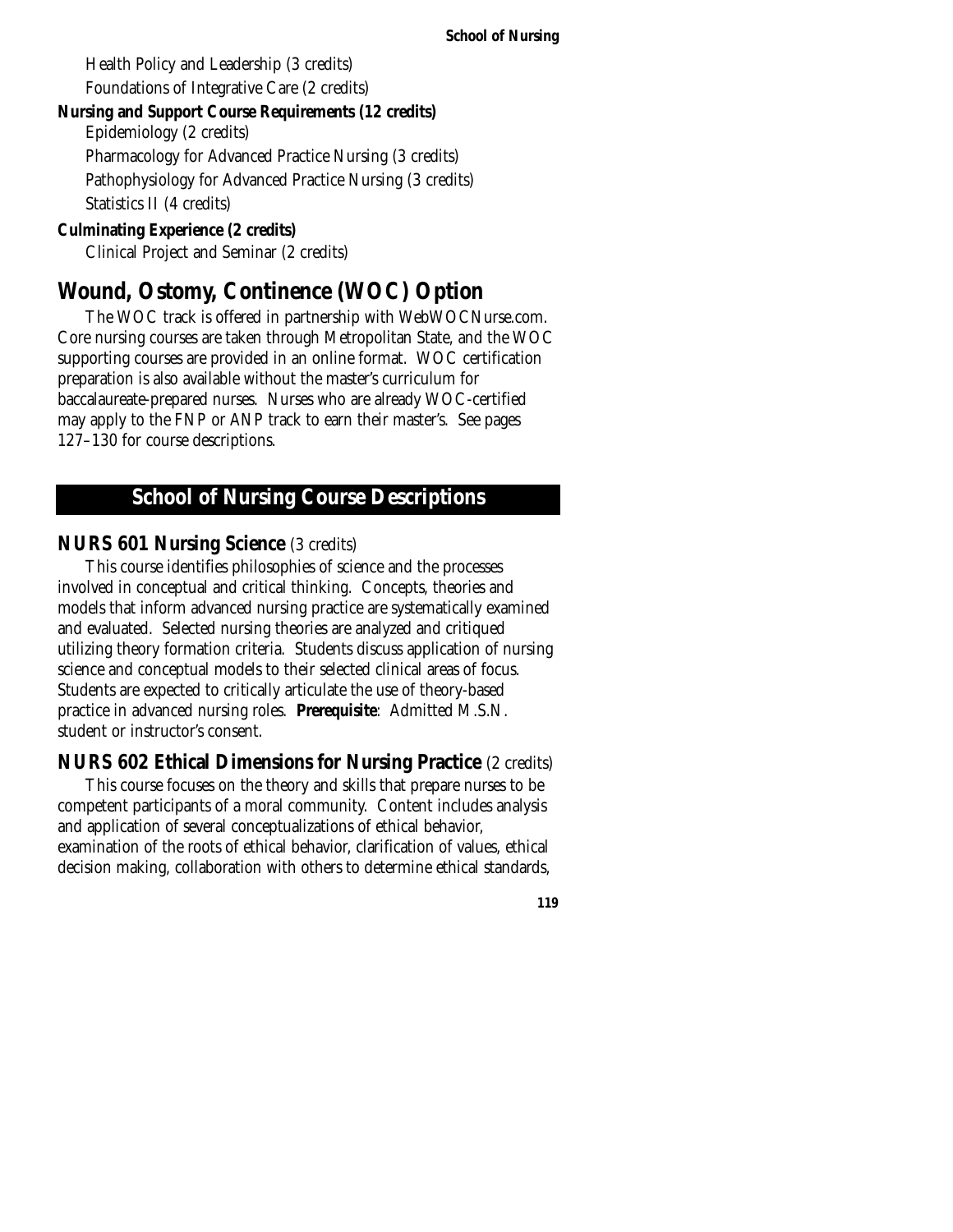and evaluation of an ethic of caring in nursing practice. Students explore caring and justice within health care. Graduate students further examine the ethical dimensions related to advanced nursing roles. **Prerequisite**: Admitted M.S.N. student or instructor's consent.

### **NURS 603 Foundations of Integrative Care** (2 credits)

This course focuses on the exploration of scientific approaches to healing using biochemical and energetic models. Students examine variables that contribute to treatment decisions, client self-care knowledge, evidence regarding efficacy of treatment modalities and mutual treatment goals. Strategies are explored for utilizing an Integrative Care model in advanced nursing practice. **Prerequisite**: Admitted M.S.N. student or instructor's consent.

### **NURS 604 Advanced Nursing Research** (3 credits)

This course focuses on the application of the scientific research method to professional nursing practice. Various research approaches, methodologies and techniques of data analysis are critically addressed. Emphasis is placed on the development of analytic ability, integration of computer skills, utilization of research in leadership and advanced practice roles. Students develop an individual research proposal or an evidencebased scholarly paper concerning a clinical problem. **Prerequisites**: Admitted M.S.N. student or instructor's consent, NURS 601 Nursing Science, STAT 500 Statistics II or equivalent upper-division inferential or graduate-level inferential statistics (through one-way ANOVA) taken within five years.

### **NURS 605 Health Policy and Leadership** (3 credits)

This course focuses on the achievement of a contextual understanding of selected health care systems focusing on social, cultural, economic and political variables. The U.S. population-based, market-driven system is studied in depth. Federal, state and local health policy areas of responsibility are explored. Nursing leadership roles including client advocacy and political activism are studied. An experiential component includes lobbying an elected official and exploring nursing roles and issues related to health policy with an advanced practice nurse or nurse leader. **Prerequisite**: Admitted M.S.N. student or instructor's consent.

### **NURS 607 Family Health Nursing** (3 credits)

**120**  This course focuses on family nursing. Major theoretical foundations are presented including family systems, development, structure-function and stress. Issues related to contemporary families are explored, including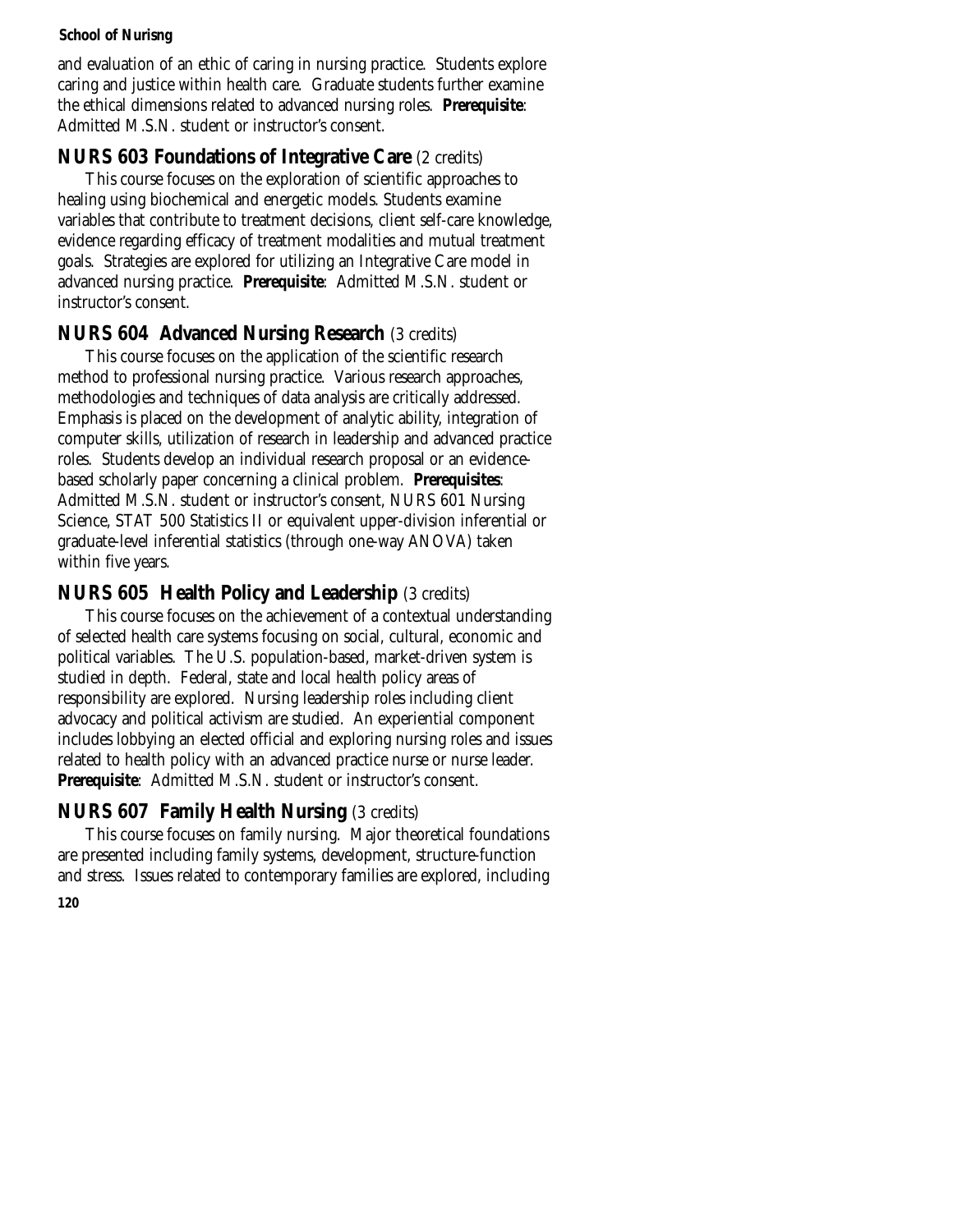gay and lesbian families, responses to grief and loss, family violence and sociocultural influences. The clinical decision-making skills of assessment, diagnosis, intervention and evaluation are applied to families experiencing a transition or a chronic health problem. Students will work with a family whose cultural, racial or lifestyle background is different from their own. Graduate students will evaluate the effectiveness of family nursing interventions. **Prerequisite**: Admitted MS.N. student or instructor's consent.

### **NURS 608 Epidemiology** (2 credits)

This course focuses on the principles of epidemiology as a basis for advanced nursing practice with populations at risk. Students gain an understanding of epidemiology as the science of public health and community health nursing by examining the range of health problems and diseases affecting diverse cultures, races and ethnic groups. Upon completion of the course, students can apply the fundamentals of epidemiology to the structuring of health promotion interventions for high-risk groups. **Prerequisite**: Admitted M.S.N. student or instructor's consent.

### **NURS 609 Pharmacology for Advanced Practice Nursing** (3 credits)

This course focuses on the understanding of clinical applications of drugs commonly used in primary care settings across the lifespan. Selected drugs within the major pharmaceutical categories are compared and contrasted as to indications, efficacy, therapeutic and adverse effects, monitoring parameters, dosing principles and common drug interactions. **Prerequisite**: Admitted M.S.N. student or instructor's consent.

### **NURS 610 Pathophysiology for Advanced Practice Nursing**  (3 credits)

This course focuses on the physiological basis for signs and symptoms of disorders commonly addressed in primary care. Age-related differences in the physiological response to disease symptoms will be addressed. Focus is on the clinical application of pathophysiological concepts. **Prerequisite**: Admitted M.S.N. student or instructor's consent.

### **NURS 614 Geriatric Nursing** (2 credits)

This course focuses on issues related to the provision of holistic nursing care to the aging population. Emphasis is placed on health promotion, chronicity, cultural aspects of aging and end-of-life care. Current theories of aging are examined. Graduate students will further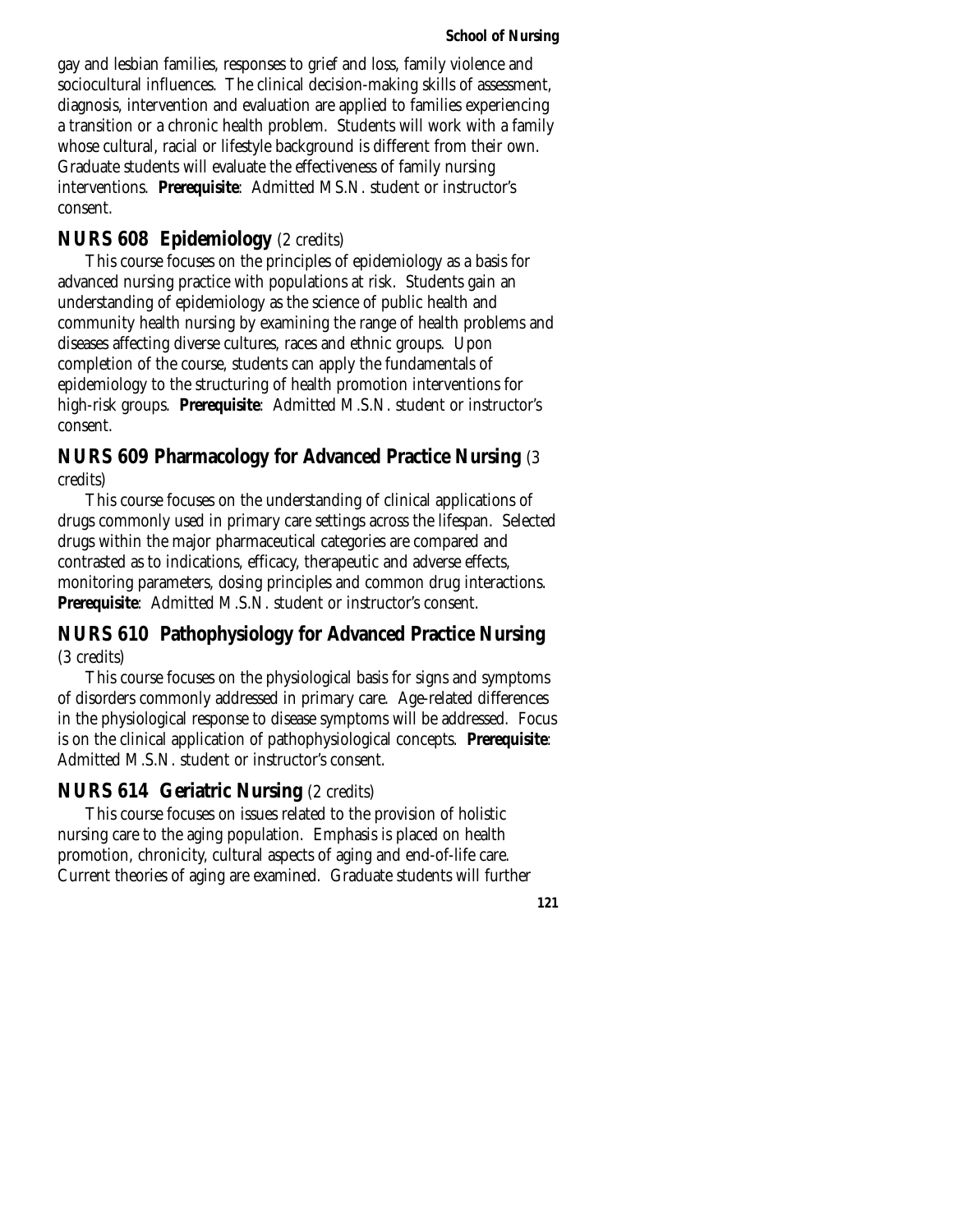analyze issues related to geriatrics in their advanced nursing practice specialty. **Prerequisite**: Admitted M.S.N. student or instructor's consent.

### **NURS 615 Advanced Health Assessment: Adult and Older Adult** (1 credit)

This course focuses on the knowledge and skills of history taking, physical examination and critical thinking related to interpreting normal and abnormal findings in the health of adults and the elderly. Relevant anatomy and physiology are reviewed for interpreting body system assessments. **Prerequisite**: Admitted M.S.N. student or instructor's consent. **Corequisite**: NURS 615L Advanced Health Assessment Lab: Adult and Older Adult.

### **NURS 615L Advanced Health Assessment Lab: Adult and Older Adult** (1 credit)

This laboratory experience focuses on the application of the skills taught in NURS 615. Students will practice interview and physical exam techniques in simulated clinical settings. Demonstration of a complete physical exam is required for course completion. **Corequisite**: NURS 615 Advanced Health Assessment: Adult and Older Adult.

### **NURS 616 Advanced Health Assessment: Infants/Children/ Adolescents** (1 credit)

This course focuses on the knowledge and skills of history taking, growth and development, physical examination and critical thinking related to interpreting normal and abnormal findings in the health of infants, children and adolescents. Relevant anatomy and physiology are reviewed for interpreting body system assessments. **Prerequisites**: NURS 615 Advanced Health Assessment: Adult and Older Adult, NURS 615L Advanced Health Assessment Lab: Adult and Older Adult, or instructor's consent. **Corequisites**: NURS 616L Advanced Health Assessment Lab: Infants/Children/Adolescents, NURS 642 Primary Care Nursing III: Children and Family Health, and NURS 642P Children and Family Health Clinical Practicum.

### **NURS 616L Advanced Health Assessment Lab: Infants/ Children/Adolescents** (1 credit)

This laboratory experience focuses on the application of the skills taught in NURS 616. Students will practice interview and physical exam techniques in simulated clinical settings. Demonstration of a complete physical exam is required for course completion. **Corequisites**: NURS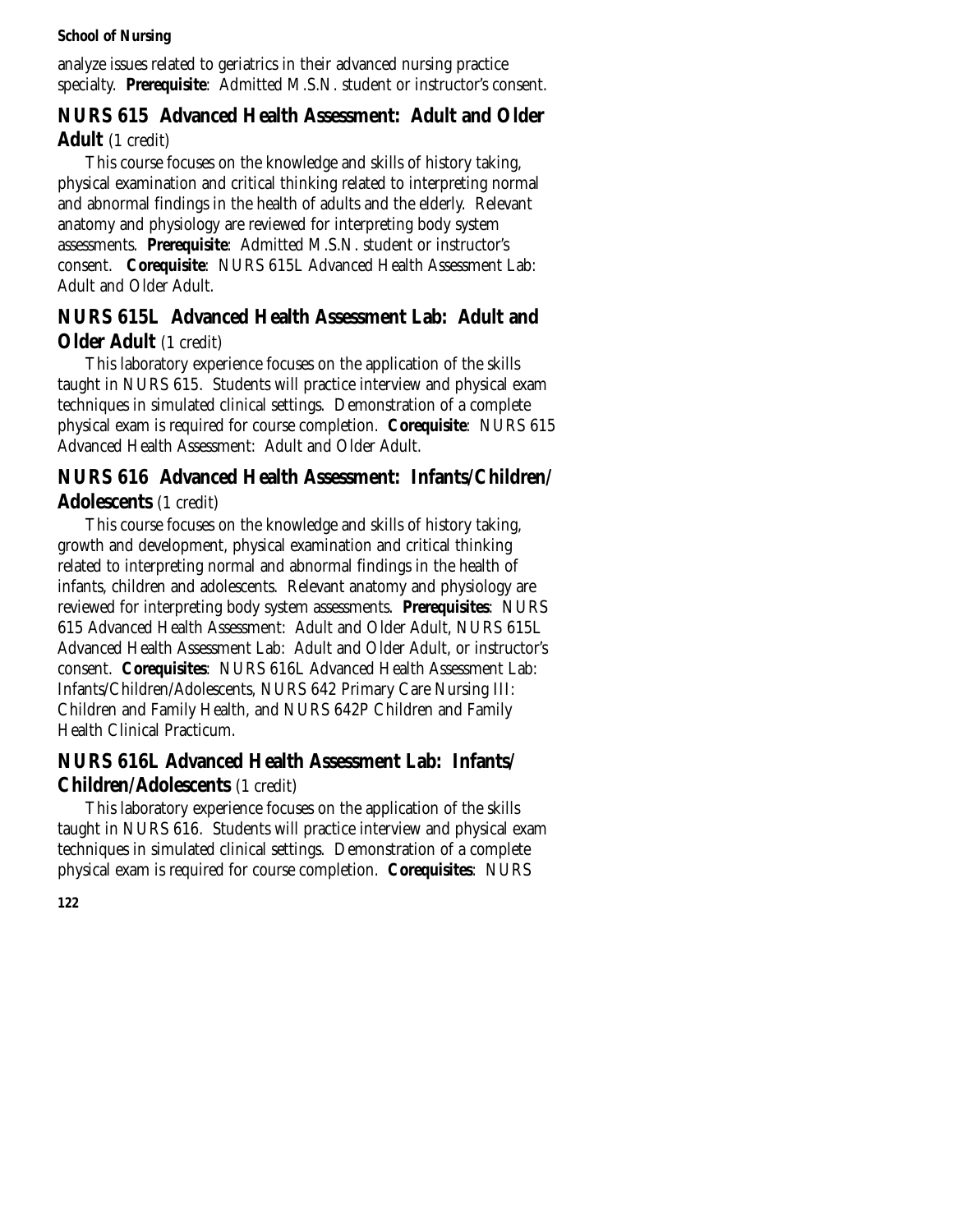616 Advanced Health Assessment: Infants/Children/Adolescents, NURS 642 Primary Care Nursing III: Children and Family Health, and NURS 642P Children and Family Health Clinical Practicum.

### **NURS 640 Primary Care Nursing I: Women's Health (**2–4 credits)

This course focuses on the primary care of adolescent, adult and older women experiencing developmental, acute and chronic health concerns. Family Nurse Practitioner students receive additional content regarding antepartal and postpartal care. Students will gain knowledge of the etiology, differential diagnoses, clinical findings and management of the common conditions affecting these groups. Content includes ageappropriate health promotion activities. ANP students register for two credits; FNP students register for four credits.

**Prerequisites**: NURS 615 Advanced Health Assessment: Adult and Older Adult, and NURS 615L Advanced Health Assessment Lab: Adult and Older Adult. **Corequisite**: NURS 640P Women's Health Clinical Practicum.

#### **NURS 640P Women's Health Clinical Practicum** (1–2 credits)

This clinical practicum focuses on the application of history taking and physical exam skills. Seminars focus on the advancement of differential diagnostic and critical thinking skills through case study examination, documentation review and discussion. Students integrate knowledge of family, culture, holism, community and caring as they plan holistic care for clients in simulated and clinical settings. Issues that arise from the clinical setting regarding advanced practice nursing roles will be addressed. This course includes a minimum of 100 GYN clinical hours for ANP students and 200 OB/GYN clinical hours for FNP students. ANP students register for 1 credit; FNP students register for 2 credits. **Prerequisites**: NURS 615 Advanced Health Assessment: Adult and Older Adult, and NURS 615L Advanced Health Assessment Lab: Adult and Older Adult. **Corequisite**: NURS 640 Primary Care Nursing I: Women's Health.

### **NURS 641 Primary Care Nursing II: Adult and Older Adult Health** (4 credits)

This course focuses on the primary care of adults and elderly clients experiencing developmental, acute and chronic health concerns. Students will gain knowledge of the etiology, differential diagnoses, clinical findings and management of common conditions affecting these age groups.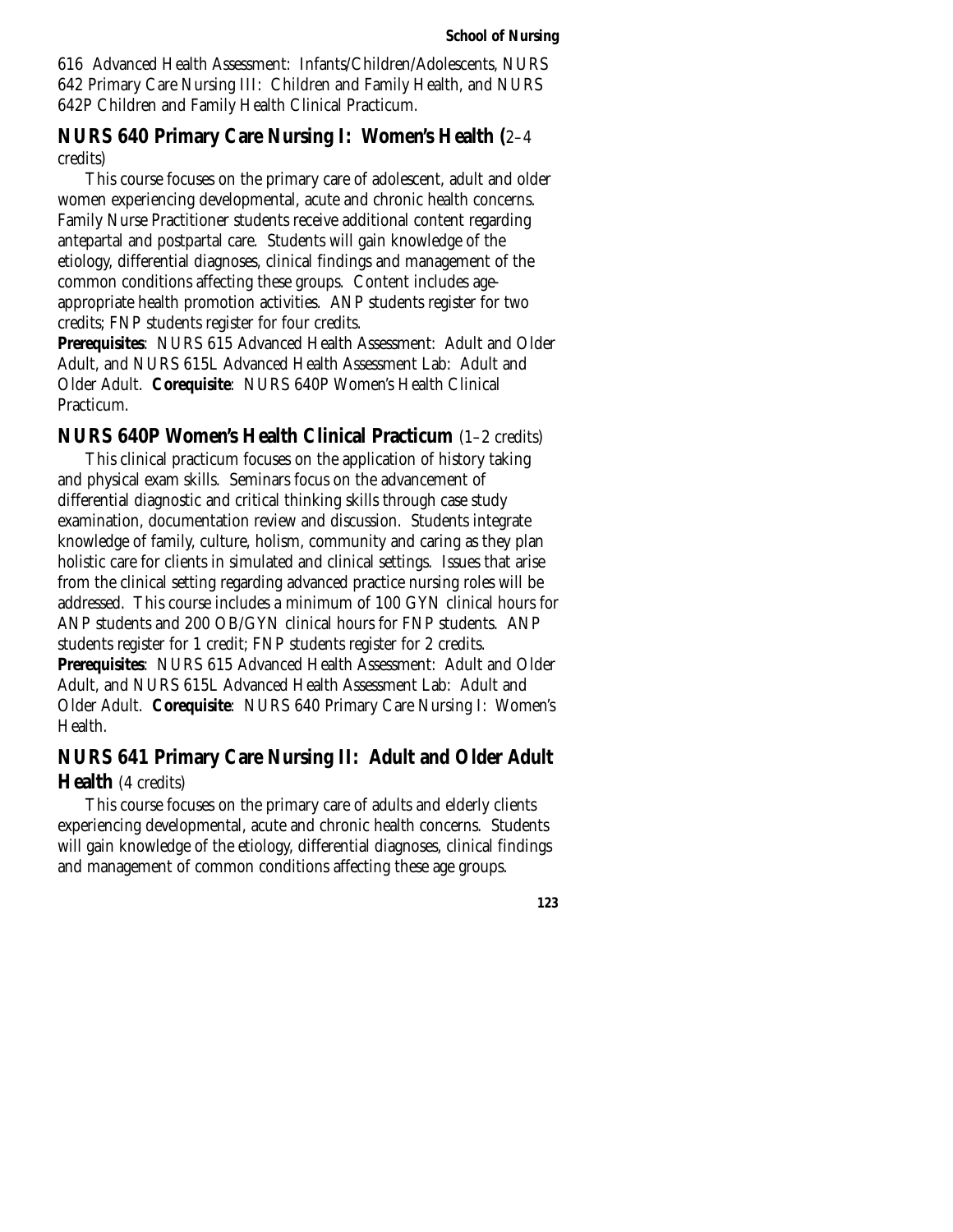Content includes age-appropriate health promotion activities. **Prerequisites**: NURS 640 Primary Care Nursing I: Women's Health and NURS 640P Women's Health Clinical Practicum. **Corequisite**: NURS 641P Adult and Older Adult Clinical Practicum.

### **NURS 641P Adult and Older Adult Clinical Practicum** (2 credits)

This clinical practicum focuses on the continued development of history taking and physical examination skills. Seminars focus on the advancement of differential diagnostic and critical thinking skills through case study examination, documentation review and discussion. Students integrate knowledge of family, culture, holism, community and caring as they plan holistic care for clients in clinical settings. Issues that arise from the clinical setting regarding advanced practice nursing roles will be addressed. This course includes a minimum of 200 clinical hours. **Prerequisites**: NURS 640 Primary Care Nursing I: Women's Health and NURS 640P Women's Health Clincal Practicum. **Corequisite**: NURS 641 Primary Care Nursing: Adult and Older Adult.

### **NURS 642 Primary Care Nursing III: Children and Family Health** (4 credits)

This course focuses on the primary care of infants, children and adolescents experiencing developmental, acute and chronic health concerns within the family context. Students will gain knowledge of the etiology, differential diagnoses, clinical findings and management of common conditions affecting these age groups. Content includes age-appropriate health promotion activities. This course is a requirement for students in the FNP program. **Prerequisites**: NURS 641 Primary Care Nursing II: Adult and Older Adult Health, and NURS 641P Adult and Older Adult Clincal Practicum. **Corequisites**: NURS 642P Children and Family Health Clinical Practicum, NURS 616 Advanced Health Assessment: Infants/Children/Adolescents and NURS 616L Advanced Health Assessment Lab: Infants/Children/Adolescents.

### **NURS 642P Children and Family Health Clinical Practicum**  (2 credits)

This clinical practicum focuses on adept history taking and physical examination skills for clients across the lifespan with an emphasis on pediatric populations. Seminars focus on the advancement of differential diagnostic and critical thinking skills through case study examination, documentation review and discussion. Students integrate knowledge of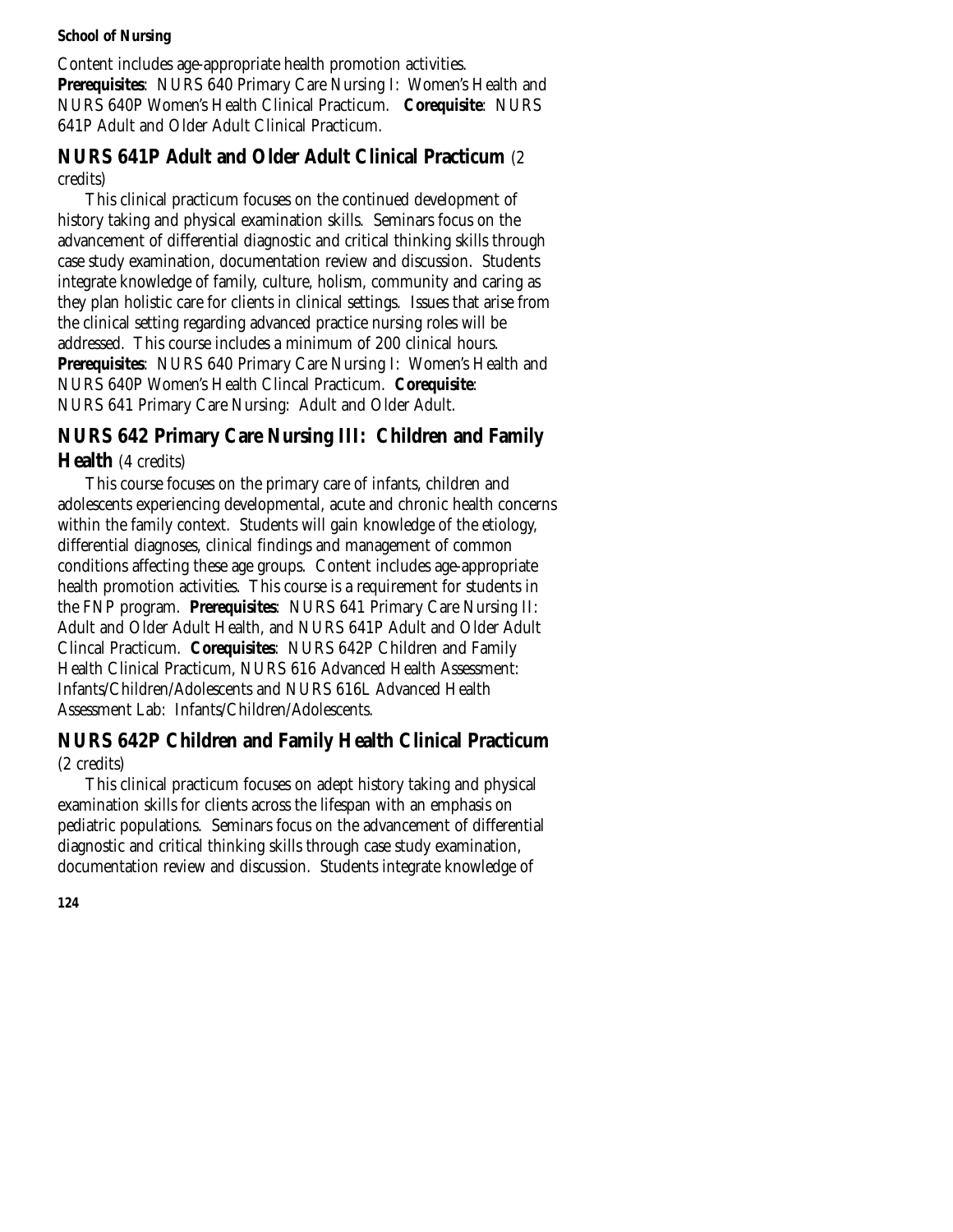family, culture, holism, community and caring as they plan holistic care for clients in clinical settings. Issues that arise from the clinical setting regarding advanced practice nursing roles will be addressed. This course includes a minimum of 200 clinical hours. **Prerequisites**: NURS 641 Primary Care Nursing II: Adult and Older Adult Health, and NURS 641P Adult and Older Adult Clinical Practicum. **Corequisites**: NURS 642 Primary Care Nursing III: Children and Family Health, NURS 616 Advanced Health Assessment: Infants/Children/Adolescents and NURS 616L Advanced Health Assessment Lab: Infants/Children/Adolescents.

# **NURS 643 Advanced Practice Nursing: Management of**

#### **Complex Illness** (3 credits)

This course focuses on developing advanced skills in primary care management of adult and older adult clients with complex, multisymptom illnesses. Etiology, clinical presentation, differential diagnoses and management issues are addressed. The primary care provider's role as case manager of the person with complex, debilitating illnesses will be addressed. This course is a requirement for students in the ANP program. **Prerequisites**: NURS 641 Primary Care Nursing II: Adult and Older Adult Health, NURS 641P Adult and Older Adult Clinical Practicum. **Corequisite**: NURS 643P Complex Illness Clinical Practicum.

#### **NURS 643P Complex Illness Clinical Practicum** (1.5 credits)

This clinical practicum focuses on the management of complex, multisystem illness of adults and older adults. Seminars focus on the advancement of differential diagnostic and critical thinking skills through case study examination, documentation review and seminar discussion. Students integrate knowledge of family, culture, holism, community and caring as they plan holistic care for clients in clinical settings. Health promotion needs appropriate to the client's complex needs are addressed. This course includes a minimum of 150 clinical hours. This course is a requirement for students in the ANP program. **Prerequisites**: NURS 641 Primary Care Nursing II: Adult and Older Adult Health, NURS 641P Adult and Older Adult Clinical Practicum. **Corequisite**: NURS 643 Advanced Practice Nursing: Management of Complex Illness.

### **NURS 646 Nursing Informatics** (2 credits)

This course focuses on the development and use of informatics for nursing practice and administration. Discussions will explore the use of patient information systems in the management of nursing and health care services, challenges and opportunities related to nursing informatics,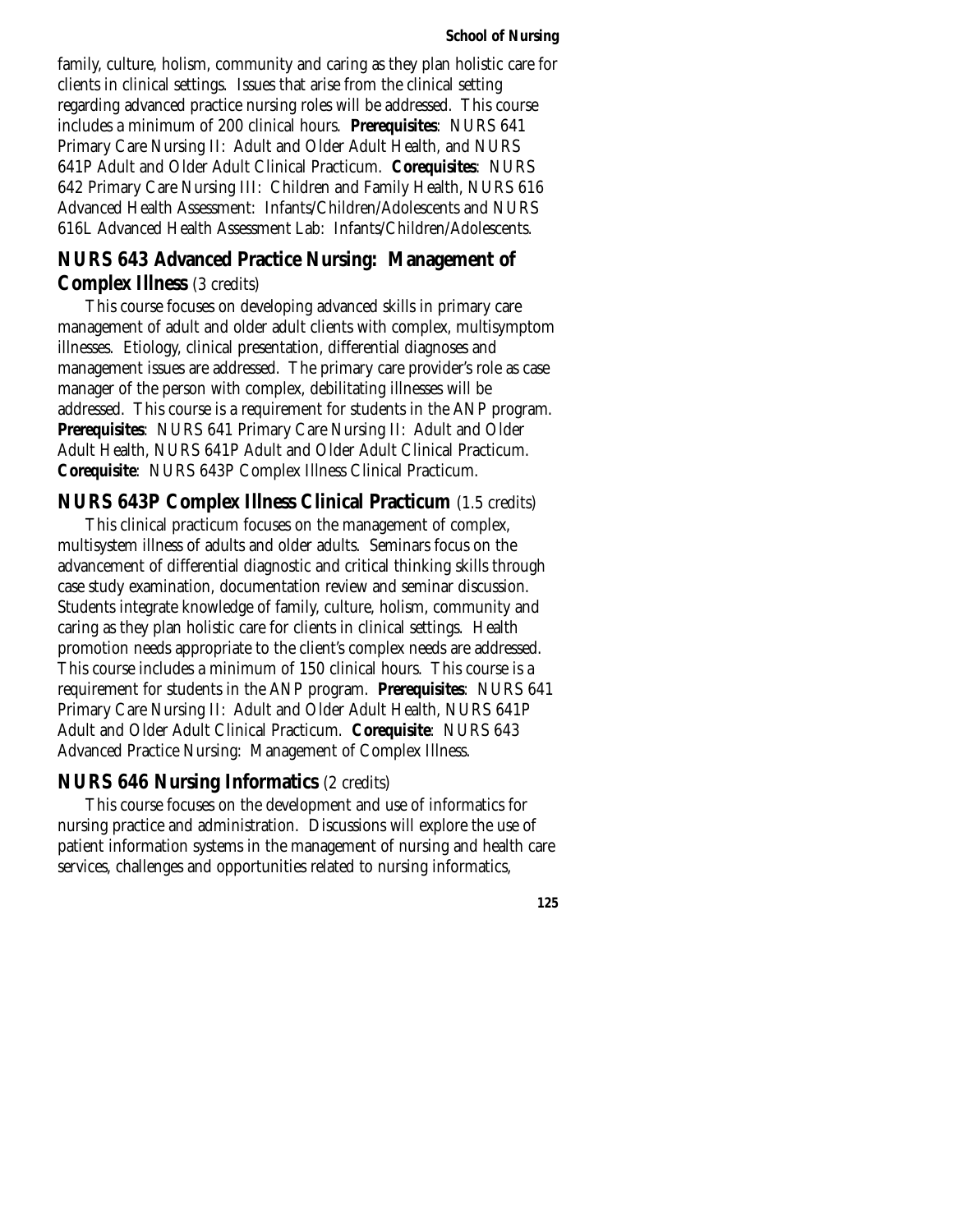strategies for facilitating effective and appropriate application of information and computer science in nursing. **Prerequisite**: Admitted M.S.N. student or instructor's consent.

### **NURS 647 Health Care Systems** (3 credits)

This course focuses on the theoretical foundation needed to manage nursing systems and personnel in a variety of settings including long-term care, hospitals and community health settings. Concepts discussed in this course include organizational and systems theory, organizational design, quality improvement, care delivery models, population health improvement and system response to uncertain environments, funding constraints and changing societal values. **Prerequisite**: Admitted M.S.N student or instructor's consent.

### **NURS 653P Specialty Clinical Practicum** (0.5 credits)

This rotation introduces students to potential specialty practice areas. Students gain knowledge on the etiology, differential diagnoses, clinical findings and management of conditions seen in the specialty setting. This rotation is based on individual interest and may include, but is not limited to: dermatology, orthopedics, psychiatrics, infectious diseases, palliative care, pulmonary care, diabetes, urgent care, wound/ostomy/continence, and oncology. One 50-hour rotation is required. **Prerequisite**: Admitted M.S.N. student or instructor's consent.

### **NURS 654P Specialty Clinical Practicum** (0.5 credits)

This rotation introduces students to potential specialty practice areas. Students gain knowledge on the etiology, differential diagnoses, clinical findings and management of conditions seen in the specialty setting. This rotation is based on individual interest and may include, but is not limited to: dermatology, orthopedics, psychiatrics, infectious diseases, palliative care, pulmonary care, diabetes, urgent care, wound/ostomy/continence and oncology. One 50-hour rotation is required. **Prerequisite**: Admitted M.S.N. student or instructor's consent.

### **Nurs 670P Practicum in Leadership and Management**

#### (6 credits)

**126**  This practicum focuses on the development of the nurse leader/manager through the application of leadership/management theory and research in complex health care settings. Learning needs are identified and personal objectives are negotiated with a clinical preceptor, emphasizing preparation for advanced leadership and management responsibilities. Practicum seminars focus on current nursing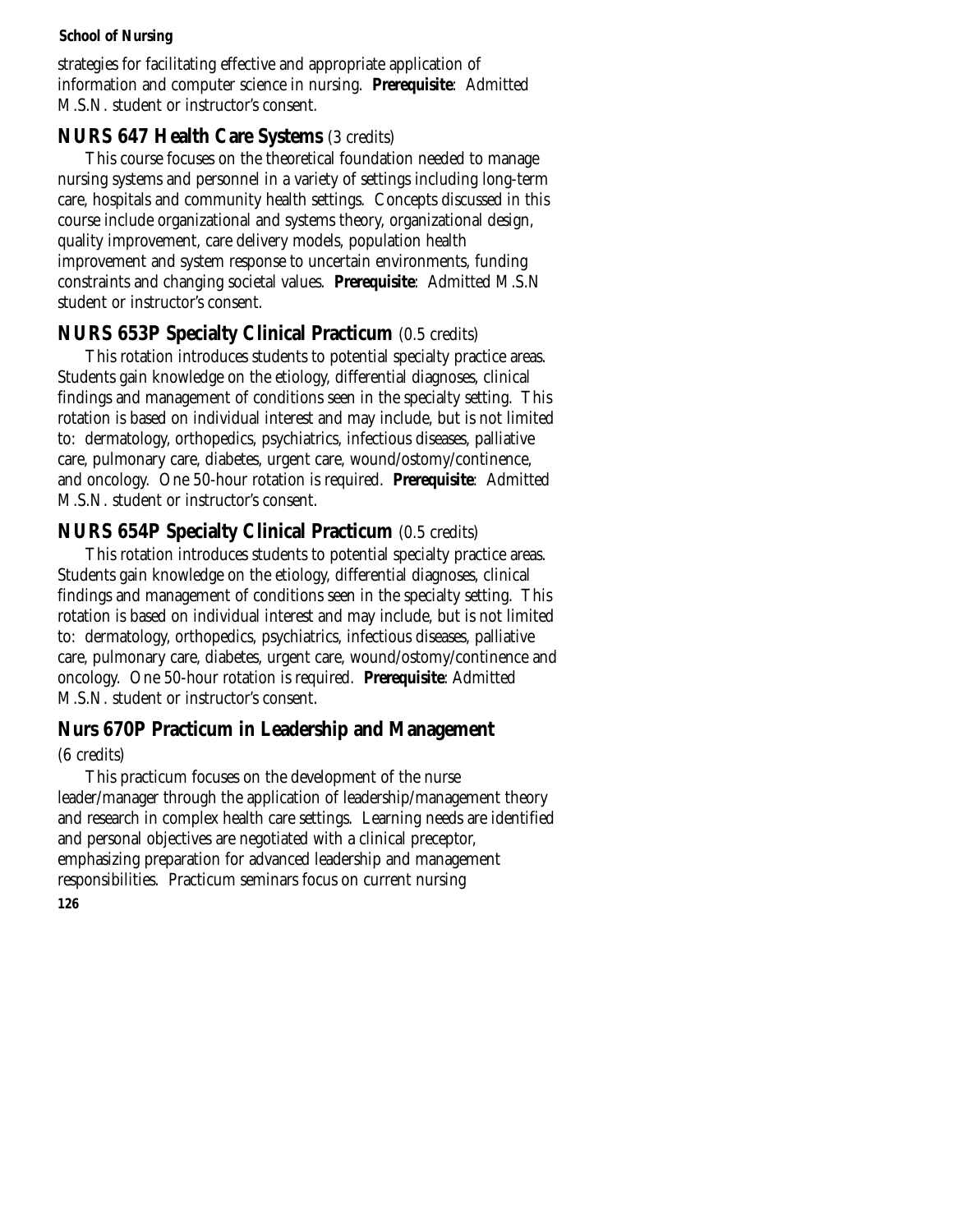leadership/management issues in a variety of health care environments. This practicum experience includes a minimum of 180 hours. **Prerequisite**: Must have completed 30 credits in the program.

### *Culminating Experience (for all M.S.N. tracks):*  **NURS 690 Clinical Project Seminar** (1 credit)

This clinical project seminar provides students with the opportunity to apply a scholarly inquiry process to a clinical question or topic related to their nursing practice. Students discuss with a nursing faculty advisor and fellow students the development of a project that is relevant to advanced nursing practice. **Prerequisite**: NURS 604 Advanced Nursing Research. **Corequisite**: One or more of the following: NURS 640 Primary Care Nursing I: Women's Health, NURS 641 Primary Care Nursing II: Adult and Older Adult Health, or NURS 642 Primary Care Nursing III: Children and Family Health.

#### **NURS 691 Clinical Project** (1 credit)

This culminating experience provides students with the opportunity to apply a scholarly inquiry process to a problem or clinical question or topic related to their nursing practice. Students work with a nursing faculty advisor in designing and conducting the clinical project that they developed in NURS 690 and preparing a written report of the project. With the advisor's approval, the project is submitted for oral defense as part of the requirements for the M.S.N. degree. **Prerequisite**: NURS 604 Advanced Nursing Research. **Corequisite**: One or more of the following: NURS 640 Primary Care Nursing I: Women's Health, NURS 641 Primary Care Nursing II: Adult and Older Adult Health, or NURS 642 Primary Care Nursing III: Children and Family Health.

#### **NURS 699 Special Topics in Nursing** (1–6 credits)

This independent study is designed for transfer students whose course or courses from another college or university fulfill some but not all of the requirements of a Metropolitan State graduate nursing course. The student and faculty evaluator negotiate the number of credits to be completed and the specific course objectives and requirements to be satisfied. Through guided study, the student completes these requirements.

### *Wound, Ostomy, Continence Curricular Component includes the following courses:*

**NURS 630 Foundations of WOC Nursing** (1.5 credits)

This course will address the various critical underpinnings to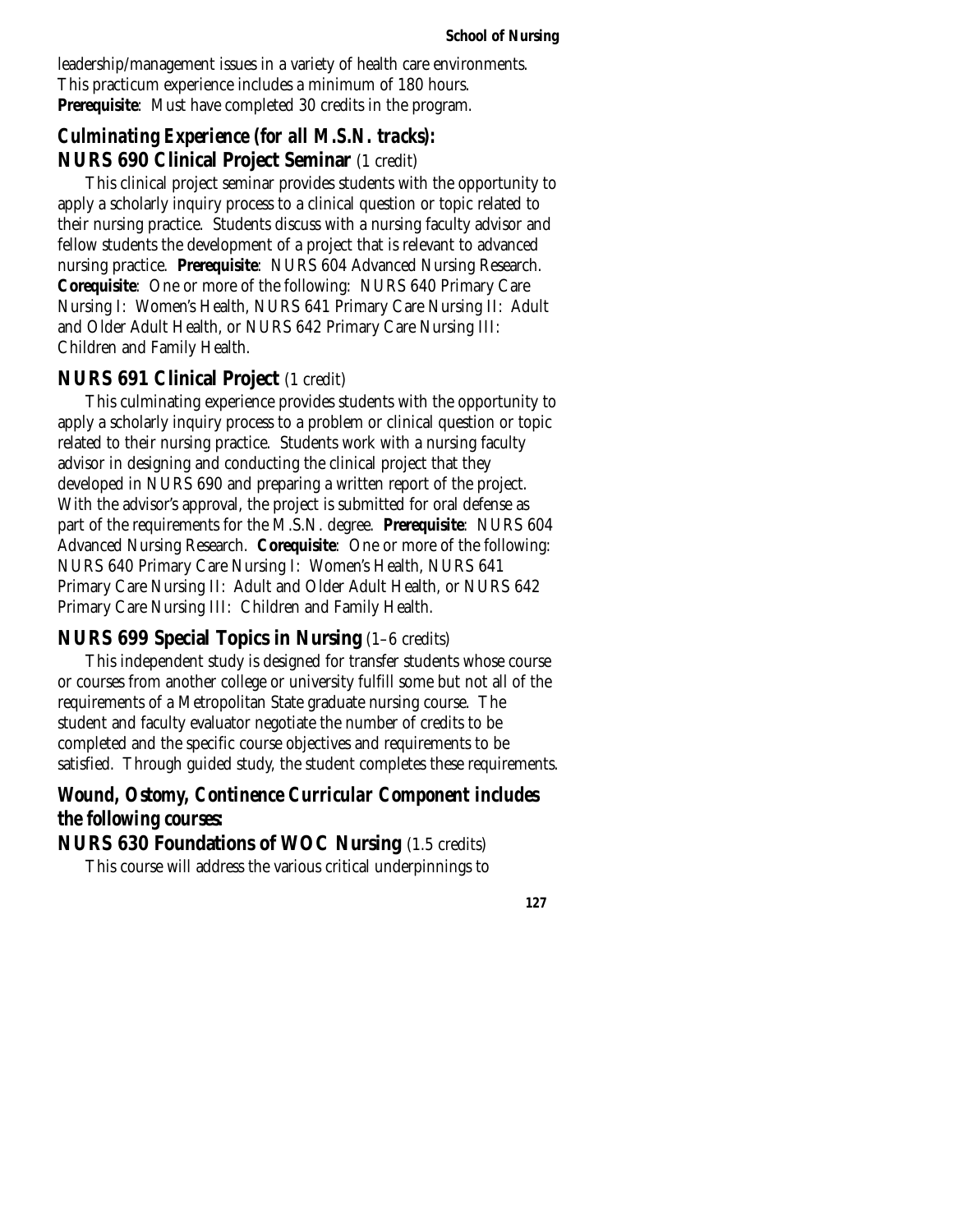implementation of the role of the WOC nurse and specialty nurse. Students will gain knowledge of the history of the specialty, legal and ethical issues pertaining to implementation of the role and professional growth opportunities (such as, WOCN, certification, collaborative practice, research utilization, writing for publication and establishing a service or a clinic). In addition, students will explore common career enhancement activities such as marketing, budget keeping, record keeping, contracting for services and charging for services, procedures and equipment. Concepts central to the practice of WOC nursing will also be discussed such as counseling, patient/family education, infection control, continuity of care and nutrition. **Prerequisite**: Admitted M.S.N. student or instructor's consent. **Corequisites**: NURS 631 WOC Nursing: Skin and Wound Management and NURS 631P WOC Nursing: Skin and Wound Management Practicum; NURS 632 WOC Nursing: Ostomies and Continent Diversions and NURS 632P WOC Nursing: Ostomies and Continent Diversions Practicum; or NURS 633 WOC Nursing: Bowel and Bladder Continence and NURS 633P WOC Nursing: Bowel and Bladder Continence Practicum.

### **NURS 631 WOC Nursing: Skin and Wound Management**  (3 credits)

This course focuses on the care of the client across the lifespan who may be at risk for skin breakdown, who has a break in skin integrity or who has an existing wound. Specifically, students will gain knowledge of the etiology, differential diagnoses, clinical findings and management options of the wounds or skin complications affecting these groups. Focus will also be on the adept skill of obtaining a physical assessment and medical history, incorporating data from diagnostic tests, and documentation of assessments and evaluations to attain optimal patient outcomes. **Prerequisite**: Admitted M.S.N. student or instructor's consent. **Corequisite**: NURS 630 Foundations of WOC Nursing and NURS 631P WOC Nursing: Skin and Wound Management Practicum.

### **NURS 631P WOC Nursing: Skin and Wound Management Practicum** (50 hours; 0.5 credits)

**128**  This practicum focuses on the development of the certified WOC or Wound Care nurse with special emphasis on the care and management of the client with a wound across the lifespan. Students will integrate knowledge of anatomy and physiology, pathophysiology, family, community and levels of evidence as they plan the nursing care and management for this unique patient population. **Prerequisite**: Admitted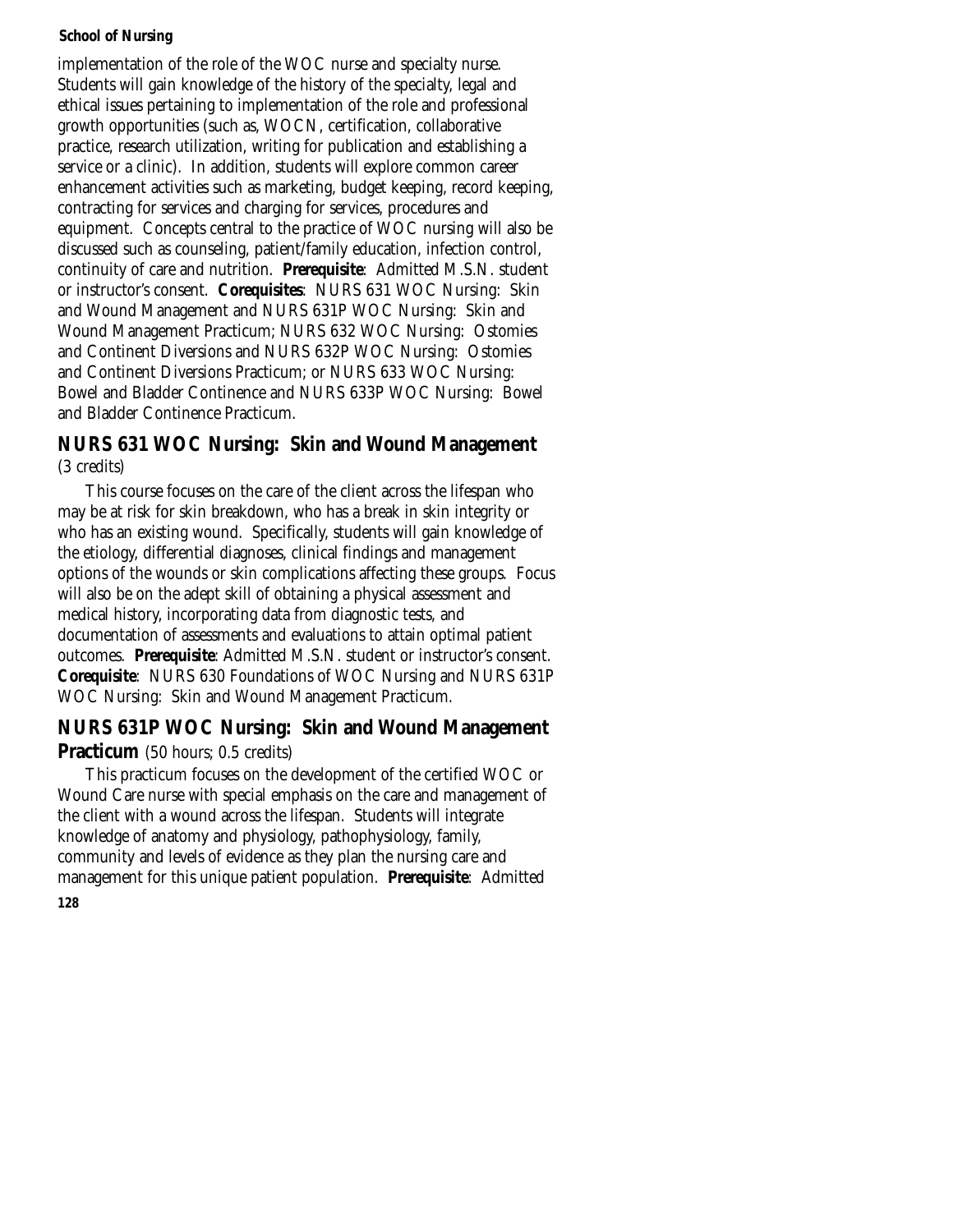M.S.N. student or instructor's consent. **Corequisites**: NURS 630 Foundations of WOC Nursing and NURS 631 WOC Nursing: Skin and Wound Management.

### **NURS 632 WOC Nursing: Ostomies and Continent Diversions** (3 credits)

This course will address the immediate and long-term care of clients across the lifespan experiencing acute and chronic health concerns that often result in an ostomy or continent diversion. Specifically, students will gain knowledge of the etiology, differential diagnoses, clinical findings and management options of the common conditions necessitating an ostomy or continent diversion. In addition, students will gain knowledge of the etiology, differential diagnoses, clinical findings and management protocols of the common conditions affecting the ostomy or continent diversion patients. Emphasis will also be placed on the psychosocial and educational needs of these patient groups from a preoperative, postoperative and longterm follow-up perspective. **Prerequisite**: Admitted M.S.N. student or instructor's consent. **Corequisite**: NURS 630 Foundations of WOC Nursing, and NURS 632P WOC Nursing: Ostomies and Continent Diversions Practicum.

### **NURS 632P WOC Nursing: Ostomies and Continent Diversions Practicum** (50 hours; 0.5 credits)

This practicum focuses on the development of the certified WOC or Ostomy Care nurse with special emphasis on the care and management of the client with an ostomy across the lifespan. Students will integrate knowledge of anatomy and physiology, pathophysiology, family, community and levels of evidence as they plan the nursing care and management for this unique patient population. **Prerequisite**: Admitted M.S.N. student or instructor's consent. **Corequisites**: NURS 630 Foundations of WOC Nursing, and NURS 632 WOC Nursing: Ostomies and Continent Diversions.

### **NURS 633 WOC Nursing: Bowel and Bladder Continence**  (3 credits)

This course will address the immediate and long-term care of clients across the lifespan experiencing acute and chronic health concerns that often result in urinary or fecal incontinence. Specifically, students will gain knowledge of the etiology, differential diagnoses, clinical findings and nursing, medical and surgical management options for urinary and fecal incontinence. Emphasis will also be placed on the psychosocial and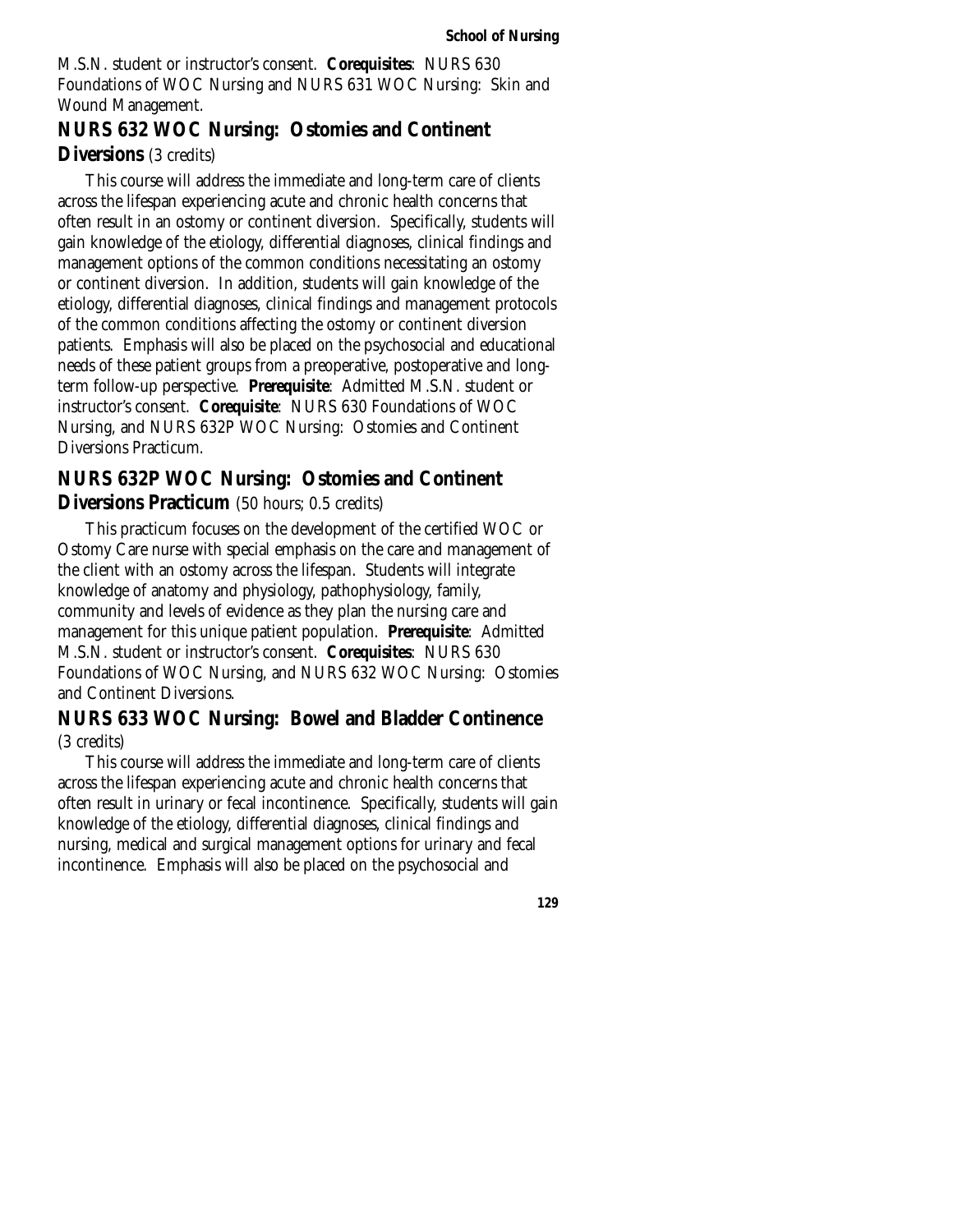educational needs of these client groups including behavioral strategies, environmental modifications, physical assessment and examination, containment, skin protection, pharmacological interventions and relevant procedures. **Prerequisite**: Admitted M.S.N. student or instructor's consent. **Corequisite**: NURS 630 Foundations of WOC Nursing and NURS 633P WOC Nursing: Bowel and Bladder Incontinence Practicum.

### **NURS 633P WOC Nursing: Bowel and Bladder Continence Practicum** (50 hours; 0.5 credits)

This practicum focuses on the development of the certified WOC or Continence Care nurse with special emphasis on the care and management of the client with incontinence across the lifespan. Students will integrate knowledge of anatomy and physiology, pathophysiology, family, community and levels of evidence as they plan the nursing care and management for this unique patient population. **Prerequisite**: Admitted M.S.N. student or instructor's consent. **Corequisites**: NURS 630 Foundations of WOC Nursing, and NURS 633 WOC Nursing: Bowel and Bladder Continence .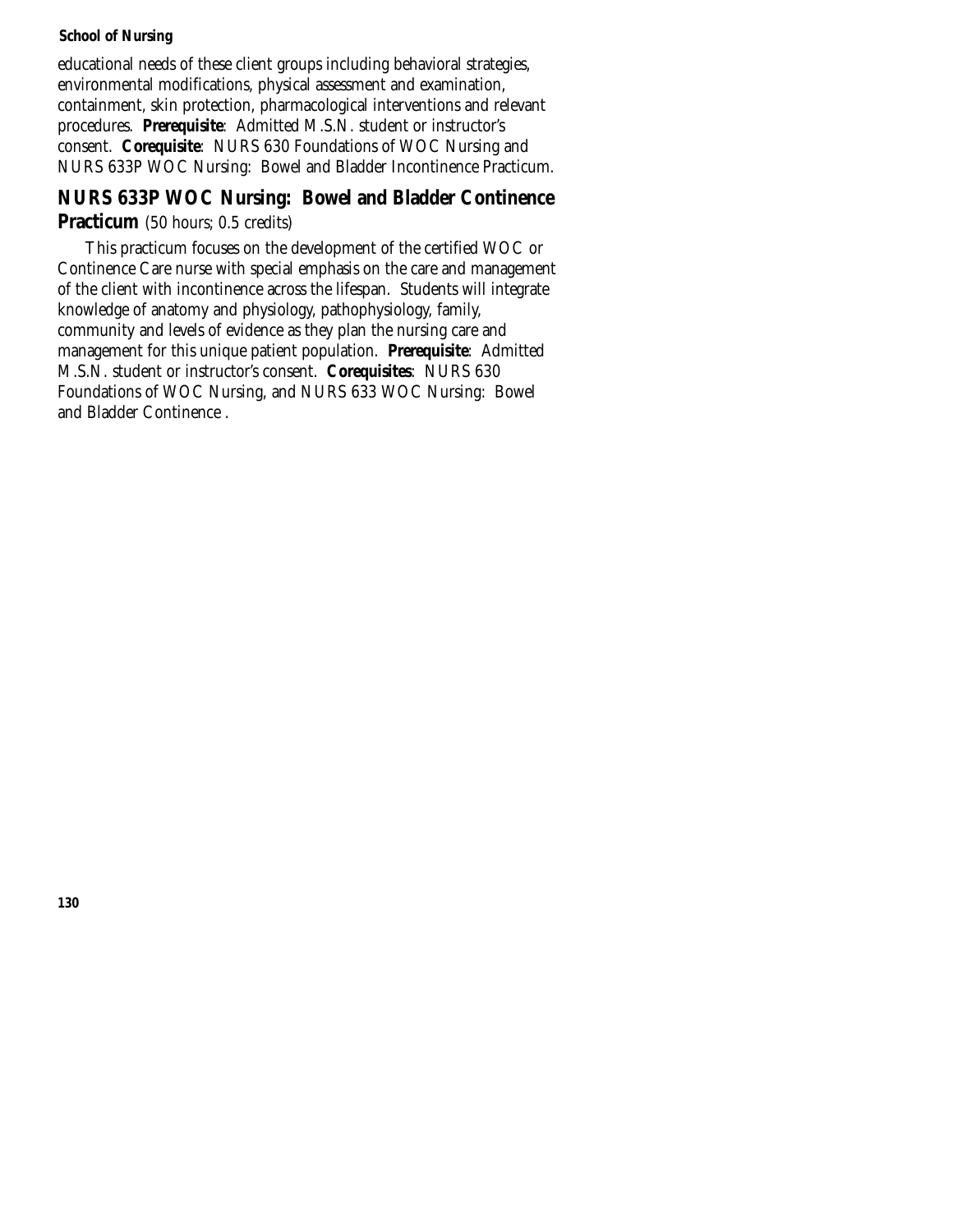# **Administration**

| Provost and Vice President, Academic Affairs. William J. Lowe |
|---------------------------------------------------------------|
| Vice President.                                               |
|                                                               |
|                                                               |
| <b>University Advancement Director</b>                        |
| and Metropolitan State                                        |
|                                                               |
|                                                               |
|                                                               |
| Dean, College of Professional                                 |
|                                                               |
|                                                               |
| <b>Executive Director, School of Law Enforcement</b>          |
|                                                               |
|                                                               |
| Associate Vice President,                                     |
|                                                               |
| Director, Equal Opportunity and                               |
|                                                               |
| Executive Assistant to the President Tom Cook                 |

# **Minnesota State Colleges and Universities Board of Trustees**

Will Antell, Bayport Andrew Boss, Saint Paul Mary Choate, Minnetonka Daniel G. Coborn, St. Cloud Cheryl Dickson, Saint Paul Ivan F. Dusek, Willmar Clarence Hightower, Minneapolis Robert H. Hoffman, Waseca

Vincent Ijioma, Brooklyn Park Jim A. Luoma, Cohasset Lew Moran, Minneapolis David Paskach, Marshall Michael Redlinger, Moorhead Anne Curme Shaw, Minneapolis Shaun Williams, Winona James McCormick, Chancellor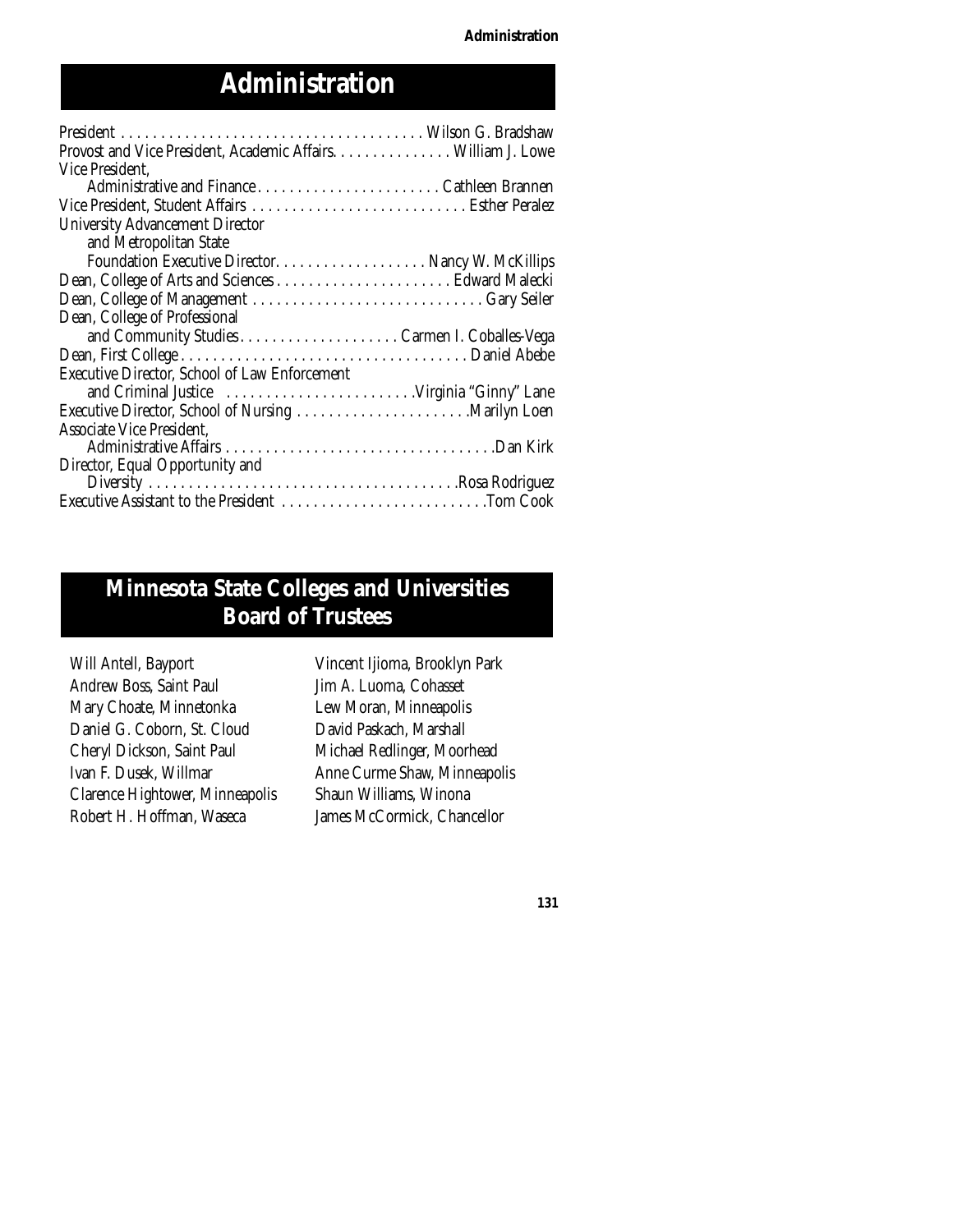## **Resident Faculty**

College designations follow each faculty biography. Abbreviations are as follows: CAS, College of Arts and Sciences; CM, College of Management; SN, School of Nursing, and SLCP, School of Law Enforcement, Criminal Justice and Public Safety.

**Daniel Abebe** B.A. in economics, Hamline University; M.A. in adult education, University of Minnesota; Ph.D., adult and international education, University of Minnesota; cochair, Ethnic Studies Department; associate professor. CAS

**Anne Aronson** B.A. in English, Yale University; M.A. and Ph.D. in English, University of Minnesota; teaching and research interests include adult students and writing, basic writing, professional editing, and women's studies; cochair, Writing Department; associate professor. CAS

**David L. Bahn** B.A. in computer science and mathematics, Yeshiva University/New York University; M.B.A. in information systems/management and organizational behavior, Stern School of Business, New York University; Ph.D. in decision sciences with supporting concentrations in organization communications and psycholinguistics, University of Minnesota; assistant professor. CM

**Nancy Black** B.A. in anthropology, Pennsylvania State University; M.A. and Ph.D. in anthropology, State University of New York, Albany; 20 years' experience as a teacher, advisor, administrator and researcher at the University of Minnesota, Hamline University, Harvard University and the State University of New York at Albany; publications and research interests in gender and culture, human rights, and sociocultural change of the Maya and other indigenous peoples of Mexico and Central America; anthropological theory; chair, Social Science Department; professor. CAS

**Heidi Block** B.A. in psychology, State University of New York at Stony Brook; J.D., Franklin Pierce Law Center, Concord, N.H.; Ph.D. in law, policy and society, Northeastern University; member of the New York Bar since 1986; assistant professor. SLC

**Axel Boldt** Diplomas in mathematics and computer science, University of Paderborn, Germany; Ph.D. in mathematics, University of California, Santa Barbara; assistant professor, CAS

**David Bouchard** B.A. in economic anthropology and psychology; M.B.A. in management, marketing and management information systems,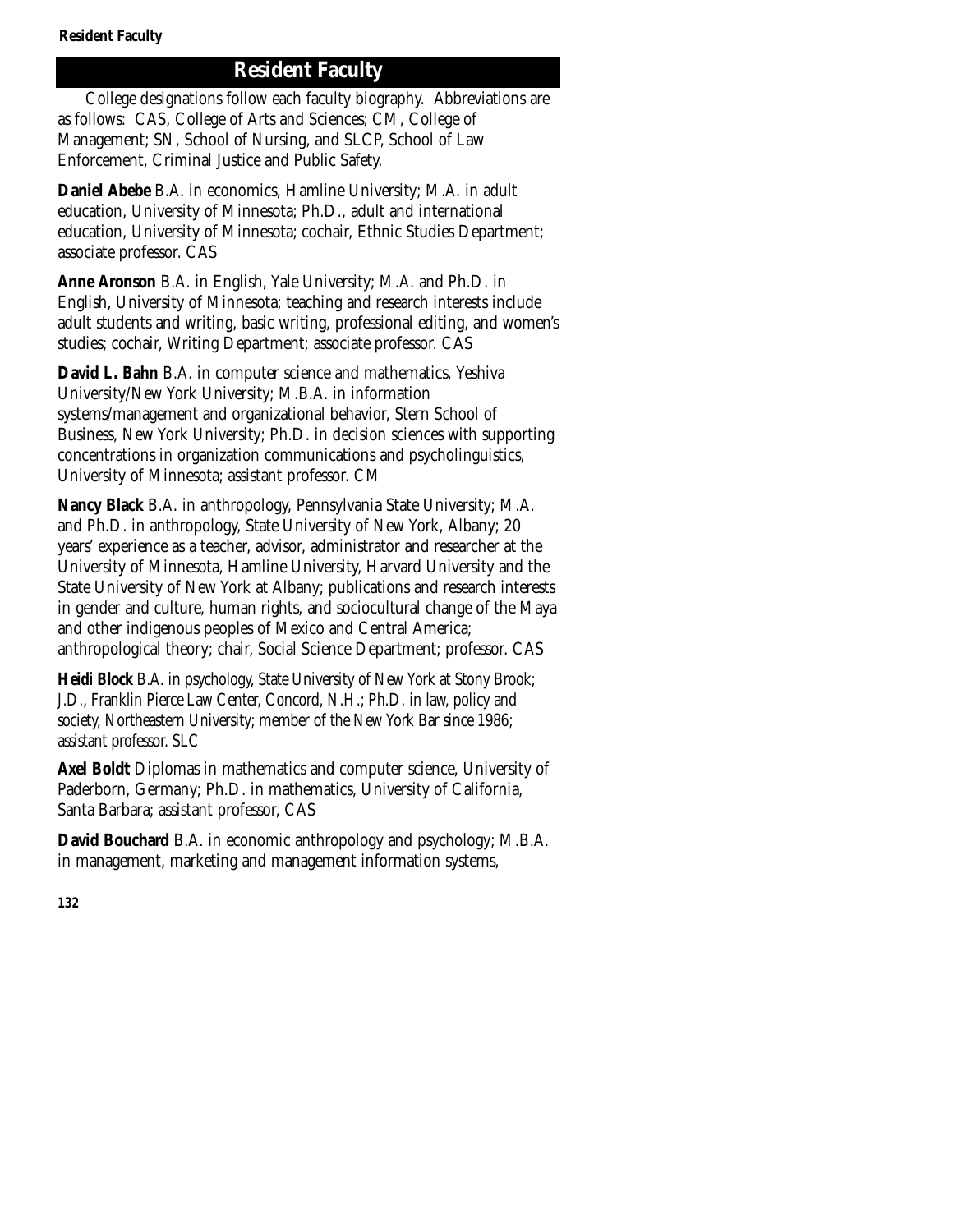University of Minnesota; Ph.D. in management information systems, Walden University; president, Age of Information, Inc.; specialist in systems analysis, office automation, user interface design, visualization, systems development and integration of management information systems into organizational structures; professor. CM

**Mary Brekke** B.S. in nursing, St. Olaf College, Northfield; M.S. in nursing, University of California, San Francisco; Ph.D., University of Minnesota; certified healing touch practitioner; teaching experience in associate degree and baccalaureate nursing with particular emphasis on leadership management and medical/surgical nursing care of adults and children; clinical experience includes staff nursing in acute care institutions; healing touch practice; associate professor. SN

**Deborah J. Bushway** B.A. in psychology and German, Central University of Iowa; M.S. and Ph.D. in psychology, Iowa State University, Ames; licensed psychologist; specialty areas include women in violent relationships, women and chemical dependency, outcomes assessment, women's development, and general mental health issues; associate professor, CPS.

**Monte Bute** A.A. in liberal arts, Minneapolis Community College; B.A. focusing on social science, Metropolitan State University; fellow of the Reflective Leadership Program, Humphrey Institute of Public Affairs, University of Minnesota; M.A. with sociology focus, St. Mary's University; past president, National Council of State Sociological Associations; associate editor, Sociological Imagination; 1999 fellow, National Endowment for the Humanities; past president, Sociologists of Minnesota (SOM); organizer and independent scholar for 18 years with a variety of advocacy organizations; associate professor. CAS

**James Byrne** B.E.S. in art and philosophy, University of Minnesota; M.F.A. in video art, The School of the Art Institute of Chicago; additional graduate study, Whitney Museum Independent Study Program; extensive international exhibition of film and video works; Bush Foundation Artists Fellow; NEA Visual Arts Fellow; writer/director; associate professor. CAS

**Craig Calcattera** B.S. in mathematics, Montana Tech; M.A. and Ph.D. in mathematics, University of Hawaii; assistant professor. CAS

**Virginia M. Card** B.A. in physics, Reed College, Portland, Ore.; Ph.D. in ecology, University of Minnesota; assistant professor. CAS

**Grover A. Cleveland** B.S. in business, Evansville College; M.B.A. and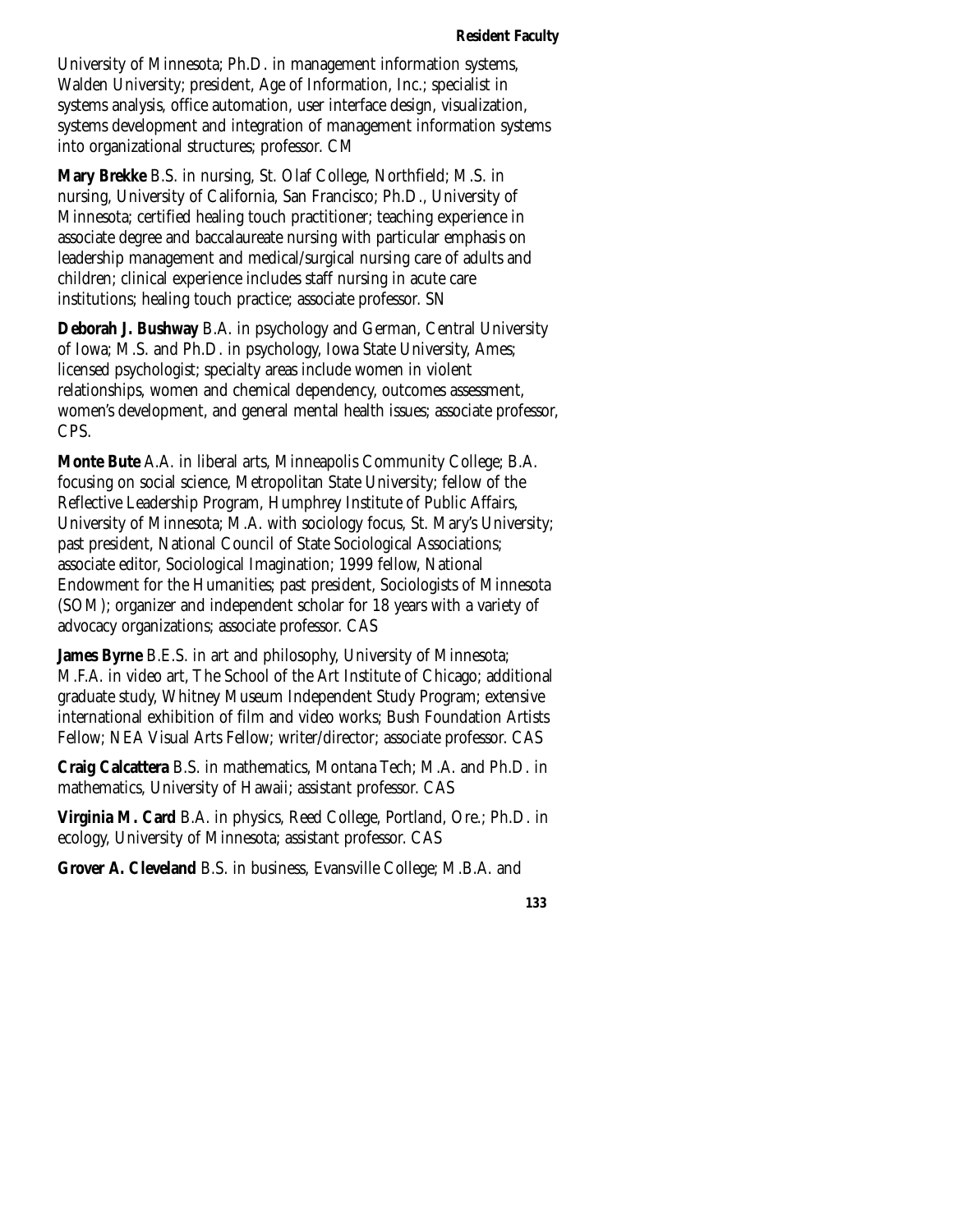D.B.A. in accounting, Indiana University; certified public accountant (CPA); specialist in federal taxation of partners and partnerships; professor. CM

**Helen Hoehn Correll** B.S. in public relations, B.S. in mass communication and English education, and M.A. in literature, linguistics and composition, North Dakota State University; Ph.D. in rhetoric and technical communication, Michigan Technological University; assistant professor. CAS

**Steve Creason** B.S. in business administration, University of Nevada, Las Vegas; J.D., Hamline University; assistant professor, CM

**Dennis Daly** B.S. in accounting, St. Mary's College; M.B.A. in accounting and finance, University of Detroit; CMA (certified management accountant); member, Management Accounting Committee of the Institute of Management Accountants; member, Task Force on Management Accounting Guidelines for Society of Management Accountants of Canada; member, Consortium for Advanced Manufacturing International; former professor, University of Minnesota and Michigan State University; professor. CM

**Brahma Dathan** B.S. in engineering with special focus on electronics and communication, University of Kerala; M.Tech. in computer science, IIT, Madras; Ph.D. in computer science, University of Pittsburgh; assistant professor. CAS

E**verett O. Doolittle** B.A. in public administration, University of North Dakota, Grand Forks; M.M.A., Metropolitan State University; doctoral student in public administration, Hamline University; assistant professor. SLCP

**Mary Dressel** B.S., Elmhurst College; M.S. and Ph.D., Illinois Institute of Technology; specialty areas: inorganic chemistry and biochemistry; research interest, coordination compounds as models for metalloenzymes involved in oxidation and reduction; chair, Natural Sciences Department; professor. CAS

**Juan M. Estrada** B.A. in mathematics, California State University, Fresno, and M.S. and Ph.D. in mathematics, University of California; associate professor. CAS

**Sue Fitzgerald** B.S. in computer science and an M.S. in computer and electrical engineering, Iowa State University; Ph.D. in computer science and telecommunications, University of Missouri-Kansas City; research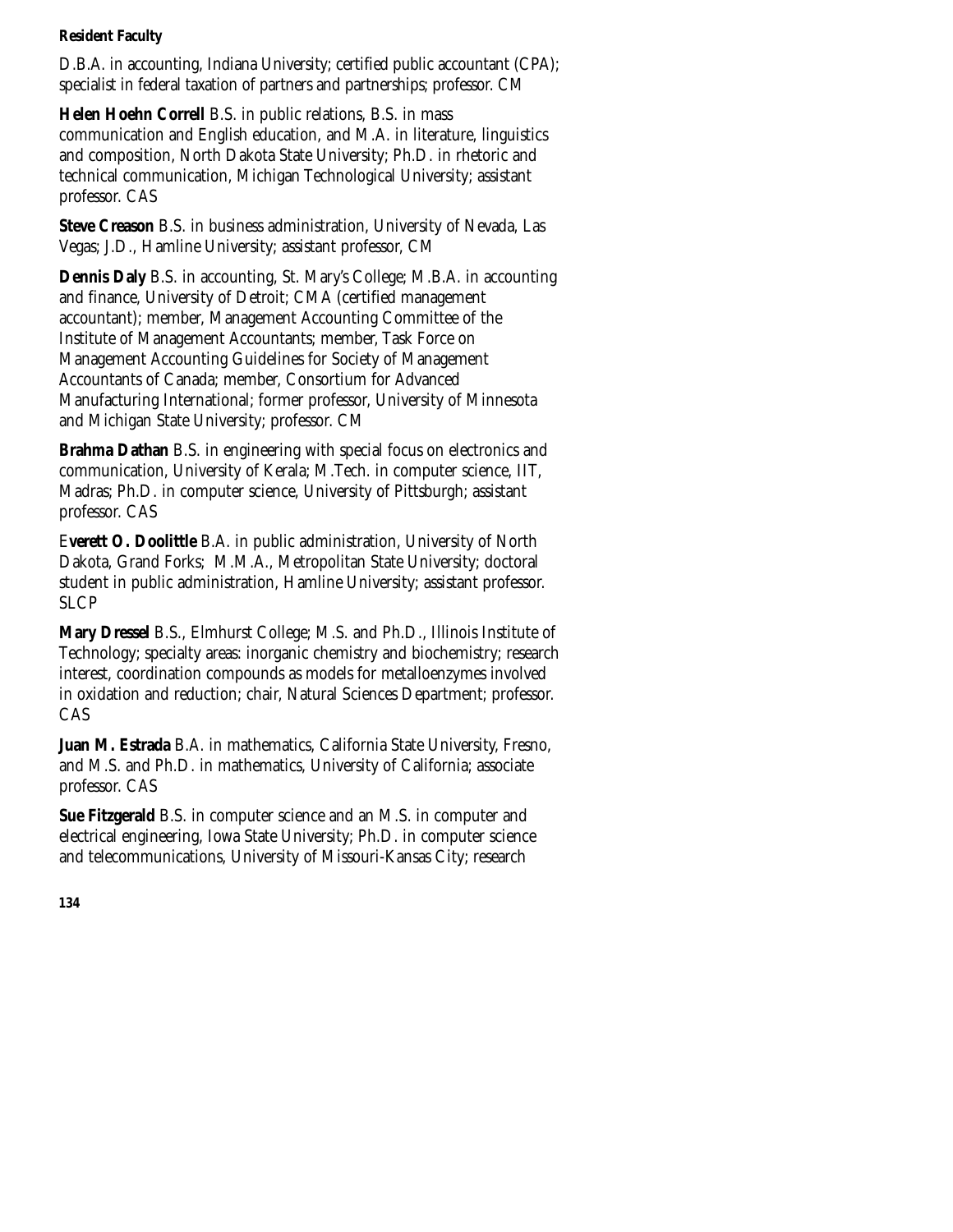interests in networking and computer science education; chair, Information and Computer Sciences Department; associate professor. CAS

**Brian Goodroad** A.D. in nursing, North Dakota State University; B.A. in nursing, Metropolitan State University; M.S. in nursing, University of California, San Francisco (UCSF); Ph.D. candidate in nursing, UCSF; assistant professor, SN.

**Michael D. Green** Honors B.A. in mathematics, University of Utah; M.A. in mathematics, University of North Texas; M.S. in mathematics, Purdue University; Ph.D. in mathematics, Northeastern University; associate professor. CAS

**Robert Gremore** B.A. in English, M.A. and Ph.D. in American studies, University of Minnesota; publication and research interests in American literature, gender studies and social class studies; professor. CAS

**Craig Hansen** B.A. in political science and M.A. in English, University of Illinois, Urbana; Ph.D. in English, University of Minnesota; teaching and research interests include technical communication and other forms of professional writing, communication technologies such as multimedia and the Internet, and creative writing; director, technical communication program; professor. CAS

**Kelly Hazel** B.S. in clinical/community psychology from the University of Michigan–Flint, and an M.A. and Ph.D. in psychology, specializing in community-ecological psychology, from Michigan State University; associate professor. CPS

**Janet Henquinet** B.A. in sociology and psychology, University of Minnesota; M.A. in industrial relations, and Ph.D. in educational policy and administration, University of Minnesota; 20 years' private and public sector management experience in human resource management and international business; professor. CM

**Beverly G. Hill** B.A. in German and classics; Ph.D. in linguistics, University of Texas at Austin; taught at Southern Illinois University–Carbondale, Tsukuba University, Japan and the Minnesota State University–Akita, Japan; areas of expertise include ESL, sociolinguistics, historical linguistics, ancient humanities; associate professor. CAS

**Barbara Hoglund** B.A. in nursing from Bethel College and an M.S. in nursing from the University of Wisconsin–Eau Claire; certified family nurse practitioner; assistant professor. SN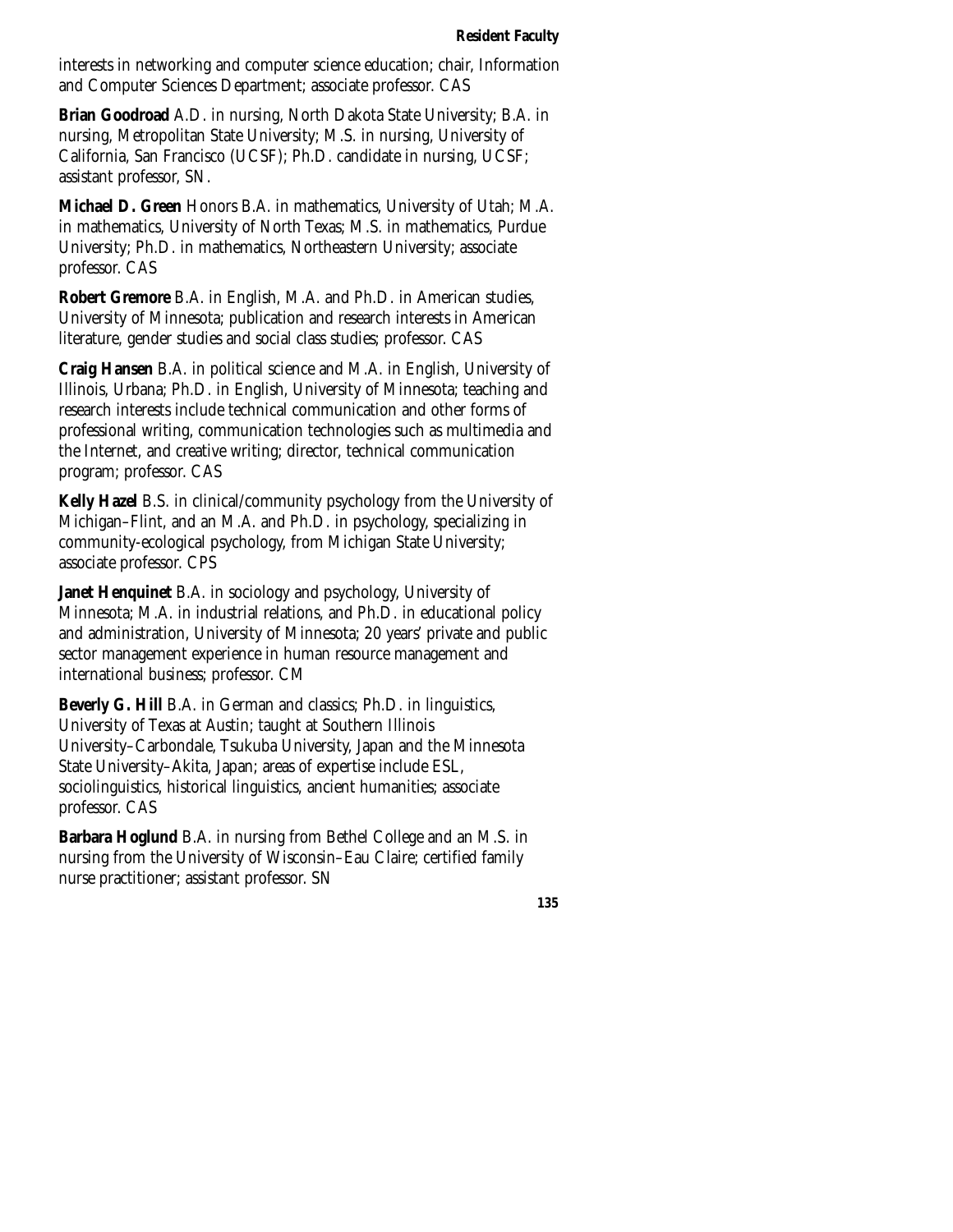**Roger Israel** B.A. in political science and M.A. in public affairs, University of Minnesota; master's in city and regional planning, University of North Carolina; doctorate in public administration, University of South Carolina; associate professor. CM

**Shannon Skarphol Kaml** B.A. in speech communication and humanities, Macalester College; M.A. in rhetorical studies, and Ph.D. candidate in media studies and visual communication, University of Minnesota; assistant professor, CAS

**Maythee Jensen Kantar** B.A. in speech-communication radio/television broadcasting; M.A. in elementary education (focus in speechcommunication and children's literature) and Ph.D. in curriculum and instruction, University of Minnesota; specialties include children's television and radio, educational media, multimedia, international broadcasting and children's literature; coordinator, Metropolitan State's Fulbright Program; chair, Communication, Writing and the Arts Department; professor. CAS

**Barbara Keinath** B.A. in German and M.A. in college student development, Michigan State University; Ph.D. in educational policy and administration (strategic planning), University of Minnesota; research interests in quality, strategy and organizational behavior; professor. CM

**Kathryn Kelley** B.A. in speech and theater, Dominican University; M.A. in speech communication, University of Michigan, Ann Arbor; Ph.D. in speech communication, University of Minnesota; research interests in metateaching: teaching students about our teaching; associate professor. CAS

**Kathleen Laughlin** B.A. in sociology, University of Missouri–Columbia; M.A. and Ph.D. in history, Ohio State University; areas of expertise include U.S. public policy, labor and women's history, and women's studies; associate professor. CAS

**Rhona Leibel** B.A. in philosophy, University of Maryland, College Park; M.A. in philosophy, Case Western Reserve University; Ph.D. in political science, University of Minnesota; assistant professor. CAS

**Nantawan Boonprasat Lewis** B.A., Chiang Mai University, Chiang Mai, Thailand; M.Div., McGilvary Faculty of Theology, Payap University, Chiang Mai, Thailand; M.Th. in systematic theology, and a Ph.D. in religion and society, Princeton Theological Seminary; professor. CAS

**136 Piers Lewis** B.A. in philosophy, Amherst College; M.A. and Ph.D. in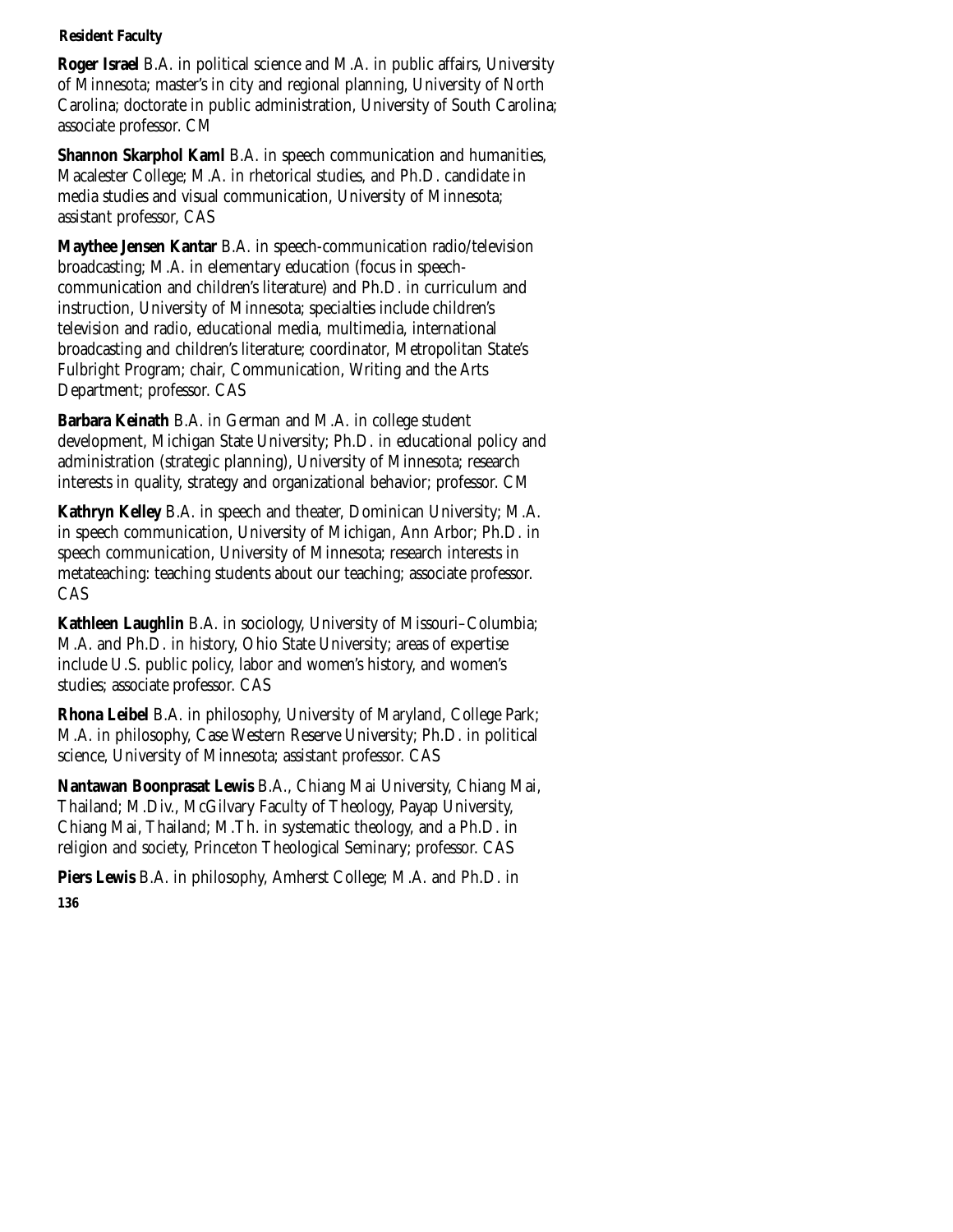English, Harvard University; Fulbright Fellow, Cambridge University; professor emeritus. CAS

**Jigang Liu** B.S. in computer science, Beijing University of Aeronautics and Astronautics, Beijing, China; Ph.D. in computer science, Louisiana State University, Baton Rouge, La.; research interests include distributed systems, parallel computing and computational geometry; certified Solaris administrator; chair, Information and Computer Science Department; associate professor. CAS

**Marilyn Loen** B.S. in nursing, Marquette University, Milwaukee; M.S. in nursing, University of Massachusetts, Amherst; Ph.D. in nursing, minor in gerontology, University of Minnesota; certified geriatric nurse practitioner; clinical experience in neurological clinical research and staff nursing in adult med-surg; teaching experience in associate, baccalaureate and master degree programs; executive director, SN; professor. SN

**Heidi Malloy** B.A. in psychology, St. Cloud State University; M.S. and Ph.D., human development and family studies, Iowa State University; assistant professor. CPS

**Cecilia R. Martinez** B.A. in political science from Stanford University; master's in public administration from New Mexico State University; and Ph.D. from the College of Urban Affairs and Public Policy, University of Delaware; chair, Ethnic Studies Department; associate professor. CAS

**Mark W. Matthews** B.A. in philosophy and physics, Colgate University; Ph.D. in philosophy, University of Minnesota; assistant professor. CAS

**Alison McGhee** B.A. in East Asian studies, Middlebury College, Middlebury, Vt.; B.S. in education and M.A. in English and creative writing, University of Minnesota; writer; teacher, creative writing; associate professor. CAS

**David S. Means** B.M. and M.M. in music composition, Northern Illinois University, De Kalb; course work completed toward a D.M.A. in composition, University of Illinois, Urbana–Champaign; active composer, works have been performed and exhibited throughout the United States, Asia and Europe; recipient of numerous compositional grants and awards, including the Bush Artists Fellowship, McKnight Fellowships in composition and Minnesota State Arts Board Individual Artist Grants and Fellowships; cofounder, Roulette Inter Medium, New York City and Carleton College Computer Music Institute, Northfield; areas of expertise include arts program planning, experimental music, intermedia arts,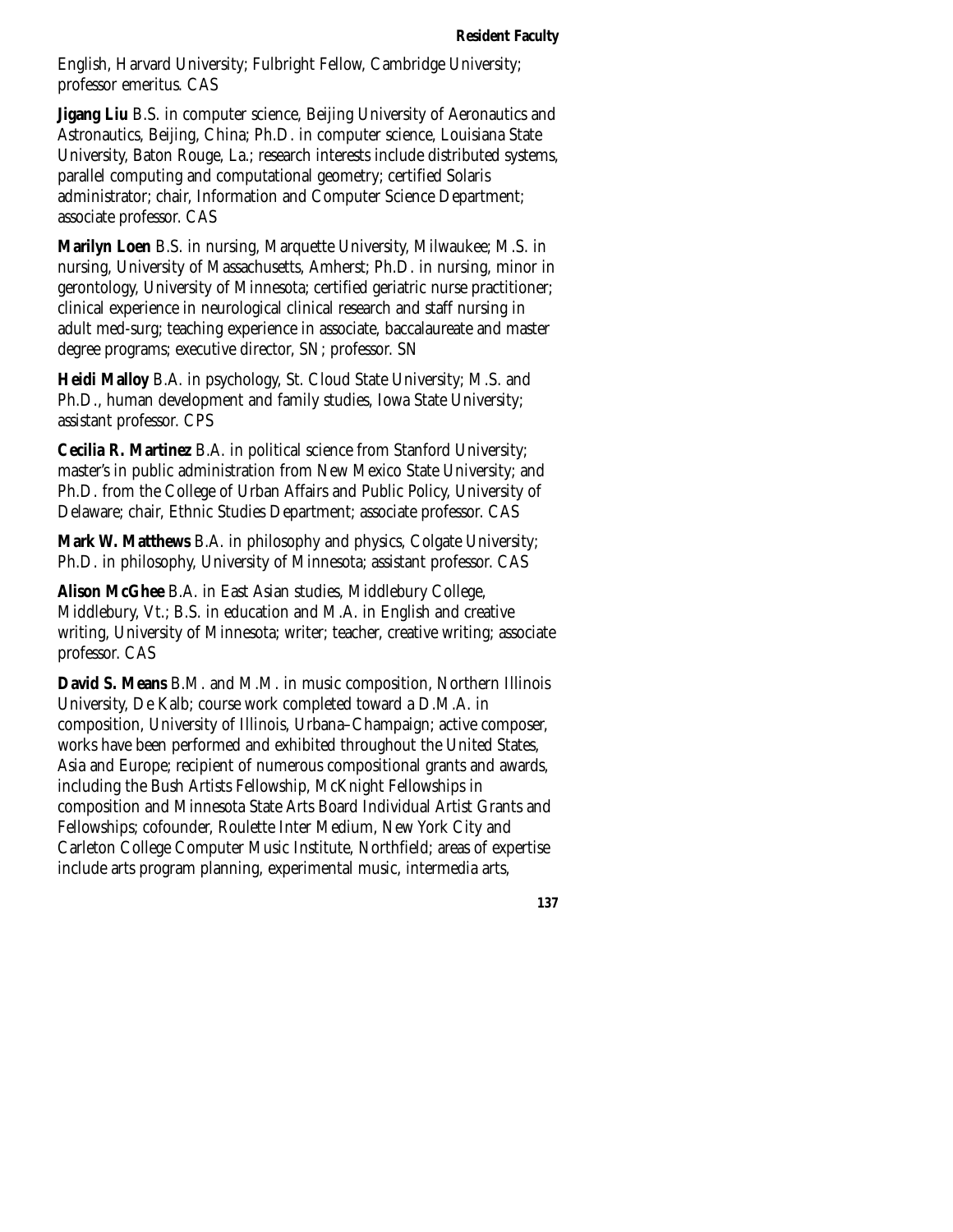popular music, music technology and classical guitar performance; associate professor. CAS

**Chet Meyers** B.A. in sociology, Allegheny College; M. Div. in higher education, Yale Divinity School; 30 years' experience teaching adults philosophy, religion and humanities; faculty development facilitator; author of books and articles on active learning, critical thinking, faculty development and freshwater fishing; national consultant on critical thinking and active learning; chair, city of Minneapolis, Water Quality Education Committee; avid angler and bird watcher; professor. FC/CAS

**Miriam Meyers** A.B. in English and French, Peabody College, Vanderbilt University; M.S. in theoretical linguistics, Georgetown University; 34 years' experience teaching in secondary and postsecondary schools; scholarly research and publishing in adult higher education and linguistics; additional experience in teacher education (Yale University), writing and editing (National Aeronautics and Space Administration) and coordinating public policy research (Interstudy); professor emerita. CAS

**Lawrence Moe** B.A. in English and philosophy, Ph.D. in English, University of Minnesota; specialist in medieval and Renaissance literature; chair, Literature and Language Department; associate professor. CAS

**Samad Mortabit** Licence de mathematiques and maitrise de mathematiques et applications fondamentales, University de Pau, Pau, France; M.S. and Ph.D. in mathematics, University of Mississippi, Oxford; chair, Mathematics Department; associate professor. CAS

**Suzanne Narayan** B.A. in psychology, B.S. in nursing, M.S. in nursing, Case Western Reserve University, Cleveland; Ph.D. in educational psychology, University of Minnesota; teaching experience in baccalaureate and graduate nursing education with particular emphasis in research methodology, family nursing and community mental health; clinical experience as team coordinator in adolescent psychiatry and inservice education instruction; areas of expertise include clinical reasoning in nursing, family and patient decision making; professor. SN

**Brian Nerney** B.A. in English, College of the Holy Cross; M.A. and Ph.D. in American studies, University of Minnesota; professional experience includes teaching at the University of St. Thomas and managing public relations in corporate and educational organizations; associate professor. CAS

**Hameed G. Nezhad** B.A. in physics, Teachers Training College, M.S. in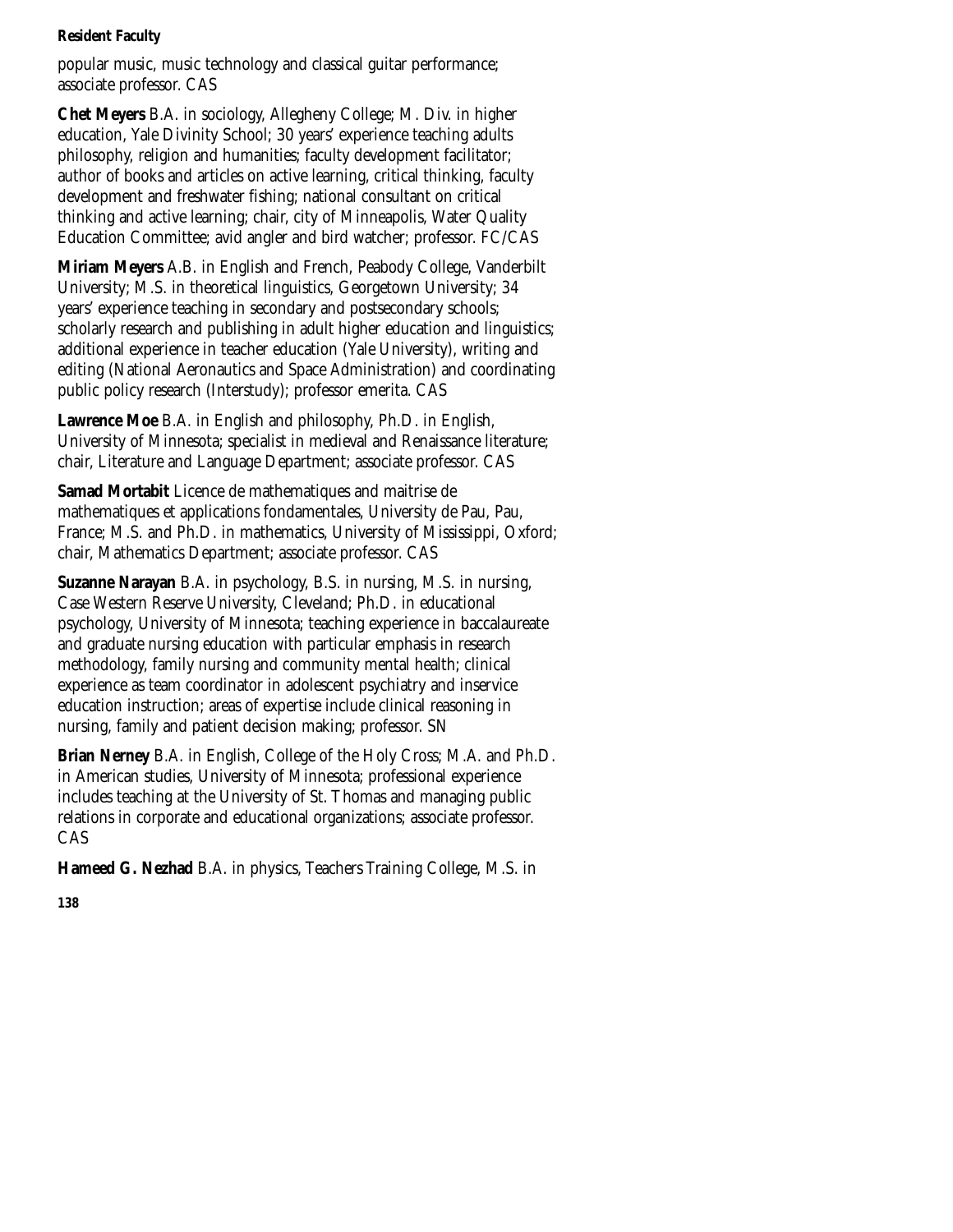physics, East Tennessee State University and Ph.D. in energy management and policy, University of Pennsylvania; international consultant in energy management in India, China, Latvia, Thailand, Indonesia, Armenia and the Ukraine; professor. CM

**Thomas G. O'Connell** B.A. in history, St. John's University, Collegeville; Ph.D. in political sociology, Union Graduate School, Cincinnati; extensive background in community organizations and public affairs; faculty coordinator Center for Community-Based Learning; member, Social Sciences Department; professor. CAS

**David O'Hara** B.A. in economics, University of St. Thomas; M.A. and Ph.D. in economics, University of Washington; former assistant vice president, First Bank System, Inc.; areas of interest include health economics and antitrust regulation; chair, Economics Department; associate professor. CM

**Doug Rossinow** A.B. in history, Harvard University; M.A. and Ph.D. in history, Johns Hopkins University; associate professor. CAS

**Rosilyn Rubin** B.A. in psychology, B.S. in education, M.A. and Ph.D. in educational psychology, University of Minnesota; Minnesota licensed psychologist; licensed school psychologist; member, American Psychological Association; research and scholarly publications in psychology, education and medicine; professor, CPS

**Susan Rydell** A.B. in psychology, Smith College; Ph.D. and post-doctoral associate in psychology, University of Minnesota; Minnesota licensed psychologist, member, Sigma Xi, American Psychological Association; Minnesota state coordinator for the Council for Adult and Experiential Learning (CAEL), editor, CAEL Portfolios: Dimensions in Diversity; editor, *Minnesota Psychologist*; past president, Minnesota Psychological Association; consultant-evaluator, North Central Association of Colleges and Schools, Commission on Institutions of Higher Education; professor, CPS.

**Ronald Paul Salzberger** B.A. in philosophy, University of Minnesota; Ph.D. in philosophy, Harvard University; taught philosophy at St. Mary's College and Winona State University; directed Winona State University Honors Program; Chancellor's Fellow, Minnesota State University System; director, Peace Studies; consultant and speaker on philosophy and public policy; areas of expertise include moral, political and social philosophy, especially race and racism, and philosophy and sexuality; Central American affairs; professor. CAS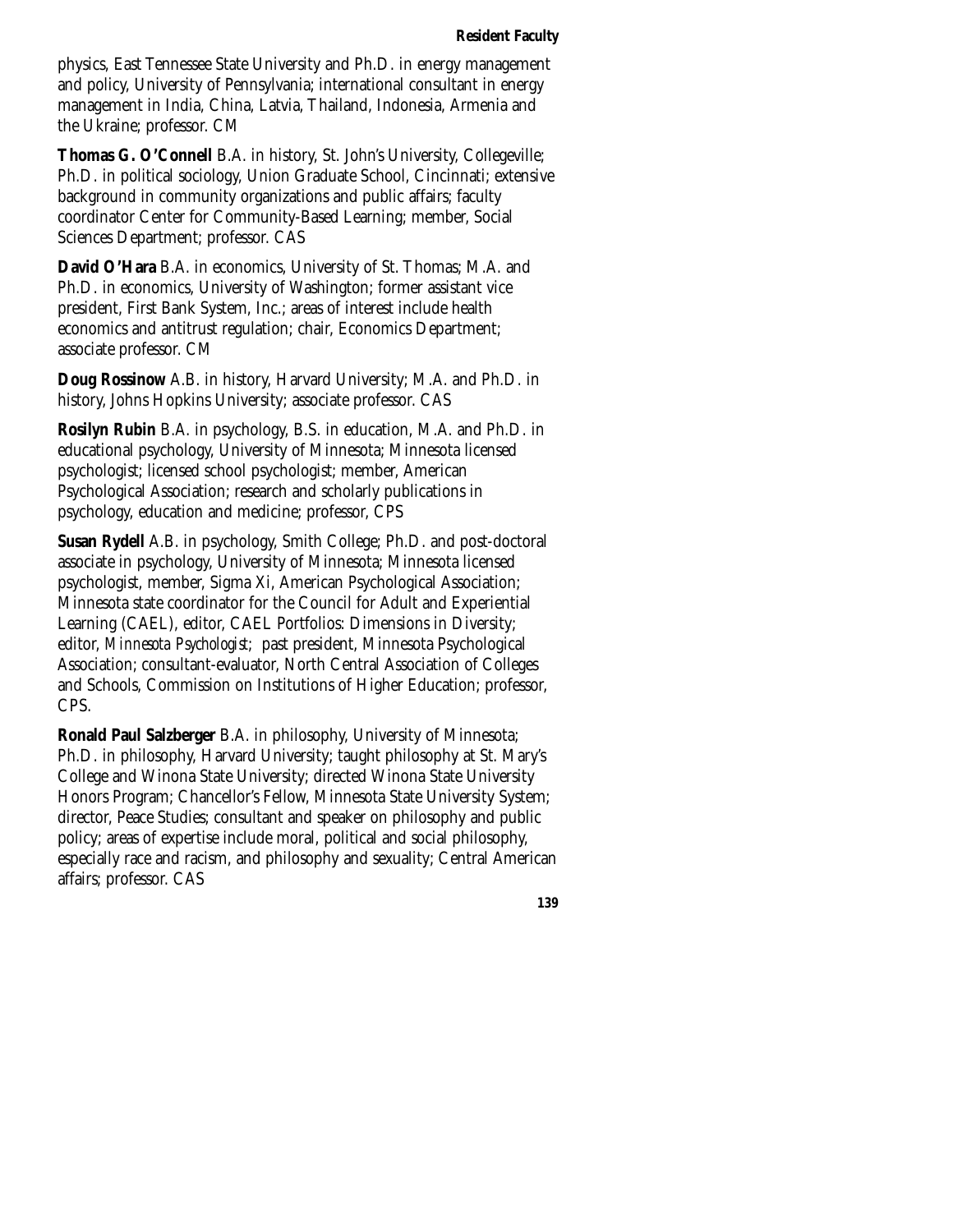**Ellen D. Schultz** B.A. in nursing, College of St. Scholastica; M.S. in nursing and Ph.D. in higher education, University of Minnesota; certified hypnotherapist, International Association of Counselors and Therapists; chair, Nursing Department; associate professor. SN

**Dennis Shanholtzer** A.S., Lake Land College; B.S. in accounting, Eastern Illinois University; M.S. in accounting, University of Illinois; D.B.A. in accounting, Mississippi State University; Wisconsin certified public accountant; associate professor. CM

**Gail Smogard** B.F.A. in acting/directing, St. Cloud State University; M.F.A. in directing theater, Southern Methodist University, Dallas, Texas; work as a dramaturg and director, primarily in the area of new script development, has included N.Y.'s Ensemble Studio Theatre, New Dramatists, The N.Y. Young Playwright's Festival, The Great Lakes Theater Festival, The Guthrie Theater, Minnesota Public Television and the Playwright's Center, where she also served as director of the Young & New College Playwright's Program; support for her work has included the National Endowment for the Arts, the Medtronic Foundation, the Dayton Hudson and Target Foundations, Minnesota State Arts Board, and the National Department of Education-Arts and the Gifted; areas of expertise include community outreach, oral history as theater, theater design and award-winning residential design; assistant professor. CAS

**Martha Sofio** B.S.N. certified women's health nurse practitioner and M.S. in Nursing, University of Minnesota; clinical experience in nursing administration and maternal child health; teaching experience in baccalaureate and master's degree programs; assistant professor. SN

**Gary E. Starr** B.A., San Diego State University; M.A. and Ph.D. in cognitive/experimental psychology, Ohio State University; psychology laboratory director; assistant professor. CPS

**Mark Stasson** B.S. in psychology and sociology, University of Wisconsin–Madison; M.A. and Ph.D. degrees in social psychology, University of Illinois at Urbana-Champaign; associate professor. CPS

**Michael V. Stein** B.A. in mathematics, Carleton College; M.S. in applied mathematics, Northwestern University; M.S. in computer science, University of Minnesota; Ph.D. candidate in computer science, University of Minnesota; assistant professor. CAS

**Randy Strobel** B.S. in biology, B.S. in geology, M.S. in cell and developmental biology and Ph.D. in cell and developmental biology, all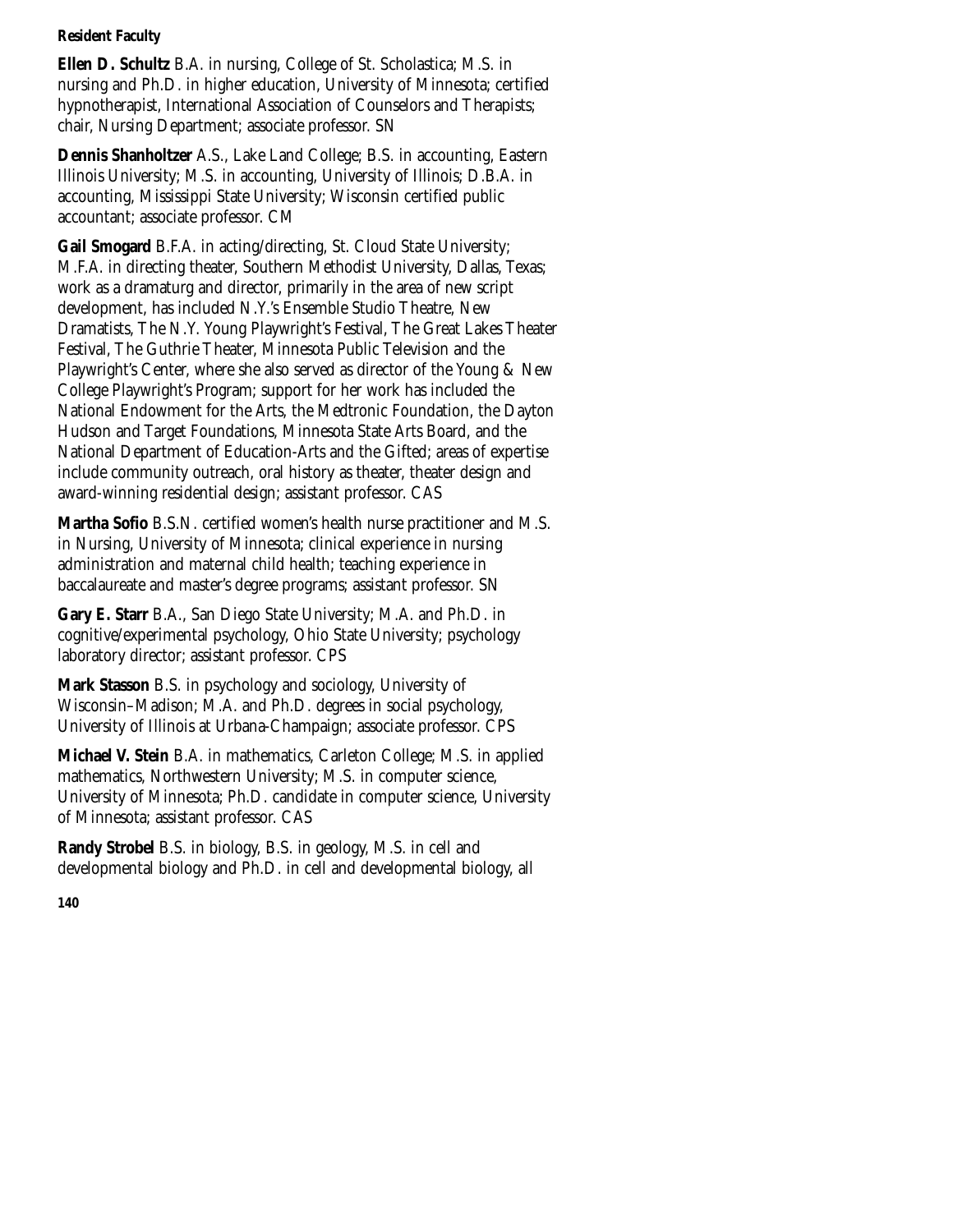from the University of Minnesota; chair, Natural Sciences Department; associate professor. CAS

**Edward Valandra** B.S. in chemistry, Minnesota State University, Mankato; M.A. in political science, University of Colorado, Boulder; and Ph.D. in American studies, State University of New York, Buffalo; assistant professor. CAS

**Suzanne Walfoort** B.S. in communication and English education, University of Wisconsin–Milwaukee; M.A. in communication, Ohio State University; Ph.D. in speech communication, University of Minnesota; Communication Department; professor. CAS

**Anne Webb** B.A. in American history, St. Lawrence University; M.A. and Ph.D. in American history, University of Minnesota; joined the first group of Metropolitan State community faculty in 1972; areas of expertise: the history of the American West, historical research methodology and U.S. social and intellectual history; professor emerita. FC/CAS

**Lorene Wedeking** B.S.N., University of Iowa; M.S. in public health, University of Minnesota; Ph.D. in education, Capella University; associate professor. SN

**Kathy R. Wellington** B.A. in religion, Wheaton College, Norton, Mass.; Ph.D. in education, University of Minnesota; advising faculty member; CAS advising coordinator; teaching and research interests in literacy for multiple age groups; associate professor. CAS

**Carolyn E. Whitson** B.A. in English, Pitzer College, Claremount, Calif.; M.A. and Ph. D. in literature, University of California, Santa Cruz; specialist in medieval studies, women's studies and American working-class literature; associate professor. CAS

**Fancher Wolfe** B.S. in economics and chemistry, Susquehanna University; M.S. in economics and statistics, Bucknell University; Ph.D. in adult mathematics education, University of Minnesota; supervised advertising and new product research, Investors Diversified Services; taught business and economics, Bucknell University, University of Alabama, University of Minnesota and Macalester College; professor emeritus. CAS

**Youngyol Yim** B.S. in textile engineering, Dankook University, Korea; M.A. in administration of justice, Wichita State University, Kan.; Ph.D. in criminology, Indiana University of Pennsylvania; assistant professor. SLC

**Carol Bormann Young** B.S. in finance and an M.B.A. from Mankato State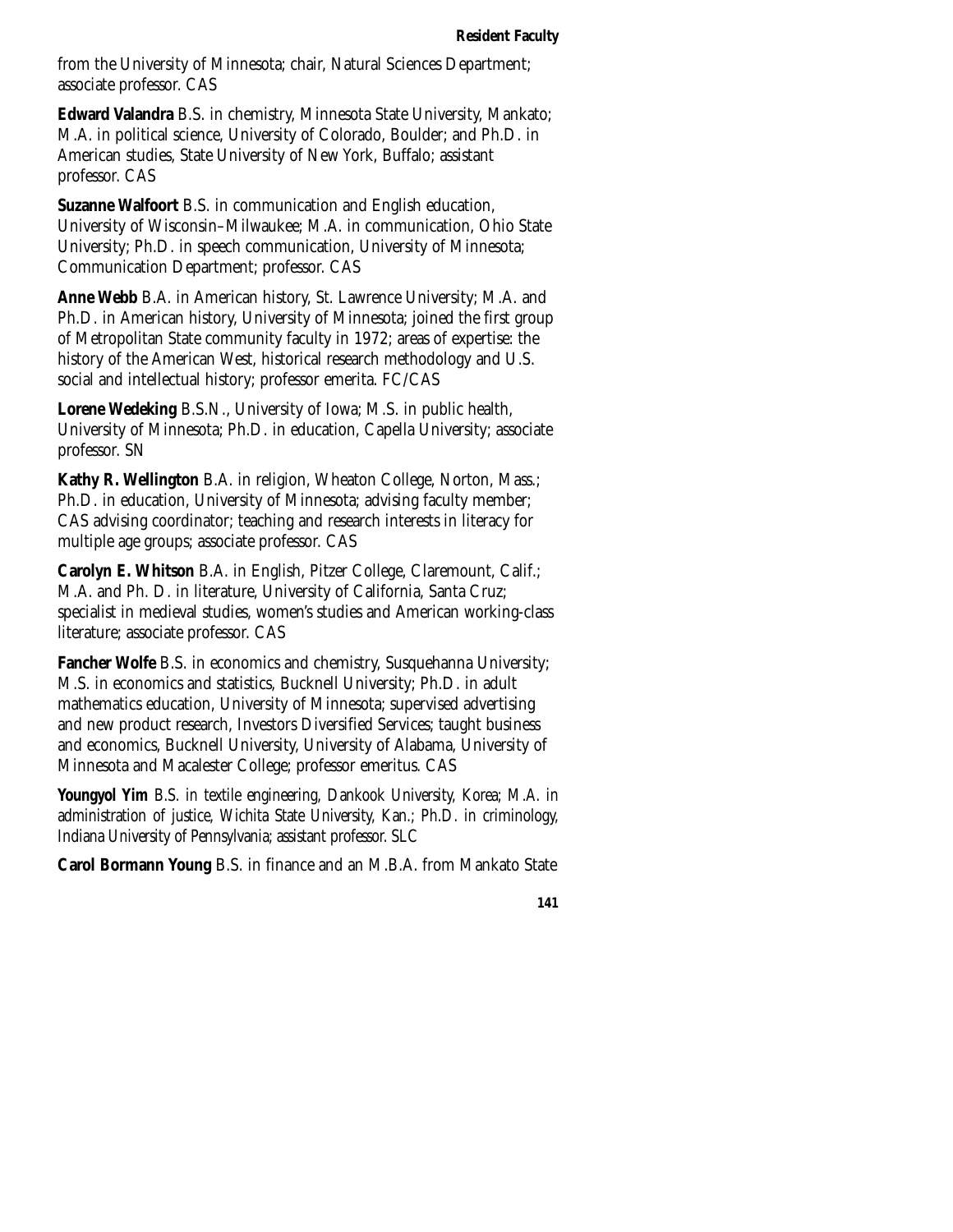University; Ph.D. in organization theory and policy, University of North Texas; associate professor. CM

**Kenneth Zapp** B.A. in psychology, Rice University; M.B.A. in economics and finance, University of Houston; M.A. in science, technology and public policy, Case Western Reserve University; Ph.D. in economics, University of Lancaster, Great Britain; 1987-1988 interim director, Metropolitan State M.M.A. program; 1993-1994 interim dean, College of Management; codirector, Grand Valley State College and Macalester College Study Program in Yugoslavia and Poland; director, Slovene Seminar on the Valuation of Business for Privatization, Yugoslavia; advisor, Solidarity Trade Union, Poland; visiting professor, University of Ljubljana, Slovenia; honorary consul, Republic of Slovenia; chair, Economics Department 1996-1999; international programs coordinator, CM. CM

## **Community Faculty**

This section includes community faculty listed in alphabetical order and their college or school designation at the university. The college abbreviations are as follows: CAS, College of Arts and Sciences; CM, College of Management; SLCP, School of Law Enforcement, Criminal Justice and Public Safety; and SN, School of Nursing.

**Paul I. Adalikwu** B.S. in political science, University of Calabar, Nigeria; M.A. in public administration, Jackson State, University of Mississippi; Ph.D. in public administration, Hamline University. CM

**Catherine Adamski** B.B.A. in general business with computer center administration emphasis, University of Wisconsin-Whitewater; M.S. in computer and information science, Dartmouth College; Ph.D. candidate in operations and mangement science, Carlson School of Management, University of Minnesota. CM

**Donna Ahrens** B.A. in English, Macalaster College; M.A. in mass communication, University of Minnesota. CAS

**Teri Avis** B.A. in communication arts, Montana State University; master's and Ph.D. in communication studies, University of Kansas. CM

**John Barkholtz** B.A. in accounting, University of Wisconsin, LaCrosse; M.B.A. in strategic management, University of Minnesota; CPA, CMA; business development manager, 3M Company. CM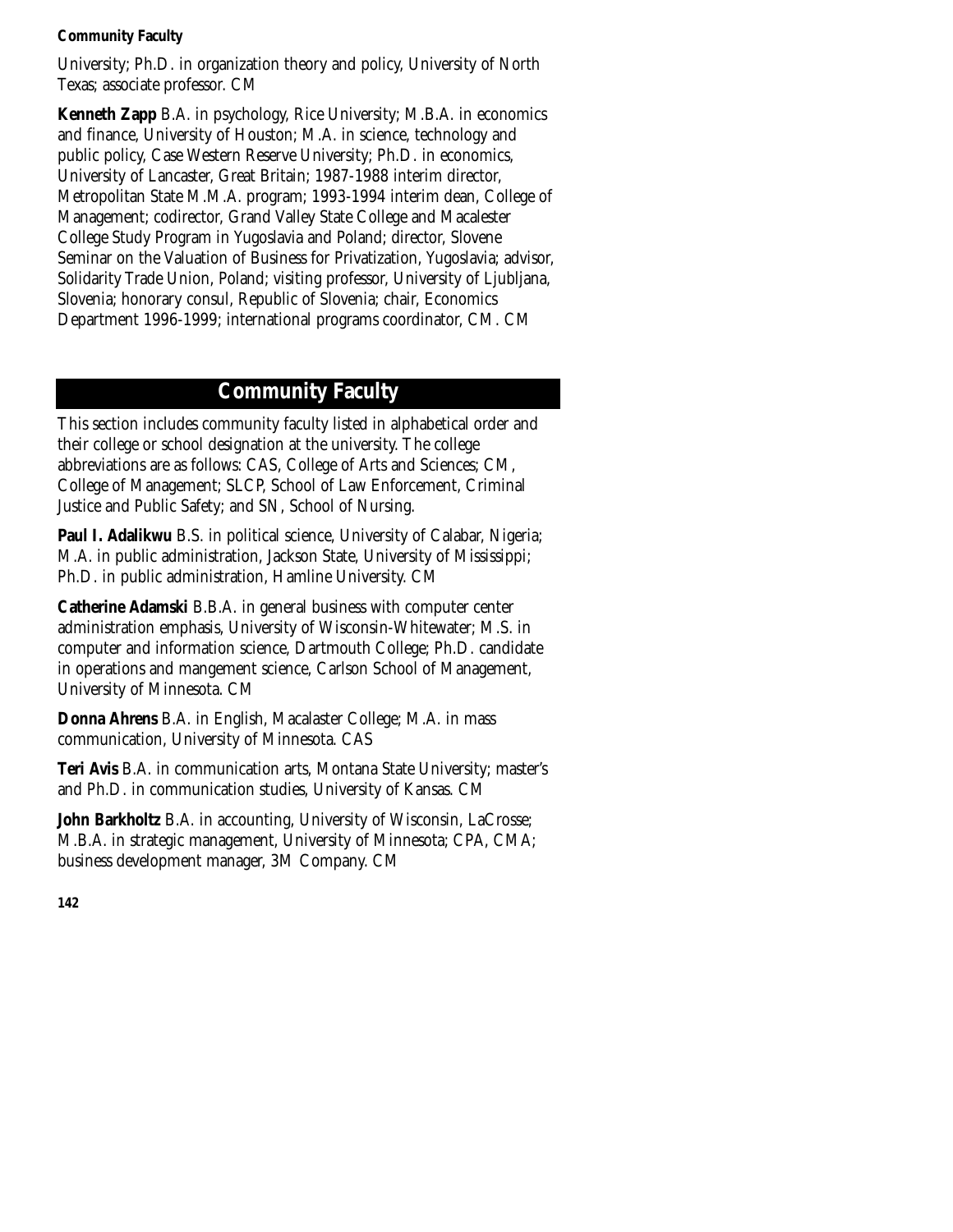**Joseph Barrett** B.S.F.S. in international affairs, Georgetown University School of Foreign Service; master's in international affairs, Institut des Politiques, France. CM

**Susan Baxter** B.A. in English and education, Antioch College; M.S. in media and technology, Minnesota State University, Mankato; master in regional planning, Cornell University; executive director, Information Station and Consultant. CM

**David D. Bellows** B.A. in public administration, Metropolitan State University; M.A., Hamline University; commander, Dakota County Sheriff's Office. SLCP

**Mitchell Berg** B.A. in English, Jamestown College; human factors engineer, Storage Ted; extensive experience in graphical user interface design, user analysis and testing, and user and task analysis; CAS.

**Sue Bergstrom** B.A. in human resource management, Metropolitan State University; M.Ed. in human resource development, University of Minnesota; consulting partner, Leverage Systems, Inc. CM

**Richard Bernett** B.A., University of Wisconsin, Madison; M.B.A., University of Wisconsin, Milwaukee. CM

**P. Richard Bohr** B.A. in Asian history, University of California; M.A. in Asian studies and M.Div., Harvard University; Ph.D. in history, University of California, Davis; associate professor of history and Asian studies director, College of St. Benedict/St. John's University. CM

**Nancy Bryant** B.A. focusing in human services and chemical dependency, Metropolitan State University; M.A. in health and human services administration, St. Mary's College; Ph.D. in human and organizational development, Fielding Institute; private organizational consultant and trainer. CAS/CM

**Nancy Burke** B.A. in liberal arts and M.A. in adult education and psychology, University of Minnesota; director, Workforce Preparedness, Jostens, Inc. CM

**Richard R. Carlson** B.S. in math and physics, Butler University; M.S. in statistics, University of Illinois at Urbana-Champaign; statistical consultant, HealthPartners. CM

**Susan E. Dunlap** B.A. in liberal arts with an emphasis in business and M.M.A., Metropolitan State University; self-employed. CM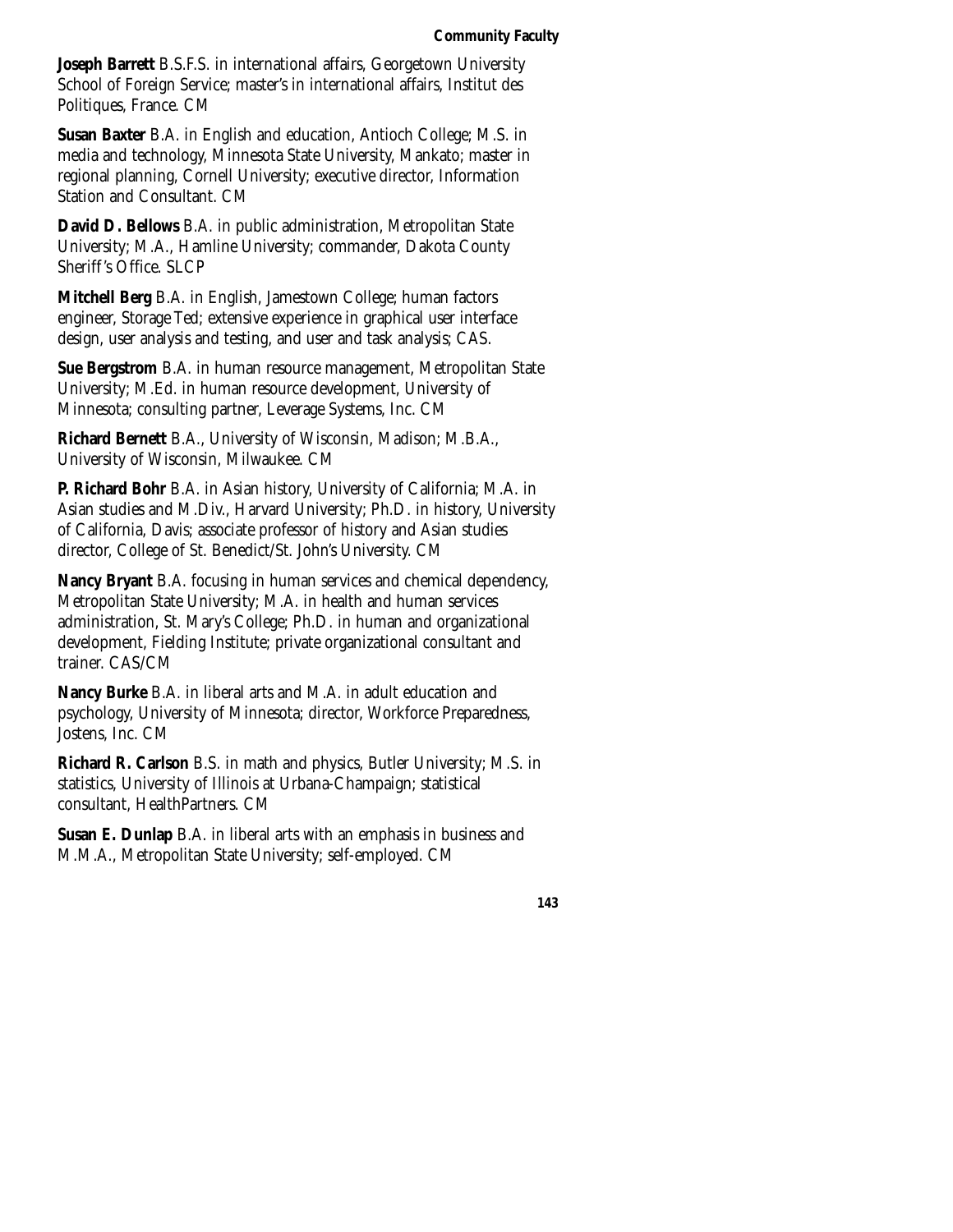**Richard Eichhorn** B.A., Macalester College; founder and executive vice president, CPT corporation; visiting professor of entrepreneurship, Macalester College; entrepreneur, investor and consultant. CM

**Wendell Ellis** A.B. in science, Columbia University; M.B.A. in accounting and finance, University of Missouri; J.D., University of Iowa; certified public accountant. CM

**Mohamed El-Sabbagh** B.S. in production and manufacturing engineering, Cairo University, Cairo, Egypt; M.S. in industrial engineering and management, Oklahoma State University; Ph.D. in statistics and industrial engineering, Iowa State University; consultant in quality and productivity improvement. CM

**Lynn Erickson** M.S.N., Metropolitan State University; M.Ed., University of Wisconsin-River Falls. SN

**Kathleen Ellingson** B.S. in pharmacy, Southwestern Oklahoma State University; Pharm.D., University of Nebraska Medical Center; adverse drug reaction program coordinator, Minneapolis Veteran Affairs Medical Center. SN

**Ron Feldman** B.A. in history and Hebrew, University of Wisconsin; M.P.A. in public administration, Syracuse University; assistant vice president, Federal Reserve Bank of Minneapolis. CM

**Thomas Fischer** B.S., United States Navel Academy; M.B.A., College of William and Mary; consultant, Shared Resource Management. CM

**Bruce Flessner** B.A., Central Michigan University; M.B.A., Western Michigan University; principal at Bentz, Whaley, Flessner and Associates, Inc. CM

**Charles Gallagher** former director of purchasing for Fortune 500 company; consultant in purchasing/supply chain management. CM

**William Gjetson** B.A. in history and French, and M.S. in education, University of Minnesota; M.S. in industrial relations, University of Wisconsin, Madison; human resources manager, Caterpillar Paving Products Inc. CM

**Mark S. Gleason** B.A. in business administration, University of St. Thomas; J.D., William Mitchell College of Law; representative, Minnesota House of Representatives. CM

**Barbara Gorski** B.S. in biology, Virginia Commonwealth University,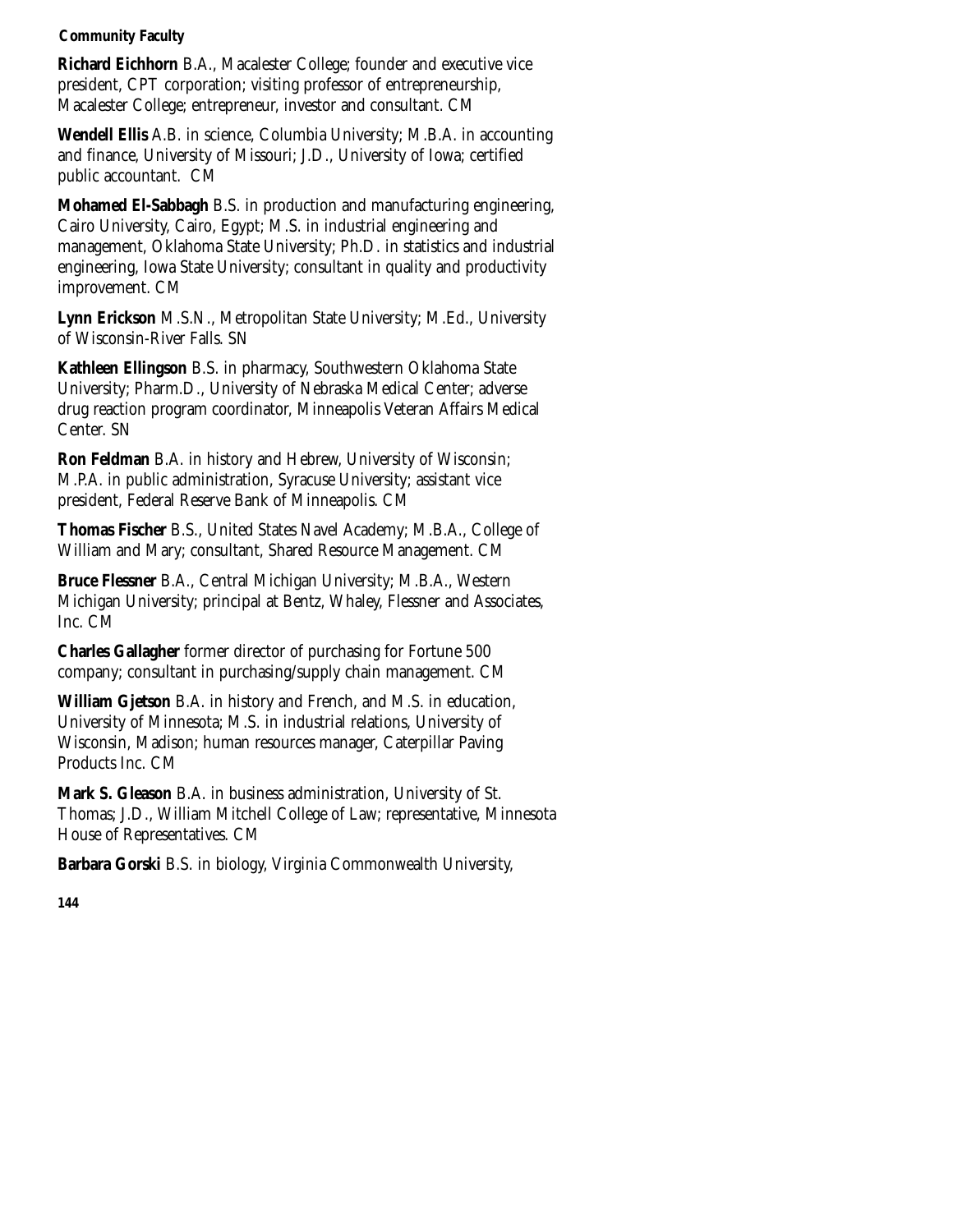Richmond; M.A. in student development and counseling, Ohio State University, Columbus; Ph.D. in management and business administration, George Washington University, Washington, D.C. CM

**Leonard Harrell** B.A. in law enforcement administration, Metropolitan State University; M.A. in public administration, Minnesota State University, Mankato; Ph.D. in interdisciplinary studies, Graduate School of America, Minneapolis; chief of police, Mounds View. SLCP

**John Harrington** B.A. in religion and Far Eastern studies, Dartmouth College, Hanover, N.H.; M.A. in education, public safety curriculum and instruction, University of St. Thomas; doctoral candidate in sociological and philosophical foundations of education, University of Minnesota; POST certified instructor; commander, St. Paul Police Department. SLCP

**Nuri Hassumani** B.S. in industrial engineering, University of North Dakota; M.A. in education, Colorado State University; Ph.D. in education, University of Minnesota. CM

**Donald Heffernan** B.S. in political science, University of South Dakota; J.D., William Mitchell College of Law; international director, U.S.A. Marketing Alliance. CM

**Keith Hembre** B.A. in economics and political science, University of Minnesota; M.S. in economics, Baylor University; assistant vice president, US Bank. CM

**Mary Emma Hixson** B.A., Transylvania University, Lexington, Ky; J.D., University of Louisville; consultant, Leadership of the Twin Cities. CM

**Robert Hockin** B.A. in psychology-history, Moravian College, Bethlehem; master's in sociology, and Ph.D. in sociology, University of Minnesota; selfemployed. CM

**Betty A. Holz-Bergmann** B.S. in business administration and management, Minnesota State University, Mankato; lead consultant, Human Resources, St. Paul Public School System. CM

**Anne P. Kane** B.A. in speech/language, and M.P.H., University of Minnesota. CM

**John G. Keyes** B.S. in business administration, Marquette University; M.B.A. in finance, University of Chicago; principal, Keyes Company. CM

**P. Jay Kiedrawski** B.S. in mechanical industrial engineering; M.A. in public affairs, University of Minnesota; executive vice president,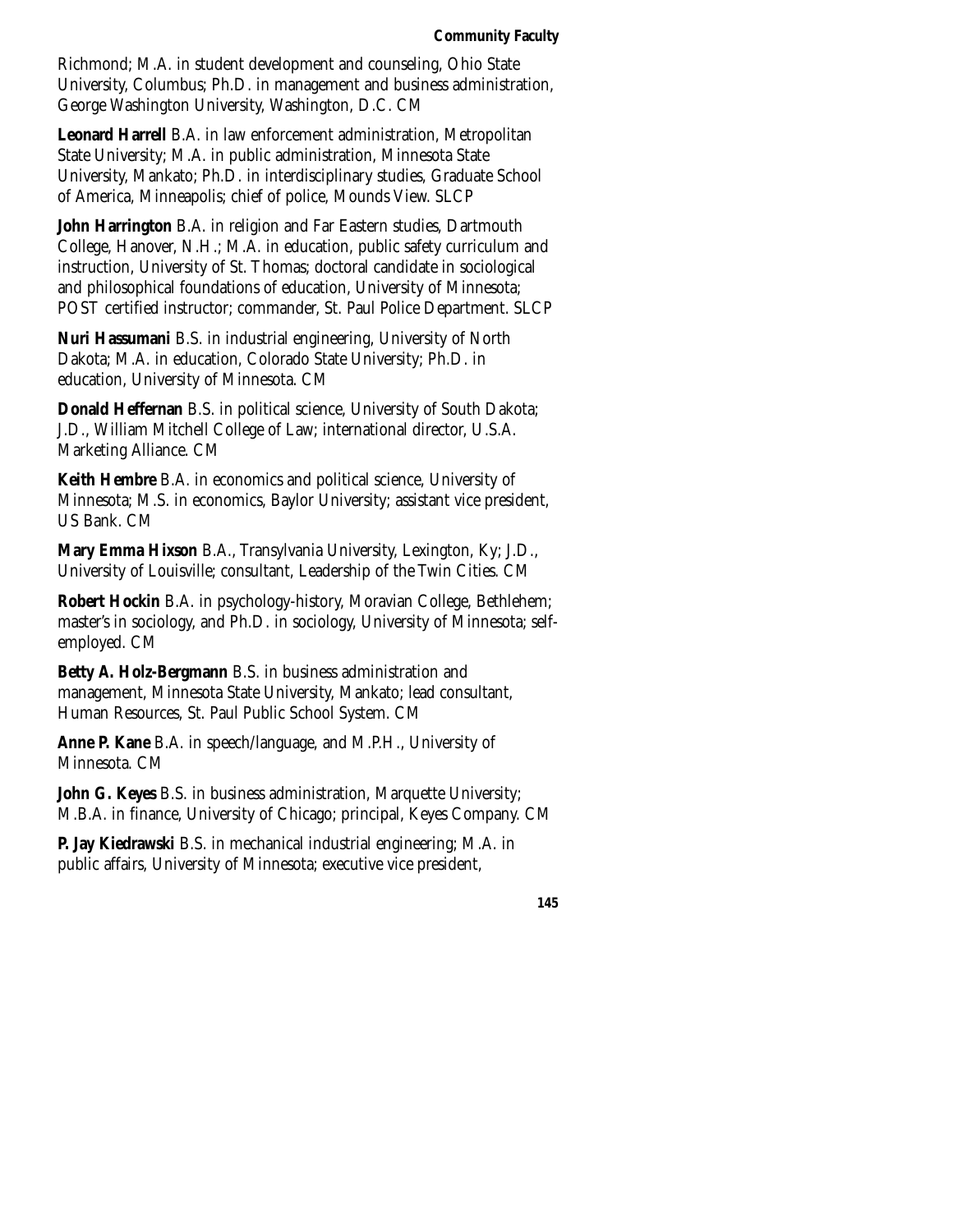Institutional Investments Group, Wells Fargo. CM

**Anne Klein** B.A. in economics and business administration, Augsburg College; M.B.A. in finance, University of Minnesota; certified management accountant; director, Human Resources Operations Center, Medtronic. CM

**Allen Krug** B.A. in economics, Queens College, New York City; M.A. in economics at UCLA; doctoral study in finance at UCLA; principal statistical analyst, Minnesota Department of Public Service. CM

**Kenneth Lampert** B.S. in electrical engineering, University of Wisconsin; M.A. in electrical engineering, University of St. Thomas; Ph.D. candidate in education administration, University of Minnesota; former sales and marketing vice president, Power/Motion. CM

**Joan Lentner** B.S.B. and M.B.A., University of Minnesota; senior purchasing agent, Tiro Inc. CM

**Anne Long** B.A. in psychology, University of Louisville; M.M.A., Metropolitan State University; executive director, Plymouth Christian Youth Center. CM

**Frank Madden** B.A. in history and M.A. in industrial relations, University of Minnesota; J.D., Hamline University School of Law; attorney, Frank Madden and Associates. CM

**Brian McConnell** M.S. in manufacturing systems; M.B.A., University of St. Thomas. CM

**Melanie Mogg** B.S. in home economics and M.B.A. in finance, University of Minnesota; certified public accountant; tax manager, SK & B Business Services. CM

**Steve Mondy** B.A. and M.S. in mathematics, University of Illinois. CM

**Mark Nagel** B.A. in sociology, University of Delaware; M.B.A., University of St. Thomas; Master of Public Administration, Ohio State University; city manager, Anoka. CM

**Vee Narayan** B.S. in physics, University of Mysore, India; B.S.E.E. in electrical engineering, Bangalore University, India; M.S. in electrical engineering, South Dakota State University; M.B.A. in marketing management, University of Dayton; senior accounts executive, telecommunications systems sales, Lucent Technologies. CM

**Elaine Nelson** B.A., University of St. Thomas; M.B.A., University of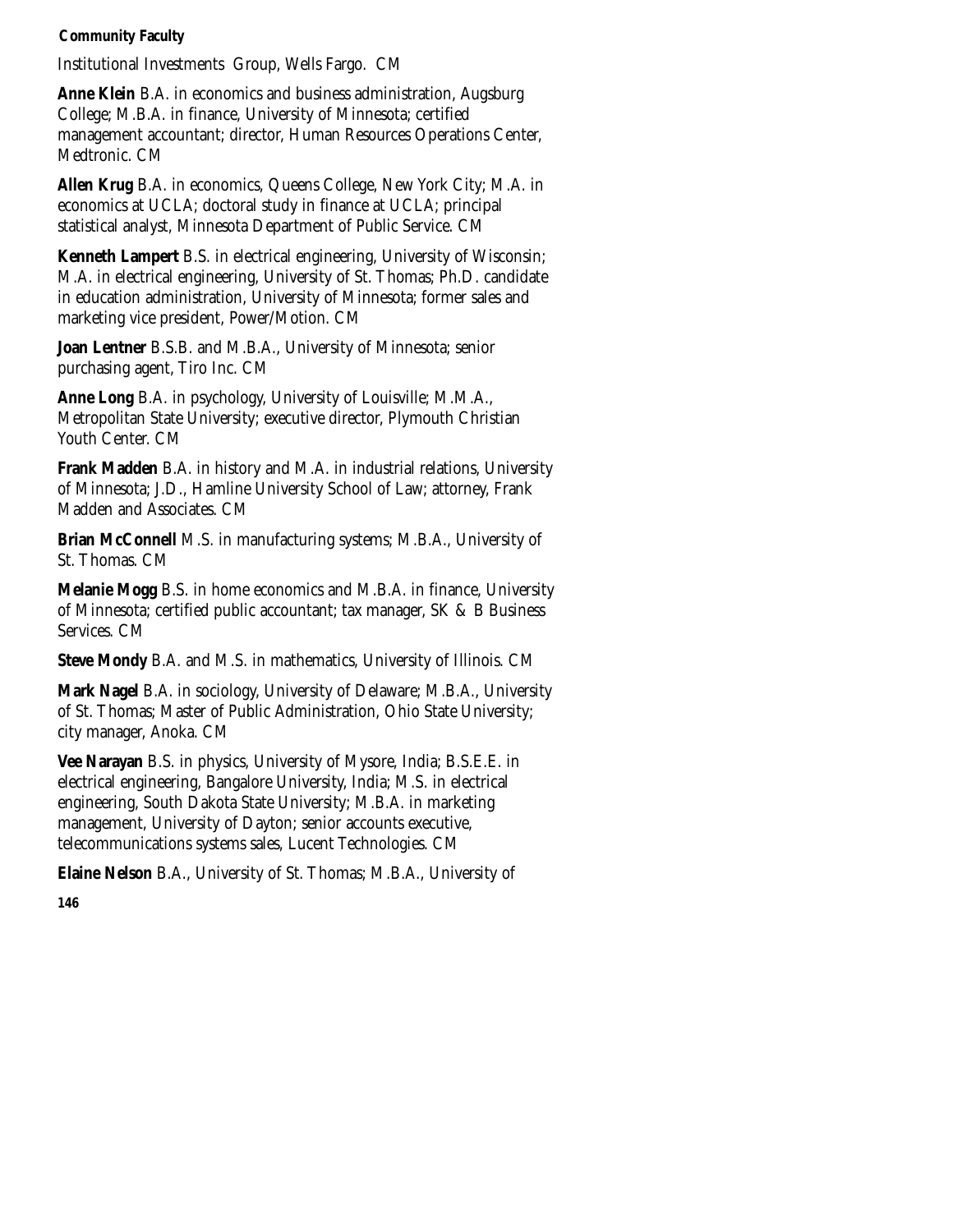Minnesota, Carlson School of Management. CM

**Nancy Nentl** B.A. in sociology, Augsburg College; M.A. in mass communications, University of Minnesota; Ph.D. in mass communications, University of Minnesota. CM

**Janet Nilsen** B.S. in education, Miami University; M.B.A.. in accounting, George Washington University; CPA. CM

**Katharine Owens** B.A. in French and German, Stetson University; M.S.L.S., Florida State University; M.B.A., University of North Florida; C.P.A. license; C.I.A. certificate; self-employed. CM

**Susan Perry** B.A. in journalism, American University; writer/editor, selfemployed. CAS

**John Persico** B.A. in health education and B.S. in science, Rhode Island College; M.S. in guidance and counseling, University of Wisconsin; Ph.D. in training and organization, University of Minnesota. CM

**Brooks Peterson** B.A. in French, St. John's University; M.Ed. in adult education and Ph.D. in second languages and cultures, education, University of Minnesota. Founder of cross-cultural training and consulting firm. CM

**Sabin S. Peterson** B.S., North Dakota State University; J.D, University of North Dakota School of Law; senior consultant, labor employee relations, Employers Associates, Inc. CM

**Stefan Peterson** B.A. in political science, University of North Dakota; M.S. in commerce and legal studies and M.B.A. in human resources management, Gonzaga University; manager, compensation and benefits, National Computer Systems. CM

**Melanie Richards** B.A. in English and creative writing, University of California at Los Angeles; M.F.A. in creative writing and poetry, Goddard College. CAS

**Joseph Richardson** B.A. in sociology and psychology, Lincoln University; M.A. in leadership, Augsburg College; senior principal human resources representative, Honeywell, Inc. CM

**Charlynn Robertson** B.A. in business and communication, Metropolitan State University; M.B.A., University of St. Thomas. CM

**Robert Sausen** B.A. in psychology, B.S. in accounting and M.B.T. in taxation, University of Minnesota; certified public accountant. CM